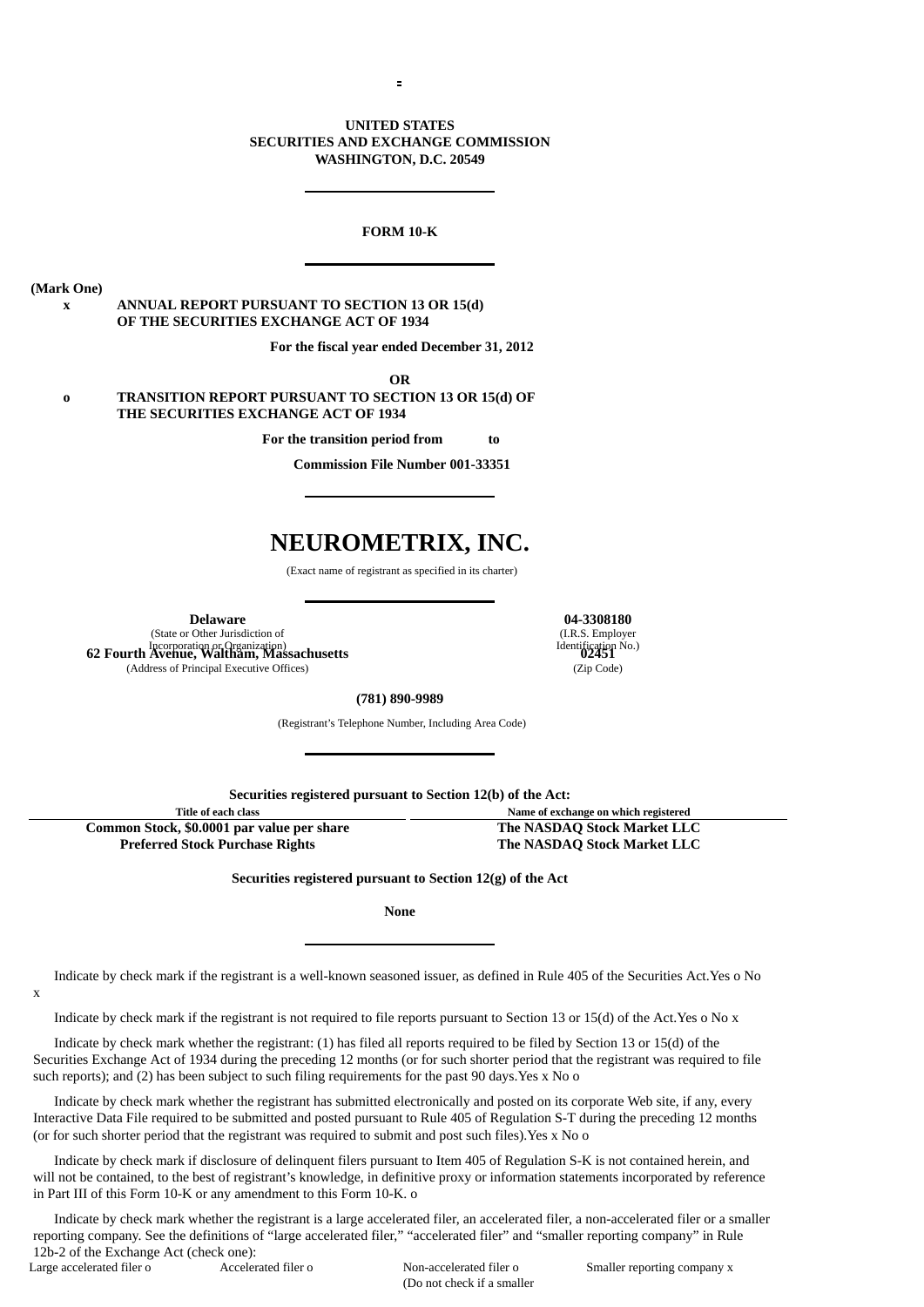#### reporting company)

Indicate by check mark whether the registrant is a shell company (as defined in Rule 12b-2 of the Exchange Act).Yes o No x

As of June 30, 2012, the last business day of the registrant's most recently completed second fiscal quarter, the aggregate market value of the voting stock held by non-affiliates of the registrant was approximately \$7,736,847 based on the closing sale price of the common stock as reported on the NASDAQ Capital Market on June 30, 2012.

As of February 1, 2013, there were 2,140,871 shares of Common Stock outstanding.

### **DOCUMENTS INCORPORATED BY REFERENCE**

The following documents (or parts thereof) are incorporated by reference into the following parts of this Form 10-K: Certain information required by Item 11 in Part III of this Annual Report on Form 10-K is incorporated from the Registrant's Proxy Statement for the Annual Meeting of Stockholders to be held on May 6, 2013, or the 2013 Annual Meeting of Stockholders.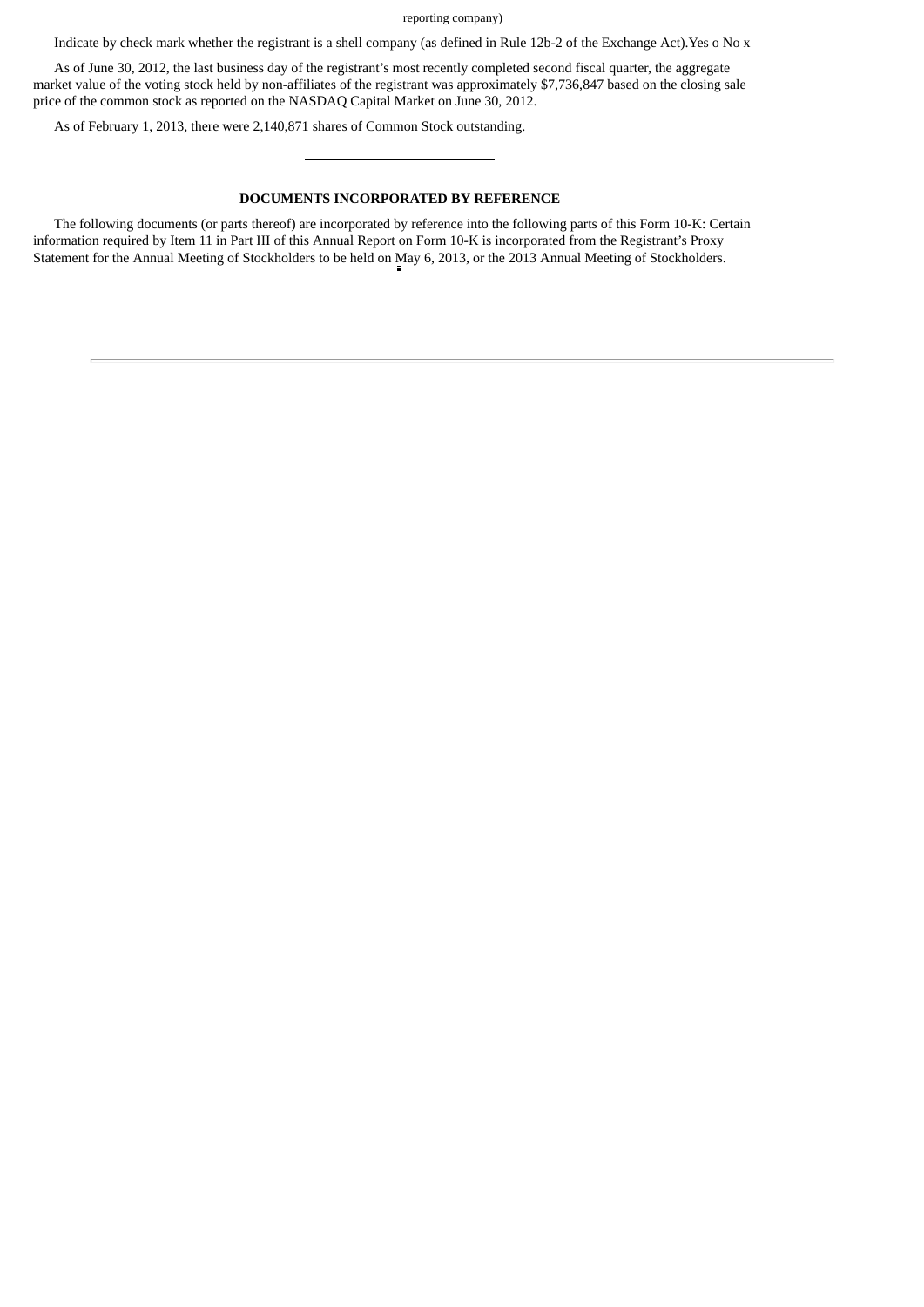### **NEUROMETRIX, INC. ANNUAL REPORT ON FORM 10-K FOR THE YEAR ENDED DECEMBER 31, 2012**

## **TABLE OF CONTENTS**

| PART I            |            |                                                                                            |                |
|-------------------|------------|--------------------------------------------------------------------------------------------|----------------|
|                   | Item $1$ . | <b>Business</b>                                                                            | $\overline{1}$ |
|                   |            | Item 1A. Risk Factors                                                                      | $\frac{17}{1}$ |
|                   |            | Item 1B. Unresolved Staff Comments                                                         | 31             |
|                   |            | Item 2. Properties                                                                         | 31             |
|                   | Item 3.    | <b>Legal Proceedings</b>                                                                   | 31             |
|                   | Item 4.    | <b>Mine Safety Disclosures</b>                                                             | 31             |
| <b>PART II</b>    |            |                                                                                            |                |
|                   | Item 5.    | Market for Registrant's Common Equity, Related Stockholder Matters and Issuer              | 32             |
|                   |            | <b>Purchases of Equity Securities</b>                                                      |                |
|                   | Item 6.    | <b>Selected Financial Data</b>                                                             | 33             |
|                   | Item 7.    | <b>Management's Discussion and Analysis of Financial Condition and</b>                     | 34             |
|                   |            | <b>Results of Operations</b>                                                               |                |
|                   |            | Item 7A. Quantitative and Qualitative Disclosures About Market Risk                        | 42             |
|                   | Item 8.    | <b>Financial Statements and Supplementary Data</b>                                         | <u>43</u>      |
|                   | Item 9.    | Changes in and Disagreements with Accountants on Accounting and                            | 43             |
|                   |            | <b>Financial Disclosure</b>                                                                |                |
|                   |            | Item 9A. Controls and Procedures                                                           | <u>43</u>      |
|                   |            | Item 9B. Other Information                                                                 | 44             |
| <b>PART III</b>   |            |                                                                                            |                |
|                   |            | Item 10. Directors, Executive Officers and Corporate Governance                            | 45             |
|                   |            | <b>Item 11. Executive Compensation</b>                                                     | 48             |
|                   |            | <b>Item 12. Security Ownership of Certain Beneficial Owners and Management and Related</b> | 48             |
|                   |            | <b>Stockholder Matters</b>                                                                 |                |
|                   |            | Item 13. Certain Relationships and Related Transactions and Director Independence          | 50             |
|                   |            | Item 14. Principal Accounting Fees and Services                                            | 50             |
| <b>PART IV</b>    |            |                                                                                            |                |
|                   |            | Item 15. Exhibits and Financial Statement Schedule                                         | 52             |
| <u>Signatures</u> |            |                                                                                            | 56             |

"NEUROMETRIX", "NC-STAT", "ADVANCE", "SENSUS", and "NC-stat DPNCHECK" are the subject of either a trademark registration or application for registration in the United States. Other brands, names and trademarks contained in this Annual Report on Form 10-K are the property of their respective owners.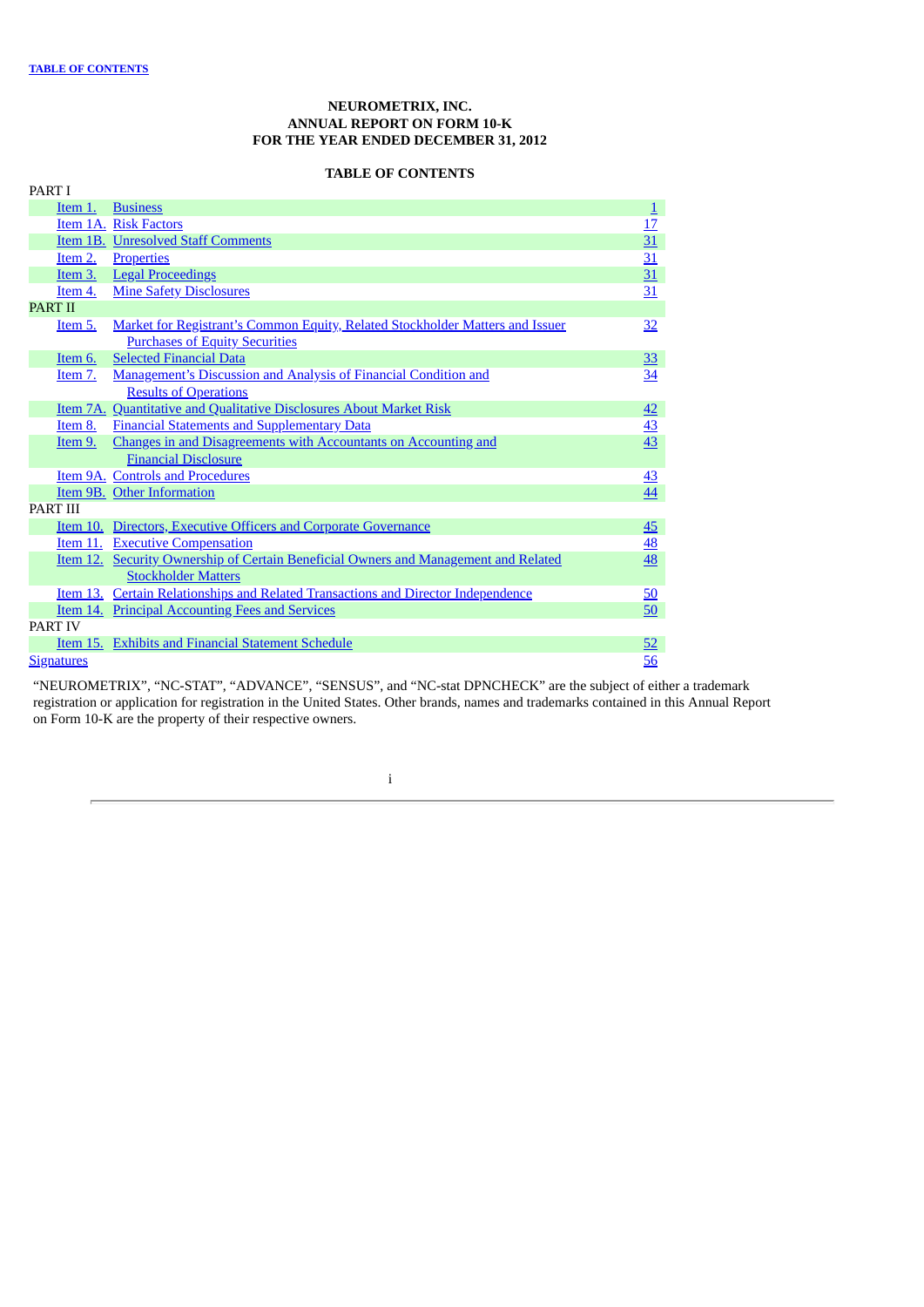#### **PART I**

The statements contained in this Annual Report on Form 10-K, including under the section titled "Management's Discussion and Analysis of Financial Condition and Results of Operations" and other sections of this Annual Report, include forward-looking statements within the meaning of Section 27A of the Securities Act of 1933, as amended, and Section 21E of the Securities Exchange Act of 1934, as amended, or the Exchange Act, including, without limitation, statements regarding our or our management's expectations, hopes, beliefs, intentions or strategies regarding the future, such as our estimates regarding anticipated operating losses, future revenues and projected expenses; our liquidity and our expectations regarding our needs for and ability to raise additional capital; our ability to manage our expenses effectively and raise the funds needed to continue our business; our belief that there are unmet needs in the diagnosis and treatment of diabetic neuropathy and our expectations surrounding NC-stat DPNCheck and SENSUS; our plans to develop and commercialize our products; the success and timing of our studies; our ability to obtain and maintain regulatory approval of our existing products and any future products we may develop; regulatory and legislative developments in the United States and foreign countries; the performance of our third-party manufacturers; our ability to obtain and maintain intellectual property protection for our products; the successful development of our sales and marketing capabilities; the size and growth of the potential markets for our products and our ability to serve those markets; the rate and degree of market acceptance of any future products; our reliance on key scientific management or personnel; the payment and reimbursement methods used by private or governmental third-party payers; and other factors discussed elsewhere in this Annual Report on Form 10-K or any document incorporated by reference herein or therein. The words "believe," "may," "will," "estimate," "continue," "anticipate," "intend," "expect," "plan" and similar expressions may identify forward-looking statements, but the absence of these words does not mean that a statement is not forward-looking. The forward-looking statements contained in this annual report are based on our current expectations and beliefs concerning future developments and their potential effects on us. There can be no assurance that future developments affecting us will be those that we have anticipated. These forward-looking statements involve a number of risks, uncertainties (some of which are beyond our control) or other assumptions that may cause actual results or performance to be materially different from those expressed or implied by these forward-looking statements. These risks and uncertainties include, but are not limited to, those factors described in the section titled "Risk Factors." Should one or more of these risks or uncertainties materialize, or should any of our assumptions prove incorrect, actual results may vary from those projected in these forward-looking statements. We undertake no obligation to update or revise any forward-looking statements, whether as a result of new information, future events or otherwise, except as may be required under applicable securities laws. Unless the context otherwise requires, all references to "we", "us", the "Company", or "NeuroMetrix" in this Annual Report on Form 10-K refer to NeuroMetrix, Inc.

#### **ITEM 1. BUSINESS**

### **Our Business — An Overview**

We are a medical device company focused on the diagnosis and treatment of the neurological complications of diabetes. People with diabetes do not effectively regulate their blood glucose, or sugar, levels leading to chronically high levels of glucose in the blood, called hyperglycemia, and occasionally bouts of low glucose in the blood, called hypoglycemia. The primary reason that glucose levels are not effectively regulated in people with diabetes is that those with the disease do not produce insulin (Type I diabetes) or are resistant to the normal physiological action of insulin (Type II diabetes). Many Type II diabetics eventually require insulin because production of the hormone by their pancreas decreases with time. Type I diabetes usually affects children and teenagers whereas Type II diabetes has typically been a disease of adults over the age of 50. However, over the past decade, Type II diabetes is occurring in younger adults, which can probably be attributed to higher levels of obesity in this age group.

Diabetes is a worldwide epidemic. Recent studies estimate the worldwide prevalence of diabetes to be over 350 million people, of which approximately 90% are of the Type II variety. Within the United States, there are over 25 million people with diabetes and another 80 million people with pre-diabetes, which represents a constellation of conditions such as obesity and high triglyceride levels that are likely to progress to diabetes. In the United States, the annual cost of treating diabetes is over \$100 billion. Although there are dangerous acute manifestations of diabetes, the primary burden of the disease is in the long term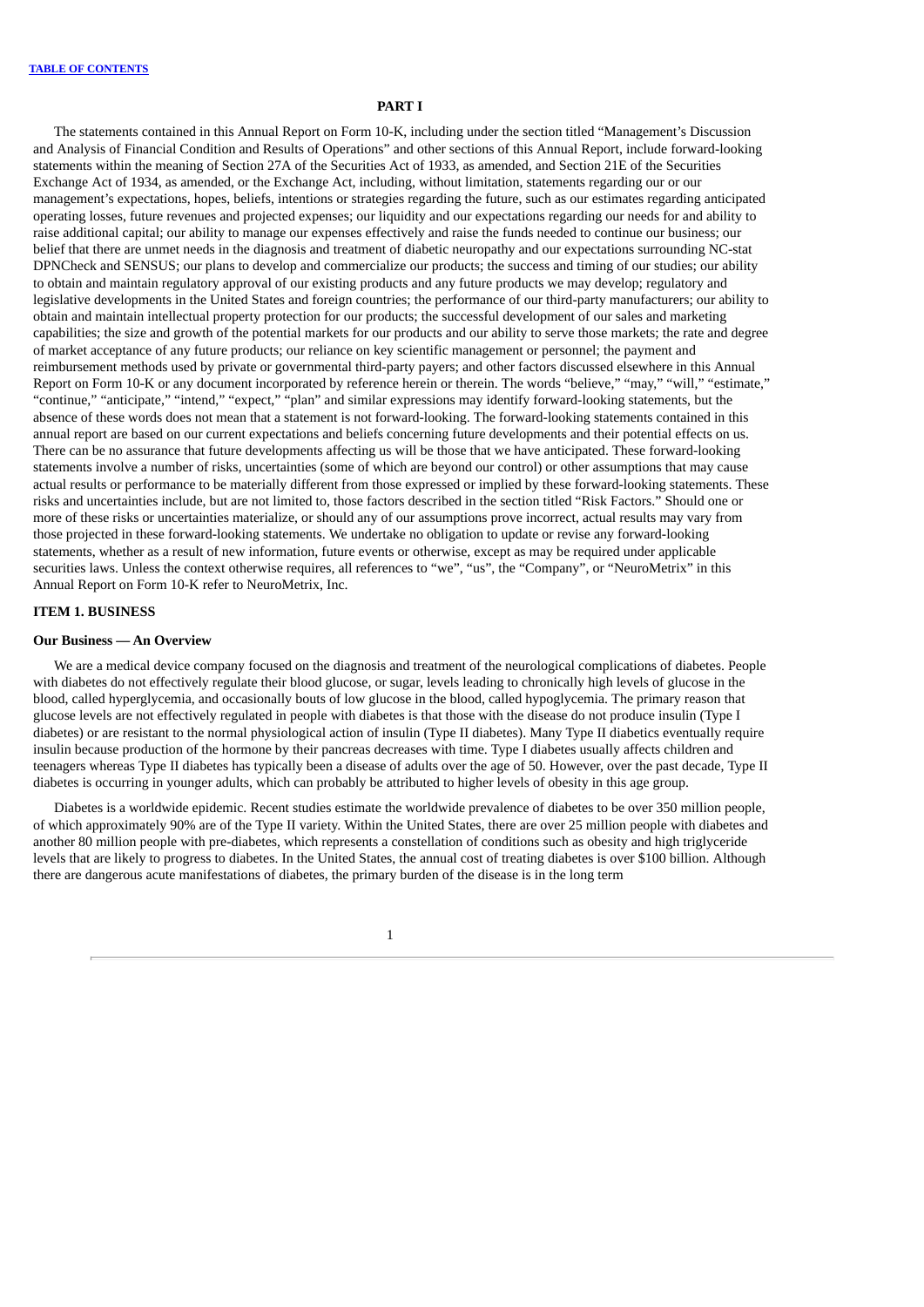complications of chronic hyperglycemia. These complications include among other things cardiovascular disease, nerve disease and resulting pathological conditions such as foot ulcers and amputation, eye disease leading to blindness, and kidney failure.

The most common long-term complication of diabetes, which affects over 50% of the diabetic population, is nerve disease or diabetic neuropathy. There are different forms of diabetic neuropathy; the most common are diabetic peripheral neuropathy, or DPN, carpal tunnel syndrome, or CTS, and autonomic neuropathy. DPN is a systemic nerve disease that is worse in the feet and lower legs. It may lead to loss of sensation in the feet, severe pain in the feet and legs, and increased risk of falling. DPN is the primary trigger for diabetic foot ulcers which may progress to the point where amputation is required. People with diabetes have a 15% to 25% lifetime risk of developing a foot ulcer and 15% of foot ulcers lead to amputation. Foot ulcers are among the most expensive complications of diabetes, with a typical cost of \$5,000 to \$50,000 per episode. CTS is caused by focal damage to the median nerve as it passes from the forearm into the hand, through the wrist. When the median nerve is compressed it can lead to symptoms in the hand including pain, numbness, and loss of strength. Autonomic neuropathy is a systemic disease of the autonomic nerves, which regulate the heart, digestion, sexual function, and other essential bodily functions. Damage to these nerves leads to a host of clinical complications that include an increased risk of sudden death, elevated risk of stroke, digestion difficulties and impotence.

Most people with diabetes receive health care attention in primary care settings where physicians have limited access to sophisticated diagnostic tools to detect diabetic neuropathy early and monitor its progress and response to treatment. As a result, they rely primarily on clinical examination of patients which, although it is an important part of the evaluation of a patient with diabetes, has limited sensitivity and specificity and can usually only detect later stage disease where treatment options and efficacy are compromised.

Early detection of DPN is particularly important because there are no treatment options once the nerves have degenerated. At the present time, the most widely used and recommended diagnostic method for DPN is the 5.07/10-g monofilament test. This test assesses the patient's ability to detect focal pressure application in the foot. The inability to detect a monofilament indicates that the patient lacks adequate sensation to protect their feet from mechanical insults that can lead to foot ulcers; a condition known as loss of protection sensation, or LOPS. Although the monofilament is an important clinical test, it is insensitive to early DPN where interventions may slow or even halt further nerve damage. Nerve conduction studies, or NCS, are objective electrical tests of nerve function. They are considered the gold standard diagnostic method for DPN and can detect mild nerve damage before it is expressed as clinical symptoms. NCS have typically been provided by specialists using expensive equipment and therefore access has been limited, particularly for common conditions such as DPN.

Currently, there are limited treatment options for diabetic neuropathies. There are no approved disease modifying treatments for DPN, although a few pharmacological candidates are in clinical trials. Several large studies have shown that reducing hyperglycemia lowers the risk of developing DPN and decreases its severity. There is also observational data that suggests that reductions in triglyceride levels slows the progression of DPN. Several drugs, such as duloxetine and pregabalin, have been approved to treat the pain associated with DPN, which is referred to as painful diabetic neuropathy. Unfortunately, these drugs, which are also anti-depressants or anti-seizure medications, have systemic effects and are therefore-often associated with side effects. Like DPN, autonomic neuropathies are difficult to manage; however, early identification may allow physicians to lower cardiovascular risk. Mild to moderate CTS is effectively treated with conservative measures such as splinting and local steroid injections. More advanced CTS is usually managed surgically. In either case, it is essential to intervene before extensive nerve degeneration has occurred.

### **Our Strategy**

We believe that there are large and important unmet needs in both the diagnosis and treatment of diabetic neuropathies. As a medical device company with both unique and substantial experience in devices to measure and alter peripheral nerve function, we believe we are in the unique position to address these unmet needs through the development of novel proprietary medical devices. Therefore, we are focused on developing and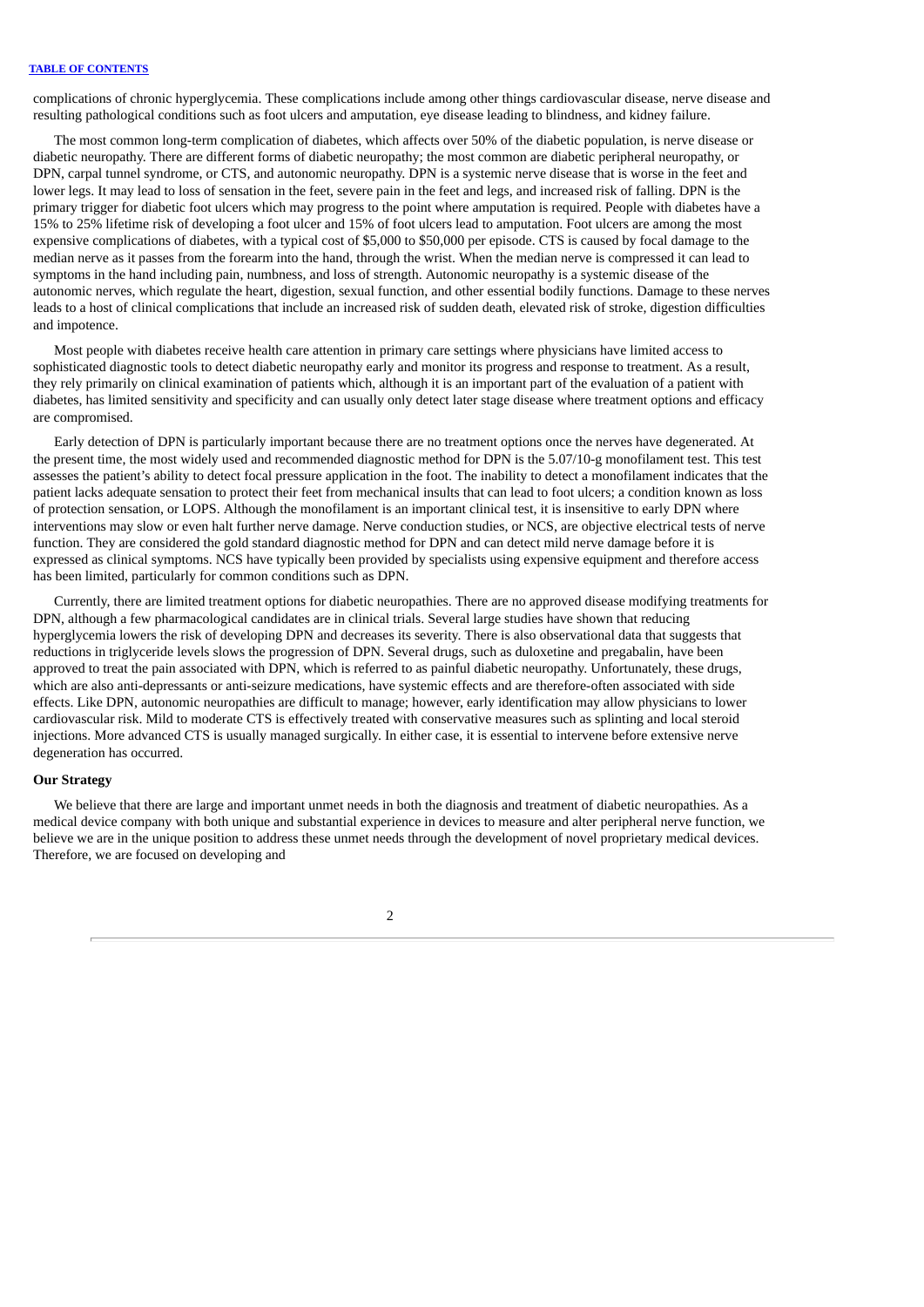marketing medical devices for the diagnosis and treatment of diabetic neuropathies. We believe that we are the only medical device company with a strategic focus on the diabetic neuropathy market and our goal is to be the dominant player in this field.

Our key business strategies for 2013 by which we intend to advance our objectives in the diabetic neuropathy market include:

### *Driving Commercial Adoption of Our Proprietary Products for Diabetic Neuropathy in the United States.*

- **NC-stat DPNCheck**, our diagnostic test for diabetic peripheral neuropathy has now been on the market for over a year since launch in late 2011. Revenues in 2012 were nearly \$1.5 million. Importantly, we were able to test product acceptance in several market segments and have now focused on the managed care market as the most attractive near-term revenue opportunity. Within managed care, we are specifically targeting Medicare Advantage providers. Medicare Advantage providers assume financial responsibility and the associated risks for the health care costs of their patients. For Medicare Advantage providers, we believe that NC-stat DPNCheck presents a compelling clinical case with early detection of neuropathy allowing for earlier clinical intervention to help mitigate the effects of neuropathy on both patient quality of life and cost of care. Also, the diagnosis and documentation of neuropathy provided by NC-stat DPNCheck helps clarify the patient health profile which, in turn, may have a direct, positive effect on the Medicare Advantage premium received by the provider. The Medicare Advantage market encompasses approximately 15 million covered lives or about 27% of the total Medicare population. We believe that this represents an attainable annual market in the range of \$75 to \$150 million. We have a small, senior level commercial operations team focused on developing the Medicare Advantage market.
- **SENSUS**, our therapeutic device for relief of chronic, intractable pain was launched in January 2013. We believe this product will be attractive to endocrinologists, podiatrists, primary care physicians, and other physicians that are challenged with trying to manage pain in their patients with painful diabetic neuropathy. The prevalence of painful diabetic neuropathy is approximately 16% to 26% of people with diabetes, which represents a 4 to 6 million patient group. We estimate the attainable market for SENSUS could be approximately 10% of this patient group, which we believe represents potential annual revenue in the range of \$150 to \$200 million. SENSUS is a prescription product and our initial challenge will be to obtain broad, national exposure and acceptance among physicians. We intend to create demand by contracting with a number of independent durable medical equipment (DME) suppliers employing sales representatives who detail physicians. Physician prescriptions will be fulfilled by the DME suppliers who will maintain a stock of SENSUS devices and consumables. As of February 15, 2013, we had seven regional DME suppliers with 30 sales representatives. Our goal is to build national coverage and have 100 sales representatives by mid-2013 and 250 sales representatives by the end of 2013. Further, during 2013, we have set a goal of having 2,000 patients treated with SENSUS, which would result in approximately \$1 million in product revenue.

### *Commercializing NC-stat DPNCheck in Select International Markets Using a Distribution*

*Network.* We are targeting select international markets where we believe that the combination of a high prevalence of diabetes plus support from the local payer system will support NC-stat DPNCheck and, eventually, SENSUS. This includes countries in Western Europe, including Germany and the Netherlands, where we have both CE marking for NC-stat DPNCheck and established distribution, as well as East Asia, including Japan and South Korea. While our resources committed to this effort are modest, we believe that this approach could contribute meaningful revenue in 2013 while positioning us for international growth in subsequent years.

*Leveraging a More Efficient Operating Structure with Future Revenue Growth*. During the course of 2012 we modified our operating structure to focus more narrowly on the high-value opportunities for NC-stat DPNCheck and SENSUS that can be pursued via independent distributors and a small commercial operations team. This has reduced our operating expenses and, more significantly, improved our future flexibility to generate increased sales volume without the cost of adding sales representatives and field clinical support. Our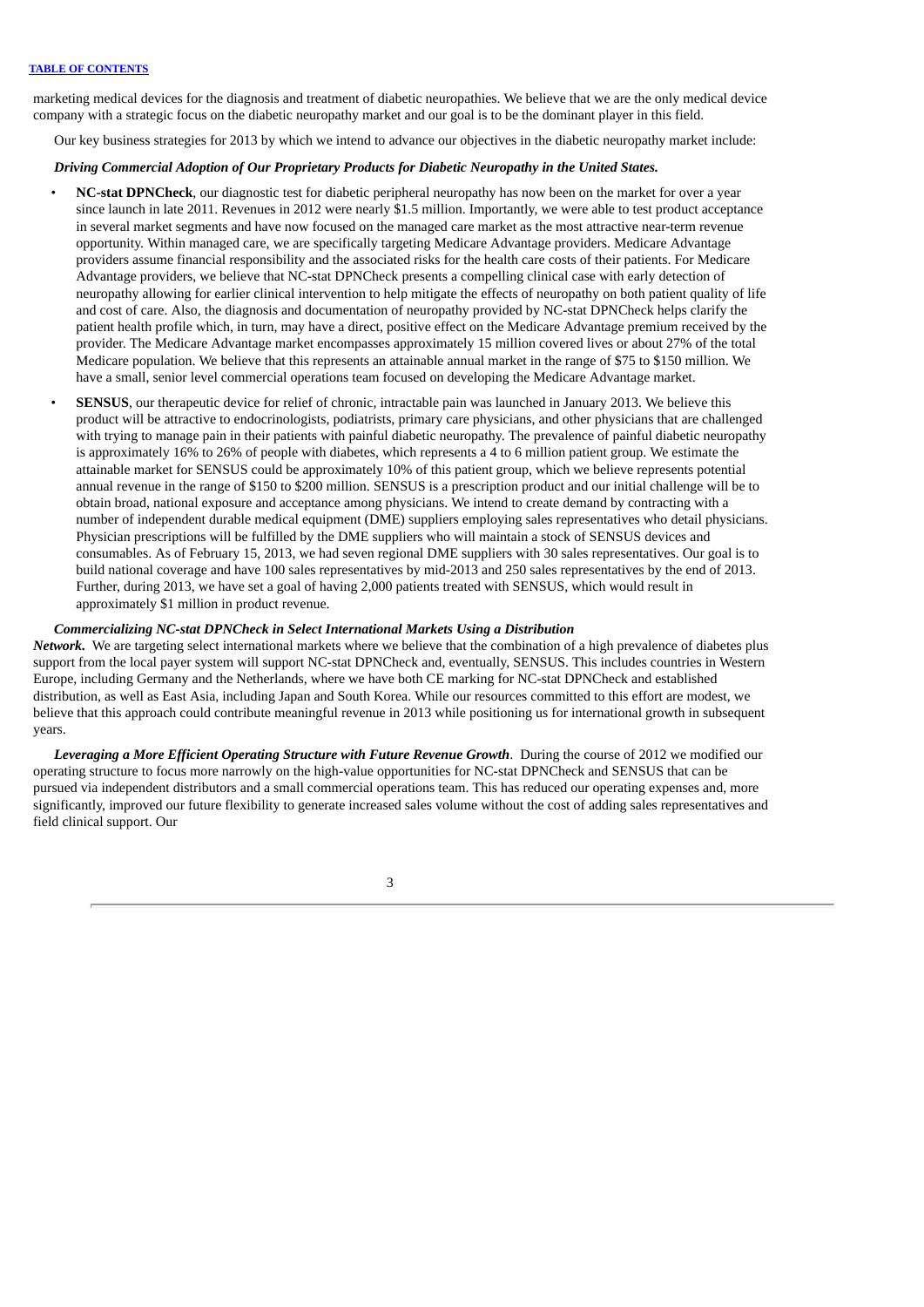operating expenses during 2012 totaled \$14.0 million and we forecast 2013 operating expenses to be in the range of \$11 to \$12 million, a reduction of 14% to 21%. We believe we can maintain and leverage this approximate operating expense level over the next several years as our diabetes business grows.

*Managing Our Legacy Neurodiagnostics Business to Optimize Cash Flow.* Our historical neurodiagnostics business generated \$6.1 million in revenue during 2012 with gross margins exceeding 50%. There are few direct cash operating expenses of our neurodiagnostics business. Two years ago we shifted our strategic focus toward more attractive opportunities in diabetes care and we determined that we would manage this legacy neurodiagnostic business for its cash contribution rather than growth. This decision was primarily due to changes in the reimbursement environment which were challenging and presented few practical alternatives. We see the legacy business continuing to decline as we operate it for cash flow. See "— Legacy Neurodiagnostics Business."

### **Our Business Model**

We develop and market neurodiagnostic systems which typically consist of a medical device plus single patient-use biosensors or electrodes. Other accessories are also offered to our customers. Our goal for these systems is to build an installed base of active customer accounts and distributors that regularly reorder consumables to meet their needs. We successfully implemented this model when we started our business with the NC-stat system and applied it to subsequent product generations and, more recently, to the ADVANCE NCS/EMG System. The planning for our diabetes care pipeline, including NC-stat DPNCheck, SENSUS and other products in development, is based on the device plus consumables business model.

#### **Marketed Products**

### NC-stat DPNCheck

NC-stat DPNCheck is a fast, accurate, and quantitative nerve conduction test that is used to evaluate systemic neuropathies such as DPN. It is designed to be used by primary care physicians, endocrinologists, podiatrists and other clinicians at the point-of-care to objectively detect, stage, and monitor DPN. The device measures nerve conduction velocity and response amplitude of the sural nerve, a nerve in the lower leg and ankle. These parameters are widely recognized as sensitive and specific biomarkers of DPN.

NC-stat DPNCheck is comprised of: (1) an electronic hand-held device and (2) a single patient use biosensor. In addition, we provide users with PC-based software that links to the device via a USB connection. This PC software allows physicians to generate reports and manage their sural nerve conduction data.

NC-stat DPNCheck is a modified version of our previously marketed NC-stat nerve testing device, and has the same clinical indications with respect to DPN. The modified device has the same functionality with respect to sural nerve testing as the original device; however, the cost of the electronic hand-held unit and the consumable biosensors has been reduced by approximately 50%. More than 1.7 million patient studies have been performed using our NC-stat technology and there have been approximately 6.3 million nerve tests, including nearly 700,000 sural nerve tests. It has been the subject of many published studies, including several studies specifically addressing the accuracy and clinical utility of the device in assessment of DPN.

### SENSUS

The SENSUS pain therapy device is a transcutaneous electrical nerve stimulator, or TENS, designed for relief of chronic, intractable pain. We believe that SENSUS will be attractive to endocrinologists, podiatrists, and primary care physicians that are challenged with trying to manage pain in their patients with painful diabetic neuropathy, or PDN. We have used our unique expertise in peripheral nerve stimulation in the development of SENSUS which incorporates several proprietary features for ease of patient use and physician reporting. SENSUS is comprised of: (1) an electronic device with strap that is worn on the upper calf and (2) an electrode which attaches to the device. We provide prescribing physicians with PC-based software that links to the device via a USB connection thereby allowing them to download a record of the patient's use of the device.

A recent evidence based review by the American Academy of Neurology determined that TENS was a useful modality for managing pain associated with diabetic peripheral neuropathy. Our assessment of currently

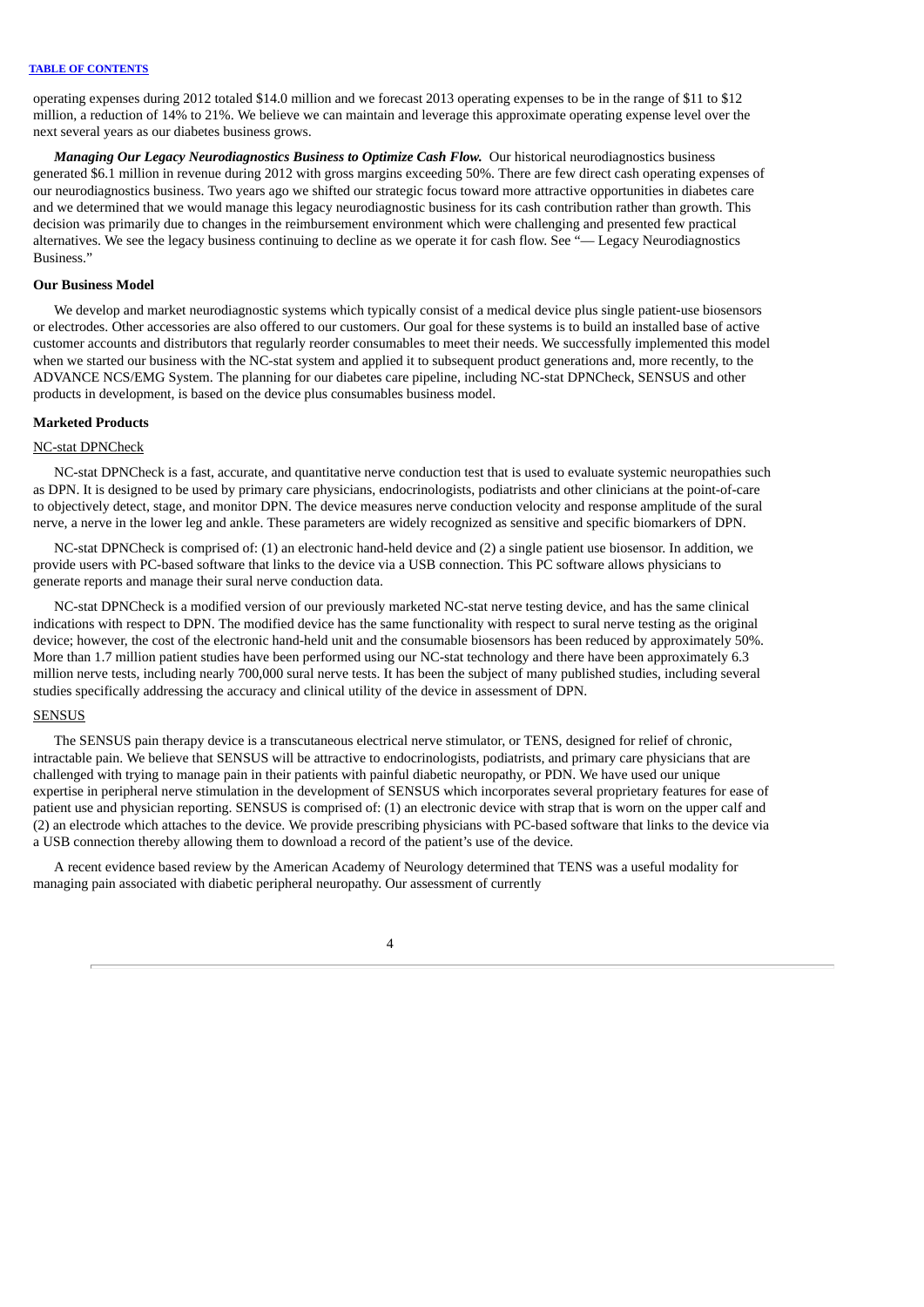available TENS devices indicated that the devices currently on the market do not meet the needs of patients with PDN because they are not optimized for PDN but are instead targeted at low back pain, sports medicine, and rehabilitation applications. Furthermore, they are difficult to administer and tend to be complicated for clinicians and patients.

Our SENSUS device and electrodes were cleared by the FDA for commercial distribution during 2012. When medically indicated and supported by proper documentation, TENS are generally reimbursed by Medicare and many commercial insurance companies under the DME benefit.

# ADVANCE System

Our legacy neurodiagnostics business is based on the ADVANCE NCS/EMG System, or the ADVANCE System, which is a comprehensive platform for the performance of traditional nerve conduction studies and invasive electromyography procedures. The ADVANCE System is comprised of: (1) various types of electrodes and needles, (2) the ADVANCE device and related modules, and (3) a communication hub that enables the physician's office to network their device to their personal computers and our servers for data archiving, report generation, and other network services. The ADVANCE System is most commonly used with proprietary nerve specific electrode arrays. These electrode arrays combine multiple individual electrodes and embedded microelectronic components into a single patient-use disposable unit. We currently market seven different nerve specific electrode arrays.

Historically, the ADVANCE System has been marketed to a broad range of physician specialties including neurologists, orthopedic surgeons, primary care physicians, and endocrinologists, and utilized for a variety of different clinical indications including assessment of CTS, low back and leg pain, and DPN. It is most commonly used in the assessment of CTS. Numerous papers have been published on the use of this technology in this clinical application.

#### **Products in Development**

### ${\tt SENTINEL}^{\tt TM}$

SENTINEL is a device under development that is intended to provide sensory enhancement in the feet. It is targeted at patients who have lost sensory perception in the lower extremities, likely as a result of diabetes, and are at greater risk of falling and developing foot ulcers. The objective of this technology is to relay sensory input from the feet through the nervous system to the brain thereby improving balance and more immediate awareness of foot insults. SENTINEL is in the conceptual stages of product development and a target launch date has not been set.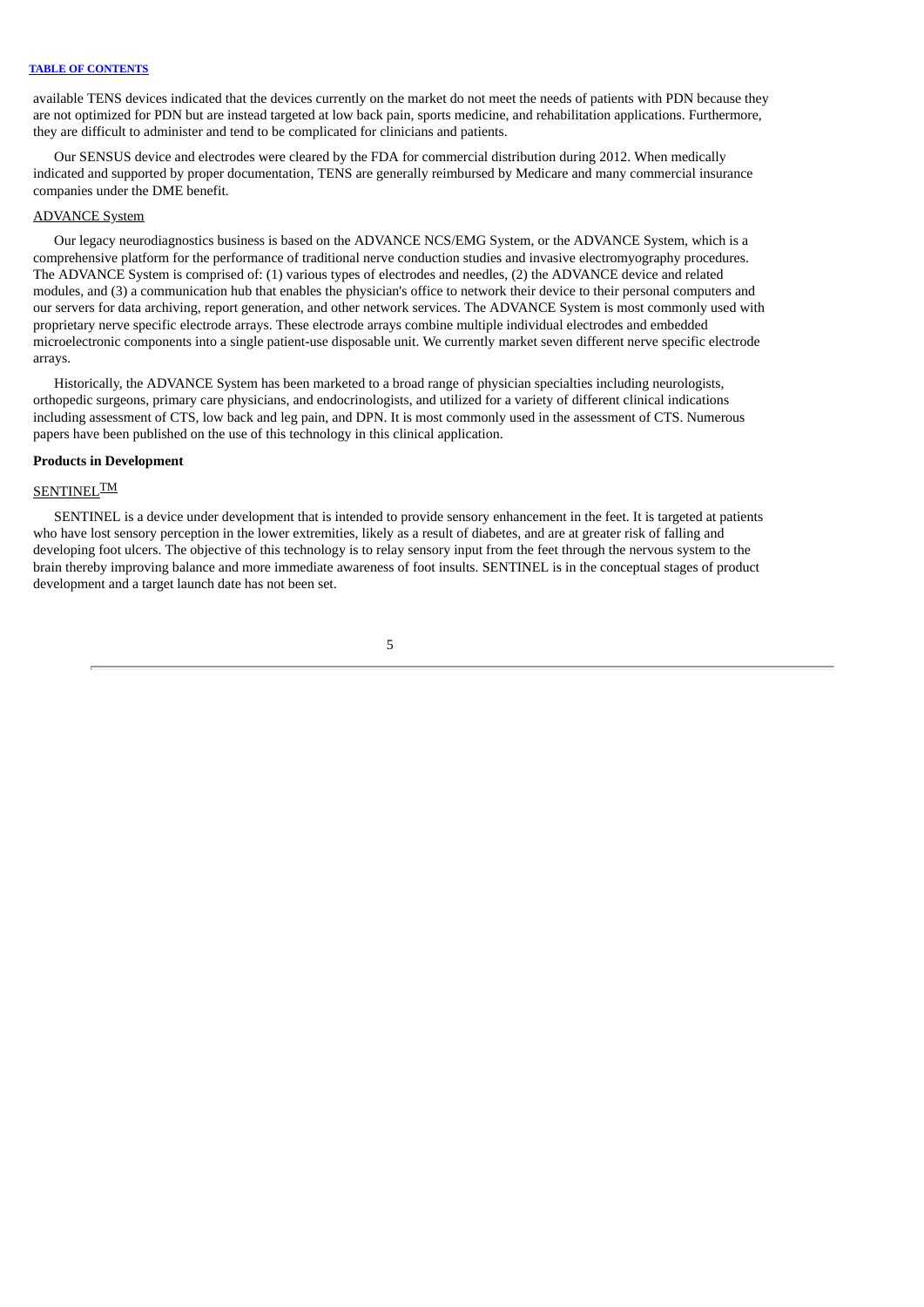|         |                |            |                              | The following chart summarizes our previously marketed products, currently marketed products, and products in development. |  |
|---------|----------------|------------|------------------------------|----------------------------------------------------------------------------------------------------------------------------|--|
| Product | Time on Market | Technology | Primary Clinical Indications | <b>No. Patients</b><br><u>.</u>                                                                                            |  |

| .               |                      | $\frac{1}{2}$           | ттици у синцептицистопы          | . 10. 1 uutuu<br><b>Tested/Treated</b> |
|-----------------|----------------------|-------------------------|----------------------------------|----------------------------------------|
| $NC$ -stat*     | $Q2$ 1999 - Q3 2010  | <b>Nerve Conduction</b> | Diagnosis and evaluation of      | nearly 1,700,000                       |
|                 |                      |                         | CTS, low back pain, peripheral   |                                        |
|                 |                      |                         | neuropathies (including DPN)     |                                        |
| <b>ADVANCE</b>  | $Q2\,2008$ – present | <b>Nerve Conduction</b> | Diagnosis and evaluation of      | >103,000                               |
|                 |                      | <b>Invasive Needle</b>  | CTS, low back pain, peripheral   |                                        |
|                 |                      | <b>EMG</b>              | neuropathies (including DPN)     |                                        |
| NC-stat         | $Q3\,2011 - present$ | <b>Nerve Conduction</b> | Diagnosis and evaluation of      | est. $>50,000$                         |
| <b>DPNCheck</b> |                      |                         | peripheral neuropathies, such as |                                        |
|                 |                      |                         | <b>DPN</b>                       |                                        |
| <b>SENSUS</b>   | $Q1 2013 - present$  | Transcutaneous          | Relief for chronic, intractable  | $\sim$ 100                             |
|                 |                      | <b>Electrical Nerve</b> | pain, such as painful diabetic   |                                        |
|                 |                      | Stimulation             | neuropathy                       |                                        |
| <b>SENTINEL</b> | TBD                  | Proprietary             | <b>Advanced DPN</b>              | N/A                                    |

Support was discontinued in the first quarter of 2012.

#### **Customers**

Our customers include physicians, clinics, hospitals, managed care organizations, retail health businesses, independent distributors in the United States and abroad, and durable medical equipment suppliers. Our NC-stat DPNCheck device was launched in late 2011 and approximately 1,000 devices have been placed with customers through February 15, 2013. These customers include managed care organizations, retail health businesses, endocrinologists, podiatrists and primary care physicians. As of February 15, 2013, we had an installed base of approximately 1,800 active customers using our ADVANCE System. These customers include primary care, internal medicine, orthopedic and hand surgeons, pain medicine physicians, neurologists, physical medicine and rehabilitation, or PM&R, physicians, and neurosurgeons. Our SENSUS device was launched in January 2013 and is being sold to DME suppliers who, in turn, distribute the product along with consumables directly to patients. At December 31, 2012, one customer accounted for 11.5% of accounts receivable. For the years ended December 31, 2012, 2011, and 2010, no single customer accounted for more than 10% of revenue.

#### **Geographic Information**

Substantially all of our assets, revenues, and expenses for the years ended December 31, 2012, 2011, and 2010 were located at or derived from operations in the United States. In addition, we have had limited sales through distributors in the United Kingdom, the Netherlands, India, and various other countries. For each of the years ended December 31, 2012, 2011, and 2010, international revenues accounted for approximately 7%, 6%, and 2%, respectively, of our total revenues.

### **Sales, Marketing, and Distribution**

NC-stat DPNCheck, our diagnostic test for DPN, was launched late in 2011 into the United States market for endocrinology and podiatry, followed by market evaluations and/or sales efforts in primary care, retail health, and managed care. While we believe that all of these segments hold potential, we have narrowed our focus to managed care, and specifically Medicare Advantage providers, which we believe represent the most attractive near-term opportunity. The Medicare Advantage market encompasses approximately 15 million covered lives or about 27% of the total Medicare population. We believe that this represents an attainable market in the range of \$75 to \$150 million. We have a four person senior level commercial operations team led by our Chief Operating Officer that is focused on developing the Medicare Advantage market.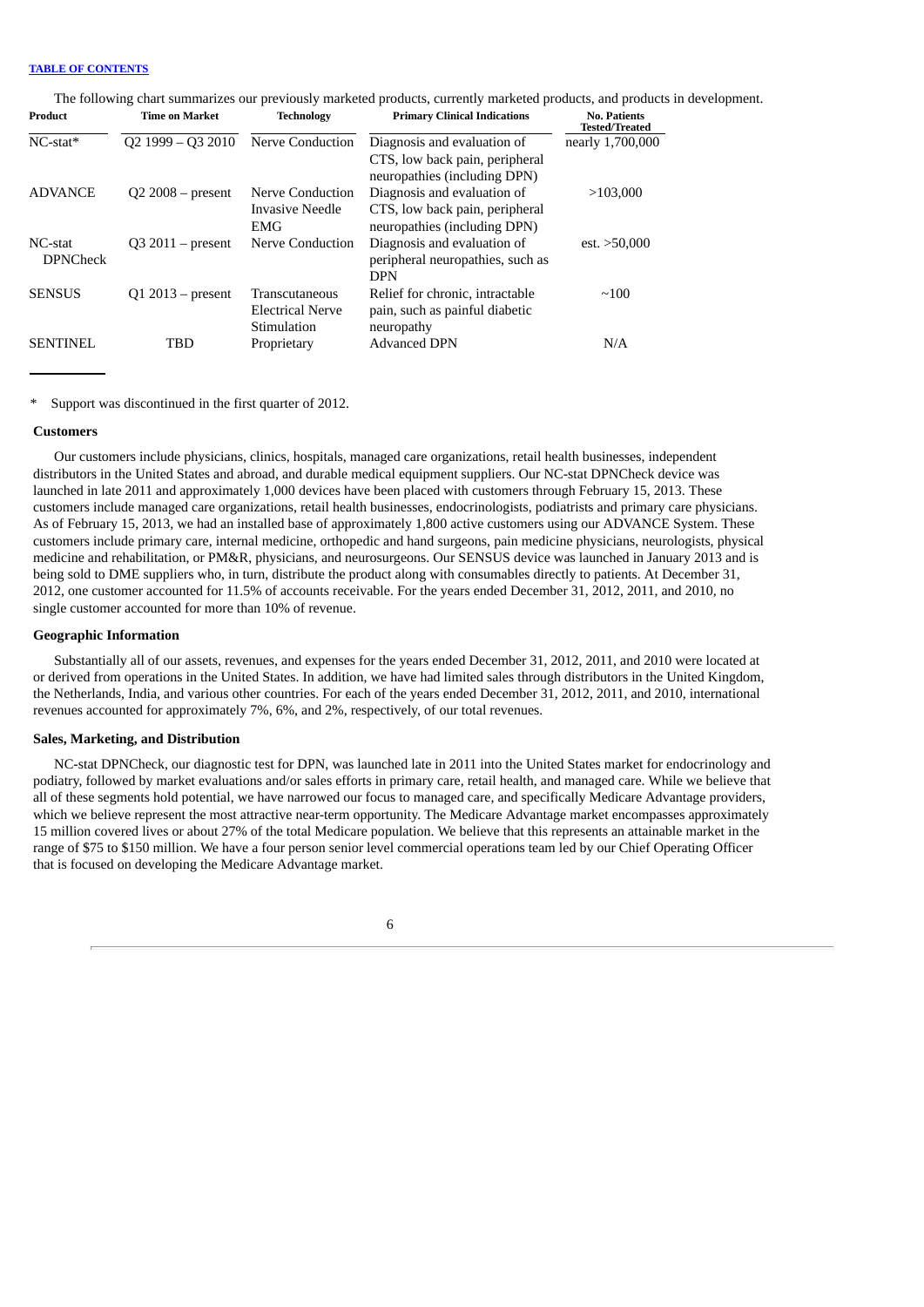SENSUS, our therapeutic device for relief of chronic, intractable pain, was launched in January 2013. We believe this product will be attractive to endocrinologists, podiatrists, and primary care physicians that are challenged with trying to manage pain in their patients with diabetes. The prevalence of painful diabetic neuropathy is  $16 - 26\%$  of people with diabetes representing a  $4 - 6$ million patient group. The attainable market potential for SENSUS, we believe, could be 10% of this patient group representing annual revenue in the range of \$150 to \$200 million. We have seven regional DME distributors in place with 30 sales representatives as of February 15, 2013. Our goal in building national coverage is 100 sales representatives by mid-2013 and 250 sales representatives by the end of 2013. Further, during 2013 we have set a goal of 2,000 patients treated with SENSUS resulting in \$1 million in product revenue.

Our installed base of ADVANCE accounts is supported by our customer service department which includes a director and three representatives. We are not actively pursuing new ADVANCE customers. Interest expressed in new ADVANCE systems by potential customers is handled by our customer service department and our marketing department. Internationally, ADVANCE sales and account support is handled by our network of independent distributors who are directed by our European Sales Manager.

Our marketing support for NC-stat DPNCheck and for ADVANCE is provided by our Senior Vice President of Commercial Operations and two marketing staff.

We invest significant effort in technical, clinical, and business practices training for our commercial operations team, marketing staff and independent sales representatives. We also require attendance at periodic sales and product training programs. Promotion and sales of medical devices are highly regulated not only by the FDA, but also by the U.S. Centers for Medicare and Medicaid Services, or CMS, and the Office of Inspector General, or OIG, and, outside the United States, by other international bodies, and are subject to federal and state fraud and abuse enforcement activities. See "— FDA and other Governmental Regulation" below.

### **Manufacturing and Supply**

We perform final assembly and servicing of our new NC-stat DPNCheck and SENSUS devices at our corporate headquarters facility. We rely on an outside contractor for the manufacture and servicing of our ADVANCE device and also for the components that we use in the buildup for NC-stat DPNCheck and SENSUS. We rely on outside contractors for the manufacture of our consumable biosensor/electrodes. With the exception of the biosensors for use with our NC-stat DPNCheck devices, which we acquire from two manufacturers, we do not currently maintain alternative manufacturing sources for our NC-stat DPNCheck, SENSUS or ADVANCE devices, communication hubs, biosensors/electrodes, or any other finished goods products. In outsourcing, we target companies that meet FDA, International Organization for Standardization, or ISO, and other quality standards supported by internal policies and procedures. Supplier performance is maintained and managed through a corrective action program ensuring all product requirements are met or exceeded. Following the receipt of products or product components from our third-party manufacturers, we conduct the necessary inspection, final assembly, kitting, packaging, and labeling at our corporate headquarters facility. We believe these manufacturing relationships minimize our capital investment, provide us with manufacturing expertise, and help control costs.

Sunburst EMS, Inc., or Sunburst, has been manufacturing our NC-stat devices since November 2005. We entered into a supply agreement with Sunburst during 2006 for the manufacturing and supply of our neurodiagnostic devices. Sunburst manufactures the current generation of our ADVANCE device as well as the NC-stat DPNCheck and SENSUS subassemblies at a facility in **Massachusetts** 

Polymer Flexible Circuits, Inc., or Parlex, has been manufacturing our nerve specific electrodes since early 1999. In 2011 Parlex began manufacturing the NC-stat DPNCheck biosensors. In August 2006, we entered into a mutually exclusive manufacturing and supply agreement with Parlex pursuant to which Parlex will manufacture and supply to us, and we will purchase from Parlex, at agreed upon prices per unit, all of our requirements of nerve conduction testing electrodes for resale in the United States. Under the agreement, Parlex has agreed not to manufacture electrodes to be used to measure nerve conduction for any other company during the term of the agreement and, in some cases, for a period of one year thereafter. This agreement will continue indefinitely until terminated by either party upon not less than 18 months prior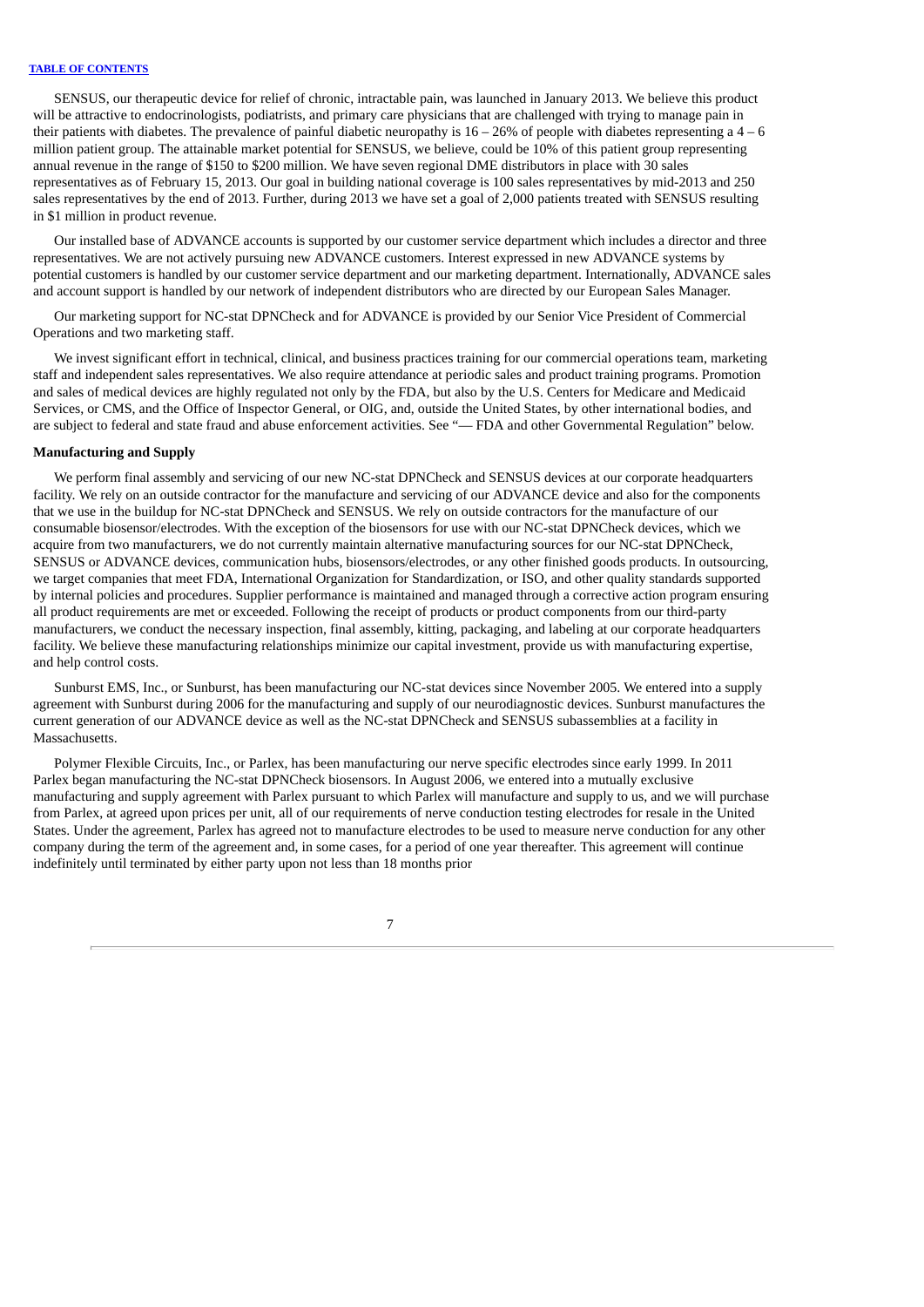written notice to the other party. Parlex manufactures our electrodes at a facility in Massachusetts and also has the ability to perform certain manufacturing steps for our electrodes at a second site located in the United Kingdom.

Katecho, Inc., or Katecho, a full service original equipment manufacturer (OEM) specializing in medical and cosmetic devices manufactures biosensors for use with our NC-stat DPNCheck devices in international markets and initiated manufacturing SENSUS electrodes during 2012 under normal commercial terms contained in our purchase orders. Katecho manufactures electrodes at its facility in Iowa.

We and our third-party manufacturers are registered with the FDA and subject to compliance with FDA quality system regulations. We are also ISO registered and undergo frequent quality system audits by European agencies. Our ADVANCE System and NC-stat DPNCheck are cleared for marketing within the United States, Canada, and the European Union. In addition, our SENSUS Pain Management System is cleared for marketing in the United States. Our facility is subject to periodic inspections by regulatory authorities, and may undergo compliance inspections conducted by the FDA and corresponding state agencies. As a registered device manufacturer, we will undergo regularly scheduled FDA quality system inspections. However, additional FDA inspections may occur if deemed necessary by the FDA.

#### **Research and Development**

We believe that we have research and development (R&D) capability that is unique to the industry. Key members of our R&D management team have worked together for over a decade. This team includes the extensive involvement of our founder and Chief Executive Officer who holds both M.D. and Ph.D. degrees. The R&D group consists of 11 people, including two who hold M.D. degrees and three who hold Ph.D. degrees. The group has extensive experience in neurophysiology, biomedical instrumentation, signal processing, biomedical sensors, and information systems. The R&D group works closely with our marketing group and our customers to design new and modified products that are focused on improving clinical outcomes. Our clinical programs are led by our Chief Medical Officer who is a board-certified endocrinologist with extensive diabetes management experience.

Our research and development efforts are primarily focused in the following areas:

- *Enhancements to our first generation NC-stat DPNCheck device*. We are focused on improving NC-stat DPNCheck's clinical utility, enhancing device usability, integrating into customer electronic medical records, and lowering manufacturing costs. We are also in the process of evaluating the design of a second generation NC-stat DPNCheck device.
- *Enhancements to our first generation SENSUS pain therapy device.* With the recent launch of our SENSUS device, we anticipate customer requests to enhance usability. Also, we have begun to identify improvements that we intend to make in designing a second generation SENSUS device.
- *Development of the SENTINEL sensory enhancement system*. We are in the product conceptualization stage for a system which would relay sensory information from a foot lacking physical sensation into the healthy region of the nervous system with the objective of promoting improved balance, lessening falls and minimizing foot ulcers.
- *Oversee our support to clinical studies that employ our NC-stat DPNCheck and SENSUS products.* We presently are involved in six studies that use NC-stat DPNCheck in the evaluation of neuropathy in persons with diabetes under various study conditions. These studies will expand the clinical foundation for use of NC-stat DPNCheck which, in turn, should support future adoption. We are developing plans for clinical studies employing SENSUS.

In addition to these core areas of research and development focus, we are also exploring additional clinical applications within the diagnosis and treatment of diabetic neuropathy for our core technology and expertise.

Research and development expenses were approximately \$3.5 million, \$3.9 million, and \$5.9 million for the years ended December 31, 2012, 2011, and 2010, respectively.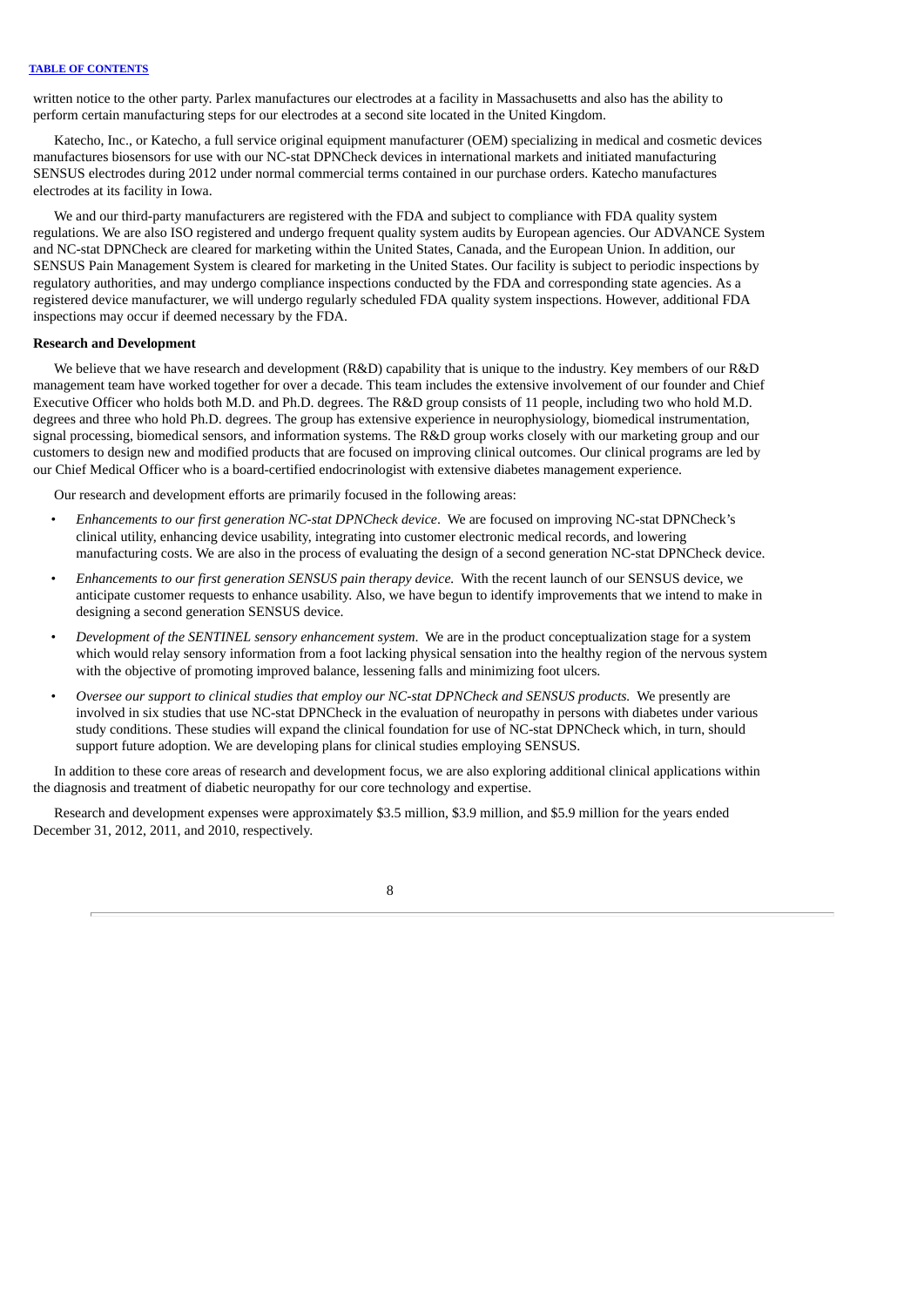#### **Clinical Programs**

We maintain a clinical program under the direction of our Chief Medical Officer, who is a board certified endocrinologist with extensive experience in diabetes. Our clinical programs are comprised of internal, collaborative, and external clinical studies. Internal clinical studies are designed and implemented directly by us for the purposes of product design and early clinical validation. Collaborative studies are conducted together with leading researchers around the world to provide clinical validation and to explore the clinical utility of our products. External studies are entirely independent of us, although in many cases the researchers request unrestricted grants for financial and/or material support, such as for devices and consumables. External studies may examine the clinical performance and utility of our products or our products may be used as outcomes measures.

We actively seek to publish our clinical study results in leading peer-reviewed journals while also encouraging our clinical collaborators and clinical study grant recipients to do the same.

Following is a list of external studies involving the use of our products which are currently underway.

| <b>Institution</b>                                                         | <b>Initiated</b>  | <b>Study Focus</b>                                                             | Product                    | <b>Duration</b> | <b>Subjects</b> |
|----------------------------------------------------------------------------|-------------------|--------------------------------------------------------------------------------|----------------------------|-----------------|-----------------|
| Ipswich Diabetes Centre,                                                   | <b>Fall 2011</b>  | Evaluation of small fiber                                                      | NC-stat                    | 4 years         | 400             |
| Ipswich Hospital (UK)                                                      |                   | neuropathy in patients with<br>diabetes                                        | <b>DPNCheck</b>            |                 |                 |
| Royal Hallamshire Hospital<br>University of<br>Sheffield (UK)              | Mid 2012          | Evaluation of DPN based on<br>severity of diabetes                             | NC-stat<br><b>DPNCheck</b> | 1 year          | 120             |
| Joslin Diabetes Center                                                     | Mid 2012          | Effect of weight loss on DPN                                                   | NC-stat<br><b>DPNCheck</b> | 1 year          | 50              |
| Toronto General Hospital,<br>University of Toronto                         | Mid 2012          | Assessment of various<br>neuropathy measurement<br>modalities                  | NC-stat<br><b>DPNCheck</b> | 6 months        | 140             |
| Institute for Clinical<br>Diabetology, Heinrich<br><b>Heine University</b> | Mid 2012          | Assessment of DPN in newly<br>diagnosed Type 2 diabetes<br>patients            | NC-stat<br><b>DPNCheck</b> | 6 months        | 150             |
| Department of Diabetes,<br>Poole Hospital (UK)                             | <b>Fall 2012</b>  | Comparison of DPNCheck with<br><b>Vibratory Perception Testing</b>             | NC-stat<br><b>DPNCheck</b> | 6 months        | 100             |
| <b>First Vitals Health</b>                                                 | <b>Early 2013</b> | Effect of aggressive<br>intervention on foot disease for<br>high risk patients | NC-stat<br><b>DPNCheck</b> | 3 years         | 600             |

#### **Competition**

Other than NC-stat DPNCheck, we believe that there is currently no objective and standardized test for DPN widely available at the point-of-care. The American Diabetes Association, or ADA, and other organizations recommend at least annual evaluation of all people with diabetes for DPN. Due to cost and availability, this screen is typically performed with a simple (5.07/10g) monofilament. This subjective method identifies late stage neuropathy where intervention is generally limited to foot care. Experts in the field have indicated that there is a large unmet need for a practical, objective, and sensitive test for diabetic neuropathy that can be widely deployed in the regular care of all people with diabetes. Monofilaments (5.07/10g) are a commodity sold by a number of medical supply companies.

With respect to SENSUS, there are numerous manufactures of transcutaneous electrical nerve stimulation devices. We believe that the largest company is Empi, Inc. which is part of DJO Incorporated. We further believe that most of the current manufacturers are focused on low back pain, sports medicine, and rehabilitation rather than on painful diabetic neuropathy. As a result, we are not aware of any devices that are uniquely optimized for use in treating painful diabetic neuropathy. There are a few companies that claim that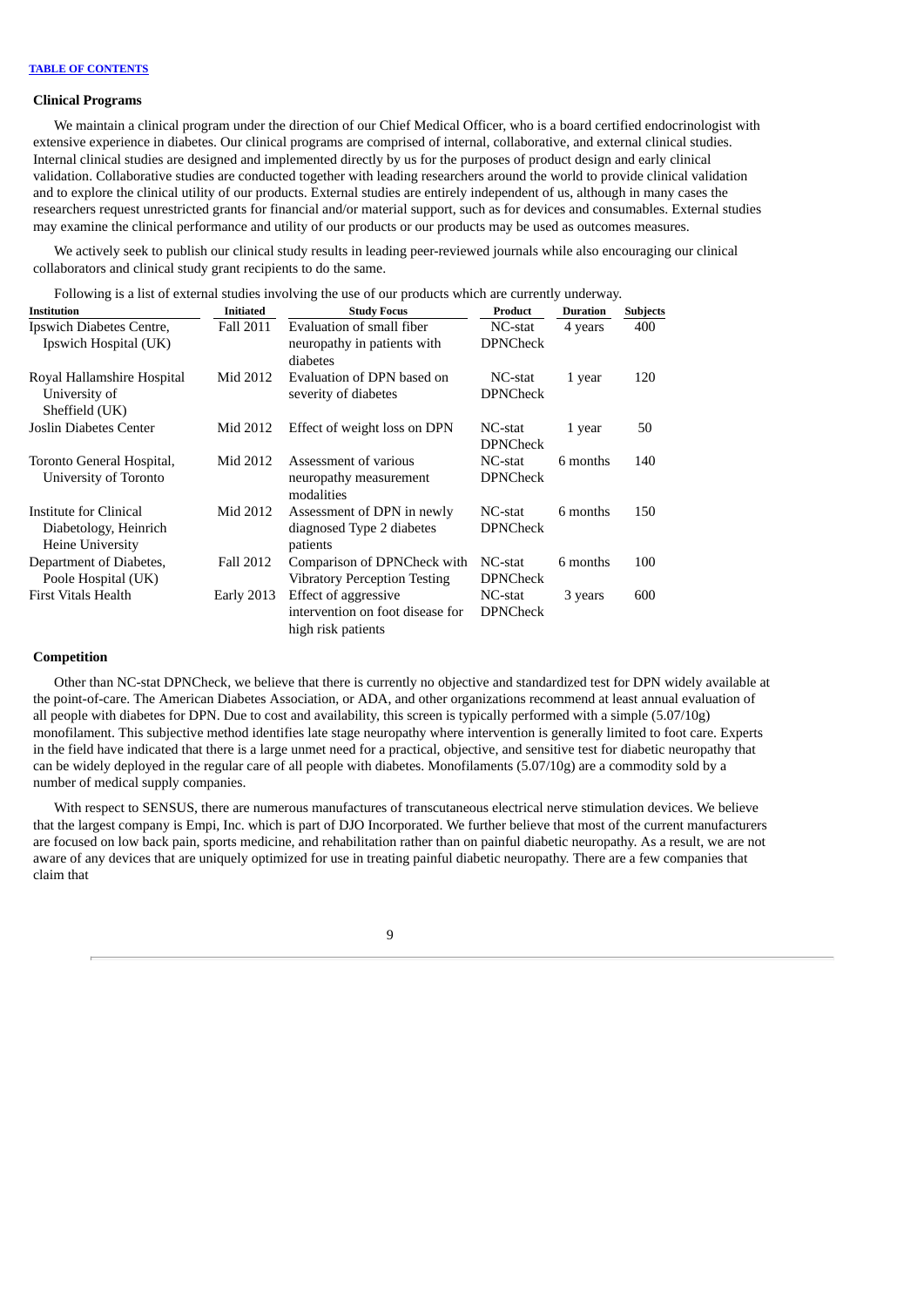their devices have specific utility for painful diabetic neuropathy; however, we do not believe that these claims have been widely validated through adequate clinical studies.

There are several companies that sell neurodiagnostic devices. These companies include Cadwell Laboratories, Inc. and Natus Medical Incorporated. Natus Medical Incorporated has substantially greater financial resources than we do. Natus Medical Incorporated and Cadwell Laboratories, Inc. have established reputations as having effective worldwide distribution channels for medical instruments to neurologists and PM&R physicians.

### **Intellectual Property**

We rely on a combination of patents, trademarks, copyrights, trade secrets, and other intellectual property laws, nondisclosure agreements and other measures to protect our proprietary technology, intellectual property rights, and know-how. We hold issued utility patents covering a number of important aspects of our NC-stat, SENSUS, ADVANCE, and NC-stat DPNCheck products. We believe that in order to have a competitive advantage, we must develop and maintain the proprietary aspects of our technologies. We also require our employees, consultants and advisors, whom we expect to work on our products, to agree to disclose and assign to us all inventions conceived, developed using our property, or which relate to our business. Despite any measures taken to protect our intellectual property, unauthorized parties may attempt to copy aspects of our products or to obtain and use information that we regard as proprietary.

#### *Patents*

As of December 31, 2012, we had 38 issued U.S. patents, one issued foreign patent, and 17 pending patent applications, including nine U.S. applications, five international PCT applications, and three foreign national applications. We have filed a utility patent application for NC-stat DPNCheck and another utility patent application for SENSUS.

Our issued design patents begin to expire in 2015, and our issued utility patents begin to expire in 2017. In particular, seven of our issued U.S. utility patents covering various aspects of our current products will expire on the same date in 2017. Although the patent protection for material aspects of our products covered by the claims of the patents will be lost at that time, we have additional patents and patent applications directed to other novel inventions that will have patent terms extending beyond 2017.

The medical device industry is characterized by the existence of a large number of patents and frequent litigation based on allegations of patent infringement. Patent litigation can involve complex factual and legal questions, and its outcome is uncertain. Any claim relating to infringement of patents that is successfully asserted against us may require us to pay substantial damages. Even if we were to prevail, any litigation could be costly and time-consuming and would divert the attention of our management and key personnel from our business operations. Our success will also depend in part on our not infringing patents issued to others, including our competitors and potential competitors. If our products are found to infringe the patents of others, our development, manufacture, and sale of these potential products could be severely restricted or prohibited. In addition, our competitors may independently develop similar technologies. Because of the importance of our patent portfolio to our business, we may lose market share to our competitors if we fail to protect our intellectual property rights.

A patent infringement suit brought against us may force us or any strategic partners or licensees to stop or delay developing, manufacturing, or selling potential products that are claimed to infringe a third-party's intellectual property, unless that party grants us rights to use its intellectual property. In such cases, we may be required to obtain licenses to patents or proprietary rights of others in order to continue to commercialize our products. However, we may not be able to obtain any licenses required under any patents or proprietary rights of third parties on acceptable terms, or at all. Even if we were able to obtain rights to the third-party's intellectual property, these rights may be non-exclusive, thereby giving our competitors access to the same intellectual property. Ultimately, we may be unable to commercialize some of our potential products or may have to cease some of our business operations as a result of patent infringement claims, which could severely harm our business.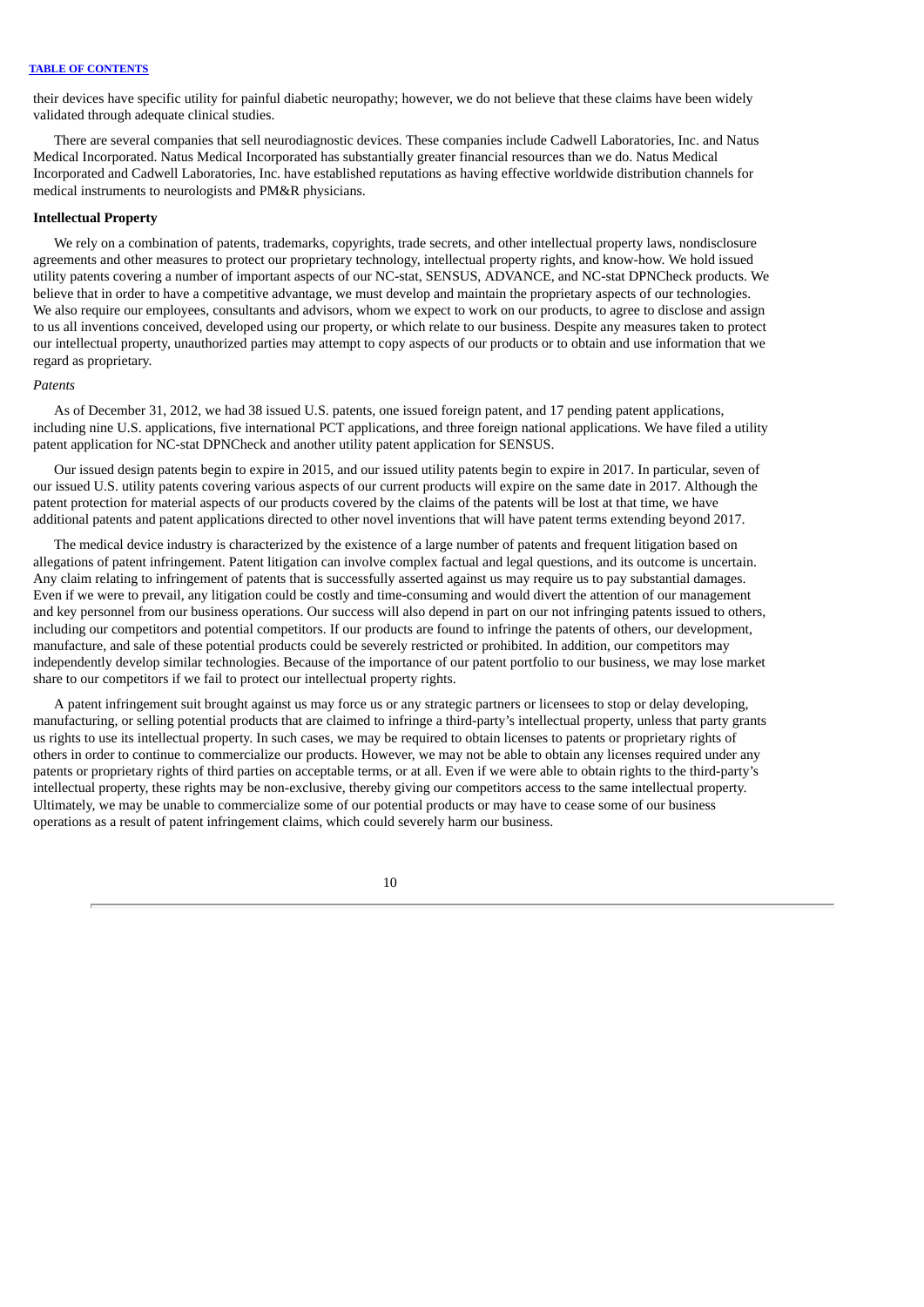#### *Trademarks*

We hold domestic registrations for the marks NEUROMETRIX and NC-stat. We use a trademark for ADVANCE, NC-stat DPNCheck and SENSUS. We hold certain foreign trademark registrations for the marks NEUROMETRIX and NC-stat.

#### **Third-Party Reimbursement**

Procedures performed with our neurodiagnostic medical devices including ADVANCE and NC-stat DPNCheck may be paid for by third-party payers, including government health programs, such as Medicare, and private insurance and managed care organizations. The 2013 Physicians Fee Schedule published by CMS includes CPT 95905 for nerve conduction studies performed with pre-configured electrode arrays such as are used with the NC-stat DPNCheck device and the ADVANCE System.

We believe that physicians are generally receiving reimbursement under CPT 95905 from Medicare for nerve conduction studies performed using pre-configured electrode arrays that meet the medical necessity requirements in their local Medicare region but that commercial insurers are generally not providing reimbursement. Reimbursement by third-party payers is an important element of success for medical device companies. We do not foresee a significant near-term improvement in reimbursement for procedures performed with ADVANCE and NC-stat DPNCheck.

In the United States, some insured individuals are receiving their medical care through managed care programs which monitor and often require pre-approval of the services that a member will receive. Some managed care programs are paying their providers on a per capita basis a predetermined annual payment per member which puts the providers at financial risk for the services provided to their members. This is generally the case under Medicare Advantage where contracting insurers receive a monthly capitated fee from CMS to provide all necessary medical care to participating members. These capitated fees are adjusted under CMS's risk-adjustment model which uses health status indicators, or risk scores, to ensure the adequacy of payment. Members with higher risk codes generally require more healthcare resources than those with lower risk codes. In turn, the insurer fully absorbs the risk of patient health care costs. Insurers may share a portion of the risk with provider organizations such as independent practice associations (IPAs) with whom they contract to provide medical services to their members. Proper assessment of each member's health status and accurate coding helps to assure that insurers receive capitation fees consistent with the cost of treating these members. Nerve conduction testing can provide valuable, early identification of neuropathy leading to clinical interventions that can reduce health care costs. Also, these tests provide valuable input regarding each member's health risk status which can result in more appropriate capitated payments from CMS. We believe that the clinical and economic proposition for NC-stat DPNCheck is attractive to Medicare Advantage insurers and risk bearing provider organizations. We are focusing our sales effort for NC-stat DPNCheck on the Medicare Advantage managed care market segment.

We believe that the SENSUS pain management therapeutic system is considered a durable medical equipment (DME) benefit and is reimbursed for chronic pain by Medicare and many commercial insurers under HCPCS code EO730 for the device and under HCPCS code A4595 for the consumable electrodes. These pre-existing codes apply to DME benefits employing transcutaneous electrical nerve stimulation equipment.

We believe that the overall escalating cost of medical products and services has led to, and will continue to lead to, increased pressures on the healthcare industry to reduce the costs of products and services.

Our success in selling the NC-stat DPNCheck and SENSUS devices and the ADVANCE System will depend upon, among other things, our customers receiving, and our potential customers' expectation that they will receive sufficient reimbursement or patient capitated premium adjustments from third-party payers for procedures or therapies using these products. See Item 1A, "Risk Factors," "If health care providers are unable to obtain sufficient reimbursement or other financial incentives from third-party health care payers related to the use of our products, the adoption of our products and our future product sales will be materially *adversely affected."*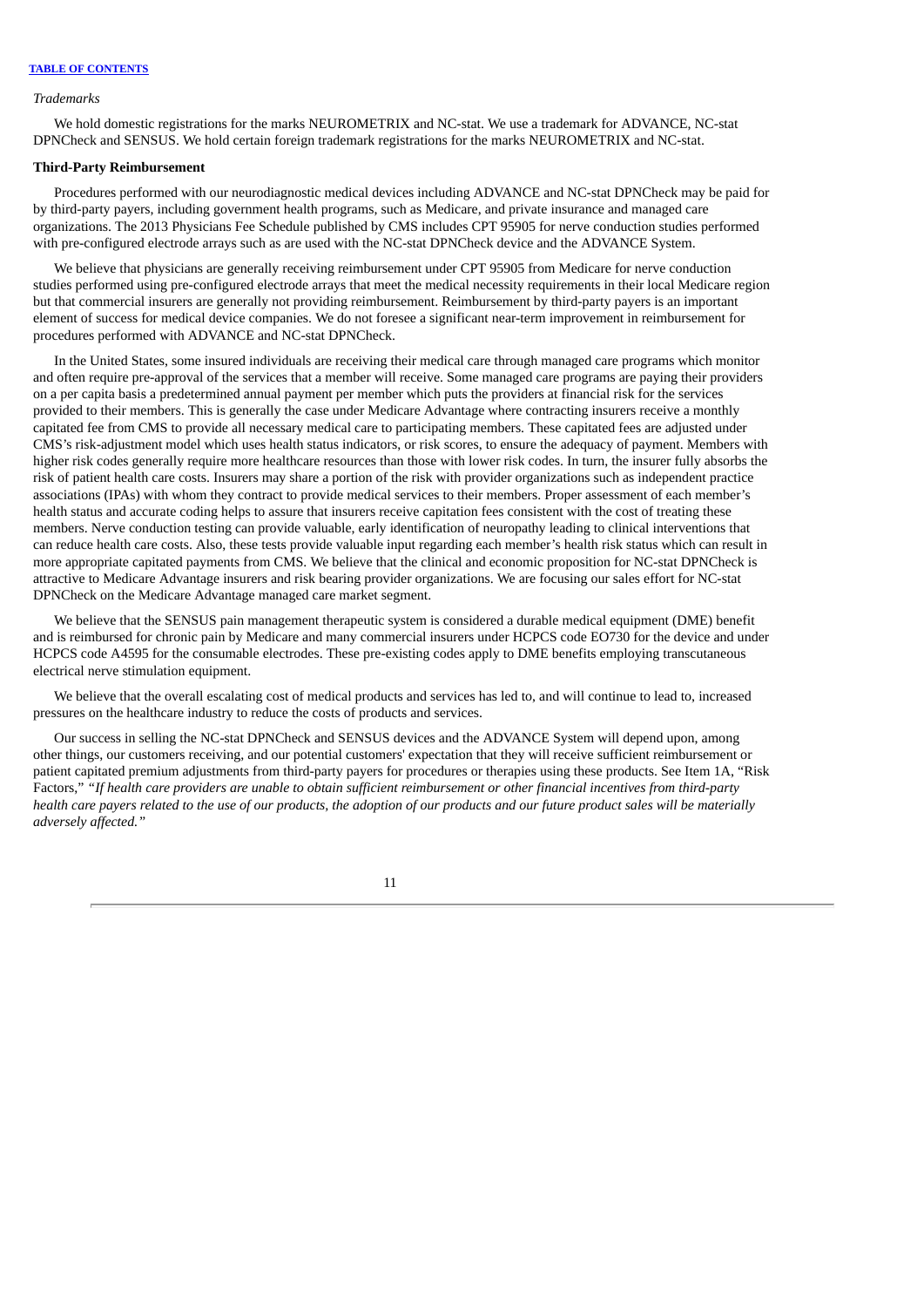### **FDA and Other Governmental Regulation**

### *FDA Regulation*

Our products are medical devices subject to extensive regulation by the FDA under the Federal Food, Drug, and Cosmetic Act, or FDCA, and the regulations promulgated thereunder, as well as by other regulatory bodies in the United States and abroad. The FDA classifies medical devices into one of three classes on the basis of the amount of risk associated with the medical device and the controls deemed necessary to reasonably ensure their safety and effectiveness:

- Class I, requiring general controls, including labeling, device listing, reporting and, for some products, adherence to good manufacturing practices through the FDA's quality system regulations and pre-market notification;
- Class II, requiring general controls and special controls, which may include performance standards and post-market surveillance; and
- Class III, requiring general controls and pre-market approval, or PMA, which may include post-approval conditions and post-market surveillance.

Before being introduced into the market, our products must obtain market clearance or approval through the 510(k) pre-market notification process, the *de novo* review process or the PMA process, unless they qualify for an exemption from these processes. See Item 1A, "Risk Factors," "We are subject to extensive regulation by the FDA which could restrict the sales and marketing of the NC-stat DPNCheck and SENSUS devices and the ADVANCE System, as well as other products for which we may seek FDA *clearance or approval, and could cause us to incur significant costs."*

#### *510(k) Pre-Market Notification Process*

To obtain 510(k) clearance, we must submit a pre-market notification demonstrating that the proposed device is substantially equivalent to a legally marketed Class I or II medical device or to a Class III device marketed prior to May 28, 1976 for which the FDA has not required the submission of a PMA application. In some cases, we may be required to perform clinical trials to support a claim of substantial equivalence. If clinical trials are required, we must submit an application for an investigational device exemption, or IDE, which must be cleared by the FDA prior to the start of a clinical investigation, unless the device and clinical investigation are considered non-significant risk by the FDA or are exempt from the IDE requirements. It generally takes three months from the date of the pre-market notification submission to obtain a final 510(k) decision, but it can be significantly longer.

After a medical device receives 510(k) clearance, any modification that could significantly affect its safety or effectiveness, or that would constitute a major change in its intended use, requires the submission of a new 510(k) clearance or could require *de novo* classification or PMA. The FDA allows each company to make this determination, but the FDA can review the decision. If the FDA disagrees with a company's decision not to seek FDA authorization, the FDA may require the company to seek 510(k) clearance or PMA. The FDA also can require the company to cease marketing and/or recall the medical device in question until its regulatory status is resolved.

#### *De Novo Review Process*

If a previously unclassified new medical device does not qualify for the  $510(k)$  pre-market notification process because there is no predicate device to which it is substantially equivalent, and if the device may be adequately regulated through general controls or special controls, the device may be eligible for *de novo* classification through what is called the *de novo* review process. In order to use the *de novo* review process, a company must receive a letter from the FDA stating that, because the device has been found not substantially equivalent to a legally marketed Class I or II medical device or to a Class III device marketed prior to May 28, 1976 for which the FDA has not required the submission of a PMA application, it has been placed into Class III. After receiving this letter, the company, within 30 days, must submit to the FDA a request for a risk based down classification of the device from Class III to Class I or II based on the device's moderate or low risk profile which meets the definition of a Class I or Class II medical device. The FDA then has 60 days in which to decide whether to down classify the device. If the FDA agrees that a lower classification is

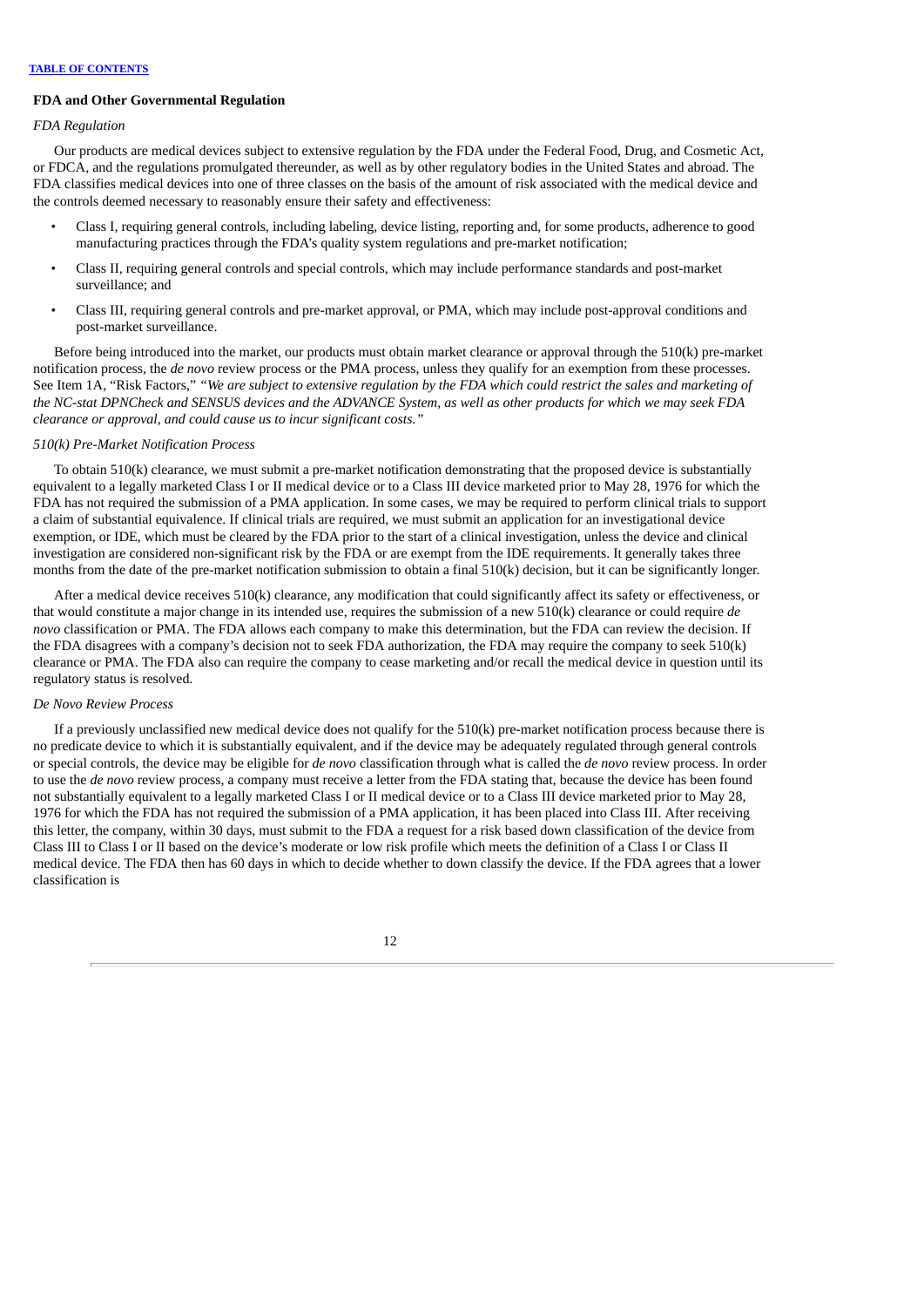warranted, it will issue a new regulation describing the device type and, for a Class II device, publish a Special Controls guidance document. The Special Controls guidance document specifies the scope of the device type and the recommendations for submission of subsequent devices for the same intended use. If a product is classified as Class II through the *de novo* review process, then that device may serve as a predicate device for subsequent 510(k) pre-market notifications.

#### *PMA Process*

If a medical device does not qualify for the 510(k) pre-market notification process and is not eligible for clearance through the *de novo* review process, a company must submit a PMA application. The PMA requires more extensive pre-filing testing than is required in the 510(k) and is more costly, lengthy and uncertain. The FDA will decide within 45 days of receiving a PMA whether it is sufficiently complete to permit a substantive review and if the PMA is complete, the FDA will notify the applicant that the PMA has been filed. The PMA process can take one to three years or longer, from the time the PMA application is filed with the FDA. The PMA process requires the company to prove that the medical device is safe and effective for its intended purpose. A PMA typically includes extensive pre-clinical and clinical trial data, and information about the device, its design, manufacture, labeling and components. Before approving a PMA, the FDA generally also performs an on-site inspection of manufacturing facilities for the product to ensure compliance with the FDA's quality system regulation, or QSR.

If FDA approves the PMA, the approved indications may be more limited than those originally sought. In addition, FDA's approval order may include post-approval conditions that the FDA believes necessary to ensure the safety and effectiveness of the device, including, among other things, restrictions on labeling, promotion, sale and distribution and post-market study requirements. Failure to comply with the post-approval conditions can result in adverse enforcement or administrative actions, including the withdrawal of the approval. Approval of a new PMA application or a PMA supplement may be required in the event of modifications to the device, including to its labeling, intended use or indication, or its manufacturing process that affect safety and effectiveness.

### *Post-Approval Obligations*

After a device is placed on the market, numerous regulatory requirements continue to apply. These include:

- the FDA's QSR, which requires manufacturers, including third-party manufacturers, to follow stringent design, testing, control, documentation and other good manufacturing practice and quality assurance procedures during all aspects of the manufacturing process;
- labeling regulations and FDA prohibitions against the promotion of products for uncleared or unapproved uses (known as off-label uses), as well as requirements to provide adequate information on both risks and benefits;
- medical device reporting regulations, which require that manufacturers report to FDA any device that may have caused or contributed to a death or serious injury or malfunctioned in a way that would likely cause or contribute to a death or serious injury if the malfunction were to recur;
- correction and removal reporting regulations, which require that manufacturers report to the FDA field corrections and device recalls or removals if undertaken to reduce a risk to health posed by the device or to remedy a violation of the FDCA caused by the device which may present a risk to health;
- post-market surveillance regulations, which apply to Class II or III devices if the FDA has issued a post-market surveillance order and the failure of the device would be reasonably likely to have serious adverse health consequences, the device is expected to have significant use in the pediatric population, the device is intended to be implanted in the human body for more than one year, or the device is intended to be used to support or sustain life and to be used outside a user facility;
- regular and for cause inspections by FDA to review a manufacturer's facilities and their compliance with applicable FDA requirements; and

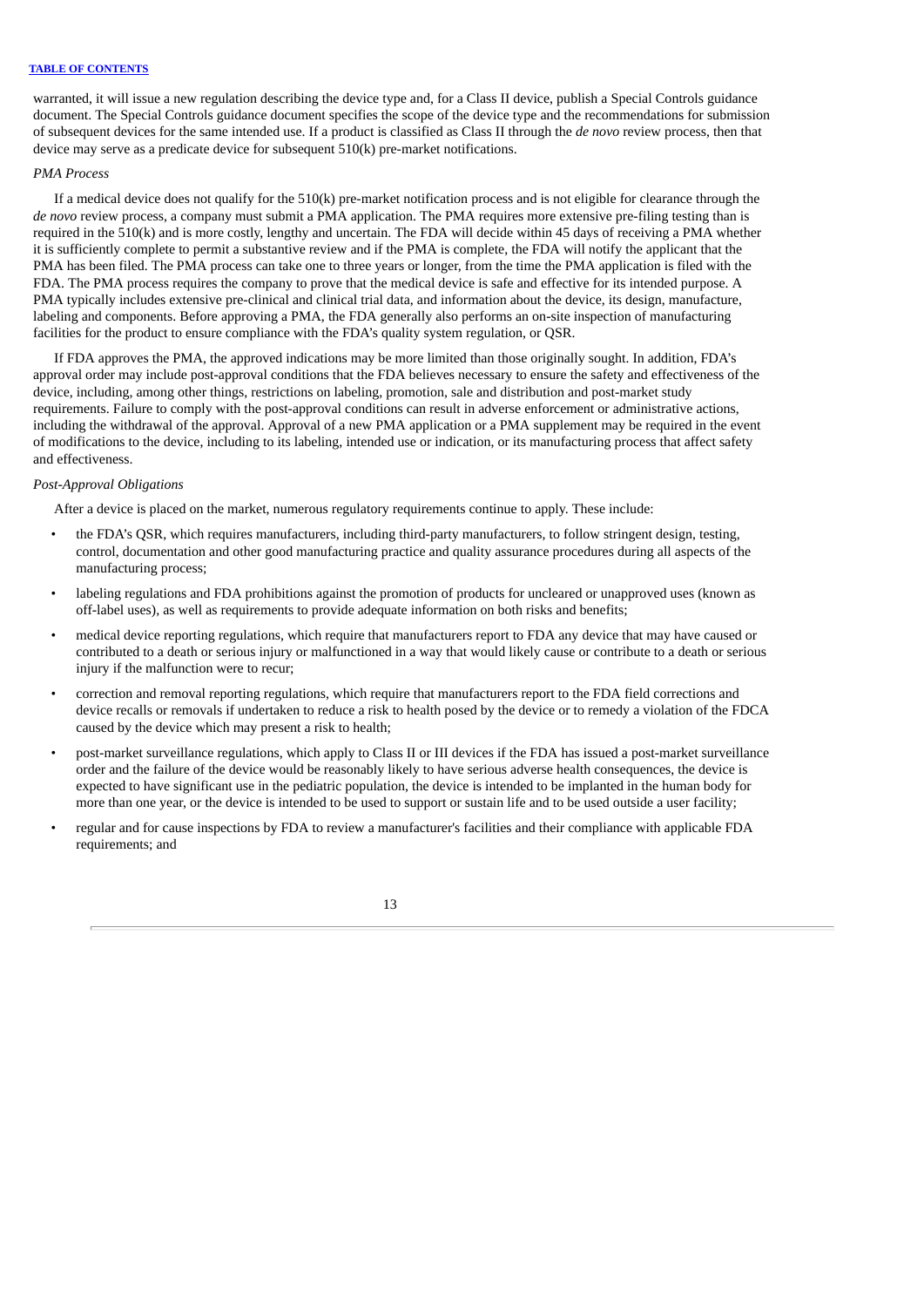• the FDA's recall authority, whereby it can ask, or order, device manufacturers to recall from the market a product that is in violation of applicable laws and regulations.

#### *Regulatory Approvals and Clearances*

The ADVANCE System received 510(k) clearance as a Class II medical device in April 2008 for its intended use by physicians to perform nerve conduction studies and needle electromyography procedures.

The NC-stat System is also a Class II medical device and has been the subject of several 510(k) clearances, the most recent in July 2006 (K060584). The NC-stat System is cleared for use to stimulate and measure neuromuscular signals that are useful in diagnosing and evaluating systemic and entrapment neuropathies. We believe our NC-stat DPNCheck device is a technical modification to the 510(k) cleared NC-stat device and has the same intended use, and therefore does not raise safety or effectiveness questions. Under the FDA's published guidance on  $510(k)$  requirements for modified devices, we do not believe that a 510(k) submission is required for NC-stat DPNCheck.

As a transcutaneous electrical nerve stimulator, the SENSUS pain therapy device is a Class II medical device which received 510(k) clearance from the FDA in August 2012. In November 2012 the FDA provided 510(k) clearance for the disposable electrode used in conjunction with the SENSUS device. The intended use of the SENSUS pain management therapeutic system is the symptomatic relief and management of chronic intractable pain.

#### *Manufacturing Facilities*

Our facility, and the facility utilized by Sunburst, our contract device manufacturer, have each been inspected by FDA in the past, and observations were noted. There were no findings that involved a significant violation of regulatory requirements. The responses to these observations have been accepted by the FDA and we believe that we and our contract manufacturer are in substantial compliance with the QSR. We expect that our facility will be inspected again as required by the FDA. If the FDA finds significant violations, we could be subject to fines, recalls, requirements to halt manufacturing, or other administrative or judicial sanctions.

#### *U.S. Anti-Kickback and False Claims Laws*

In the United States, the federal Anti-Kickback Statute, as well as numerous state anti-kickback laws, prohibit the offer, payment, solicitation or receipt of kickbacks, bribes or other remuneration, whether direct or indirect, overt or covert, in cash or in kind, intended, among other things, to induce the purchase or recommendation of healthcare products and services. While the federal law applies only to products and services for which payment may be made by a federal healthcare program, the state laws may apply regardless of whether any public healthcare funds are involved. Violations of these laws can lead to severe civil and criminal penalties, including exclusion from participation in federal healthcare programs. These laws are potentially applicable to manufacturers of medical devices, such as us, and to hospitals, physicians and other potential purchasers of our products.

Also, the federal False Claims Act, as well as many state false claims statutes, provides civil and criminal penalties for presenting, or causing to be presented, to third-party payers for reimbursement, claims that are false or fraudulent, or which are for items or services that were not provided as claimed. Under the federal False Claims Act, in addition to actions initiated by federal law enforcement authorities, the statute authorizes "qui tam" actions to be brought on behalf of the federal government by a private party in certain circumstances and, if successful, that private party can share in any monetary recovery. Any challenge by federal or state enforcement officials or others under these laws, could have a material adverse effect on our business, financial condition, and results of operations.

### **Legacy Neurodiagnostics Business**

We were founded in 1996 as a science-based health care company. Our focus had been the development of innovative products for the detection, diagnosis, and monitoring of peripheral nerve and spinal cord disorders, such as those associated with carpal tunnel syndrome, lumbosacral disc disease and spinal stenosis, and diabetes. Our NC-stat System for the performance of nerve conduction studies at the point-of-care was commercially launched in 1999. The second generation NC-stat was released in 2002. In 2008, we brought to market the more sophisticated ADVANCE System for nerve conduction testing and performance of invasive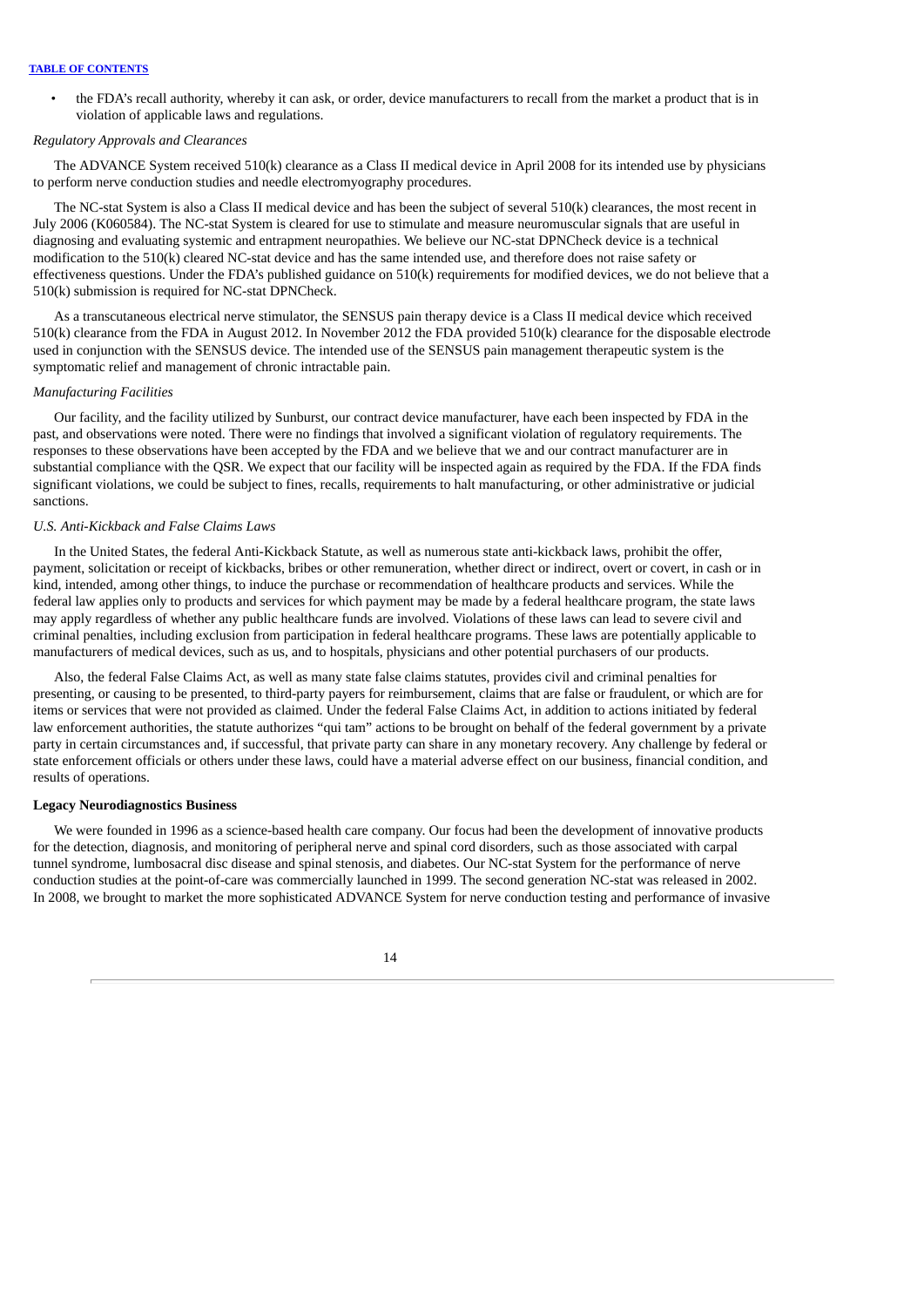needle electromyography. These systems were general purpose with broad application in evaluating and diagnosing nerve disorders. Numerous studies demonstrating the clinical accuracy and utility of these devices have been conducted and published in high quality peer-reviewed journals. Furthermore, these devices have been used in FDA sanctioned clinical trials for pharmacological agents and large scale epidemiological studies sponsored by the NIH, Center for Disease Control, or CDC, and other governmental agencies. The products have been cleared by the FDA, field tested for over a decade and highly regarded for their ease of use, accuracy and reproducibility of results.

Following launch of NC-stat in 1999, we experienced rapid revenue growth, which lead to our initial public offering in 2004. The health market, particularly the physician office segment, embraced the opportunity to perform nerve conduction tests which previously had always required referral to specialists. Point-of-care nerve testing was seen to provide a combination of improved patient care and patient convenience. The success of point-of-care nerve testing, a market which we created, was met with resistance in some sectors of the medical community, particularly by neurologists and physical medicine and rehabilitation physicians, both of which had traditionally provided nerve testing services. As a consequence of successful lobbying by these specialists, physicians using our technology experienced increased denials of coverage by third party payers resulting in their discontinuing usage and our difficulty in accruing new customer accounts. In late 2009 CMS included in the Physician Fee Schedule a new Category I CPT Code, CPT 95905, for nerve conduction studies performed using preconfigured electrode such as those employed with our products. During 2010 most Medicare fiscal intermediaries assumed coverage for CPT 95905 for at least some clinical indications; however, the health care environment has been such that we have been unable to secure broad coverage among private payers, which is essential to the success of our ADVANCE System product. This experience was reflected in our revenues for the legacy Neurodiagnostics business, which peaked in 2006 at \$55.3 million. We reported revenue of \$6.1 million, \$10.3 million, and \$13.9 million in 2012, 2011, and 2010, respectively, for the legacy Neurodiagnostics business.

As we managed our general purpose neurodiagnostic business to improve reimbursement and minimize customer erosion, we increasingly became aware of the unmet medical need for improved diagnostic tools and therapies in the specific area of diabetic neuropathy, or nerve damage caused by diabetes. Diabetes care is one of the fasted growing sectors of health care as discussed above*.* We believe that our tools and therapies for addressing diabetic neuropathy represent a significant market opportunity. Consequently, in January 2011 we announced a shift to diabetes care as our primary business focus. We also restructured our neurodiagnostics business to consolidate functions and to eliminate our direct sales force. We emphasized our commitment to supporting our neurodiagnostic products and installed base of physician accounts. Our objective for our legacy neurodiagnostics business is to maintain a high standard of product support while managing the business to optimize cash flow.

#### **Employees**

As of December 31, 2012, we had a total of 39 employees, 38 of which were full-time employees. Of these employees, 11 were in research and development, 13 in sales and marketing, five in production/distribution, and nine in general and administrative services. One employee holds both M.D. and Ph.D. degrees, two additional employees hold M.D. degrees, and three additional employees hold Ph.D. degrees.

Our employees are not represented by a labor union and are not subject to a collective bargaining agreement. We have never experienced a work stoppage. We believe that we have good relations with our employees.

#### **Available Information**

Access to our Annual Report on Form 10-K, Quarterly Reports on Form 10-Q, Current Reports on Form 8-K, and amendments to these reports filed with or furnished to the Securities and Exchange Commission, or SEC, may be obtained through the Investor Relations section of our website at *www.neurometrix.com/investor* as soon as reasonably practical after we electronically file or furnish these reports. We do not charge for access to and viewing of these reports. Information on our Investor Relations page and on our website is not part of this Annual Report on Form 10-K or any of our other securities filings unless specifically incorporated herein by reference. In addition, the public may read and copy any materials that we file with the SEC at the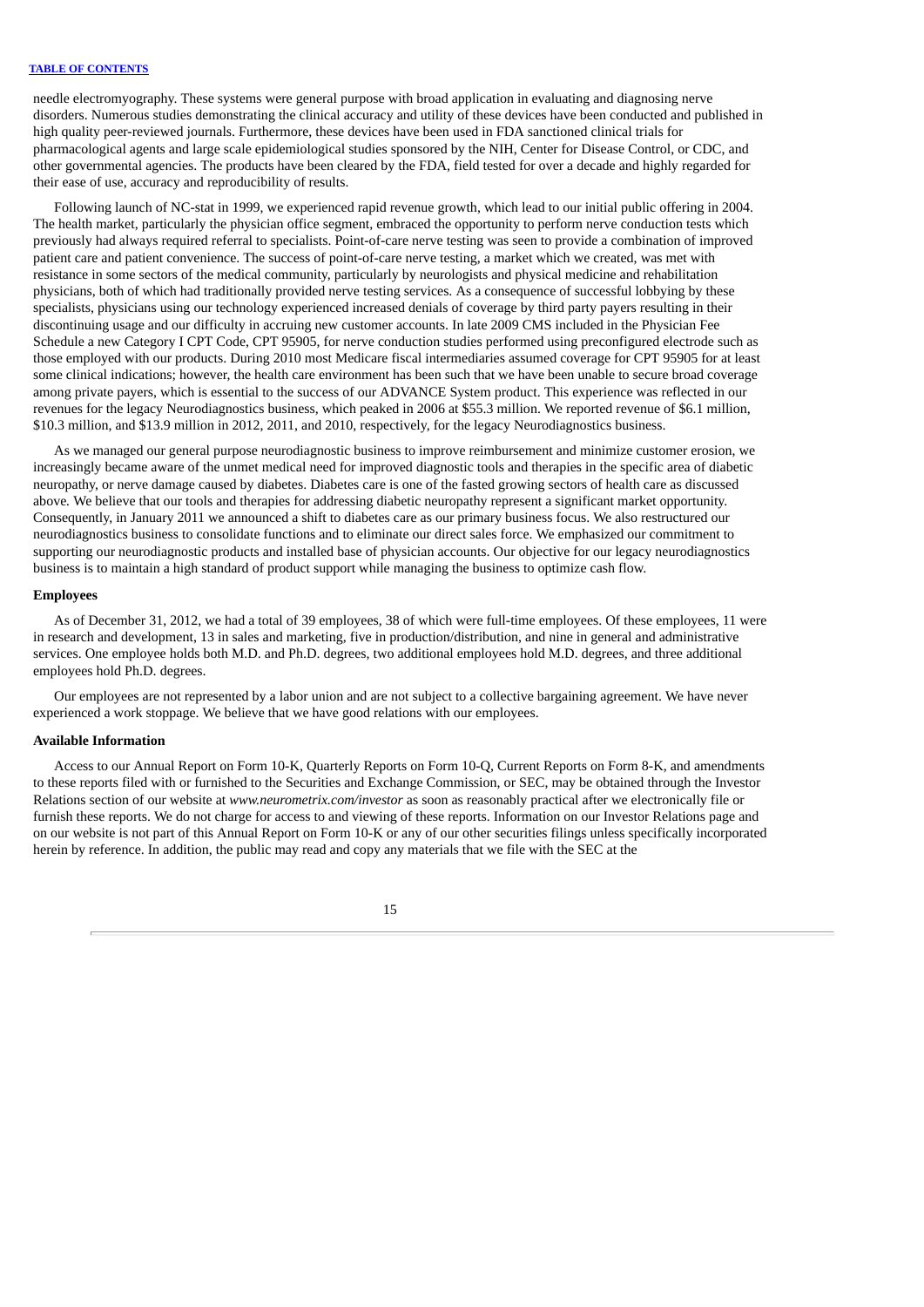SEC's Public Reference Room at 100 F Street, NE, Washington, D.C. 20549. The public may obtain information on the operation of the Public Reference Room by calling the SEC at 1-800-SEC-0330. Also, our filings with the SEC may be accessed through the SEC's website at *www.sec.gov.* All statements made in any of our securities filings, including all forward-looking statements or information, are made as of the date of the document in which the statement is included, and we do not assume or undertake any obligation to update any of those statements or documents unless we are required to do so by law.

### **Corporate Information**

NeuroMetrix was founded in June 1996 by our President and Chief Executive Officer, Shai N. Gozani, M.D., Ph.D. We originally were incorporated in Massachusetts in 1996, and we reincorporated in Delaware in 2001. Our principal offices are located at 62 Fourth Avenue, Waltham, Massachusetts 02451.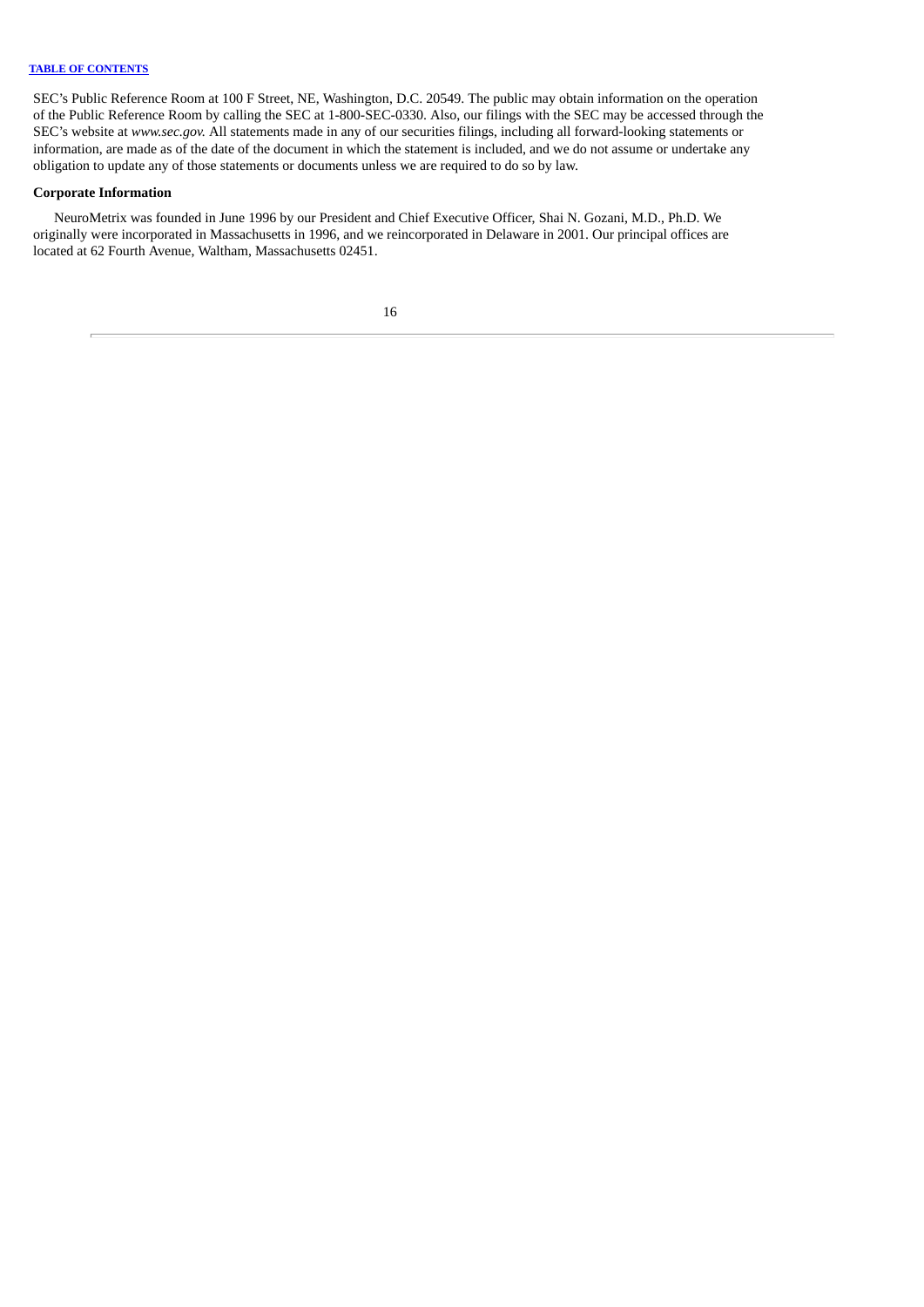#### **ITEM 1A. Risk Factors**

You should carefully consider the following risks and all other information contained in this Annual Report on Form 10-K and our other public filings before making any investment decisions with respect to our common stock. If any of the following risks occurs, our business, prospects, reputation, results of operations, or financial condition could be harmed. In that case, the trading price of our common stock could decline, and our stockholders could lose all or part of their investment. This Annual Report also contains forward-looking statements that involve risks and uncertainties. Our actual results could differ materially from those anticipated in the forward-looking statements as a result of specific factors, including the risks described below and elsewhere in *this Annual Report on Form 10-K.*

### We have incurred significant operating losses since inception and cannot assure you that we will again achieve profitability.

We have incurred significant cumulative net losses since our inception. Our net losses for the years ended December 31, 2012, 2011, and 2010 were approximately \$10.0 million, \$10.0 million, and \$16.9 million, respectively, reflecting a decline in revenues. At December 31, 2012, we had an accumulated deficit of approximately \$138.6 million. The extent of our future operating income or losses is highly uncertain, and we cannot assure you that we will be able to achieve or maintain profitability.

### Two years ago, we shifted our business focus to diabetes care. We cannot assure you that we will be successful in this field or that our initial commercial products for diabetes care. NC-stat DPNCheck and SENSUS, or the products in our development *pipeline, will be successful.*

Our strategic focus is diabetes care. Our initial diabetes care product, NC-stat DPNCheck which was launched in late 2011, is a fast, accurate, and quantitative nerve conduction test for systemic neuropathies, such as DPN. In January 2013, we launched SENSUS, our pain management therapeutic device for relief of chronic, intractable pain. We also have other products in our development pipeline. Our future prospects are closely tied to our success with our NC-stat DPNCheck and SENSUS devices which, in turn, depends upon market acceptance and growth in future revenues. We cannot assure you that our diabetes care strategy, including the commercialization of our current products and other products in our development pipeline, will be successful. If our diabetes care strategy is not successful, it could materially affect our revenues and results of operations.

Our future success could be adversely affected by a number of factors, including:

- inability to increase adoption of NC-stat DPNCheck within the Medicare Advantage market;
- inability to secure broad, national distribution for SENSUS among independent DME suppliers;
- decreased rates of patient visits to physicians;
- unfavorable changes to current Medicare and commercial payer payment policies;
- unfavorable experiences by patients and physicians using SENSUS, and;
- physicians' reluctance to alter their existing practices.

If we are unable to expand exposure and penetrate the market for NC-stat DPNCheck and SENSUS, our ability to increase our revenues will be limited and our business prospects will be adversely affected.

### We currently rely on sales of the products that comprise the ADVANCE System to generate a substantial portion of our revenues. Any factors that negatively impact our sales of these products could significantly reduce our ability to generate *revenues.*

We launched the ADVANCE System, our sophisticated nerve conduction testing system, in June 2008. For the year ended December 31, 2012, \$6.1 million of our \$7.6 million in total revenue was attributed to the ADVANCE System. We continue to derive a substantial portion of our revenues from sales of the products that comprise this system, particularly from electrodes. We expect that sales of ADVANCE System products will constitute more than half of our sales during 2013. Accordingly, our ability to generate revenues in the short-term is dependent on our ability to market and sell the products that comprise the ADVANCE System, particularly electrodes. Our sales of these products may be negatively impacted by many factors, including: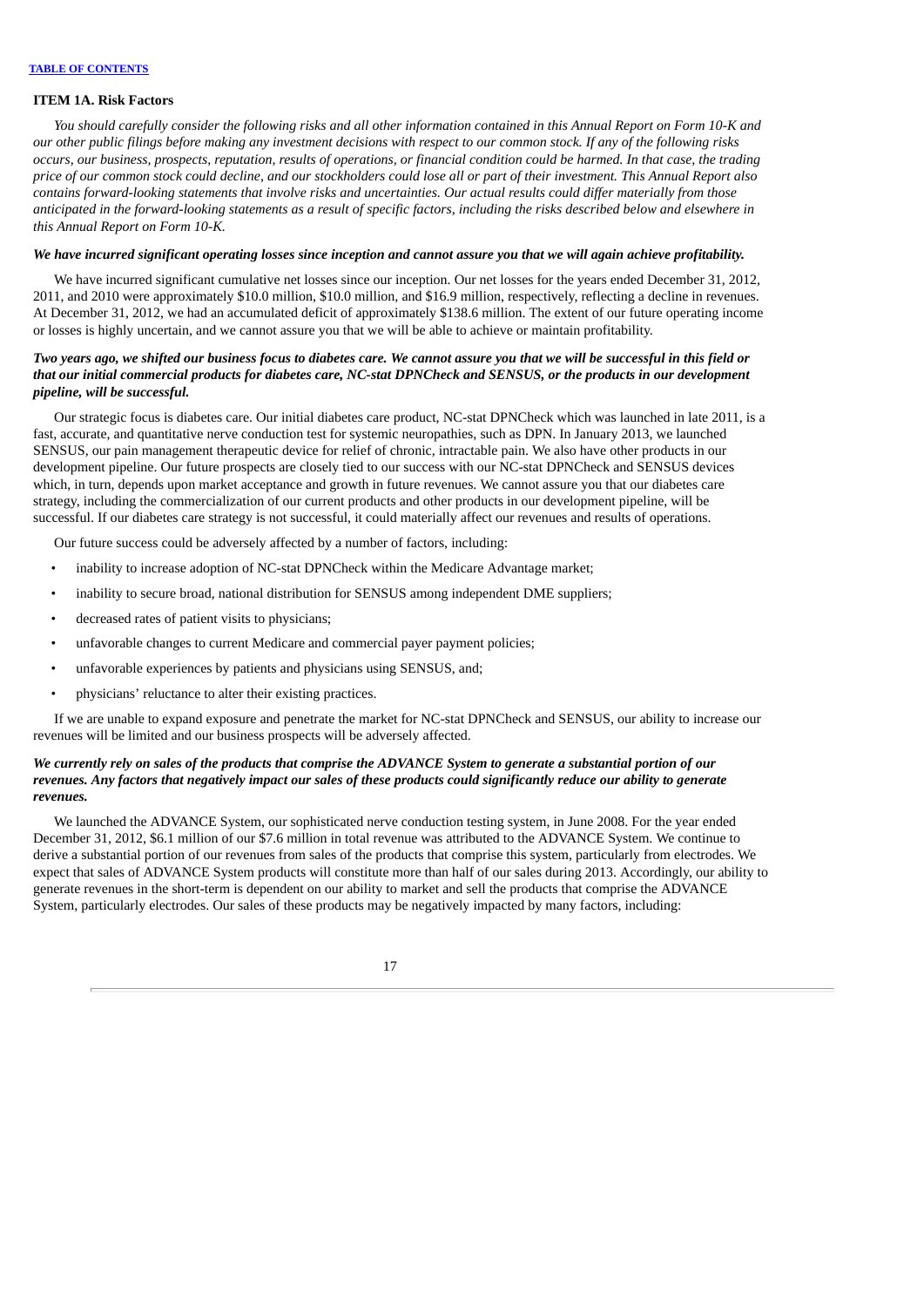- changes in reimbursement rates or policies relating to our products by third-party payers;
- manufacturing problems;
- claims that our products infringe on patent rights or other intellectual property rights owned by other parties;
- adverse regulatory or legal actions relating to our products; and
- clinical trial results relating to our products or our competitors' products.

If any of these events occurs, our ability to generate revenues from the ADVANCE System could be significantly reduced.

### If health care providers are unable to obtain sufficient reimbursement or adjustment to capitated premium payments from thirdparty health care payers related to the use of our products, the adoption of our products and our future product sales will be *materially adversely affected.*

Widespread adoption of our products by the medical community is unlikely to occur without a financial incentive from thirdparty payers for the use of these products. If health care providers are unable to obtain adequate reimbursement for procedures performed using our products, if managed care organizations do not receive improved capitated payments due to more accurate patient risk assessment using our products, and if DME suppliers are not adequately reimbursed for supplying our therapeutic products, we may be unable to sell our products at levels that are sufficient to allow us to achieve and maintain profitability, and our business would suffer significantly. Additionally, even if these products and procedures are adequately reimbursed by third-party payers today, adverse changes in payers future policies toward payment would harm our ability to market and sell our products. Third-party payers include those governmental programs such as Medicare and Medicaid, private health insurers, workers' compensation programs and other organizations.

Future regulatory action by CMS or other governmental agencies or negative clinical results may diminish reimbursement payments to physicians for performing procedures using our products. Medicaid reimbursement differs from state to state, and some state Medicaid programs may not cover the procedures performed with our products or pay physicians an adequate amount for performing those procedures, if at all. Additionally, some private payers do not follow the Medicare guidelines and may reimburse for only a portion of these procedures or not at all. We are unable to predict what changes will be made in the reimbursement methods used by private or governmental third-party payers. Importantly, the effects that implementation of the Patient Protection and Affordable Care Act will have on CMS, commercial insurers, health care providers, and ultimately on our business, cannot be predicted.

### We are subject to extensive regulation by the FDA which could restrict the sales and marketing of the NC-stat DPNCheck and SENSUS devices and the ADVANCE System as well as other products for which we may seek FDA clearance or approval, and *could cause us to incur significant costs.*

We sell medical devices that are subject to extensive regulation in the United States by the FDA with regard to manufacturing, labeling, sale, promotion, distribution, shipping and ongoing monitoring and follow-up. Before a new medical device, or a new use of or claim for an existing product, can be marketed in the United States, it must first be cleared or approved by the FDA. Medical devices may be marketed only for the indications for which they are approved or cleared. The regulatory review process can be expensive and lengthy. The FDA's process for granting 510(k) clearance typically takes approximately three to six months, but it can be significantly longer. The process for obtaining a pre-market approval, or PMA, is much more costly and onerous. By law, the time period designated for the FDA's review of a PMA is 180 days; however, this time is often extended and it is not uncommon for the PMA review process to take three years or longer from the time the application is filed with the FDA.

The FDA may remove our devices from the market or enjoin them from commercial distribution if safety or effectiveness problems develop. Further, we may not be able to obtain additional 510(k) clearances or pre-market approvals for new products or for modifications to, or additional indications for, our existing products in a timely fashion, or at all. Delays in obtaining future clearances or approvals would adversely affect our ability to introduce new or enhanced products in a timely manner, which in turn would harm our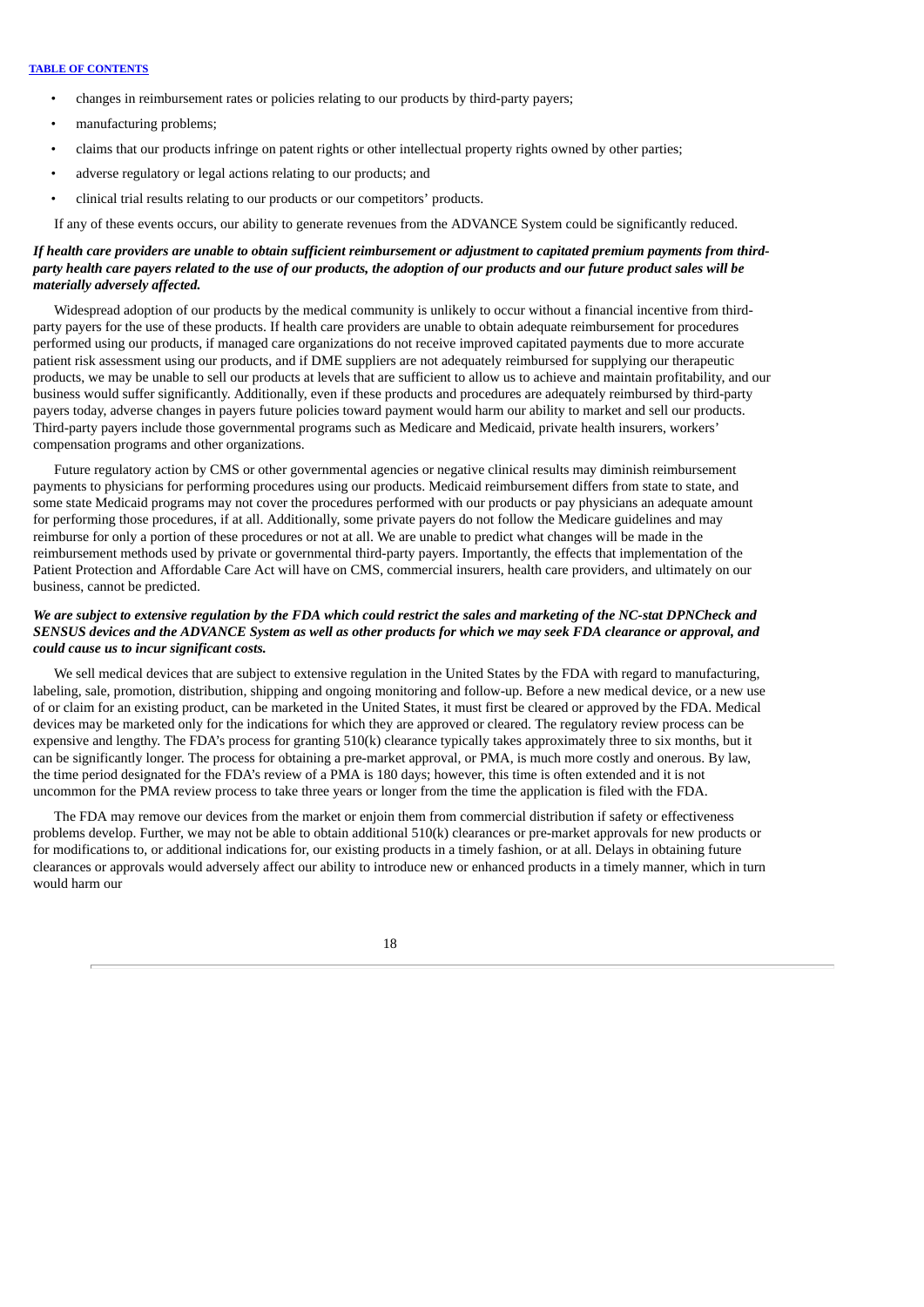revenue and future profitability. We have made modifications to our devices in the past and may make additional modifications in the future that we believe do not or will not require additional clearances or approvals. If the FDA disagrees, and requires new clearances or approvals for the modifications, we may be required to recall and to stop marketing the modified devices. If any of these events occurs or if the FDA takes other enforcement actions, we may not be able to provide our customers with the products they require on a timely basis, our reputation could be harmed, and we could lose customers and suffer reduced revenues and increased costs.

We also are subject to numerous post-marketing regulatory requirements, including the FDA's quality system regulations, which relate to the design, manufacture, packaging, labeling, storage, installation and servicing of our products, labeling regulations, medical device reporting regulations and correction and removal reporting regulations. Our failure or the failure by any manufacturer of our products to comply with applicable regulatory requirements could result in enforcement action by the FDA. FDA enforcement actions relating to post-marketing regulatory requirements or other issues, including any issues arising from the not substantially equivalent letter described above, may include any of the following:

- warning letters, untitled letters, fines, injunctions, product seizures, consent decrees and civil penalties;
- requiring repair, replacement, refunds, customer notifications or recall of our products;
- imposing operating restrictions, suspension or shutdown of production;
- refusing our requests for 510(k) clearance or PMA approval of new products, new intended uses, or modifications to existing products;
- requesting voluntary rescission of 510(k) clearances or withdrawing PMA approvals that have already been granted; and
- criminal prosecution.

If any of these events were to occur, they could harm our reputation, our ability to generate revenues and our profitability.

Also, from time to time, legislation is introduced into Congress that could significantly change the statutory provisions governing the approval, manufacturing and marketing of medical devices. FDA regulations and guidance are often revised or reinterpreted by the agency in ways that may significantly affect our business and our products. It is impossible to predict whether legislative changes will be enacted, or FDA regulations, guidance or interpretations changed, and what the impact of such changes, if any, may be. The FDA has publicly stated that it is reevaluating its longstanding 510(k) review program. It is not clear when the program will be modified and what effect the modified review process will have on our ability to bring our product candidates to market.

### We depend on several single source manufacturers to produce our products. Any material adverse changes in our relationships with these manufacturers could prevent us from delivering products to our customers in a timely manner and may adversely *impact our future revenues or costs.*

We rely on third-party manufacturers to manufacture components of our NC-stat DPNCheck and SENSUS systems, and to fully manufacture the ADVANCE system. In the event that our manufacturers cease to manufacture sufficient quantities of our products or components in a timely manner and on terms acceptable to us, we would be forced to locate alternate manufacturers. Additionally, if our manufacturers experience a failure in their production process, are unable to obtain sufficient quantities of the components necessary to manufacture our products or otherwise fail to meet our quality requirements, we may be forced to delay the manufacture and sale of our products or locate an alternative manufacturer. We may be unable to locate suitable alternative manufacturers for our products or components for which the manufacturing process is relatively specialized, on terms acceptable to us, or at all. We have entered into exclusive manufacturing and supply agreements with Parlex Polymer Flexible Circuits, Inc. for the manufacture of the biosensors for nerve conduction testing for our domestic market. Katecho, Inc. manufactures biosensors for use with our NC-stat DPNCheck devices in international markets and also manufactures electrodes for SENSUS, and Sunburst EMS, Inc. manufactures electronic boards and other components of our NC-stat DPNCheck and SENSUS

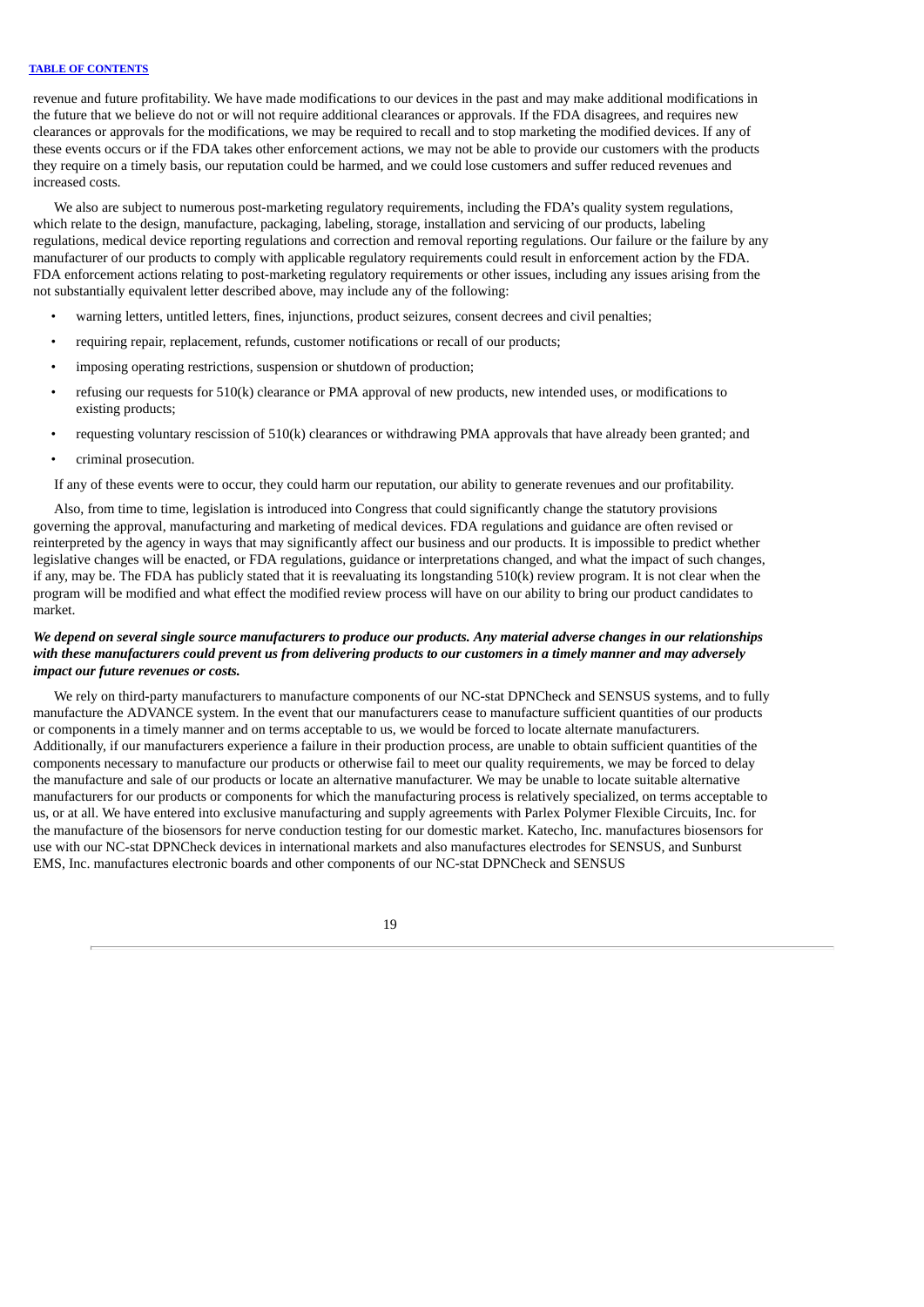products, which we assemble at our corporate headquarters facility to produce completed devices. Sunburst EMS, Inc. also manufactures our ADVANCE System monitors, docking stations, and communication hubs.

We have experienced transient inventory shortages on new products during the initial production ramp-up phase. If any materially adverse changes in our relationships with these manufacturers occur, our ability to supply our customers will be severely limited until we are able to engage an alternate manufacturer or, if applicable, resolve any quality issues with our existing manufacturer. This situation could prevent us from delivering products to our customers in a timely manner, lead to decreased sales or increased costs, or harm our reputation with our customers.

### If our manufacturers are unable to supply us with an adequate supply of products as we expand our markets, we could lose *customers, our potential future growth could be limited and our business could be harmed.*

In order for us to successfully expand our business within the United States and internationally, our contract manufacturers must be able to provide us with substantial quantities of our products in compliance with regulatory requirements, in accordance with agreed upon specifications, at acceptable cost and on a timely basis. Our potential future growth could strain the ability of our manufacturers to deliver products and obtain materials and components in sufficient quantities. Manufacturers often experience difficulties in scaling up production, including problems with production yields and quality control and assurance. If we are unable to obtain sufficient quantities of high quality products to meet customer demand on a timely basis, we could lose customers, our growth may be limited and our business could be harmed.

### If we or the manufacturers of our products fail to comply with the FDA's quality system regulation, the manufacturing and *distribution of our products could be interrupted, and our product sales and operating results could suffer.*

We and our contract manufacturers are required to comply with the FDA's quality system regulation, or QSR, which is a complex regulation that governs the procedures and documentation of the design, testing, production, control, quality assurance, labeling, packaging, sterilization, storage and shipping of our devices. The FDA enforces the QSR through periodic inspections. We cannot assure you that our facilities or the facilities of the manufacturers of our products would pass any future inspection. If our facilities or any of the facilities of the manufacturers of our products fail an inspection, the manufacturing or distribution of our products could be interrupted and our operations disrupted. Failure to take adequate and timely corrective action in response to an adverse inspection could result in a suspension or shutdown of our packaging and labeling operations and the operations of the manufacturers of our products or a recall of our products, or other administrative or judicial sanctions. If any of these events occurs, we may not be able to provide our customers with the quantity of products they require on a timely basis, our reputation could be harmed, and we could lose customers and suffer reduced revenues and increased costs.

### Our products may be subject to recalls, even after receiving FDA clearance or approval, which would harm our reputation, *business and financial results.*

We are subject to the medical device reporting regulations, which require us to report to the FDA if our products may have caused or contributed to a death or serious injury, or have malfunctioned in a way that would likely cause or contribute to a death or serious injury if the malfunction were to occur. We are also subject to the correction and removal reporting regulations, which require us to report to the FDA any field corrections and device recalls or removals that we undertake to reduce a risk to health posed by the device or to remedy a violation of the Federal Food, Drug and Cosmetic Act, or FDCA, caused by the device which may present a risk to health. In addition, the FDA and similar governmental agencies in other countries have the authority to require the recall of our products if there is a reasonable probability that the products would cause serious adverse health consequences or death. A government-mandated or voluntary recall by us could occur as a result of manufacturing defects, labeling deficiencies, packaging defects or other failures to comply with applicable regulations. Any recall would divert management attention and financial resources and harm our reputation with customers and could have a material adverse effect on our financial condition and results of operations.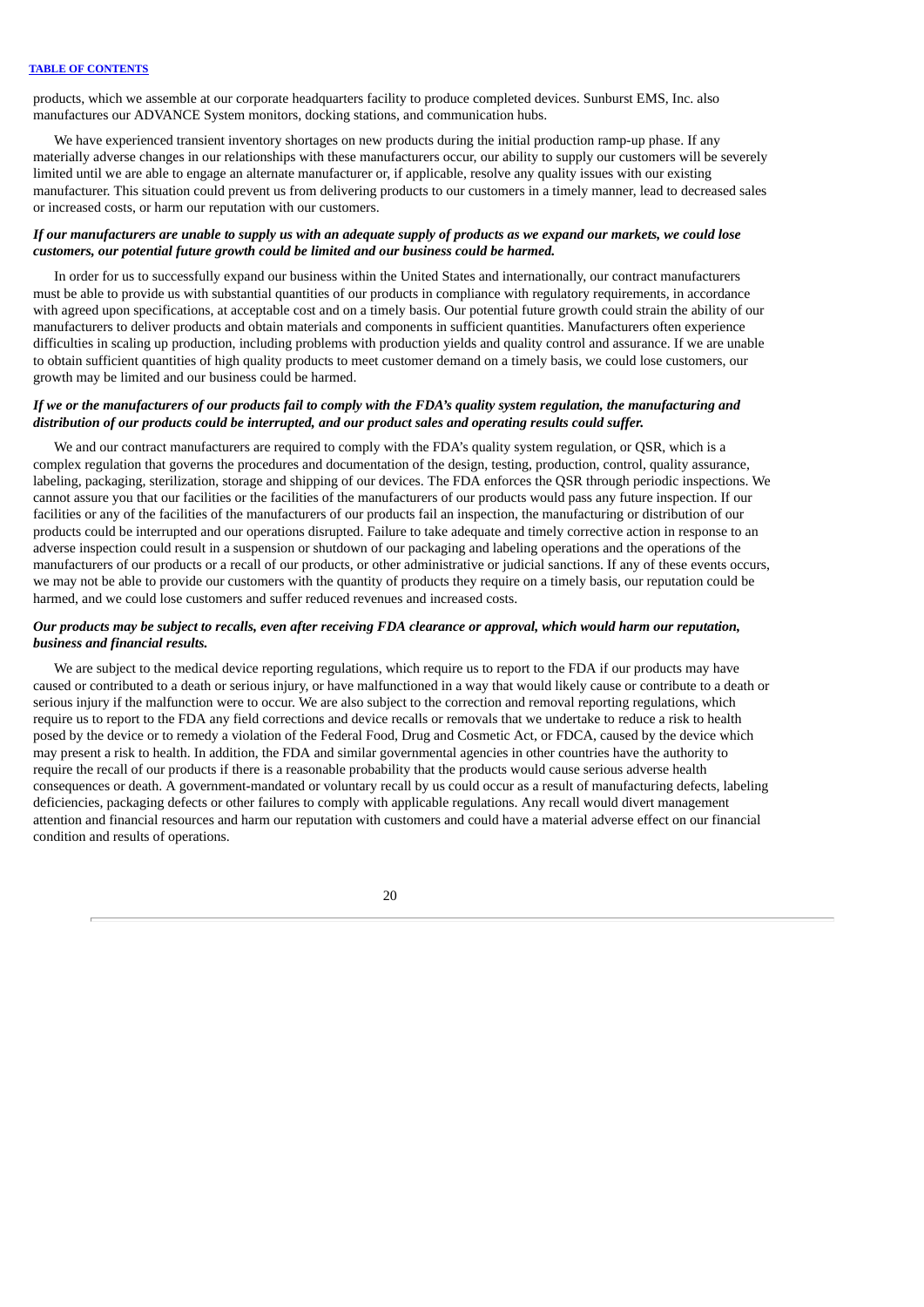### *The success of our business depends upon our ability to advance our pipeline products to commercialization.*

Two years ago we shifted our strategy to focus on diabetes care, specifically unmet medical needs related to diabetic peripheral neuropathy which is the most common complication of diabetes. Since then, we have advanced NC-stat DPNCheck and SENSUS through our product development pipeline to the market. We plan to introduce other new products related to diabetic neuropathy, such as SENTINEL, in future periods. We expect that advancing our pipeline products will require significant time and resources. We may not be successful in our commercialization efforts for any of the product candidates currently in our pipeline and we may not be successful in developing, acquiring, or in-licensing additional product candidates, to the extent we decide to do so. If we are not successful advancing new products through our development pipeline, the regulatory process and commercial launch, our business, financial condition, and results of operations will be adversely affected.

### The patent rights we rely upon to protect the intellectual property underlying our products may not be adequate, which could *enable third parties to use our technology and would harm our ability to compete in the market.*

Our success will depend in part on our ability to develop or acquire commercially valuable patent rights and to protect these rights adequately. The risks and uncertainties that we face with respect to our patents and other related rights include the following:

- the pending patent applications we have filed or to which we have exclusive rights may not result in issued patents or may take longer than we expect to result in issued patents;
- the claims of any patents that are issued may not provide meaningful protection;
- we may not be able to develop additional proprietary technologies that are patentable;
- other parties may challenge patents, patent claims or patent applications licensed or issued to us; and
- other companies may design around technologies we have patented, licensed or developed.

We also may not be able to protect our patent rights effectively in some foreign countries. For a variety of reasons, we may decide not to file for patent protection in the United States or in particular foreign countries. Our patent rights underlying our products may not be adequate, and our competitors or customers may design around our proprietary technologies or independently develop similar or alternative technologies or products that are equal or superior to our technology and products without infringing on any of our patent rights. In addition, the patents licensed or issued to us may not provide a competitive advantage. If any of these events were to occur, our ability to compete in the market would be harmed.

### Other rights and measures we have taken to protect our intellectual property may not be adequate, which would harm our *ability to compete in the market.*

In addition to patents, we rely on a combination of trade secrets, copyright and trademark laws, confidentiality, nondisclosure and assignment of invention agreements and other contractual provisions and technical measures to protect our intellectual property rights. We rely on trade secrets to protect the technology and algorithms we use in our customer data processing and warehousing information system. While we currently require employees, consultants and other third parties to enter into confidentiality, nondisclosure or assignment of invention agreements or a combination thereof where appropriate, any of the following could still occur:

- the agreements may be breached or not enforced in a particular jurisdiction;
- we may have inadequate remedies for any breach;
- trade secrets and other proprietary information could be disclosed to our competitors; or
- others may independently develop substantially equivalent proprietary information and techniques or otherwise gain access to our trade secrets or disclose such technologies.

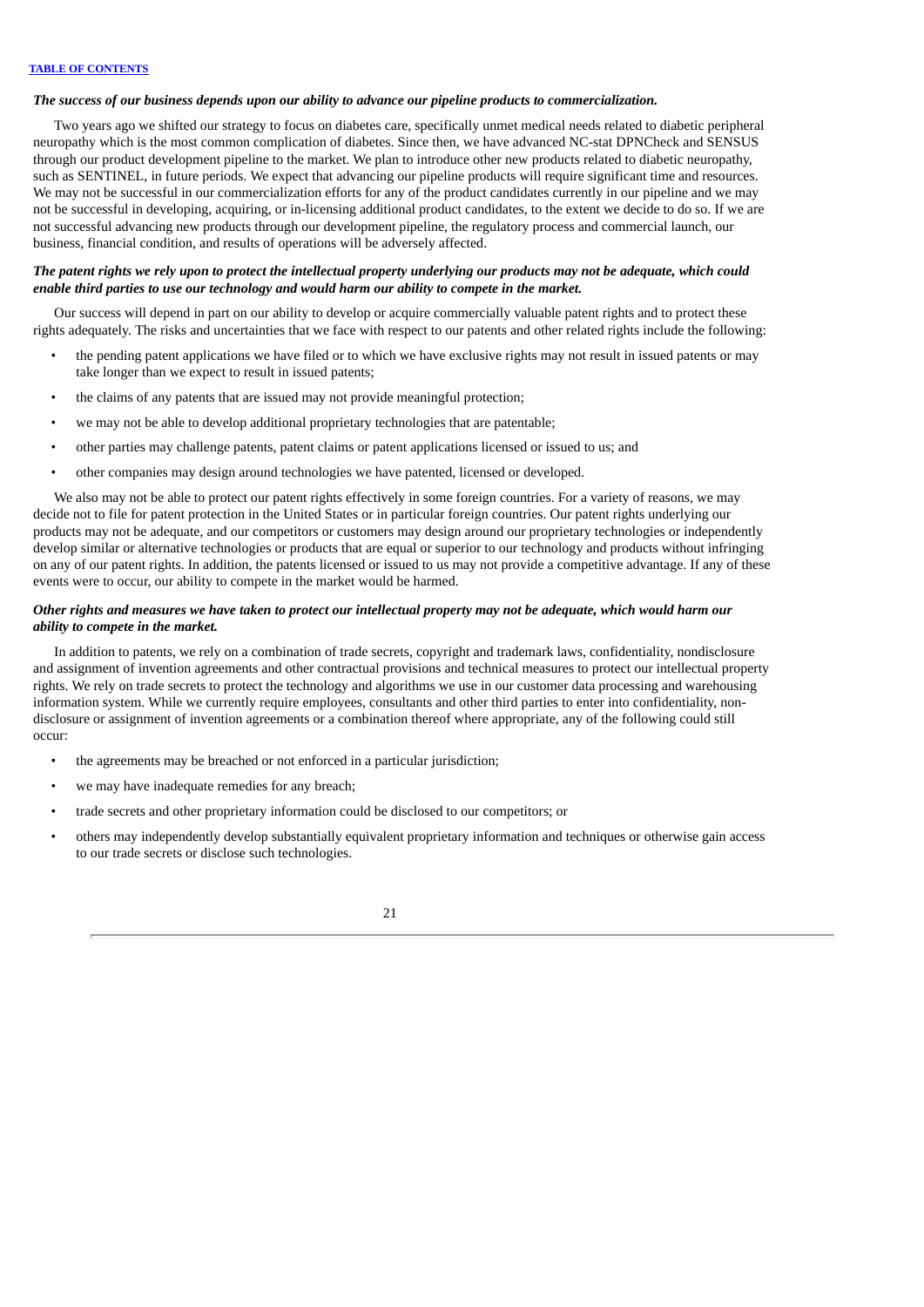If, for any of the above reasons, our intellectual property is disclosed or misappropriated, it would harm our ability to protect our rights and our competitive position.

### We may need to initiate lawsuits to protect or enforce our patents and other intellectual property rights, which could be expensive and, if we lose, could cause us to lose some of our intellectual property rights, which would harm our ability to *compete in the market.*

We rely on patents to protect a portion of our intellectual property and our competitive position. Patent law relating to the scope of claims in the technology fields in which we operate is still evolving and, consequently, patent positions in the medical device industry are generally uncertain. In order to protect or enforce our patent rights, we may initiate patent litigation against third parties, such as infringement suits or interference proceedings. Litigation may be necessary to:

- assert claims of infringement;
- enforce our patents;
- protect our trade secrets or know-how; or
- determine the enforceability, scope and validity of the proprietary rights of others.

Any lawsuits that we initiate could be expensive, take significant time and divert management's attention from other business concerns. Litigation also puts our patents at risk of being invalidated or interpreted narrowly and our patent applications at risk of not issuing. Additionally, we may provoke third parties to assert claims against us. We may not prevail in any lawsuits that we initiate and the damages or other remedies awarded, if any, may not be commercially valuable. The occurrence of any of these events could harm our business, our ability to compete in the market or our reputation.

### Claims that our products infringe on the proprietary rights of others could adversely affect our ability to sell our products and *increase our costs.*

Substantial litigation over intellectual property rights exists in the medical device industry. We expect that our products could be increasingly subject to third-party infringement claims as the number of competitors grows and the functionality of products and technology in different industry segments overlap. Third parties may currently have, or may eventually be issued, patents on which our products or technologies may infringe. Any of these third parties might make a claim of infringement against us. Any litigation regardless of its impact would likely result in the expenditure of significant financial resources and the diversion of management's time and resources. In addition, litigation in which we are accused of infringement may cause negative publicity, adversely impact prospective customers, cause product shipment delays or require us to develop non-infringing technology, make substantial payments to third parties, or enter into royalty or license agreements, which may not be available on acceptable terms, or at all. If a successful claim of infringement were made against us and we could not develop non-infringing technology or license the infringed or similar technology on a timely and cost-effective basis, our revenues may decrease substantially and we could be exposed to significant liability.

### We are subject to federal and state laws prohibiting "kickbacks" and false or fraudulent claims, which, if violated, could subiect us to substantial penalties. Additionally, any challenge to or investigation into our practices under these laws could cause *adverse publicity and be costly to respond to, and thus could harm our business.*

A federal law commonly known as the federal anti-kickback law, and several similar state laws, prohibit the payment of any remuneration that is intended to induce physicians or others either to refer patients or to acquire or arrange for or recommend the acquisition of health care products or services. These laws constrain a medical device company's sales, marketing and other promotional activities by limiting the kinds of business relationships and financial arrangements, including sales programs we may have with hospitals, physicians or other potential purchasers of medical devices. Other federal and state laws generally prohibit individuals or entities from knowingly presenting, or causing to be presented, claims for payment to Medicare, Medicaid or other third-party payers that are false or fraudulent, or for items or services that were not provided as claimed. From time to time, we may provide coding and billing information as product support to purchasers of our

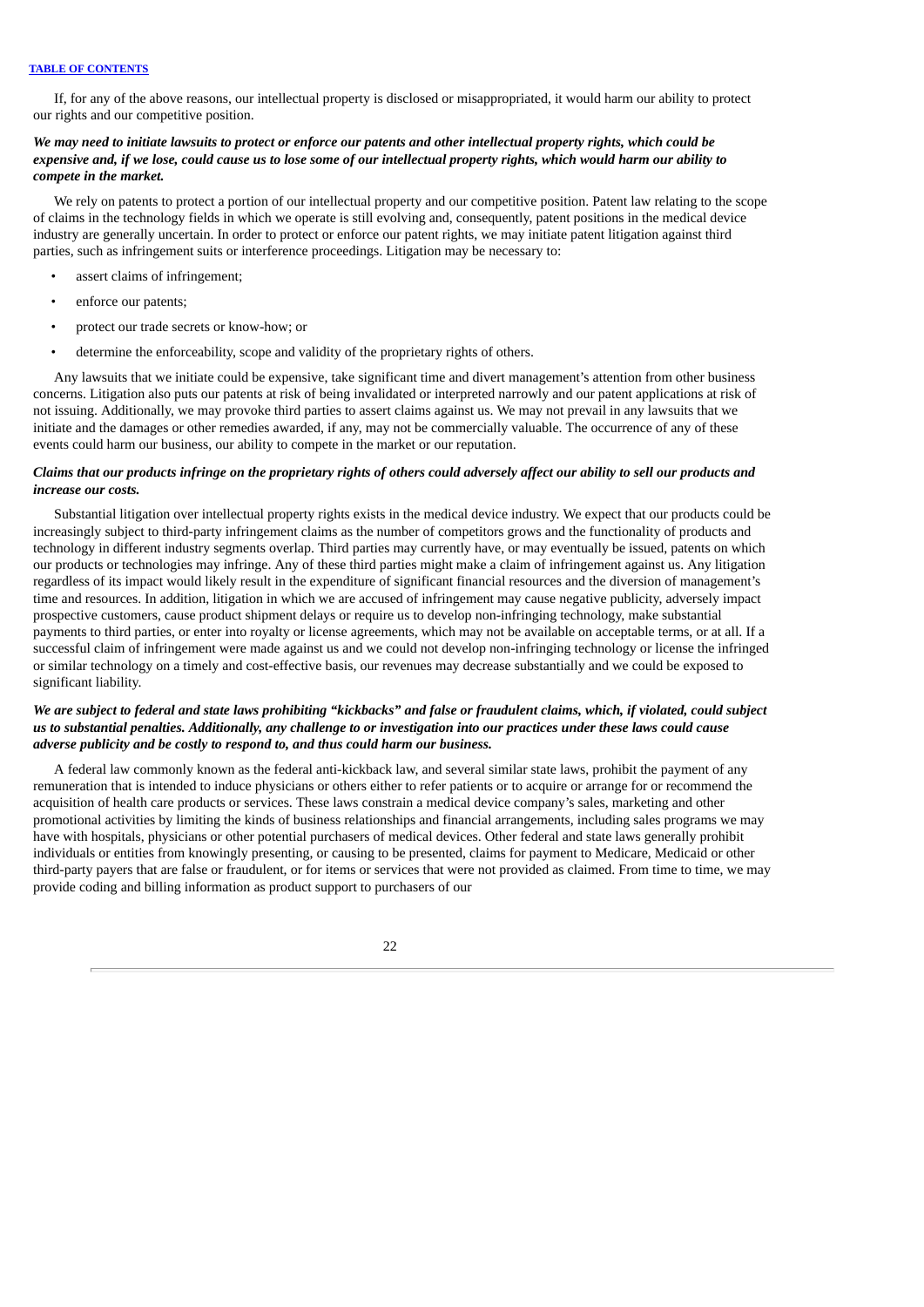products. Anti-kickback and false claims laws prescribe civil and criminal penalties for noncompliance, which can be quite substantial including exclusion from participation in federal health care programs. A number of states have enacted laws that require pharmaceutical and medical device companies to monitor and report payments, gifts and other remuneration made to physicians and other health care professionals and health care organizations. Some state statutes, such as the one in Massachusetts, impose an outright ban on gifts to physicians. These laws are often referred to as "gift ban" or "aggregate spend" laws and carry substantial fines if they are violated. Similar legislation, known as the Physician Payments Sunshine Act, has been introduced in Congress each year for the past several years but has not yet been enacted. In the event that we are found to have violated these laws or determine to settle a claim that we have done so, our business may be materially adversely affected as a result of any payments required to be made, restrictions on our future operations or actions required to be taken, damage to our business reputation or adverse publicity in connection with such a finding or settlement or other adverse effects relating thereto. Additionally, even an unsuccessful challenge or investigation into our practices could cause adverse publicity, and be costly to respond to, and thus could harm our business and results of operations.

In February 2009, we announced that we had reached a resolution with the United States Department of Justice, or DOJ, and the OIG of the United States Department of Health and Human Services regarding the previously-disclosed investigation into certain of our past sales and marketing practices relating to our NC-stat System. As part of the resolution with the DOJ and OIG, we entered into a three-year Deferred Prosecution Agreement with the DOJ and a five-year Corporate Integrity Agreement with the OIG. The Deferred Prosecution Agreement has now expired. However, failure to comply with the terms of the Corporate Integrity Agreement could result in substantial civil or criminal penalties and being excluded from government health care programs, which could materially reduce our sales and adversely affect our financial condition and results of operations.

### If we are found to have violated laws protecting the confidentiality of patient health information, we could be subject to civil or *criminal penalties, which could increase our liabilities, damage our reputation and harm our business.*

There are a number of federal and state laws protecting the confidentiality of individually identifiable patient health information, including patient records, and restricting the use and disclosure of that protected information. In particular, the U.S. Department of Health and Human Services promulgated patient privacy rules under the Health Insurance Portability and Accountability Act of 1996, or HIPAA. These privacy rules protect medical records and other personal health information by limiting their use and disclosure, giving individuals the right to access, amend and seek accounting of their own health information and limiting most use and disclosures of health information to the minimum amount reasonably necessary to accomplish the intended purpose. Although we do not believe that we are subject to the HIPAA rules, the exact scope of these rules has not been clearly established. If we are found to be in violation of the privacy rules under HIPAA, we could be subject to civil or criminal penalties, which could increase our liabilities and harm our reputation or our business.

### The use of our products could result in product liability claims that could be expensive, damage our reputation and harm our *business.*

Our business exposes us to an inherent risk of potential product liability claims related to the manufacturing, marketing and sale of medical devices. The medical device industry historically has been litigious, and we face financial exposure to product liability claims if the use of our products were to cause or contribute to injury or death. Our NC-stat and ADVANCE systems, NC-stat DPNCheck, and SENSUS products may be susceptible to claims of injury because their use involves the electric stimulation of a patient's nerves. Although we maintain product liability insurance for our products and other commercial insurance, the coverage limits of these policies may not be adequate to cover future claims. As sales and use of our products increase, we may be unable to maintain sufficient product liability or other commercial insurance on acceptable terms or at reasonable costs, and this insurance may not provide us with adequate coverage against potential liabilities. A successful claim brought against us in excess of, or outside of, our insurance coverage could have a material adverse effect on our financial condition and results of operations. A product liability claim, regardless of its merit or eventual outcome, could result in substantial costs to us, a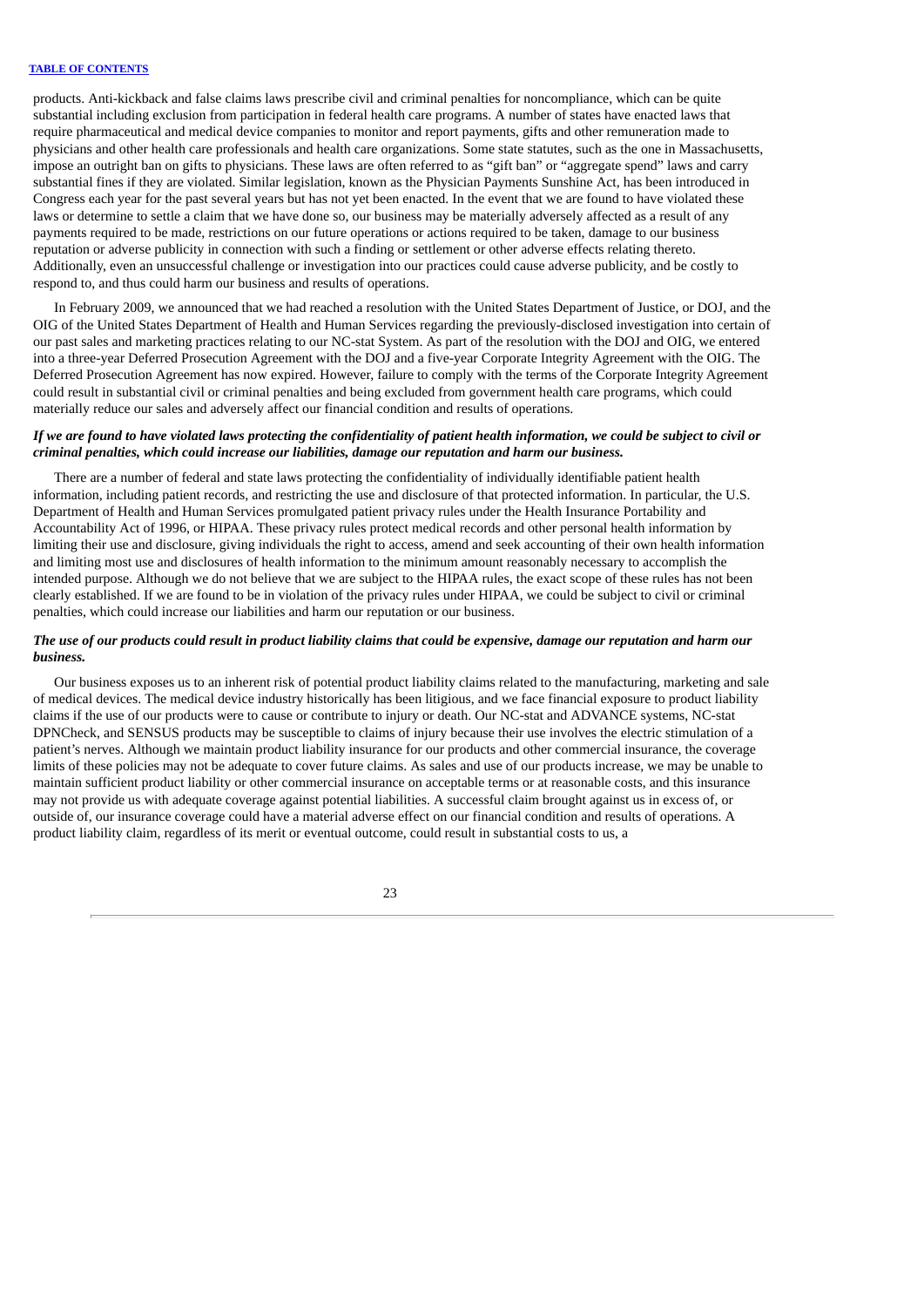substantial diversion of management attention and adverse publicity. A product liability claim could also harm our reputation and result in a decline in revenues and an increase in expenses.

### Our products are complex in design, and defects may not be discovered prior to shipment to customers, which could result in warranty obligations or product liability or other claims, reducing our revenues and increasing our costs and liabilities.

We depend upon third parties for the manufacture of our products or components. Our products, particularly our electrodes, require a significant degree of technical expertise to produce. If these manufacturers fail to produce our products to specification, or if the manufacturers use defective materials or workmanship in the manufacturing process, the reliability and performance of our products will be compromised.

If our products contain defects that cannot be repaired quickly, easily and inexpensively, we may experience:

- loss of customer orders and delay in order fulfillment;
- damage to our brand reputation;
- increased cost of our warranty program due to product repair or replacement;
- inability to attract new customers;
- diversion of resources from our manufacturing and research and development departments into our service department; and
- legal action.

The occurrence of any one or more of the foregoing could harm our reputation and materially reduce our revenues and increase our costs and liabilities.

#### If we lose any of our officers or key employees, our management and technical expertise could be weakened significantly.

Our success largely depends on the skills, experience, and efforts of our officers, including Shai N. Gozani, M.D., Ph.D., our founder, Chairman, President and Chief Executive Officer; Thomas T. Higgins, our Senior Vice President and Chief Financial Officer; Krishnamurthy Balachandran, our Senior Vice President and Chief Operating Officer, Neurodiagnostics; Guy Daniello, our Senior Vice President of Information Technology; and Michael Williams, Ph.D., our Senior Vice President of Engineering and Chief Technology Officer. We do not maintain key person life insurance policies covering any of our employees. The loss of any of our officers could weaken our management and technical expertise significantly and harm our business.

### If we are unable to recruit, hire and retain skilled and experienced personnel, our ability to manage and expand our business *will be harmed, which would impair our future revenues and profitability.*

We are a small company with 39 employees as of December 31, 2012, and our ability to retain our skilled labor force and our success in attracting and hiring new skilled employees will be a critical factor in determining our future performance. We may not be able to meet our future hiring needs or retain existing personnel, particularly given the challenges our business has recently faced. We will face challenges and risks in hiring, training, managing and retaining engineering and sales and marketing employees. Failure to attract and retain personnel, particularly technical and sales and marketing personnel would materially harm our ability to compete effectively and grow our business.

### Failure to develop or enter into relationships to sell products other than our existing products or enhance our existing products *could have an adverse effect on our business prospects.*

Our future business and financial success will depend, in part, on our ability to effectively market our new products, such as NC-stat DPNCheck, SENSUS and the ADVANCE System and upgrade these products in response to customer demand. Developing new products and upgrades to existing and future products imposes burdens on our research and development department and our management. This process is costly,

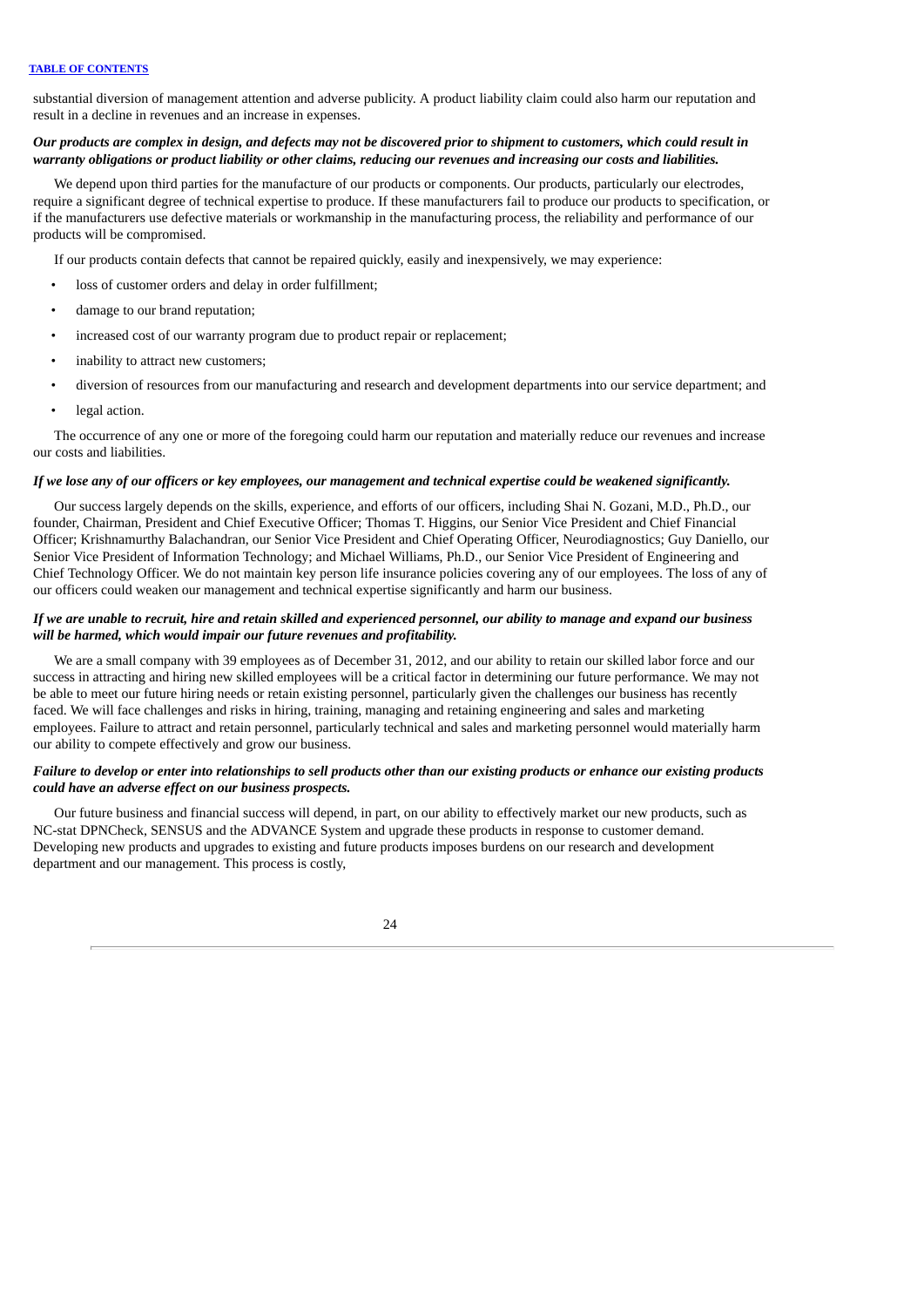and we cannot assure you that we will be able to successfully develop new products or enhance our current products. We also may not be able to enter into relationships with other companies to sell additional products. In addition, as we develop the market for our products, future competitors may develop desirable product features earlier than we do which could make our competitors' products less expensive or more effective than our products and could render our products obsolete or unmarketable. If our product development efforts are unsuccessful, we will have incurred significant costs without recognizing the expected benefits and our business prospects may suffer.

### We currently compete, and may in the future need to compete, against other medical device companies with potentially greater resources, more established distribution channels and other competitive advantages, and the success of these competitors may *harm our ability to generate revenues.*

We currently do, and in the future may need to, compete directly and indirectly with a number of other companies that may have competitive advantages over us. We compete with companies that sell traditional nerve conduction study and electromyography equipment including Cadwell Laboratories, Inc. and Natus Medical Incorporated. These companies enjoy significant competitive advantages, including:

- greater resources for product development, sales and marketing;
- more established distribution networks;
- greater name recognition;
- more established relationships with health care professionals, customers and third-party payers; and
- additional lines of products and the ability to offer rebates or bundle products to offer discounts or incentives.

As we develop the market for diagnosis and treatment of diabetic neuropathy, we may be faced with competition from these companies or others that decide and are able to enter this market. Some or all of our future competitors in the diabetes care market may enjoy competitive advantages such as those described above. If we are unable to compete effectively against existing and future competitors, our sales will decline and our business will be harmed.

### Security breaches and other disruptions could compromise our information and expose us to liability, which could cause our *business and reputation to suffer.*

In the ordinary course of our business, we collect and store sensitive data in our data centers, on our networks, including intellectual property, our proprietary business information, and that of our customers, suppliers and business partners, and personally identifiable information of our employees. The secure processing, maintenance and transmission of this information is critical to our operations. Despite our security measures, our information technology and infrastructure may be vulnerable to attacks by hackers or breached due to employee error, malfeasance or other disruptions. Any such breach could compromise our networks and the information stored there could be accessed, publicly disclosed, lost or stolen. Any such access, disclosure or other loss of information could result in legal claims or proceedings, disrupt our operations, damage our reputation, and cause a loss of confidence in our products and services, which could have a material adverse effect on our business, financial condition, results of operations or cash flows.

### If future clinical studies or other articles are published, or physician associations or other organizations announce positions *that are unfavorable to our products, our sales efforts and revenues may be negatively affected.*

Future clinical studies or other articles regarding our existing products or any competing products may be published that either support a claim, or are perceived to support a claim, that a competitor's product is more accurate or effective than our products or that our products are not as accurate or effective as we claim or previous clinical studies have concluded. Additionally, physician associations or other organizations that may be viewed as authoritative or have an economic interest in nerve conduction studies and in related electrodiagnostic procedures or other procedures that may be performed using our products could endorse products or methods that compete with our products or otherwise announce positions that are unfavorable to

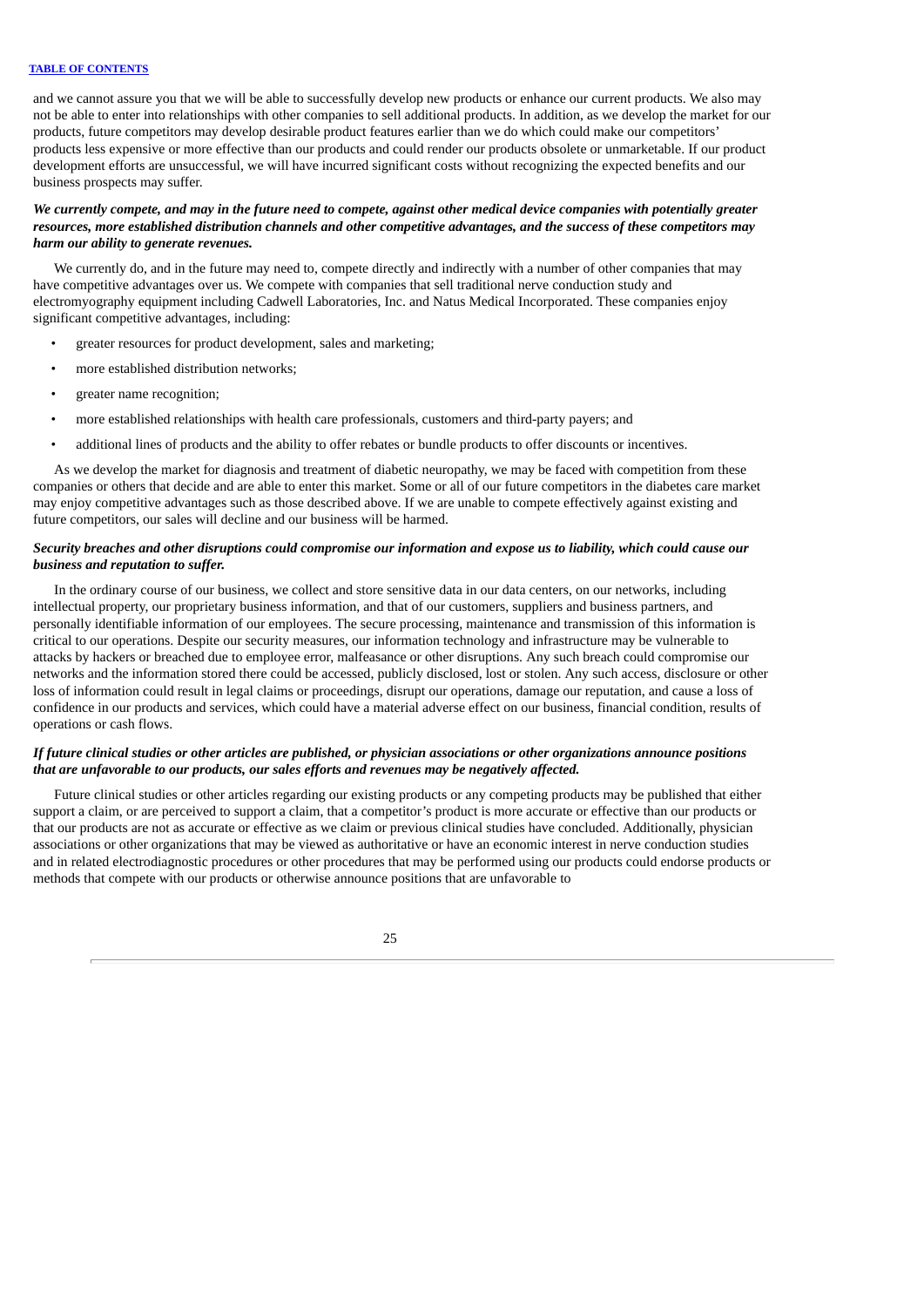our products. We have experienced this with the professional societies representing the neurology community. Any of these events may negatively affect our sales efforts and result in decreased revenues.

### As we expand into foreign markets, we will be affected by new business risks that may adversely impact our financial condition *or results of operations.*

Foreign markets represented approximately 7% of our revenues in 2012. We are working to expand market penetration, particularly in Europe and Asia. Any such expansion will subject us to the possibility of new business risks, including:

- failure to fulfill foreign regulatory requirements to market our products;
- availability of, and changes in, reimbursement within prevailing foreign health care payment systems;
- adapting to the differing business practices and laws in foreign countries;
- difficulties in managing foreign relationships and operations, including any relationships that we establish with foreign distributors or sales or marketing agents;
- limited protection for intellectual property rights in some countries;
- difficulty in collecting accounts receivable and longer collection periods;
- costs of enforcing contractual obligations in foreign jurisdictions;
- recessions in economies outside of the United States;
- political instability and unexpected changes in diplomatic and trade relationships;
- currency exchange rate fluctuations; and
- potentially adverse tax consequences.

If we are successful in introducing our products into foreign markets, we will be affected by these additional business risks, which may adversely impact our financial condition or results of operations. In addition, expansion into foreign markets imposes additional burdens on our executive and administrative personnel, research and sales departments, and general managerial resources. Our efforts to introduce our products into foreign markets may not be successful, in which case we may have expended significant resources without realizing the expected benefit.

### Our loan and security agreement with a bank, which we refer to as our credit facility, contains financial and operating restrictions that may limit our access to credit. If we fail to comply with covenants in the credit facility, we may be required to *repay any indebtedness thereunder, which may have an adverse effect on our liquidity.*

Although we have not borrowed any funds under the credit facility, provisions in the credit facility impose restrictions on our ability to, among other things:

- incur additional indebtedness;
- create liens;
- replace certain of our executive officers;
- enter into transactions with affiliates;
- transfer assets;
- pay dividends or make distributions on, or repurchase, our capital stock; and
- merge or consolidate.

In addition, we are required to meet certain financial covenants customary with this type of credit facility, including maintaining a minimum specified tangible net worth. The credit facility also contains other customary covenants. We may not be able to comply with these covenants in the future. Our failure to comply

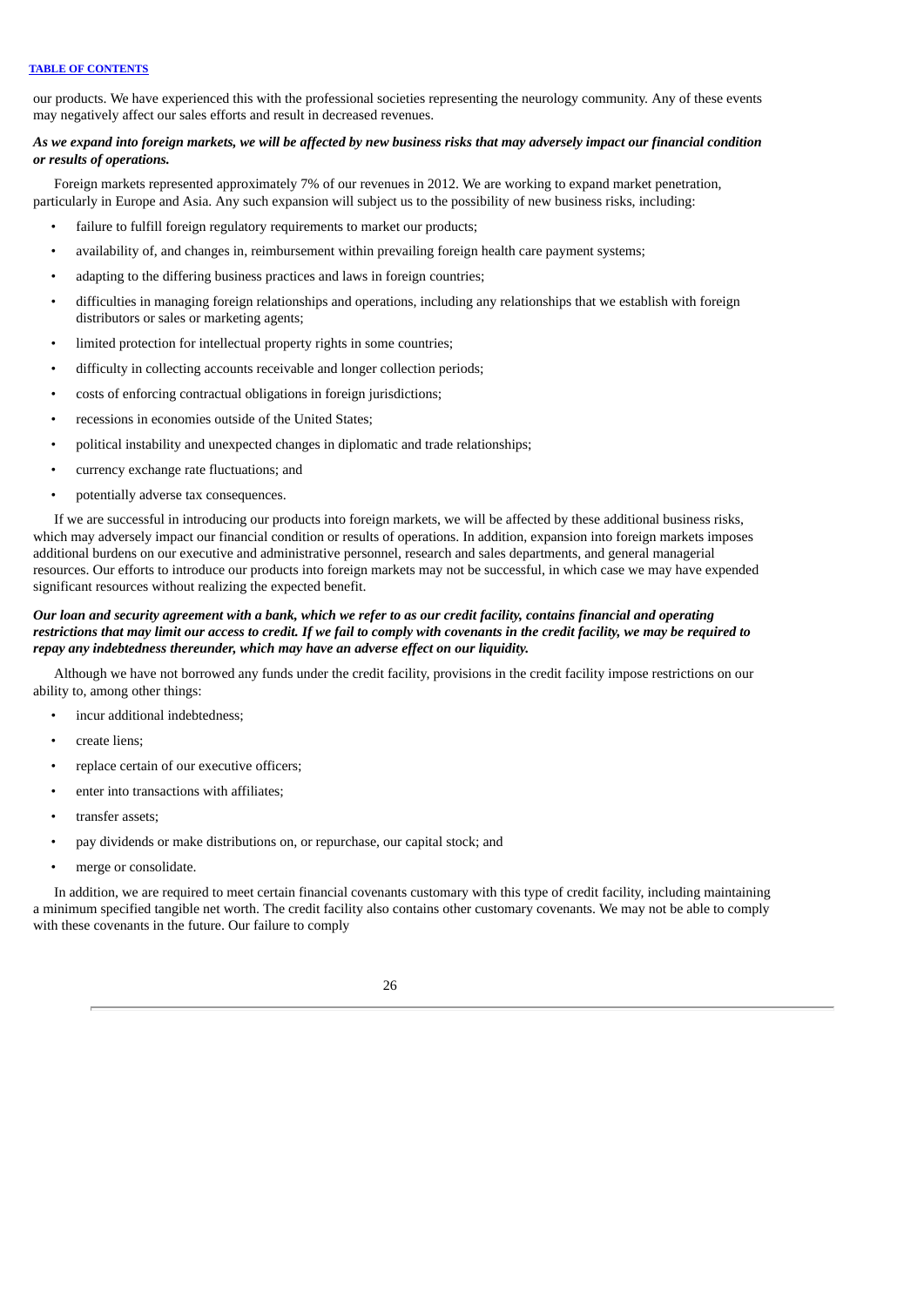with these covenants may result in the declaration of an event of default and could cause us to be unable to borrow under the credit facility. In addition to preventing additional borrowings under the credit facility, an event of default, if not cured or waived, may result in the acceleration of the maturity of indebtedness outstanding under the credit facility at the time of the default, which would require us to pay all amounts outstanding. If an event of default occurs, we may not be able to cure it within any applicable cure period, if at all. If the maturity of our indebtedness is accelerated, we may not have sufficient funds available for repayment or we may not have the ability to borrow or obtain sufficient funds to replace the accelerated indebtedness on terms acceptable to us, or at all.

### If we choose to acquire or invest in new businesses, products or technologies, instead of developing them ourselves, these acquisitions or investments could disrupt our business and could result in the use of significant amounts of equity, cash or a *combination of both.*

From time to time we may seek to acquire or invest in businesses, products or technologies, instead of developing them ourselves. Acquisitions and investments involve numerous risks, including:

- the inability to complete the acquisition or investment;
- disruption of our ongoing businesses and diversion of management attention;
- difficulties in integrating the acquired entities, products or technologies;
- difficulties in operating the acquired business profitably;
- the inability to achieve anticipated synergies, cost savings or growth;
- potential loss of key employees, particularly those of the acquired business;
- difficulties in transitioning and maintaining key customer, distributor and supplier relationships;
- risks associated with entering markets in which we have no or limited prior experience; and
- unanticipated costs.

In addition, any future acquisitions or investments may result in one or more of the following:

- issuances of dilutive equity securities, which may be sold at a discount to market price;
- the use of significant amounts of cash;
- the incurrence of debt;
- the assumption of significant liabilities;
- increased operating costs or reduced earnings;
- financing obtained on unfavorable terms;
- large one-time expenses; and
- the creation of certain intangible assets, including goodwill, the write-down of which may result in significant charges to earnings.

Any of these factors could materially harm our stock price, our business, or our operating results.

### We may be required to raise additional funds to finance our operations and remain a going concern; we may not be able to do *so when necessary, and/or the terms of any financings may not be advantageous to us.*

We held cash and cash equivalents of \$8.7 million as of December 31, 2012. We believe that these resources and the cash to be generated from expected product sales will be sufficient to meet our projected operating requirements for at least the next twelve months. We continue to face significant challenges and uncertainties and, as a result, our available capital resources may be consumed more rapidly than currently expected due to (a) decreases in sales of our products and the uncertainty of future revenues from new products; (b) changes we may make to the business that affect ongoing operating expenses; (c) changes we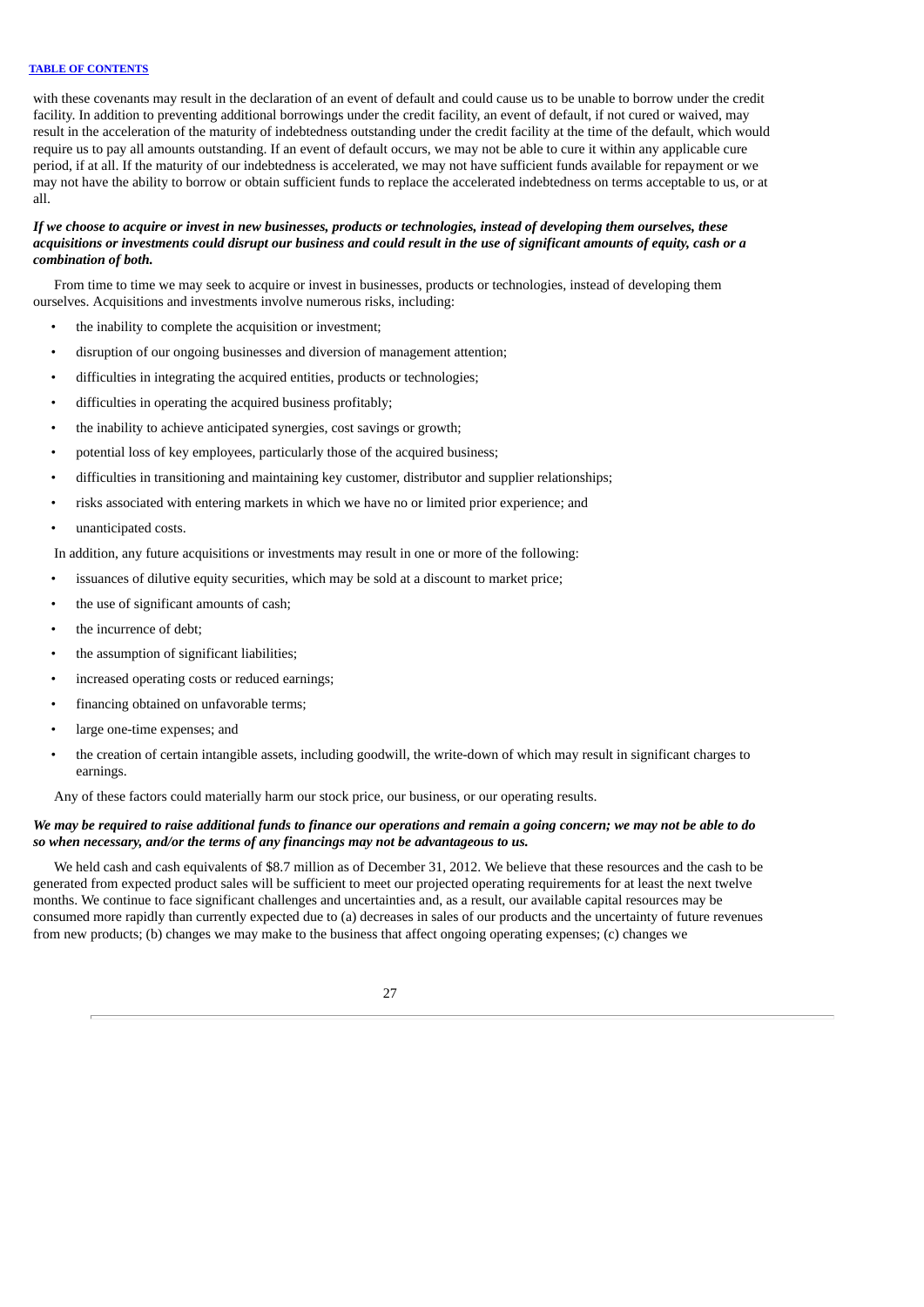may make in our business strategy; (d) regulatory developments affecting our existing products and delays in the FDA approval process for products under development; (e) changes in our research and development spending plans; and (f) other items affecting our forecasted level of expenditures and use of cash resources. Accordingly, we will need to raise additional funds to support our operating and capital needs beyond the next twelve months. We may attempt to obtain additional funding through public or private financing, collaborative arrangements with strategic partners, or through additional credit lines or other debt financing sources to increase the funds available to fund operations. However, we may not be able to secure such financing in a timely manner or on favorable terms, if at all. Furthermore, if we issue equity or debt securities to raise additional funds, our existing stockholders may experience dilution, and the new equity or debt securities may have rights, preferences and privileges senior to those of our existing stockholders. If we raise additional funds through collaboration, licensing or other similar arrangements, it may be necessary to relinquish valuable rights to our potential products or proprietary technologies, or grant licenses on terms that are not favorable to us. Without additional funds, we may be forced to delay, scale back or eliminate some of our sales and marketing efforts, research and development activities, or other operations and potentially delay product development in an effort to provide sufficient funds to continue our operations. If any of these events occurs, our ability to achieve our development and commercialization goals would be adversely affected.

### If we sell additional shares, our stock price may decline as a result of the dilution which will occur to existing stockholders.

Until we are profitable, we will need significant additional funds to develop our business and sustain our operations. Any additional sales of shares of our common stock and other securities exercisable into our common stock are likely to have a dilutive effect on some or all of our then existing stockholders. Resales of newly issued shares in the open market could also have the effect of lowering our stock price, thereby increasing the number of shares we may need to issue in the future to raise the same dollar amount and consequently further diluting our outstanding shares.

The perceived risk associated with the possible sale of a large number of shares could cause some of our stockholders to sell their stock, thus causing the price of our stock to decline. In addition, actual or anticipated downward pressure on our stock price due to actual or anticipated issuances or sales of stock could cause some institutions or individuals to engage in short sales of our common stock, which may itself cause the price of our stock to decline.

If our stock price declines, we may be unable to raise additional capital. A sustained inability to raise capital could force us to go out of business. Significant declines in the price of our common stock could also impair our ability to attract and retain qualified employees, reduce the liquidity of our common stock and result in the delisting of our common stock from The NASDAQ Stock Market LLC, or NASDAQ.

### The trading price of our common stock has been volatile and is likely to be volatile in the future.

The trading price of our common stock has been highly volatile. Since our public offering in July 2004 through February 1, 2013 our stock price has fluctuated from a low of \$2.40 to a high of \$1,482.84. The market price for our common stock will be affected by a number of factors, including:

- the denial or delay of regulatory clearances or approvals for our products under development or receipt of regulatory approval of competing products;
- our ability to accomplish clinical, regulatory and other product development milestones and to do so in accordance with our timing estimates;
- changes in policies affecting third-party coverage and reimbursement in the United States and other countries;
- changes in government regulations and standards affecting the medical device industry and our products;
- ability of our products to achieve market success;
- the performance of third-party contract manufacturers and component suppliers;
- actual or anticipated variations in our results of operations or those of our competitors;

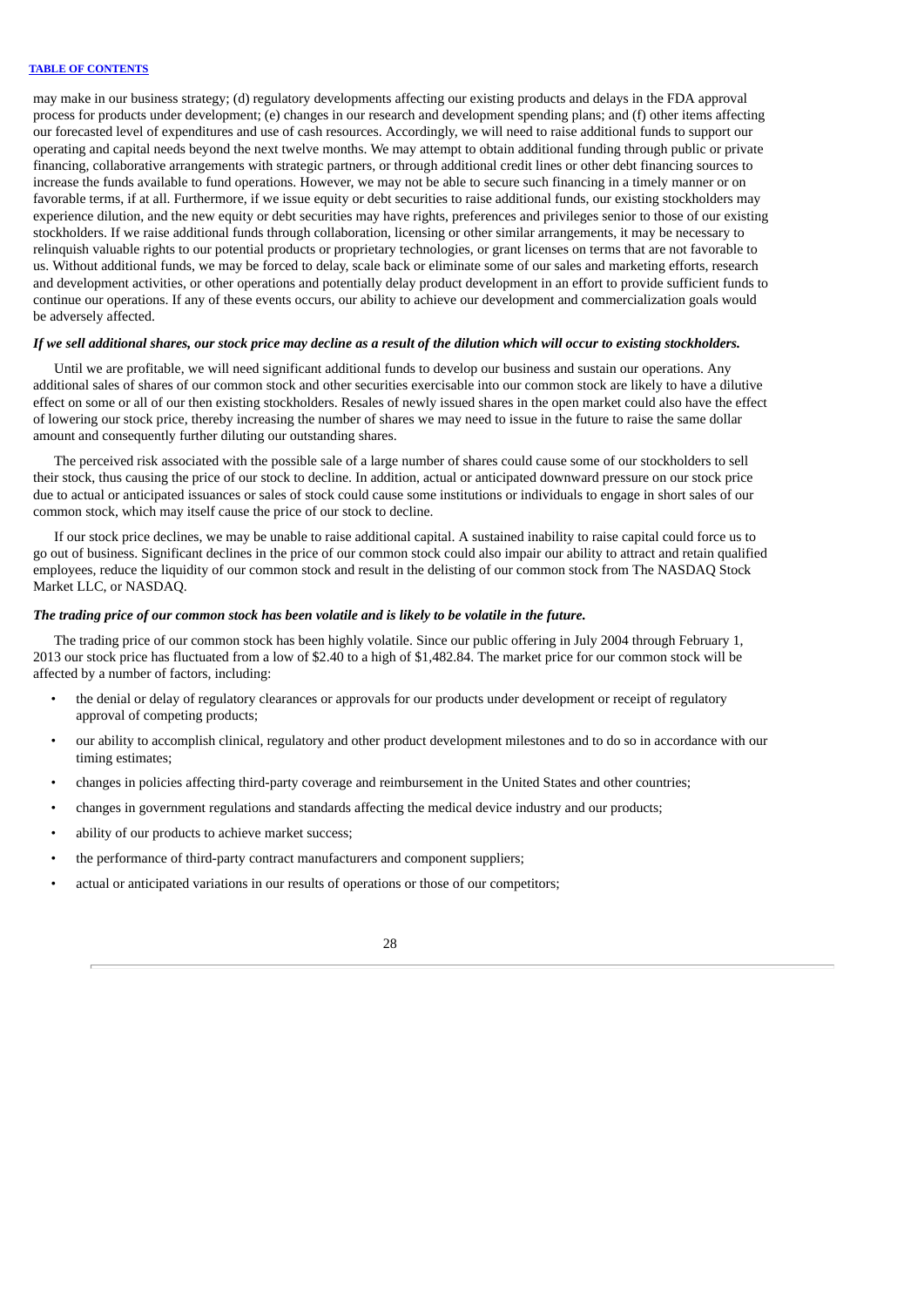- announcements of new products, technological innovations or product advancements by us or our competitors;
- developments with respect to patents and other intellectual property rights;
- sales of common stock or other securities by us or our stockholders in the future;
- additions or departures of key scientific or management personnel;
- disputes or other developments relating to proprietary rights, including patents, litigation matters and our ability to obtain patent protection for our technologies;
- trading volume of our common stock;
- changes in earnings estimates or recommendations by securities analysts, failure to obtain or maintain analyst coverage of our common stock or our failure to achieve analyst earnings estimates;
- public statements by analysts or clinicians regarding their perceptions of our clinical results or the effectiveness of our products;
- decreases in market valuations of medical device companies; and
- general market conditions and other factors unrelated to our operating performance or the operating performance of our competitors.

The stock prices of many companies in the medical device industry have experienced wide fluctuations that have often been unrelated to the operating performance of these companies. Periods of volatility in the market price of a company's securities can result in securities class action litigation against a company. If class action litigation is initiated against us, we may incur substantial costs and our management's attention may be diverted from our operations, which could significantly harm our business.

### If we fail to meet all applicable NASDAQ Capital Market requirements and The NASDAQ Stock Market determines to delist our common stock, the delisting could adversely affect the market liquidity of our common stock, impair the value of your *investment and harm our business.*

Our common stock is currently listed on the NASDAQ Capital Market. In order to maintain that listing, we must satisfy minimum financial and other requirements. On March 22, 2012, we received a notice from the Listing Qualifications Department of the NASDAQ Stock Market indicating that, for the last 30 consecutive business days, the bid price for our common stock had closed below the minimum \$1.00 per share required for continued inclusion on The NASDAQ Capital Market under NASDAQ Listing Rule 5550(a)(2). The notification letter stated that pursuant to NASDAQ Listing Rule 5810(c)(3)(A) the Company would be afforded 180 calendar days, or until September 18, 2012, to regain compliance with the minimum bid price requirement. On September 19, 2012, we received a letter from NASDAQ stating that we had been granted a six month extension until March 18, 2013 to regain compliance with the minimum bid price requirement for continued listing on The NASDAQ Capital Market. During this grace period extension, our common stock will continue to be listed on The NASDAQ Stock Market. In order to regain compliance, shares of our common stock must maintain a minimum bid closing price of at least \$1.00 per share for a minimum of ten consecutive business days.

In order to regain compliance, shares of the our common stock must maintain a minimum bid closing price of at least \$1.00 per share for a minimum of ten consecutive business days. Therefore, on February 15, 2013, we filed a Certificate of Amendment to our Restated Certificate of Incorporation, as amended, with the Secretary of State of the State of Delaware, to effect a 1-for-6 reverse stock split of our common stock. This action had previously been approved by our stockholders at a special meeting of stockholders held on December 7, 2012. As a result of the reverse stock split, every six shares of our pre-reverse split common stock were combined and reclassified into one share of our common stock. No fractional shares were issued in connection with the reverse stock split.

If we do not regain compliance by March 18, 2013, NASDAQ will provide written notification to us that our common stock will be delisted. At that time, we may appeal NASDAQ's delisting determination to a NASDAQ Hearings Panel. While we intend to engage in efforts to regain compliance, and thus maintain our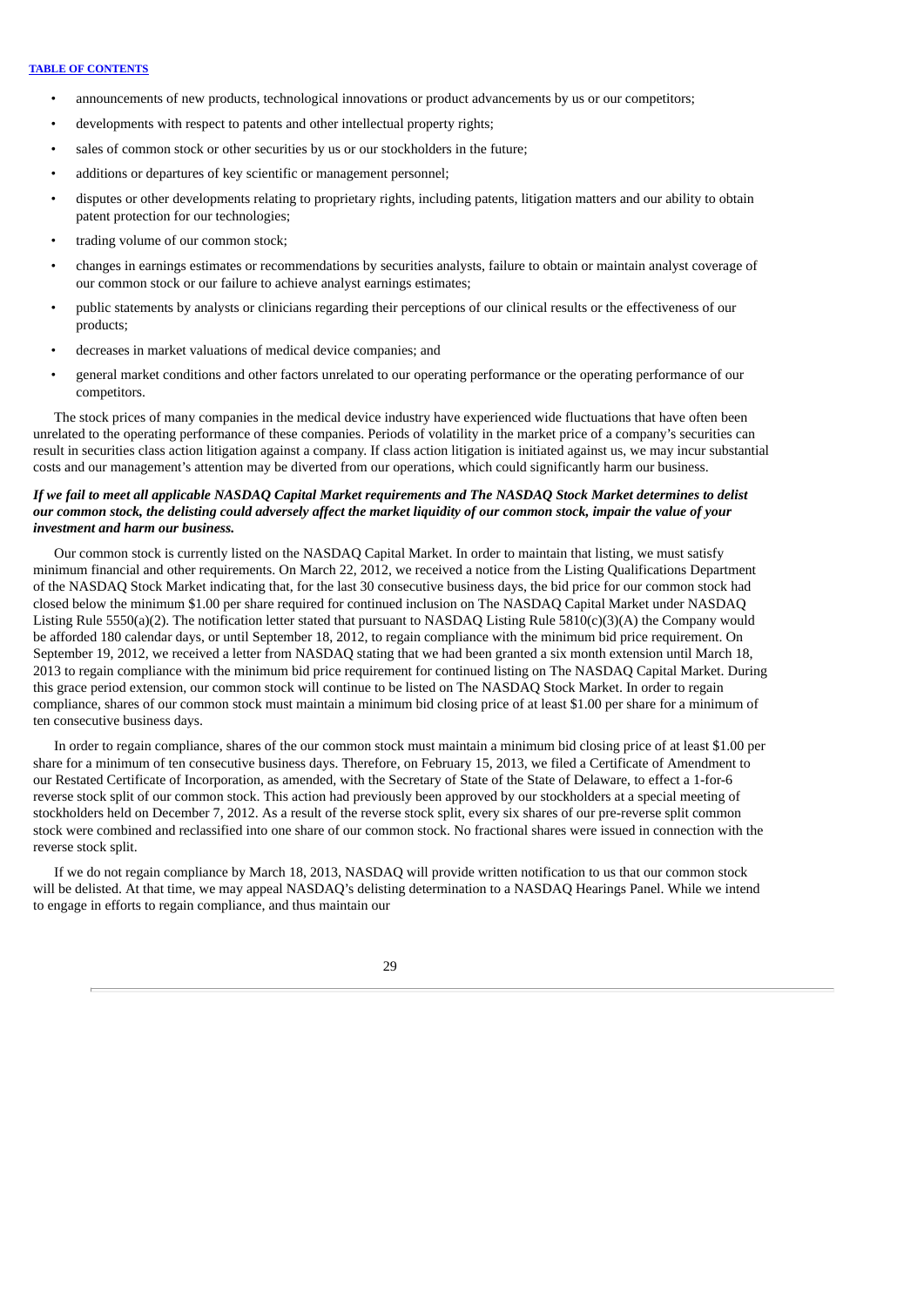listing, we may not be able to regain compliance during the applicable time period set forth above. If we fail to meet all applicable NASDAQ Capital Market requirements in the future and NASDAQ determines to delist our common stock, the delisting could substantially decrease trading in our common stock and adversely affect the market liquidity of our common stock; adversely affect our ability to obtain financing on acceptable terms, if at all, for the continuation of our operations; and harm our business. Additionally, the market price of our common stock may decline further and stockholders may lose some or all of their investment. The closing bid price of our common stock on the NASDAQ Capital Market was \$2.88 on February 1, 2013.

### Our recently implemented reverse stock split could adversely affect the market liquidity of our common stock, impair the value *of your investment and harm our business.*

On December 7, 2012, our stockholders approved a proposed amendment to our restated certificate of incorporation, as amended, and authorized our Board of Directors, if in their judgment they deemed it necessary, to effect a reverse stock split of our common stock at a ratio in the range of 1:2 to 1:6. We implemented this reverse stock split on February 15, 2013 with a ratio of 1:6, however, there are risks associated with this reverse stock split, including that the reverse stock split may not result in a sustained increase in the per share price of our common stock. We cannot predict whether the reverse stock split will increase the market price for our common stock on a sustained basis. The history of similar stock split combinations for companies in like circumstances is varied, and we cannot predict whether:

- the market price per share of our common stock after the reverse stock split will rise in proportion to the reduction in the number of shares of our common stock outstanding before the reverse stock split;
- the reverse stock split will result in a per share price that will attract brokers and investors who do not trade in lower priced stocks;
- the reverse stock split will result in a per share price that will increase our ability to attract and retain employees and other service providers; or
- the market price per share will either exceed or remain in excess of the \$1.00 minimum bid price as required by NASDAQ, or that we will otherwise meet the requirements of NASDAQ for continued inclusion for trading on The NASDAQ Capital Market.

#### *The low trading volume of our common stock may adversely affect the price of our shares.*

Although our common stock is listed on the NASDAQ Capital Market, our common stock has experienced low trading volume. The 50 day average trading volume through February 1, 2013 as reported by NASDAQ was approximately 13,667 shares. Limited trading volume may subject our common stock to greater price volatility and may make it difficult for investors to sell shares at a price that is attractive to them.

### Anti-takeover provisions in our organizational documents and Delaware law, and the shareholder rights plan that we previously adopted in 2007, may discourage or prevent a change of control, even if an acquisition would be beneficial to our stockholders, which could affect our stock price adversely and prevent attempts by our stockholders to replace or remove our current *management.*

Our certificate of incorporation and bylaws contain provisions that could delay or prevent a change of control of our company or changes in our Board of Directors that our stockholders might consider favorable. Some of these provisions:

- authorize the issuance of preferred stock which can be created and issued by the Board of Directors without prior stockholder approval, with rights senior to those of our common stock;
- provide for a classified Board of Directors, with each director serving a staggered three-year term;
- prohibit our stockholders from filling board vacancies, calling special stockholder meetings, or taking action by written consent;
- provide for the removal of a director only with cause and by the affirmative vote of the holders of 75% or more of the shares then entitled to vote at an election of our directors; and

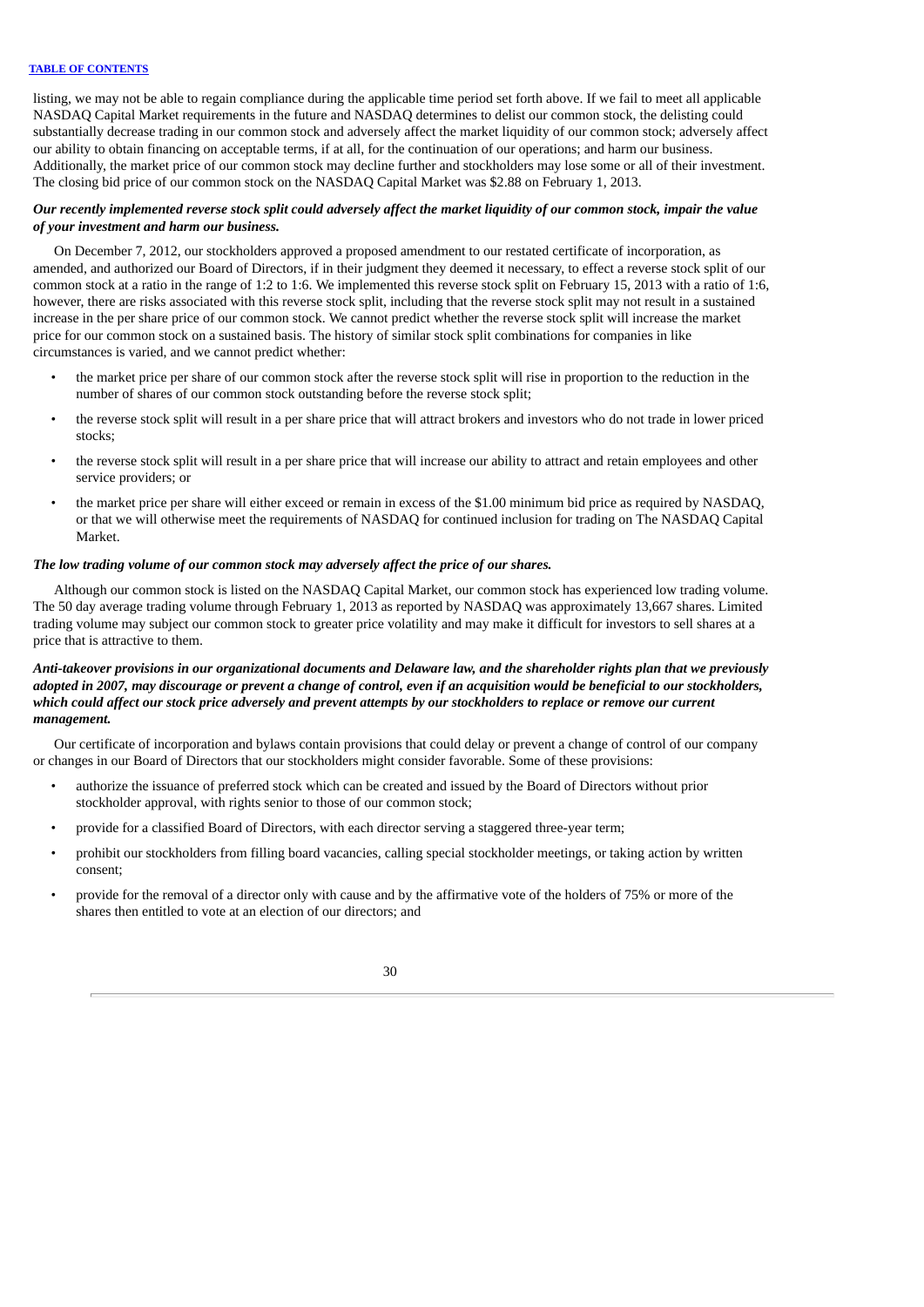• require advance written notice of stockholder proposals and director nominations.

We have also adopted a shareholder rights plan that could make it more difficult for a third party to acquire, or could discourage a third party from acquiring, us or a large block of our common stock. A third party that acquires 15% or more of our common stock could suffer substantial dilution of its ownership interest under the terms of the shareholder rights plan through the issuance of common stock to all stockholders other than the acquiring person.

In addition, we are subject to the provisions of Section 203 of the Delaware General Corporation Law, which may prohibit certain business combinations with stockholders owning 15% or more of our outstanding voting stock. These and other provisions in our certificate of incorporation, bylaws and Delaware law could make it more difficult for stockholders or potential acquirers to obtain control of our Board of Directors or initiate actions that are opposed by our then-current Board of Directors, including a merger, tender offer, or proxy contest involving our company. Any delay or prevention of a change of control transaction or changes in our Board of Directors could cause the market price of our common stock to decline.

#### *We do not intend to pay cash dividends.*

We have never declared or paid cash dividends on our capital stock. We currently intend to retain all available funds and any future earnings for use in the operation and expansion of our business and do not anticipate paying any cash dividends in the foreseeable future. In addition, the terms of our credit facility precludes us from paying any dividends. As a result, capital appreciation, if any, of our common stock will be our stockholders' sole source of potential gain for the foreseeable future.

#### **ITEM 1B. UNRESOLVED STAFF COMMENTS**

None.

### **ITEM 2. PROPERTIES**

Our headquarters is located in an approximately 30,000 square foot facility in Waltham, Massachusetts, which we occupy under an office lease expiring in March 2014. We believe that our existing facilities are adequate for our current needs.

### **ITEM 3. LEGAL PROCEEDINGS**

While we are not currently a party to any material legal proceedings, we could become subject to legal proceedings in the ordinary course of business. We do not expect any such potential items to have a significant impact on our financial position.

### **ITEM 4. MINE SAFETY DISCLOSURES**

Not applicable.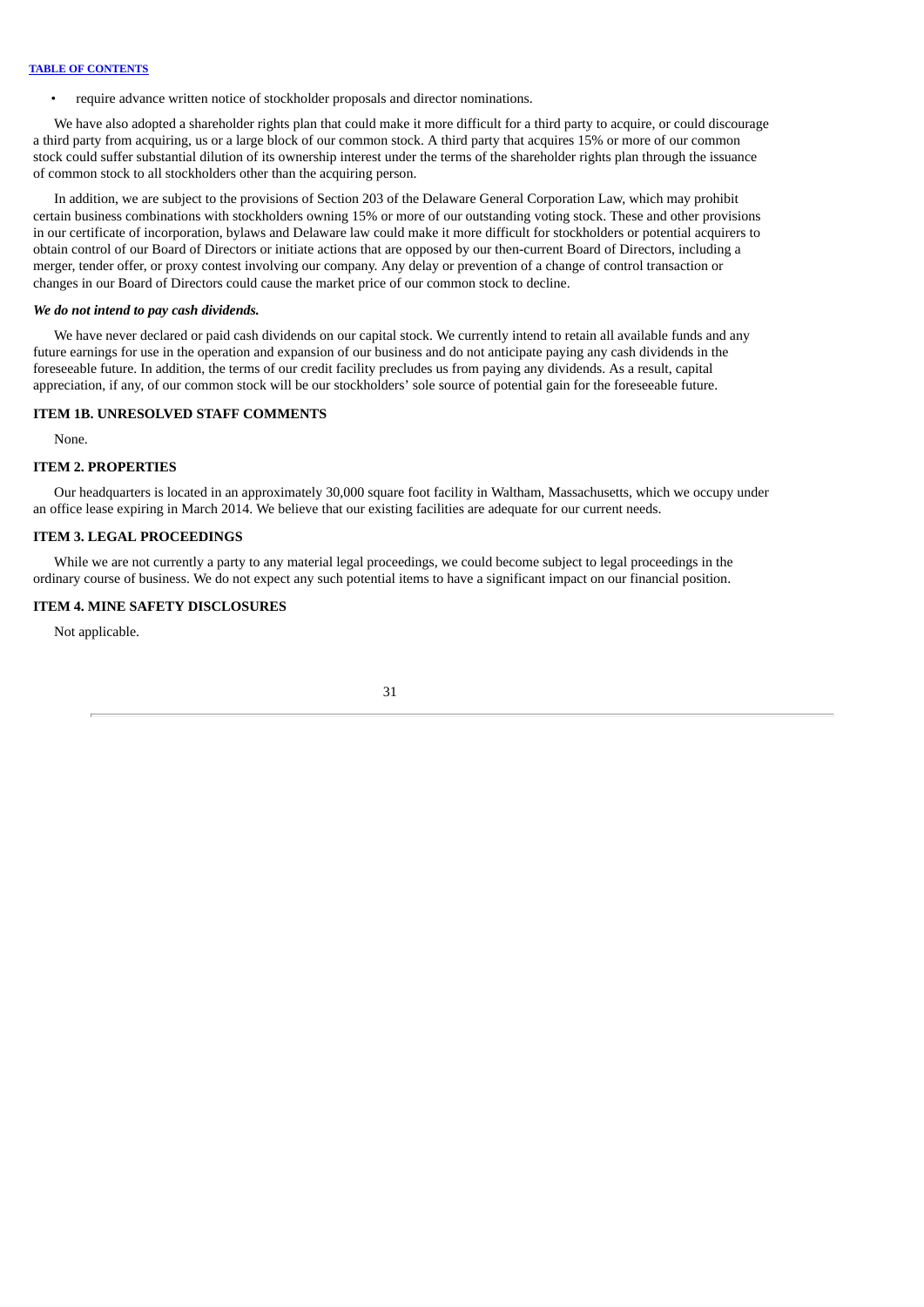#### **PART II**

### **ITEM 5. MARKET FOR REGISTRANT'S COMMON EQUITY, RELATED STOCKHOLDER MATTERS AND ISSUER PURCHASES OF EQUITY SECURITIES**

### **Market Information**

Our common stock was traded on the NASDAQ Global Market from its initial listing in July 2004 until March 23, 2011. Since March 24, 2011, our common stock has traded on the NASDAQ Capital Market under the symbol "NURO". The price range per share reflected in the table below is the high and low sales prices of our common stock as reported by NASDAQ (rounded to the nearest penny) for the periods presented and has been adjusted to reflect a 1-for-6 reverse stock split of our common stock completed on February 15, 2013.

|                      |            | <b>Years ended December 31,</b> |      |         |     |       |  |  |  |  |
|----------------------|------------|---------------------------------|------|---------|-----|-------|--|--|--|--|
|                      |            | 2012                            |      | 2011    |     |       |  |  |  |  |
|                      | High       | Low                             |      | High    | Low |       |  |  |  |  |
| <b>First quarter</b> | 9.48<br>\$ | \$                              | 3.96 | \$24.84 |     | 15.48 |  |  |  |  |
| Second quarter       | 4.98       |                                 | 3.66 | 22.68   |     | 14.76 |  |  |  |  |
| Third quarter        | 5.10       |                                 | 3.12 | 19.80   |     | 9.60  |  |  |  |  |
| Fourth quarter       | 3.66       |                                 | 2.40 | 12.30   |     | 6.90  |  |  |  |  |

#### **Stockholders**

On February 1, 2013, there were approximately 55 stockholders of record of our common stock. This number does not include stockholders for whom shares were held in a "nominee" or "street" name. On February 1, 2013, the last reported sale price per share of our common stock on the NASDAQ Capital Market was \$2.88.

#### **Dividends**

We have never declared or paid any cash dividends on our common stock. We currently intend to retain future earnings, if any, to finance the expansion and growth of our business and do not expect to pay any cash dividends in the foreseeable future. Payment of future cash dividends, if any, will be at the discretion of our board of directors after taking into account various factors, including our financial condition, operating results, current and anticipated cash needs, and plans for expansion. Additionally, the credit facility restricts our ability to pay dividends.

### **Issuer Purchases of Equity Securities**

We reacquired 75 shares of our common stock, at an average price of \$3.78 per share, during the quarter ended December 31, 2012, in connection with the vesting of certain restricted shares issued pursuant to our Fourth Amended and Restated 2004 Stock Option and Incentive Plan. We reacquired these shares as part of the settlement of minimum tax withholding obligations by participants under our Fourth Amended and Restated 2004 Stock Option and Incentive Plan. The following table sets forth these reacquisitions that we made during the quarter ended December 31, 2012 and has been adjusted to reflect a 1-for-6 reverse split of our common stock completed on February 15, 2013:

| Period                               | Total<br>Number<br>of Shares<br>Purchased |     | Average<br><b>Price Paid</b><br>per Share | <b>Total Number of</b><br><b>Shares Purchased</b><br>as Part of Publicly<br><b>Announced Plans</b><br>or Programs | <b>Maximum Number (or</b><br><b>Approximate Dollar</b><br><b>Value) of Shares that</b><br><b>May Yet Be Purchased</b><br><b>Under the Plans or</b><br>Programs |
|--------------------------------------|-------------------------------------------|-----|-------------------------------------------|-------------------------------------------------------------------------------------------------------------------|----------------------------------------------------------------------------------------------------------------------------------------------------------------|
| October 1, 2012 – October 31, 2012   |                                           |     |                                           | N/A                                                                                                               | N/A                                                                                                                                                            |
| November 1, 2012 – November 30, 2012 |                                           |     |                                           | N/A                                                                                                               | N/A                                                                                                                                                            |
| December 1, 2012 – December 31, 2012 | 75                                        | \$. | 3.78                                      | N/A                                                                                                               | N/A                                                                                                                                                            |
| Total                                | 75                                        | \$  | 3.78                                      | N/A                                                                                                               | N/A                                                                                                                                                            |

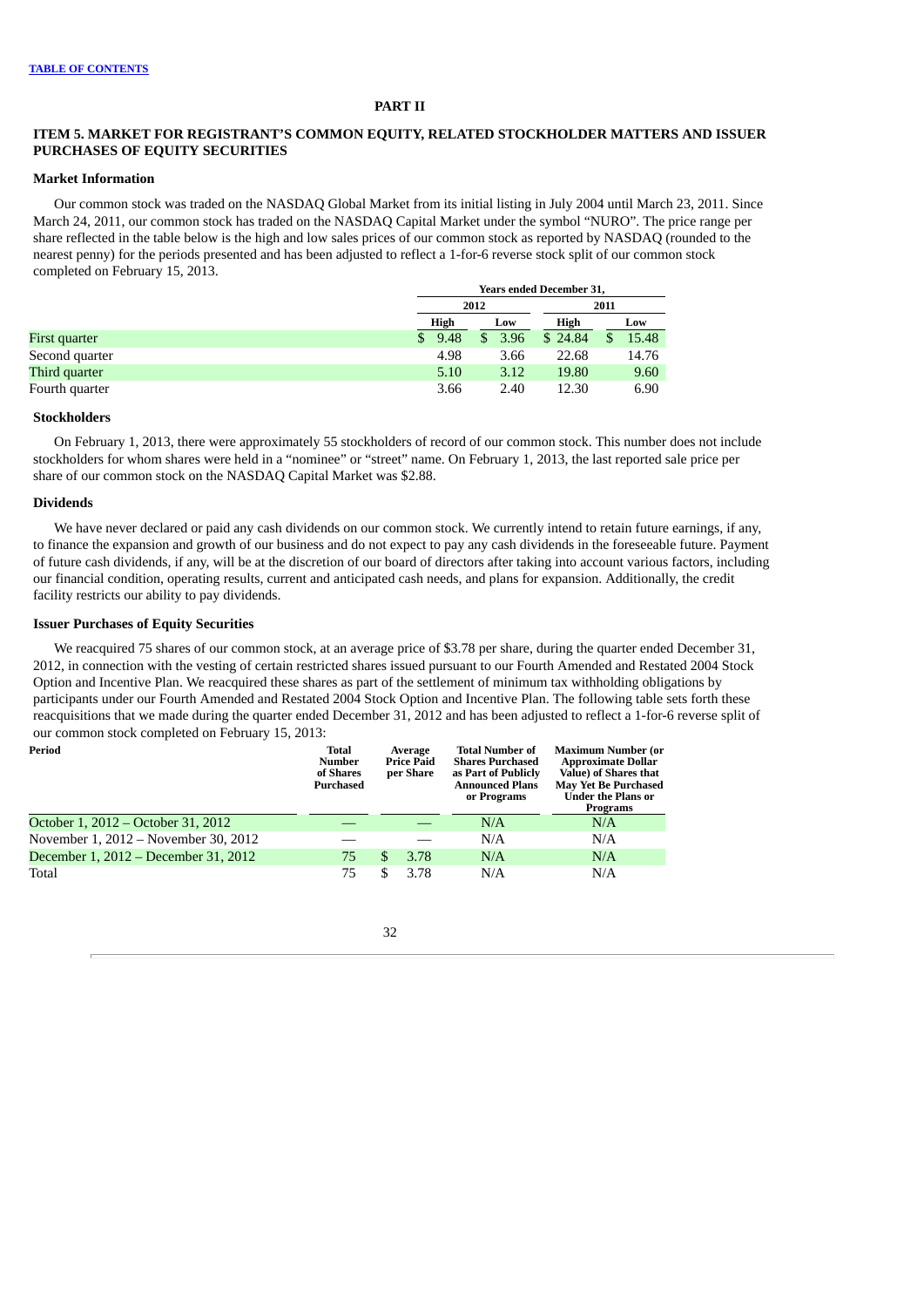# **ITEM 6. SELECTED FINANCIAL DATA**

The following selected financial data are derived from our audited financial statements, which have been audited by PricewaterhouseCoopers LLP, an independent registered public accounting firm. The selected financial data below should be read in conjunction with Item 7, "Management's Discussion and Analysis of Financial Condition and Results of Operations," Item 7A, "Quantitative and Qualitative Disclosures About Market Risk" and our financial statements and related notes for the years ended 2012, 2011, and 2010 appearing elsewhere in this Annual Report on Form 10-K:

|                                              | <b>Years Ended December 31,</b> |                              |                                                 |          |    |                    |      |            |              |            |
|----------------------------------------------|---------------------------------|------------------------------|-------------------------------------------------|----------|----|--------------------|------|------------|--------------|------------|
|                                              |                                 | 2012<br>2011<br>2010<br>2009 |                                                 |          |    |                    | 2008 |            |              |            |
|                                              |                                 |                              | (In thousands, except share and per share data) |          |    |                    |      |            |              |            |
| <b>Statement of Operations Data:</b>         |                                 |                              |                                                 |          |    |                    |      |            |              |            |
| Revenues                                     | \$                              | 7,575                        | S.                                              | 10,397   |    | \$13,900           |      | \$26,137   |              | \$31,121   |
| Cost of revenues                             |                                 | 3,589                        |                                                 | 4,722    |    | 7,050              |      | 7,536      |              | 9,012      |
| Gross profit                                 |                                 | 3,986                        |                                                 | 5,675    |    | 6,850              |      | 18,601     |              | 22,109     |
| <b>Operating expenses:</b>                   |                                 |                              |                                                 |          |    |                    |      |            |              |            |
| Research and development                     |                                 | 3,546                        |                                                 | 3,877    |    | 5,856              |      | 5,611      |              | 5,589      |
| Sales and marketing                          |                                 | 5,727                        |                                                 | 6,689    |    | 11,072             |      | 10,841     |              | 14,647     |
| General and administrative                   |                                 | 4,735                        |                                                 | 5,112    |    | 7,232              |      | 9,119      |              | 12,016     |
| Goodwill impairment                          |                                 |                              |                                                 |          |    |                    |      |            |              | 5,833      |
| Charge for legal settlement                  |                                 |                              |                                                 |          |    |                    |      |            |              | 3,706      |
| Intangible asset impairment                  |                                 |                              |                                                 |          |    |                    |      |            |              | 1,768      |
| Gain from deconsolidation of joint venture   |                                 |                              |                                                 |          |    |                    |      |            |              | (2,100)    |
| <b>Total operating expenses</b>              |                                 | 14,008                       |                                                 | 15,678   |    | 24,160             |      | 25,571     |              | 41,459     |
| Loss from operations                         |                                 | (10,022)                     |                                                 | (10,003) |    | (17,310)           |      | (6,970)    |              | (19, 350)  |
| Loss on available-for-sale investment        |                                 |                              |                                                 |          |    |                    |      |            |              | (2,500)    |
| Interest and other income                    |                                 | 14                           |                                                 | 22       |    | 298                |      | 227        |              | 721        |
| Warrants fair value adjustment               |                                 |                              |                                                 |          |    |                    |      | (5, 175)   |              |            |
| Loss from continuing operations              |                                 | (10,008)                     |                                                 | (9,981)  |    | (17, 012)          |      | (11, 918)  |              | (21, 129)  |
| Loss from discontinued operations            |                                 |                              |                                                 |          |    |                    |      |            |              | (6, 601)   |
| Loss before taxes                            |                                 | (10,008)                     |                                                 | (9,981)  |    | (17,012)           |      | (11, 918)  |              | (27, 730)  |
| Income tax benefit                           |                                 |                              |                                                 |          |    | 121                |      |            |              |            |
| Net loss                                     |                                 | \$(10,008)                   | \$                                              | (9,981)  |    | \$(16,891)         |      | \$(11,918) |              | \$(27,730) |
| Loss per common share from continuing        | \$                              | (5.22)                       | \$                                              | (15.53)  | \$ | (26.41)            | \$   | (25.56)    | \$           | (55.38)    |
| operations, basic and diluted                |                                 |                              |                                                 |          |    |                    |      |            |              |            |
| Loss per common share from discontinued      | \$                              |                              | \$                                              |          | \$ |                    | \$   |            | \$           | (17.28)    |
| operations, basic and diluted                |                                 |                              |                                                 |          |    |                    |      |            |              |            |
| Net loss per common share, basic and diluted | \$                              | (5.22)                       | \$                                              | (15.53)  | \$ | (26.41)            | \$   | (25.56)    | $\mathbb{S}$ | (72.66)    |
|                                              |                                 |                              |                                                 |          |    | As of December 31, |      |            |              |            |
|                                              |                                 | 2012                         |                                                 | 2011     |    | 2010               |      | 2009       |              | 2008       |
|                                              |                                 |                              |                                                 |          |    | (in thousands)     |      |            |              |            |
| <b>Balance Sheet Data:</b>                   |                                 |                              |                                                 |          |    |                    |      |            |              |            |
| Cash, cash equivalents, and short-term       | \$                              | 8,699                        | \$                                              | 10,290   | \$ | 16,987             | \$   | 30,432     | \$           | 19,797     |
| investments                                  |                                 |                              |                                                 |          |    |                    |      |            |              |            |
| Working capital                              |                                 | 8,567                        |                                                 | 10,482   |    | 19,020             |      | 34,374     |              | 21,632     |
| <b>Total assets</b>                          |                                 | 10,877                       |                                                 | 14,221   |    | 23,066             |      | 40,567     |              | 31,147     |
| <b>Total liabilities</b>                     |                                 | 2,077                        |                                                 | 3,132    |    | 2,867              |      | 4,857      |              | 8,314      |
| Total stockholders' equity                   |                                 | 8,800                        |                                                 | 11,089   |    | 20,199             |      | 35,710     |              | 22,833     |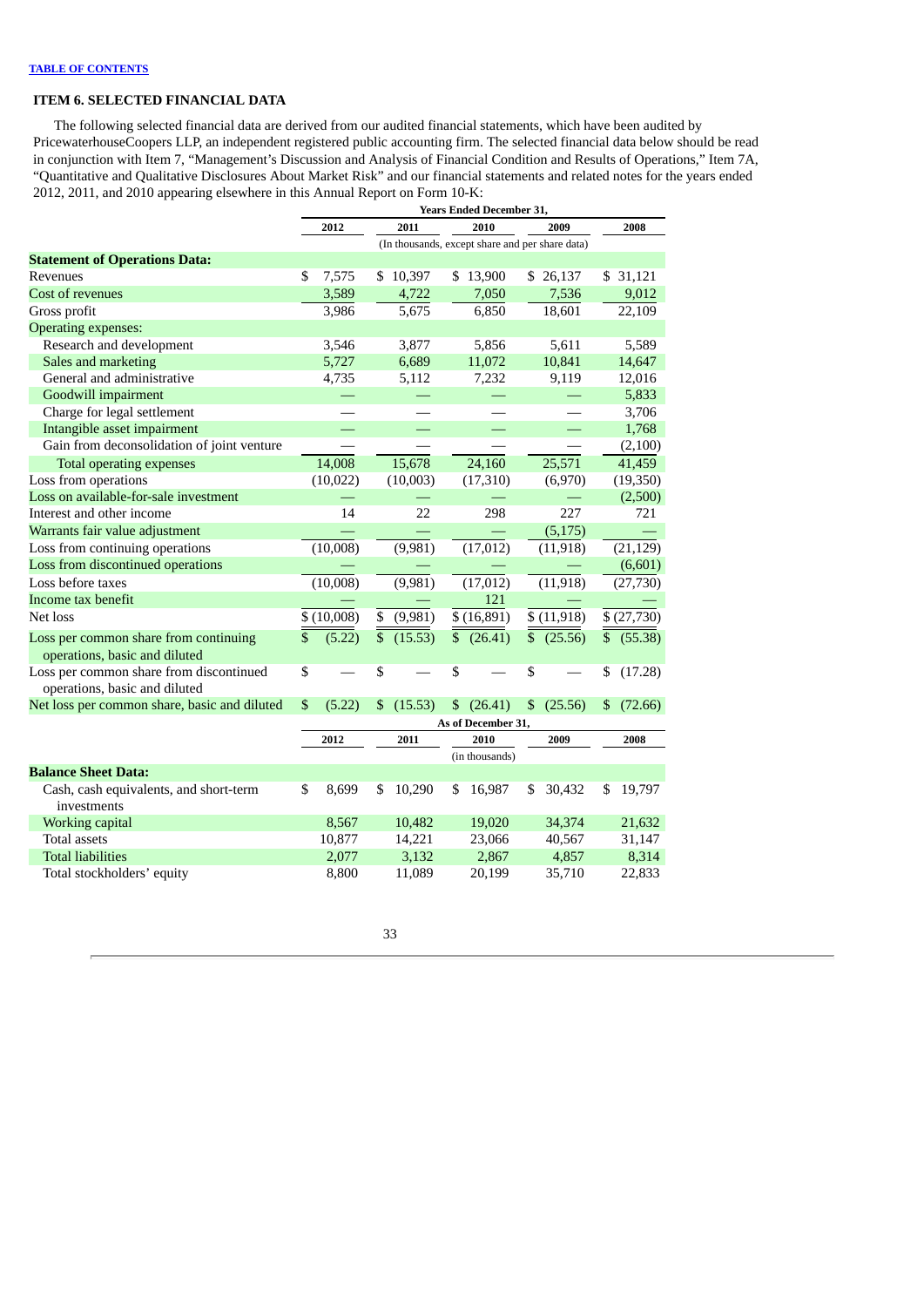# **ITEM 7. MANAGEMENT'S DISCUSSION AND ANALYSIS OF FINANCIAL CONDITION AND RESULTS OF OPERATIONS**

You should read the following discussion of our financial condition and results of operations in conjunction with our selected financial data, our financial statements, and the accompanying notes to those financial statements included elsewhere in this Annual Report on Form 10-K. This discussion contains forward-looking statements that involve risks and uncertainties. For a description of factors that may cause our actual results to differ materially from those anticipated in these forward-looking statements, please refer to the section titled "Risk Factors", contained in Item 1A of this Annual Report on Form 10-K.

#### **Overview**

We are a medical device company focused on the diagnosis and treatment of the neurological complications of diabetes. People with diabetes do not effectively regulate their blood glucose, or sugar, levels leading to chronically high levels of glucose in the blood, called hyperglycemia, and occasionally bouts of low glucose in the blood, called hypoglycemia. The primary reason that glucose levels are not effectively regulated in people with diabetes is that those with the disease do not produce insulin (Type I diabetes) or are resistant to the normal physiological action of insulin (Type II diabetes). Many Type II diabetics eventually require insulin because production of the hormone by their pancreas decreases with time. Type I diabetes usually affects children and teenagers whereas Type II diabetes has typically been a disease of adults over the age of 50. However, over the past decade, Type II diabetes is occurring in younger adults, which can probably be attributed to higher levels of obesity in this age group.

We believe that there are large and important unmet needs in both the diagnosis and treatment of diabetic neuropathies. As a medical device company with both unique and substantial experience in devices to measure and alter peripheral nerve function, we believe we are in the unique position to address the nerve-related complications of diabetes through the development of novel proprietary medical devices. Therefore, we are focused on developing and marketing medical devices for the diagnosis and treatment of diabetic neuropathies. We believe that we are the only medical device company with a strategic focus on the diabetic neuropathy market and our goal is to be the dominant player in this field.

Since we shifted our strategic focus to the diabetic neuropathy market in 2011, we have launched two products with the potential to change medical practice. NC-stat DPNCheck, our diagnostic test for diabetic peripheral neuropathy has now been on the market for over a year since launch in late 2011. Revenues in 2012 were nearly \$1.5M. Importantly, we were able to test product acceptance in several market segments and have now focused on the managed care market as the most attractive near-term revenue opportunity. Within managed care, we are specifically targeting Medicare Advantage. Medicare Advantage providers assume financial responsibility and the associated risks for the health care costs of their patients. For Medicare Advantage providers, NC-stat DPNCheck presents a compelling clinical case with early detection of neuropathy allowing for earlier clinical intervention to help mitigate the effects of neuropathy on both patient quality of life and cost of care. Also, the diagnosis and documentation of neuropathy provided by NC-stat DPNCheck helps clarify the patient health profile which, in turn, has a direct, positive effect on the Medicare Advantage premium received by the provider. The Medicare Advantage market encompasses approximately 15 million covered lives or about 27% of the total Medicare population. We believe that this represents an attainable market in the range of \$75 and \$150 million. We have a small, senior level commercial operations team focused on developing the Medicare Advantage market.

SENSUS, our therapeutic device for relief of chronic, intractable pain was launched in January 2013. We believe this product will be attractive to endocrinologists, podiatrists, primary care physicians, and other physicians that are challenged with trying to manage pain in their patients with painful diabetic neuropathy. The prevalence of painful diabetic neuropathy is  $16 - 26\%$  of people with diabetes representing a 4 – 6 million patient group. The attainable market for SENSUS, we believe, could be 10% of this patient group representing annual potential revenue in the range of \$150 – \$200 million. SENSUS is a prescription product and our initial challenge is to obtain broad, national physician exposure. We intend to create demand by contracting with a number of independent durable medical equipment (DME) suppliers employing sales representatives who detail physicians. Physician prescriptions will be fulfilled by the DME suppliers who will maintain a stock of SENSUS devices and consumables. We have seven regional DME distributors with 30 sales representatives as of February 15, 2013. Our goal in building national coverage is 100 sales

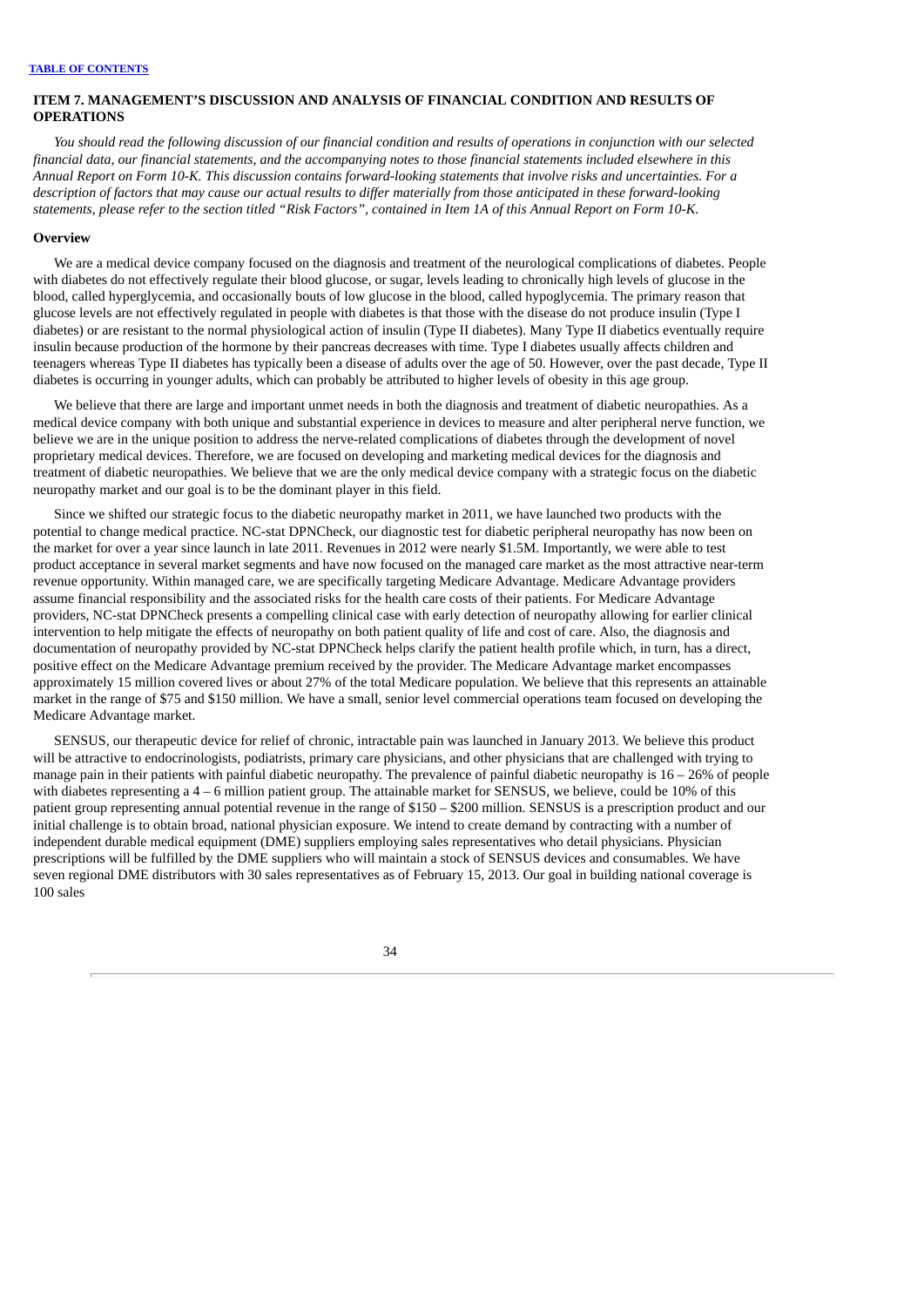representatives by mid-2013 and 250 sales representatives by the end of 2013. Further, during 2013 we have set a goal of 2,000 patients treated with SENSUS resulting in \$1 million in product revenue.

During the course of 2012 we modified our operating structure to focus more narrowly on the high-value opportunities for NCstat DPNCheck and SENSUS that can be pursued via independent distributors plus a small commercial operations team. This has reduced operating expenses and, more significantly, improved our future flexibility to generate increased sales volume without the cost of adding sales representatives and field clinical support. Our operating expenses during 2012 totaled \$14.0 million. We forecast 2013 operating expenses to be in the range of \$11 to \$12 million, a reduction of 14% to 21%. We believe we can maintain and leverage this approximate operating expense level over the next several years as our diabetes business grows.

We continue to manage our historical neurodiagnostics business which is centered on the ADVANCE system. This business generated \$6.1 million in revenue during 2012 with gross margins exceeding 50%. There are few direct cash operating expenses of the business. The neurodiagnostic business has been in decline for several years and reimbursement conditions that might lead to reversing the trend are not existent. We see this business as continuing to decline as we operate it for cash flow.

# **Results of Operations**

# **Comparison of Years Ended December 31, 2012 and December 31, 2011**

*Revenues*

The following table summarizes our revenues:

|          |      | <b>Years Ended December 31,</b>     |        |            |
|----------|------|-------------------------------------|--------|------------|
|          | 2012 | 2011                                | Change | % Change   |
|          |      | (in thousands)                      |        |            |
| Revenues |      | $$7,575.3$ $$10,396.8$ $$(2,821.5)$ |        | $(27.1)\%$ |
|          |      |                                     |        |            |

Revenues include sales from our initial diabetes product, NC-stat DPNCheck which was commercially launched late in 2011, and our legacy neurodiagnostics business. During the year ended December 31, 2012 we shipped 836 NC-stat DPNCheck devices plus consumable biosensors and recorded revenue from these products of \$1,443,000. This compares with NC-stat DPNCheck revenue of \$84,800 for the year ended December 31, 2011. Revenues from medical device and consumables sales of our legacy neurodiagnostic products totaled \$6.1 million in 2012, compared to \$10.3 million in 2011. The \$4.2 million reduction in neurodiagnostics revenue reflects the continuing decline of this business which we manage for cash flow and not growth. In addition, neurodiagnostic revenue in 2012 was adversely affected by our discontinuance of service to older NC-stat products linked to our onCall system. While many NC-stat accounts transitioned to the ADVANCE platform, we did experience a drop in testing accounts shortly after we shut down the onCall system.

#### *Cost of Revenues and Gross Margin*

The following table summarizes our cost of revenues and gross margin:

|                  |              | <b>Years Ended December 31,</b> |             |            |
|------------------|--------------|---------------------------------|-------------|------------|
|                  | 2012<br>2011 |                                 | Change      | % Change   |
|                  |              | (in thousands)                  |             |            |
| Cost of revenues | 3,588.8      | \$.<br>4,722.1                  | \$(1,133.3) | $(24.0)\%$ |
| Gross profit     | 3.986.5      | 5.674.7                         | \$(1,688.2) | (29.7)     |

Our cost of revenues decreased \$1.1 million to \$3.6 million, or 47.4% of revenues, for the year ended December 31, 2012, compared to \$4.7 million, or 45.4% of revenues for the year ended December 31, 2011. Included in cost of revenues in 2012 was \$234,800 in non-cash charges for excess inventory related to our neurodiagnostics business. Our gross margin percentage of 52.6% of revenues for 2012 decreased from 54.6% of revenues for 2011. The decreased gross margin percentage in 2012 reflected in part discounts and promotions aimed at expanding market penetration, as well as non-cash charges to write-off excess inventory.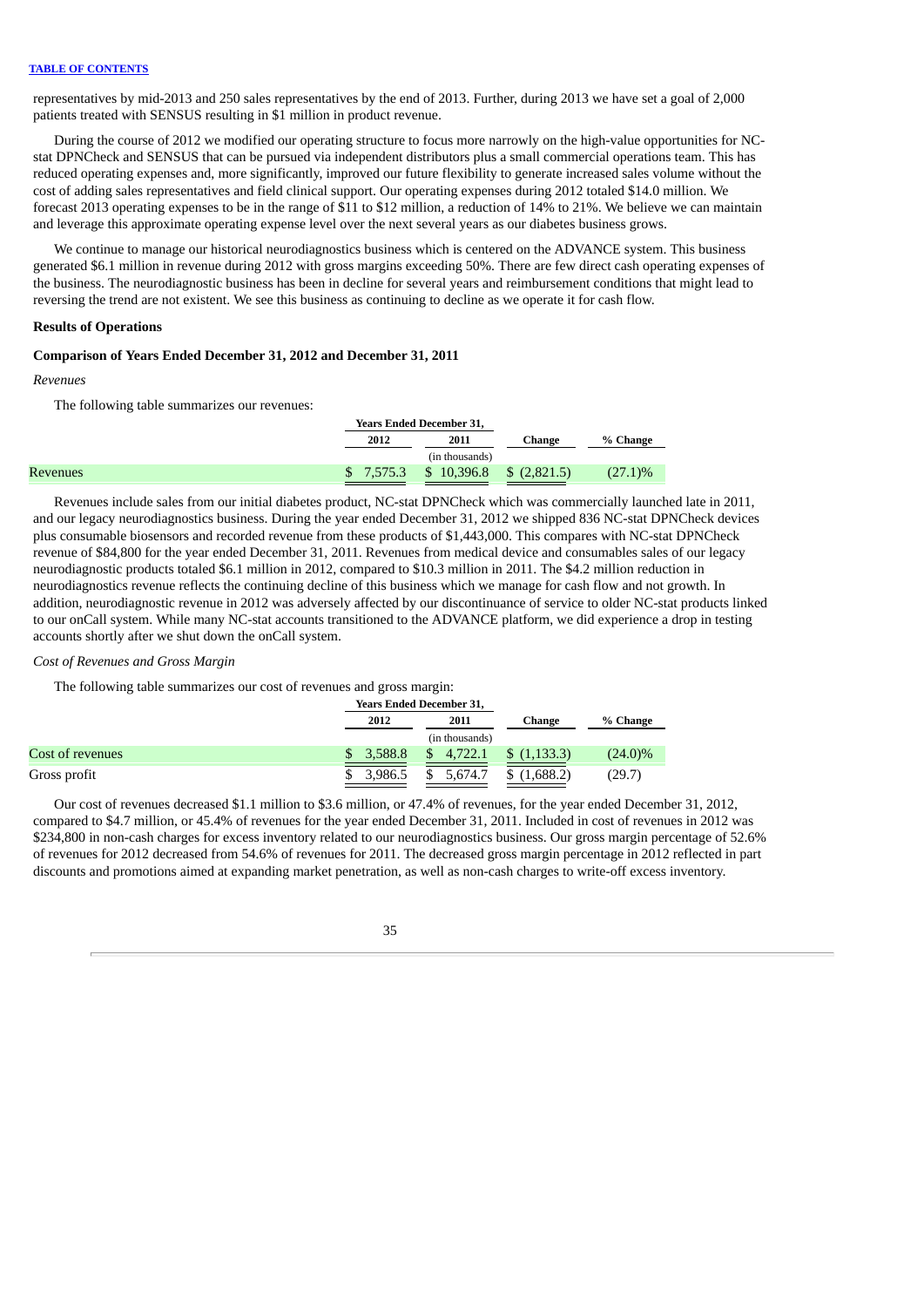### *Operating Expenses*

The following table presents a breakdown of our operating expenses:

|                            | <b>Years Ended December 31.</b> |            |              |                |  |             |           |
|----------------------------|---------------------------------|------------|--------------|----------------|--|-------------|-----------|
|                            |                                 | 2012       |              | 2011           |  | Change      | % Change  |
|                            |                                 |            |              | (in thousands) |  |             |           |
| <b>Operating expenses:</b> |                                 |            |              |                |  |             |           |
| Research and development   |                                 | 3,545.8    | S.           | 3.877.5        |  | (331.7)     | $(8.6)\%$ |
| Sales and marketing        |                                 | 5,727.5    |              | 6,688.6        |  | (961.1)     | (14.4)    |
| General and administrative |                                 | 4,735.2    |              | 5,111.6        |  | (376.4)     | (7.4)     |
| Total operating expenses   |                                 | \$14,008.5 | $\mathbf{s}$ | 15,677.7       |  | \$(1,669.2) | (10.6)    |

### *Research and Development*

Research and development expenses for the years ended December 31, 2012 and 2011 were \$3.5 million and \$3.9 million, respectively. The comparative results included decreases of \$214,100 in technology licenses and fees as we narrowed our product development focus, \$192,500 related to intangible asset impairment charges, \$120,000 in recruiting costs for new hires in 2011, \$58,800 in stock-based compensation, and \$54,000 in depreciation and amortization. These decreases were partially offset by a \$187,000 increase in personnel costs as we increased headcount to support development of SENSUS and product modifications to NC-stat DPNCheck, plus a \$136,300 increase in engineering fees related to these new products.

# *Sales and Marketing*

Sales and marketing expenses decreased to \$5.7 million for the year ended December 31, 2012 from \$6.7 million for the year ended December 31, 2011. During 2012, we reduced our dependence on field clinical educators to support our neurodiagnostic business and we shifted our NC-stat DPNCheck emphasis toward managed care allowing us to eliminate our endrocrinolgy/podiatry direct sales representatives. Total sales and marketing headcount was reduced by 18 positions as a result. Personnel costs, including compensation, benefits and recruiting costs in 2012 were \$967,500 lower than in 2011. This spending reduction was partially offset by an increase of \$101,100 for outside consulting support related to international markets and for U.S. distribution channel development for SENSUS.

# *General and Administrative*

General and administrative expenses decreased to \$4.7 million for the year ended December 31, 2012 from \$5.1 million for the year ended December 31, 2011. Personnel costs were reduced in 2012 with \$348,100 attributable to stock compensation and \$142,900 attributable to incentive compensation. Insurance costs were reduced by \$90,300 due to a lower coverage amount and reduced insurance rates. Bad debt expense and customer credit processing fees were reduced by \$98,300. The Company expanded investor outreach and publicity which increased costs by \$196,000.

# *Interest and other income*

Interest income was \$14,500 and \$21,900 for the years ended December 31, 2012 and 2011, respectively. Interest income was earned from investments in cash equivalents.

# **Comparison of Years Ended December 31, 2011 and December 31, 2010**

#### *Revenues*

The following table summarizes our revenues:

|                 |            | <b>Years Ended December 31,</b> |               |            |  |
|-----------------|------------|---------------------------------|---------------|------------|--|
|                 | 2011       | 2010                            | Change        | % Change   |  |
|                 |            | (in thousands)                  |               |            |  |
| <b>Revenues</b> | \$10,396.8 | \$13,899.7                      | $$$ (3,502.9) | $(25.2)\%$ |  |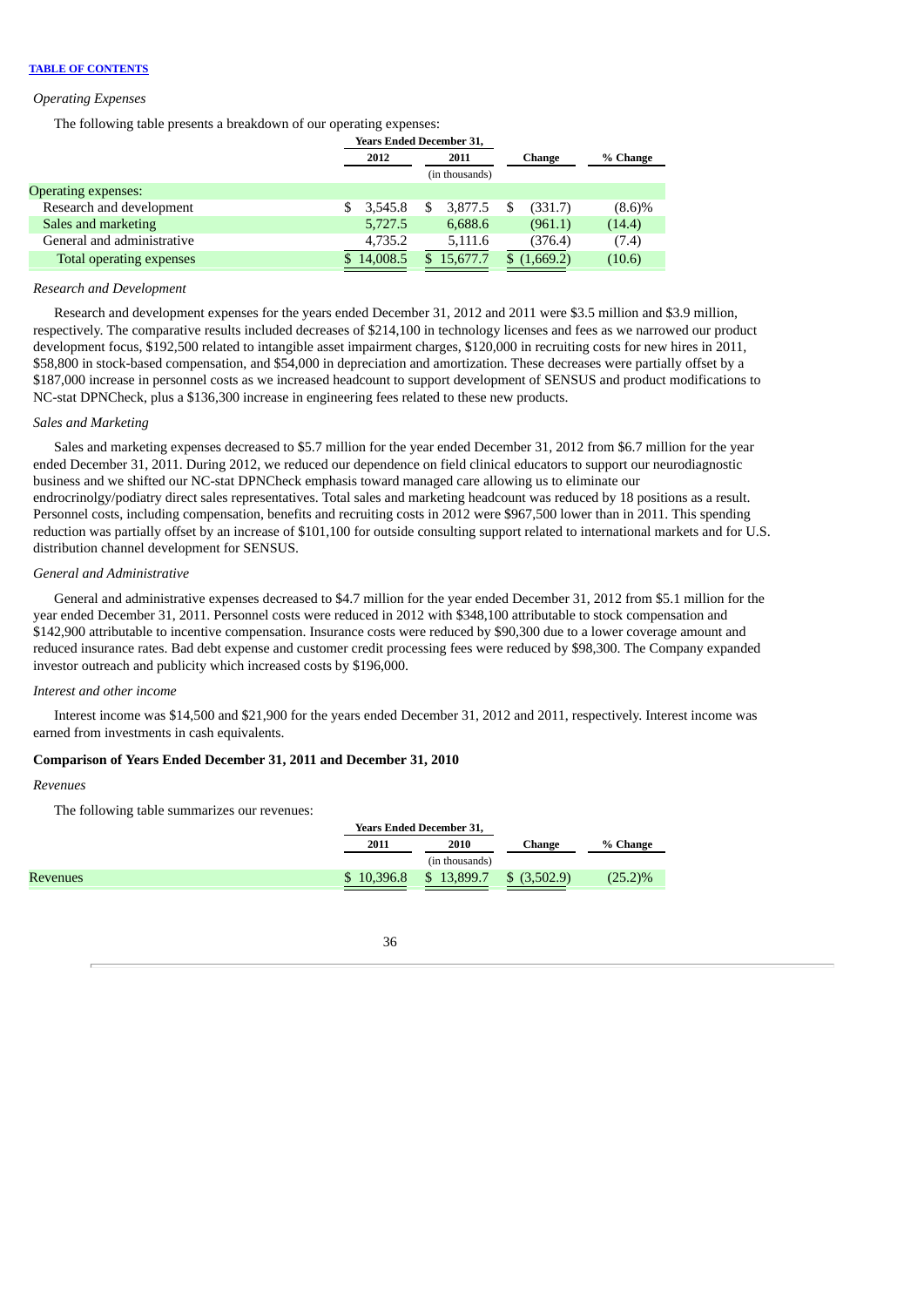Revenues include sales of medical equipment consisting of sales of the ADVANCE device and, in 2010, the NC-stat device, accessories, extended service agreements, and sales of consumables consisting of various electrodes, which are used with our ADVANCE and NC-stat Systems, and EMG needles which are used with our ADVANCE System. In 2011, revenues also included \$85,000 from sales of our initial diabetes product, NC-stat DPNCheck, which was launched in late 2011. Revenues for the year ended December 31, 2011 declined \$3.5 million to \$10.4 million, compared with \$13.9 million for the year ended December 31, 2010, reflecting a 22.7% contraction of our neurodiagnostic installed base that contributed to lower electrodes sales.

### *Cost of Revenues and Gross Margin*

The following table summarizes our cost of revenues and gross margin:

|                  |         | <b>Years Ended December 31,</b> |             |            |
|------------------|---------|---------------------------------|-------------|------------|
|                  | 2011    | 2010                            |             | % Change   |
|                  |         | (in thousands)                  |             |            |
| Cost of revenues | 4.722.1 | 7,050.2                         | (2,328.1)   | $(33.0)\%$ |
| Gross margin     | 5,674.7 | 6,849.5                         | \$(1,174.8) | (17.2)     |

Our cost of revenues decreased \$2.3 million to \$4.7 million, or 45.4% of revenues for the year ended December 31, 2011, compared with \$7.1 million, or 50.7% of revenues, for the year ended December 31, 2010. This decrease was due primarily to lower neurodiagnostic shipment volume, partially offset by the impact of higher electrode costs, which increased due to lower production volumes, compared with the year ended December 31, 2010. In addition, gross margin for 2010 included inventory charges of \$1.8 million related to a strategic change in direction of our business that was announced on January 4, 2011. Our gross margin of 54.6% of revenues for the year ended December 31, 2011 increased from 49.3% of revenues for the same period in 2010. The lower gross margin percentage for 2010 resulted primarily from the inventory charges noted above.

## *Operating Expenses*

The following table presents a breakdown of our operating expenses:

|                                 |            | <b>Years Ended December 31,</b> |               |            |
|---------------------------------|------------|---------------------------------|---------------|------------|
|                                 | 2011       | 2010                            | <b>Change</b> | % Change   |
|                                 |            | (in thousands)                  |               |            |
| <b>Operating expenses:</b>      |            |                                 |               |            |
| Research and development        | 3,877.5    | 5.855.3<br>S                    | \$(1,977.8)   | $(33.8)\%$ |
| Sales and marketing             | 6,688.6    | 11,072.2                        | (4,383.6)     | (39.6)     |
| General and administrative      | 5,111.6    | 7.231.9                         | (2,120.3)     | (29.3)     |
| <b>Total operating expenses</b> | \$15,677.7 | \$24,159.4                      | \$ (8,481.7)  | (35.1)     |

## *Research and Development*

Research and development expenses for the years ended December 31, 2011 and 2010 were \$3.9 million and \$5.9 million, respectively. The comparative results included decreases of \$1.1 million in personnel related costs, \$411,000 in clinical studies and product development costs, \$315,000 in costs of consulting and outside services, \$125,000 for licenses and fees, \$124,000 for stock-based compensation, \$53,000 for amortization of intangible assets, \$50,000 for facilities costs, and \$39,000 for supplies and equipment costs. These decreases were partially offset by an impairment charge of \$192,500 in the second quarter of 2011 to write off the remaining value of intangible assets following our decision to terminate development efforts relating to certain technological and intellectual property assets acquired in 2009, and a \$101,000 increase in recruiting costs.

## *Sales and Marketing*

Sales and marketing expenses decreased to \$6.7 million for the year ended December 31, 2011 from \$11.1 million for the year ended December 31, 2010. Personnel costs decreased \$3.4 million and travel and entertainment costs decreased \$764,000 reflecting the January 2011 termination of our direct neurodiagnostics sales force in conjunction with a strategic initiative to more efficiently focus on our installed base of active accounts, partially offset by the implementation of a lower cost sales force focused on the endocrinology and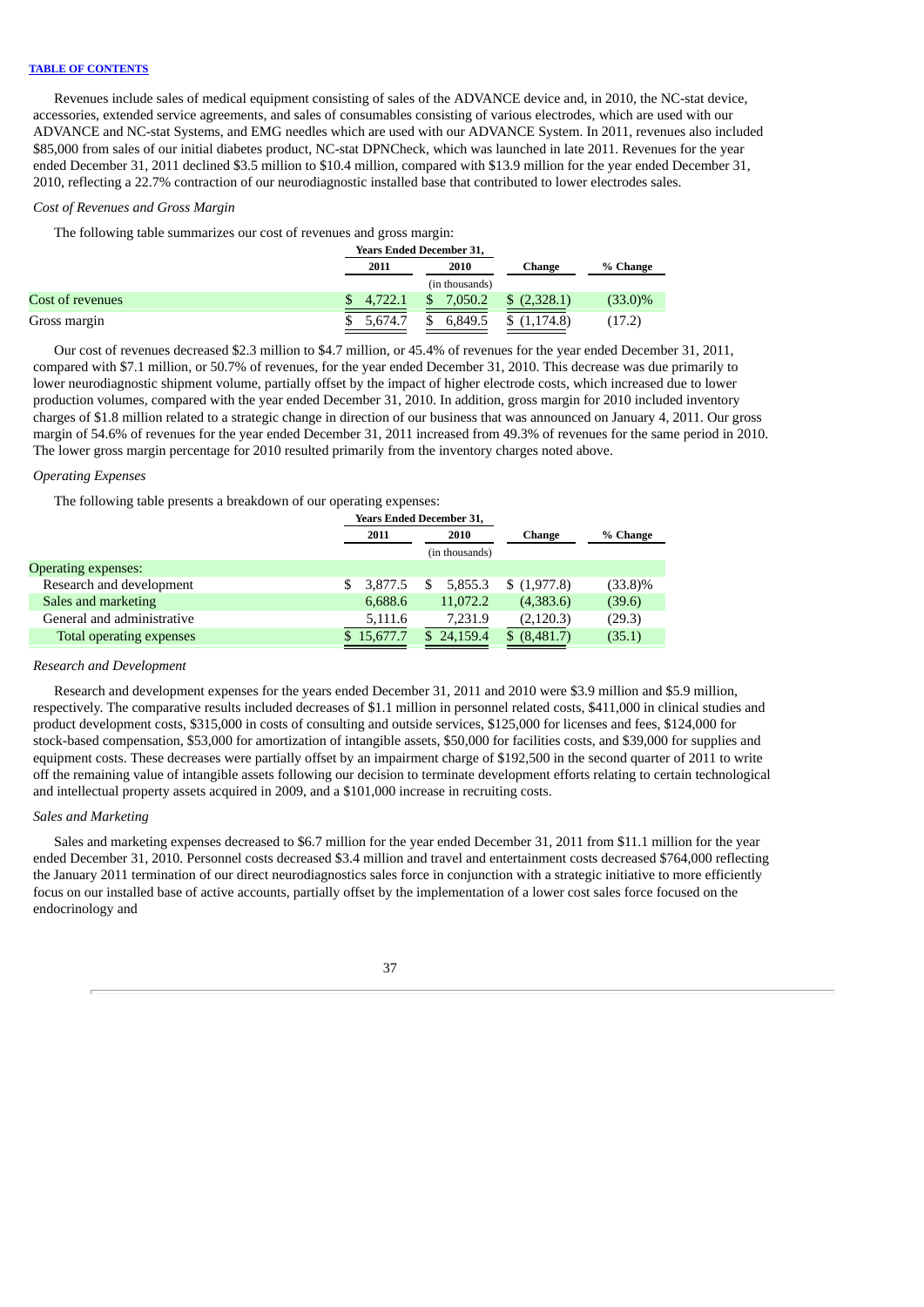podiatry markets beginning in the third quarter of 2011. In addition, recruiting costs decreased \$276,000, internal meeting costs decreased \$135,000, and stock-based compensation decreased \$93,000. These decreases were partially offset by increases of \$170,000 in advertising and promotions costs and consulting costs of \$76,000 largely related to our diabetes initiative.

#### *General and Administrative*

General and administrative expenses decreased to \$5.1 million for the year ended December 31, 2011 from \$7.2 million for the year ended December 31, 2010. This decrease included \$625,000 from personnel costs, reflecting reduced headcount, \$500,000 from professional fees, \$242,000 from insurance costs, \$143,000 from supplies and equipment costs, \$131,000 from stock-based compensation, \$121,000 from taxes, licenses and fees, \$105,000 from bad debt expense, \$95,000 from facilities costs, \$57,000 from consulting and temporary labor costs, and \$45,000 from recruiting costs.

## *Interest and other income*

The following table presents a breakdown of our other income and expenses:

|                                 | <b>Years Ended December 31,</b> |      |      |                |        |         |            |
|---------------------------------|---------------------------------|------|------|----------------|--------|---------|------------|
|                                 | 2011                            |      | 2010 |                | Change |         | % Change   |
|                                 |                                 |      |      | (in thousands) |        |         |            |
| Other income and expenses:      |                                 |      |      |                |        |         |            |
| Interest income                 | \$                              | 21.9 |      | 53.8           |        | (31.9)  | $(59.3)\%$ |
| Federal grant income            |                                 |      |      | 244.5          |        | (244.5) | (100.0)    |
| Total other income and expenses |                                 | 21.9 |      | 298.3          |        | (276.4) | (92.7)     |

Interest income was \$22,000 for the year ended December 31, 2011 and \$54,000 for the year ended December 31, 2010. In addition, in 2010 we received a \$244,000 U.S. Qualifying Therapeutic Discovery Project grant under section 48D of the Internal Revenue Code.

## **Liquidity and Capital Resources**

Our principal source of liquidity is our cash and cash equivalents. As of December 31, 2012, cash and cash equivalents totaled \$8.7 million. Our ability to generate revenue will largely depend on the success of our diabetes business initiative and our ability to manage our legacy neurodiagnostic business to optimize cash flow. A low level of market interest in NC-stat DPNCheck or SENSUS, an accelerating decline in our neurodiagnostics consumables sales, or unanticipated increases in our operating costs would have an adverse effect on our liquidity and cash generated from operations. The following table sets forth information relating to our cash and cash equivalents:

|                           | December 31,<br>2012 | December 31.<br>2011 | Change                    | % Change   |
|---------------------------|----------------------|----------------------|---------------------------|------------|
|                           |                      | (\$ in thousands)    |                           |            |
| Cash and cash equivalents | 8.699.5              | \$                   | $10,290.4$ \$ $(1,590.9)$ | $(15.5)\%$ |

In order to supplement our access to capital, we are party to a Loan and Security Agreement, or the credit facility, with a bank. As of December 31, 2012 the credit facility permitted us to borrow up to \$7.5 million on a revolving basis. The credit facility was recently amended on January 28, 2013 and the amount of the credit facility was set at \$2.5 million. The amended credit facility was extended, until its new expiry date of January 31, 2014. Amounts borrowed under the credit facility will bear interest equal to the prime rate plus 0.5%. Any borrowings under the credit facility will be secured by our cash, accounts receivable, inventory, and equipment. The credit facility includes traditional lending and reporting covenants. These include certain financial covenants applicable to liquidity that are to be maintained by us. As of December 31, 2012, we were in compliance with these covenants and had not borrowed any funds under the credit facility. The amount of \$225,000 of the credit facility limit is restricted to support a letter of credit issued in favor of our landlord in connection with the lease of our facilities in Waltham, Massachusetts. Consequently, the amount available for borrowing under the credit facility as of December 31, 2012 was \$7,275,000 and was subsequently reduced to \$2,275,000 on January 28, 2013, as noted above.

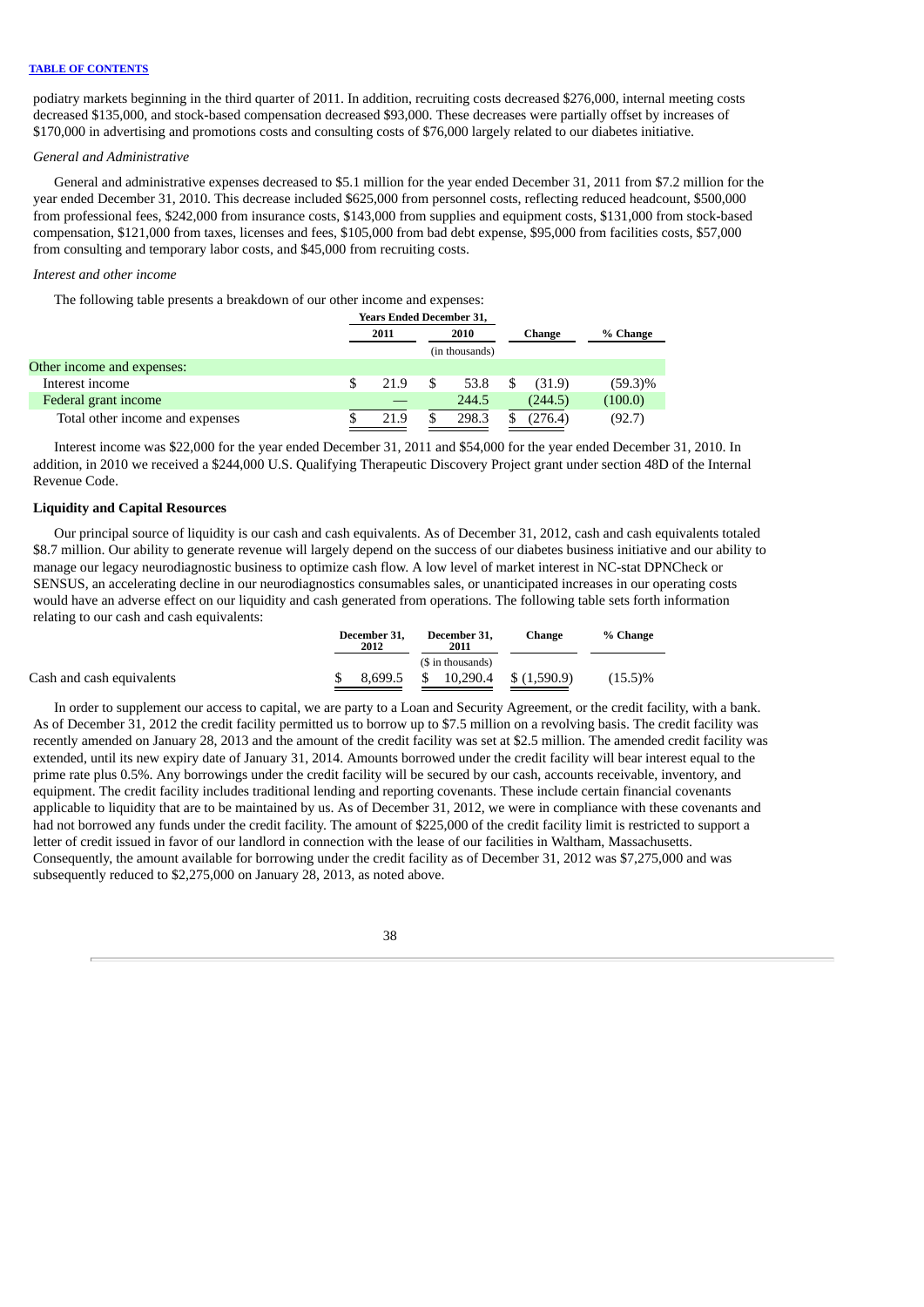During the year ended December 31, 2012, our cash and cash equivalents decreased by \$1.6 million, primarily due to net cash of \$9.2 million used in operating activities, which was largely offset by net proceeds of \$7.5 million provided by our public offering in February 2012. In connection with this public offering, we issued 1,421,735 shares of common stock and warrants to purchase 710,868 shares of common stock and received offering proceeds, net of discounts, commissions and expenses, of approximately \$7.5 million. In addition, the placement agent for the offering was issued warrants to purchase 71,087 shares of common stock.

In managing our working capital, two of the financial measurements we monitor are days sales outstanding, or DSO, and inventory turnover rate, which are presented in the table below for the years ended December 31, 2012 and 2011:

|                                          | <b>Years Ended December 31.</b> |      |
|------------------------------------------|---------------------------------|------|
|                                          | 2012                            | 2011 |
| Days sales outstanding (days)            |                                 | 40   |
| Inventory turnover rate (times per year) |                                 | 2.4  |

The improvement in DSO reflects continuing vigilance in managing customer collections and increased up-front payments. The improvement in inventory turnover reflects continuing vigilance in managing inventory balances.

The following sets forth information relating to sources and uses of our cash:

|                                           |              | <b>Years Ended December 31,</b> |              |  |  |  |  |
|-------------------------------------------|--------------|---------------------------------|--------------|--|--|--|--|
|                                           | 2012         | 2011                            |              |  |  |  |  |
|                                           |              | (in thousands)                  |              |  |  |  |  |
| Net cash used in operating activities     | \$ (9,175.6) | \$ (6,778.4)                    | \$(13,307.1) |  |  |  |  |
| Net cash provided by investing activities | 122.0        | 67.5                            | 7,188.5      |  |  |  |  |
| Net cash provided by financing activities | 7.462.6      | 14.5                            | 168.0        |  |  |  |  |

Our operating activities used \$9.2 million in the year ended December 31, 2012. The primary driver for the use of cash in our operating activities during 2012 was our net loss of \$10.0 million. This net loss included non-cash charges of \$319,400 for stockbased compensation, \$297,100 for depreciation and amortization, and \$234,800 for an excess inventory provision. In addition, cash used in operating activities reflected working capital changes including a \$694,300 decrease in inventories, a \$530,100 decrease in accrued expenses and compensation, a \$371,900 decrease in accounts payable, and a \$343,300 decrease in accounts receivable.

During the year ended December 31, 2012, our investing activities included a \$229,500 benefit in the release of formerly restricted cash upon the signing of an amendment to our facility lease, partially offset by \$107,500 spent for the acquisition of fixed assets.

During the year ended December 31, 2012, our financing activities included \$7.5 million in net proceeds from our public offering of equity securities in February 2012.

We held cash and cash equivalents of \$8.7 million as of December 31, 2012. We believe that these resources and the cash to be generated from expected product sales will be sufficient to meet our projected operating requirements for at least the next twelve months. We continue to face significant challenges and uncertainties and, as a result, our available capital resources may be consumed more rapidly than currently expected due to (a) decreases in sales of our products and the uncertainty of future revenues from new products; (b) changes we may make to the business that affect ongoing operating expenses; (c) changes we may make in our business strategy; (d) regulatory developments affecting our existing products and delays in the FDA approval process for products under development; (e) changes we may make in our research and development spending plans; and (f) other items affecting our forecasted level of expenditures and use of cash resources. Accordingly, we will need to raise additional funds to support our operating and capital needs beyond the next twelve months. We may attempt to obtain additional funding through public or private financing, collaborative arrangements with strategic partners, or through additional credit lines or other debt financing sources to increase the funds available to fund operations. However, we may not be able to secure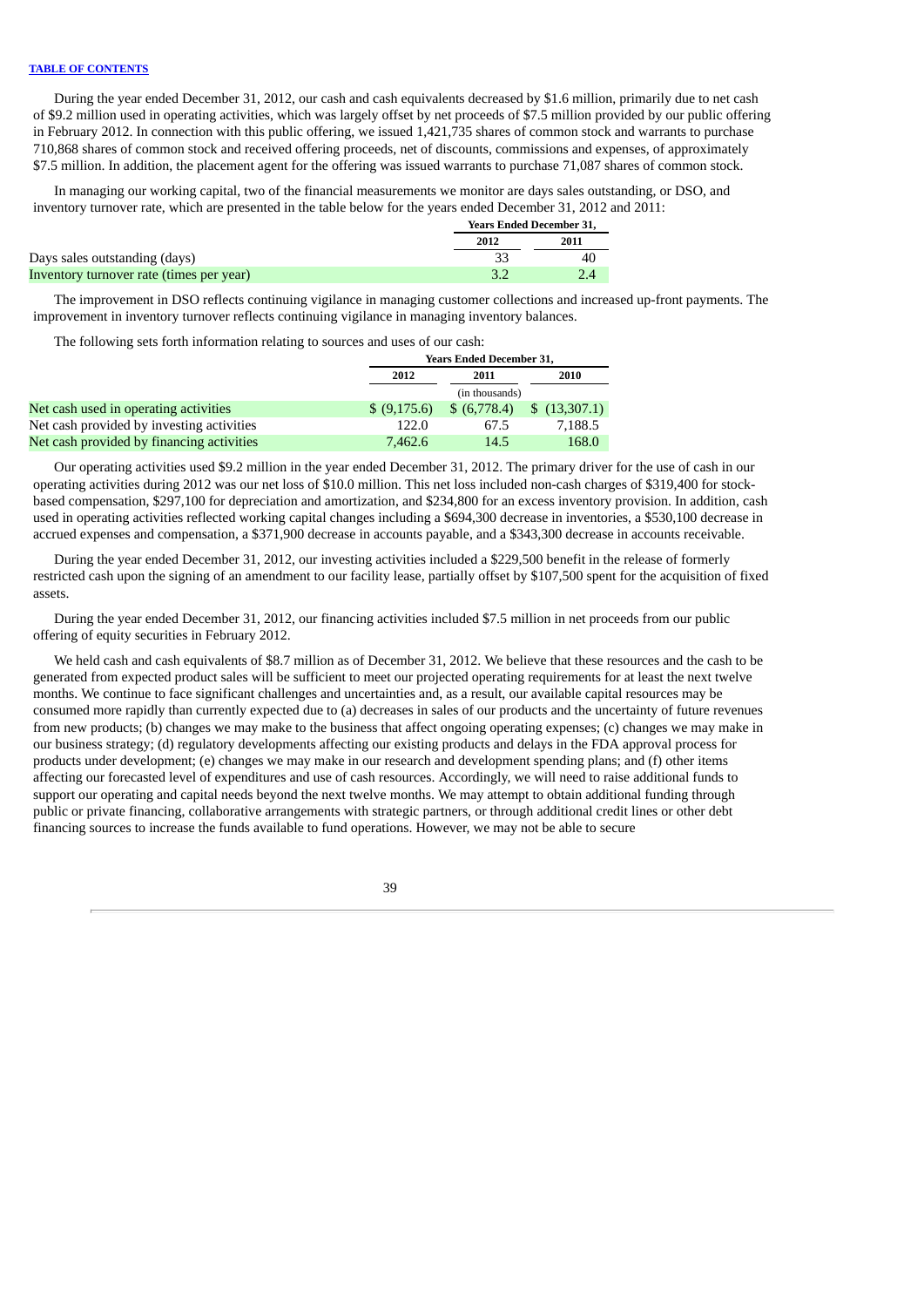such financing in a timely manner or on favorable terms, if at all. We have filed a shelf registration statement with the SEC to register shares of our common stock and other securities for sale, giving us the opportunity to raise funding when needed or otherwise considered appropriate at prices and on terms to be determined at the time of any such offerings. Pursuant to the instructions to Form S-3, we currently have the ability to sell shares under the shelf registration statement, during any 12-month period, in an amount less than or equal to one-third of the aggregate market value of the common stock held by non-affiliates. If we issue equity or debt securities to raise additional funds, our existing stockholders may experience dilution, and the new equity or debt securities may have rights, preferences and privileges senior to those of our existing stockholders. If we raise additional funds through collaboration, licensing or other similar arrangements, it may be necessary to relinquish valuable rights to our potential products or proprietary technologies, or grant licenses on terms that are not favorable to us. Without additional funds, we may be forced to delay, scale back or eliminate some of our sales and marketing efforts, research and development activities, or other operations and potentially delay product development in an effort to provide sufficient funds to continue our operations. If any of these events occurs, our ability to achieve our development and commercialization goals would be adversely affected.

As of December 31, 2012, we have federal and state net operating loss, or NOL, carryforwards available to offset future taxable income of \$89.4 million and \$38.0 million, respectively, and federal and state tax credits of \$1.0 million and \$901,000, respectively, which may be available to reduce future taxable income and the related taxes thereon. The federal NOL's begin to expire in 2019 and the state NOL's begin to expire in 2013. The federal and state research and development credits both begin to expire in 2018. A full valuation allowance has been provided against our NOL carryforwards and research and development credit carryforwards and, if an adjustment is required, this adjustment would be offset by an adjustment to the valuation allowance. Thus, there would be no impact to the balance sheet or statement of operations if an adjustment were required.

*Off-Balance Sheet Arrangements, Contractual Obligations, and Contingent Liabilities and Commitments*

As of December 31, 2012, we did not have any off-balance sheet financing arrangements.

The following table summarizes our principal contractual obligations as of December 31, 2012 and the effects such obligations are expected to have on our liquidity and cash flows in future periods.

|                                |             |             |     | Payments due in |               |
|--------------------------------|-------------|-------------|-----|-----------------|---------------|
| <b>Contractual Obligations</b> | Total       | 2013        |     | $1 - 3$ years   | $3 - 5$ years |
| Operating lease obligations    | 793.755     | 635.004     | \$. | 158.751         |               |
| Capital lease obligations      | 18,446      | 18,446      |     |                 |               |
| Purchase order obligations     | 566,628     | 566,628     |     |                 |               |
| Total contractual obligations  | \$1,378,829 | \$1,220,078 | \$  | 158,751         |               |

As of December 31, 2012, we have no contractual obligations that extend beyond two years.

# **Critical Accounting Policies and Estimates**

Our financial statements are based on the selection and application of generally accepted accounting principles, which require us to make estimates and assumptions about future events that affect the amounts reported in our financial statements and the accompanying notes. Future events and their effects cannot be determined with certainty. Therefore, the determination of estimates requires the exercise of judgment. Actual results could differ significantly from those estimates, and any such differences may be material to our financial statements. We believe that the policies set forth below may involve a higher degree of judgment and complexity in their application than our other accounting policies and represent the critical accounting policies used in the preparation of our financial statements. If different assumptions or conditions were to prevail, the results could be materially different from our reported results. Our significant accounting policies are presented within Note 2 to our Financial Statements.

# *Revenue Recognition and Accounts Receivable*

We recognize revenue when the following criteria have been met: persuasive evidence of an arrangement exists, delivery has occurred and risk of loss has passed, the seller's price to the buyer is fixed or determinable, and collection is reasonably assured.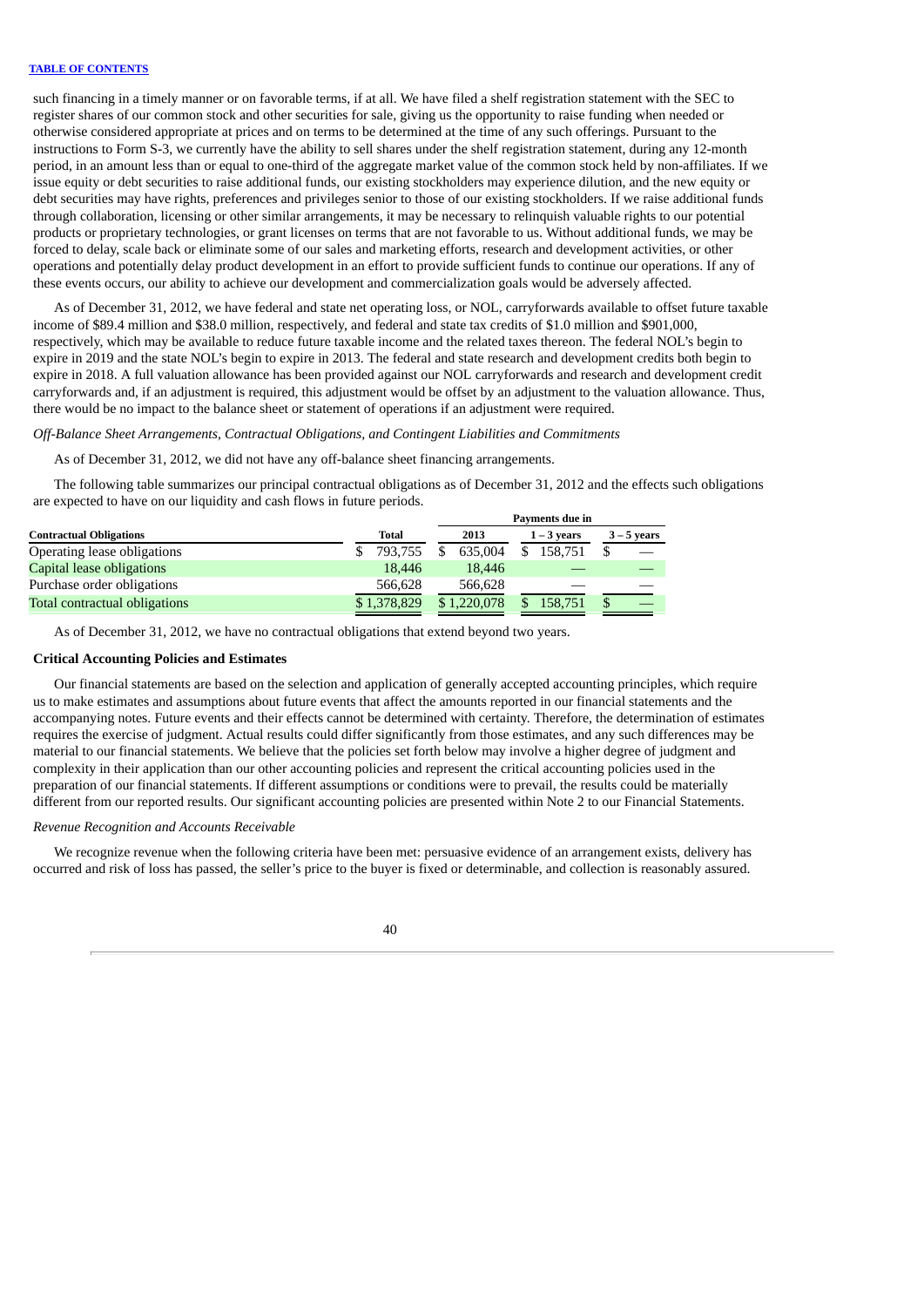Revenues associated with the sale of the ADVANCE devices to customers and distributors are recognized upon shipment, provided that the selling price is fixed or determinable, persuasive evidence of an arrangement exists, collection of receivables is reasonably assured, product returns are reasonably estimable, and no continuing obligations exist. The revenues from the sale of an ADVANCE communication hub together with access to NeuroMetrix information systems are considered one unit of accounting and deferred and recognized on a straight-line basis over the estimated period of time that we provide the service associated with the information systems of three years. The resulting deferred revenue and deferred costs are presented as separate line items on the accompanying balance sheet. Revenues related to extended service agreements for the devices are recognized ratably over the term of the extended service agreement.

Revenues associated with the sale of the NC-stat DPNCheck devices are recognized upon shipment, provided that the selling price is fixed or determinable, persuasive evidence of an arrangement exists, collection of receivables is reasonably assured, product returns are reasonably estimable, and no continuing obligations exist.

Revenues also include sales of consumables, including single use nerve specific electrodes, EMG needles, and other accessories. These revenues are recognized upon shipment, provided that the selling price is fixed or determinable, persuasive evidence of an arrangement exists, collection of receivables is reasonably assured, and product returns are reasonably estimable.

When multiple elements are contained in a single arrangement, we allocate revenue between the elements based on their relative selling prices. We determine selling price using vendor specific objective evidence, or VSOE, if it is available, third-party evidence, or TPE, if VSOE is not available, and best estimate of selling price, or BESP, if neither VSOE nor TPE are available. We generally expect that we will not be able to establish TPE due to the nature of the markets in which we compete, and, as such, we will typically determine selling price using VSOE or if not available, BESP. The objective of BESP is to determine the selling price of a deliverable on a standalone basis. Our determination of BESP involves a weighting of several factors based on the specific facts and circumstances of an arrangement. Specifically, we consider the cost to produce the deliverable, the anticipated margin on that deliverable, the selling price and profit margin for similar parts, our ongoing pricing strategy, the value of any enhancements that have been built into the deliverable, and the characteristics of the varying markets in which the deliverable is sold.

Revenue recognition involves judgments, including assessments of expected returns and expected customer relationship periods. We analyze various factors, including a review of specific transactions, our historical returns, average customer relationship periods, customer usage, customer balances, and market and economic conditions. Changes in judgments or estimates on these factors could materially impact the timing and amount of revenues and costs recognized. Should market or economic conditions deteriorate, our actual return or bad debt experience could exceed our estimate.

Trade accounts receivable are recorded at the invoiced amount and do not bear interest. Certain product sales are made with a 30-day right of return. Since we can reasonably estimate future returns, we recognize revenues associated with product sales that contain a right of return upon shipment and at the same time we record a sales return reserve, which reduces revenue and accounts receivable by the amount of estimated returns.

The allowance for doubtful accounts is our best estimate of the amount of probable credit losses in our existing accounts receivable. We review our allowance for doubtful accounts and determine the allowance based on an analysis of customer past payment history, product usage activity, and recent communications between us and the customer. Individual customer balances which are past due and over 90 days outstanding are reviewed individually for collectibility. Account balances are written-off against the allowance when we feel it is probable the receivable will not be recovered. We do not have any off-balance sheet credit exposure related to our customers.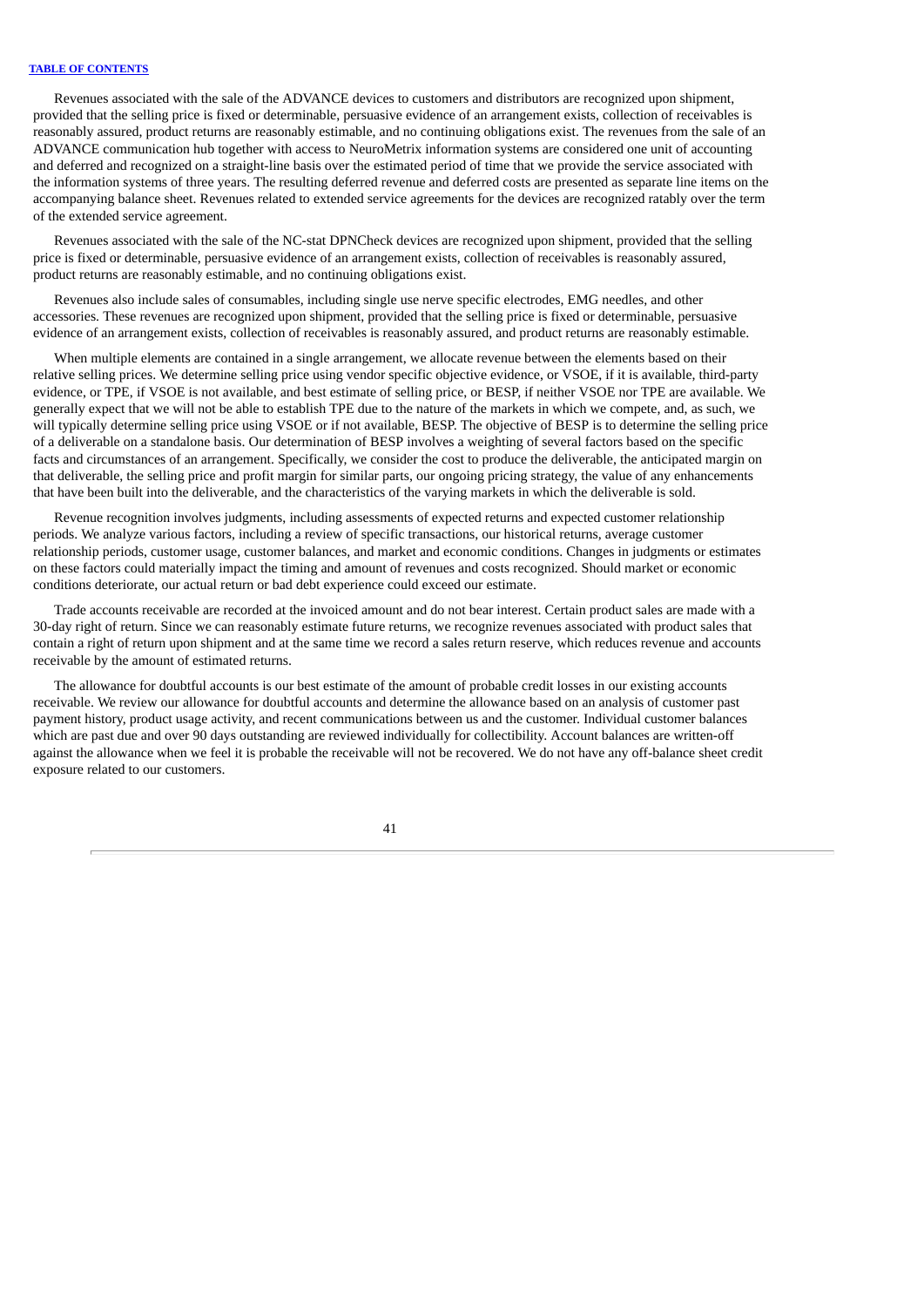#### *Inventories*

The realizable value of inventories is based upon the types and levels of inventories held, forecasted demand, pricing, competition, and changes in technology. Our consumables have an eighteen-month shelf life. Should current market and economic conditions deteriorate, our actual recoveries could be less than our estimates.

# **Recently Issued or Adopted Accounting Pronouncements**

In May 2011, the Financial Accounting Standards Board, or FASB, issued Accounting Standards Update, or ASU, No. 2011-04*,* "Fair Value Measurement (Topic 820) — Amendments to Achieve Common Fair Value Measurement and Disclosure Requirements *in U.S. GAAP and IFRS"*, or ASU 2011-04. The amendments in ASU 2011-04 result in common fair value measurement and disclosure requirements in GAAP and International Financial Reporting Standards, or IFRS. Consequently, the amendments change the wording used to describe many of the requirements in GAAP for measuring fair value and for disclosing information about fair value measurements. We adopted this new guidance prospectively beginning on January 1, 2012. Adoption has not had a material effect on our financial statements.

In June 2011, the FASB issued ASU No. 2011-05, *"Comprehensive Income (Topic 220) — Presentation of Comprehensive Income"*, or ASU No. 2011-05. ASU No. 2011-05 requires that all nonowner changes in stockholders' equity be presented either in a single continuous statement of comprehensive income or in two separate but consecutive statements, eliminating the option to present other comprehensive income in the statement of changes in equity. Under either choice, items that are reclassified from other comprehensive income to net income are required to be presented on the face of the financial statements where the components of net income and the components of other comprehensive income are presented. In December 2011, the FASB issued ASU No. 2011-12. "Deferral of the Effective Date for Amendments to the Presentation of Reclassifications of Items Out of *Accumulated Other Comprehensive Income in Accounting Standards Update No. 2011-05"*, which defers the requirement within ASU No. 2011-05 to present on the face of the financial statements the effects of reclassifications out of accumulated other comprehensive income on the components of net income and other comprehensive income for all periods presented. During the deferral, entities should continue to report reclassifications out of accumulated other comprehensive income consistent with the presentation requirements in effect prior to the issuance of ASU No. 2011-05. We adopted this new guidance retrospectively beginning on January 1, 2012. Adoption has not had a material effect on our financial statements.

# **ITEM 7A. Quantitative and Qualitative Disclosures about Market Risk**

We do not use derivative financial instruments in our investment portfolio and have no foreign exchange contracts. Our financial instruments consist of cash and cash equivalents. We consider investments that, when purchased, have a remaining maturity of 90 days or less to be cash equivalents. The primary objectives of our investment strategy are to preserve principal, maintain proper liquidity to meet operating needs, and maximize yields. To minimize our exposure to an adverse shift in interest rates, we invest mainly in cash equivalents and short-term investments with a maturity of twelve months or less and maintain an average maturity of twelve months or less. We do not believe that a notional or hypothetical 10% change in interest rate percentages would have a material impact on the fair value of our investment portfolio or our interest income.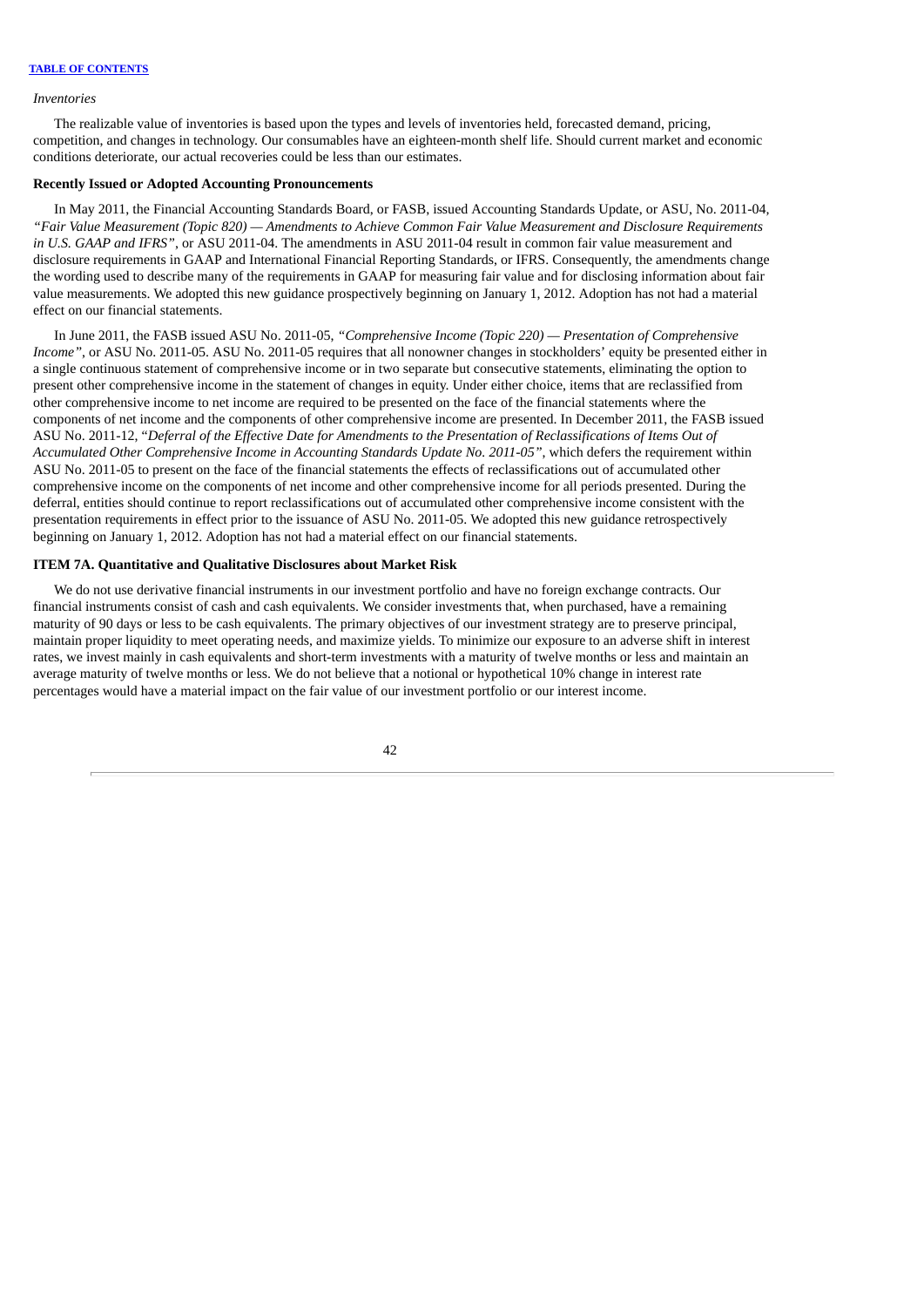# **ITEM 8. Financial Statements and Supplementary Data**

The information required by this item may be found on pages F-1 through F-23 of this Annual Report on Form 10-K with the exception of the unaudited summarized quarterly financial data which is presented below. Net loss per common share is calculated independently for each of the periods presented. Therefore, the sum of the quarterly net loss per common share amounts will not necessarily equal the total for the full fiscal year. Per common share data and share amounts reflect a 1-for-6 reverse split of our common stock completed on February 15, 2013.

|                                                    | Year Ended December 31, 2012 |             |             |                                             |                 |  |  |  |
|----------------------------------------------------|------------------------------|-------------|-------------|---------------------------------------------|-----------------|--|--|--|
|                                                    | First<br>Quarter             |             |             | Second Quarter Third Quarter Fourth Quarter | <b>Total</b>    |  |  |  |
| Revenues                                           | \$2,081,542                  | \$2.205.831 | \$1,764,764 | \$1,523,152                                 | 7,575,289<br>-S |  |  |  |
| Cost of revenues                                   | 1,134,944                    | 983,350     | 793.990     | 676.522                                     | 3,588,806       |  |  |  |
| Gross profit                                       | 946.598                      | 1.222.481   | 970.774     | 846,630                                     | 3,986,483       |  |  |  |
| Net loss                                           | (2,752,335)                  | (2,772,128) | (2,610,254) | (1,872,836)                                 | (10,007,553)    |  |  |  |
| Net loss per common share, basic and \$<br>diluted | $(1.99)$ \$                  | $(1.32)$ \$ | (1.24)      | (0.89)                                      | (5.22)          |  |  |  |

|                                                    | Year Ended December 31, 2011 |                       |                      |                       |                 |  |
|----------------------------------------------------|------------------------------|-----------------------|----------------------|-----------------------|-----------------|--|
|                                                    | First<br><b>Quarter</b>      | <b>Second Quarter</b> | <b>Third Quarter</b> | <b>Fourth Ouarter</b> | <b>Total</b>    |  |
| Revenues                                           | \$2,904,846                  | \$2.571.840           | \$2.560.226          | \$2,359,863           | \$10,396,775    |  |
| Cost of revenues                                   | 1,255,575                    | 1,110,073             | 1,156,119            | 1,200,302             | 4,722,069       |  |
| Gross profit                                       | 1,649,271                    | 1,461,767             | 1,404,107            | 1,159,561             | 5,674,706       |  |
| Net loss                                           | (2,697,257)                  | (2,436,718)           | (2,430,842)          | (2,416,288)           | (9,981,105)     |  |
| Net loss per common share, basic and \$<br>diluted | (4.20)                       | S<br>(3.80)           | \$<br>(3.78)         | (3.76)                | - \$<br>(15.53) |  |

#### **ITEM 9. Changes in and Disagreements with Accountants on Accounting and Financial Disclosure**

There have been no changes in or disagreements with accountants on accounting and financial disclosure matters in the last fiscal year.

## **ITEM 9A. Controls and Procedures**

# **(a) Evaluation of disclosure controls and procedures.**

Our principal executive officer and principal financial officer, after evaluating the effectiveness of our disclosure controls and procedures (as defined in Exchange Act Rules 13a-15(e) and 15d-15(e)) as of the end of the period covered by this Form 10-K, have concluded that, based on such evaluation, our disclosure controls and procedures were effective to ensure that information required to be disclosed by us in the reports that we file or submit under the Exchange Act is recorded, processed, summarized and reported, within the time periods specified in the SEC's rules and forms, and is accumulated and communicated to our management, including our principal executive and principal financial officers, or persons performing similar functions, as appropriate to allow timely decisions regarding required disclosure.

#### **(b) Management's Report on Internal Control Over Financial Reporting.**

Our management is responsible for establishing and maintaining adequate internal control over financial reporting, as such term is defined in Rules 13a-15(f) and 15d-15(f) under the Exchange Act. Because of its inherent limitations, internal control over financial reporting may not prevent or detect misstatements. Also, projections of any evaluation of effectiveness to future periods are subject to the risk that controls may become inadequate because of changes in conditions, or that the degree of compliance with the policies or procedures may deteriorate. Under the supervision and with the participation of our management, including our Chief Executive Officer and our Chief Financial Officer, we conducted an evaluation of the effectiveness of our internal control over financial reporting as of December 31, 2012 based on the criteria in *Internal Control — Integrated Framework* issued by the Committee of Sponsoring Organizations of the Treadway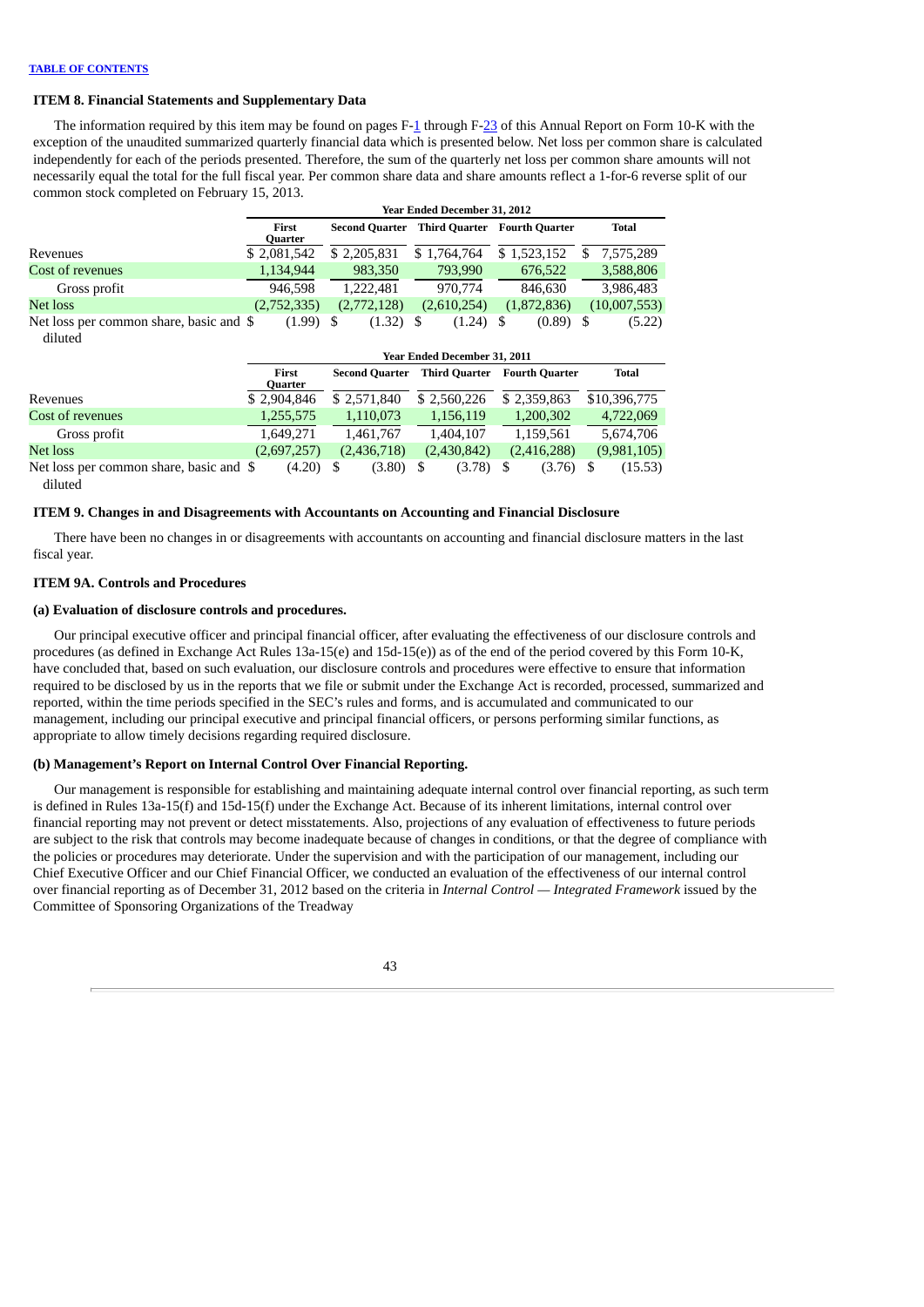Commission ("COSO"). Based on our evaluation under the framework in *Internal Control — Integrated Framework* issued by the COSO, our management concluded that our internal control over financial reporting was effective as of December 31, 2012.

This Annual Report does not include an attestation report of our independent registered public accounting firm regarding internal control over financial reporting. Management's report was not subject to attestation by our independent registered public accounting firm pursuant to rules of the SEC that permit us to provide only management's report in this Annual Report.

# **(c) Changes in internal control over financial reporting.**

There have been no changes to our internal control over financial reporting (as defined in Rules 13a-15(f) and 15d-15(f) under the Exchange Act) during the quarter ended December 31, 2012 that have materially affected, or are reasonably likely to materially affect, our internal control over financial reporting.

# **ITEM 9B. Other Information**

None.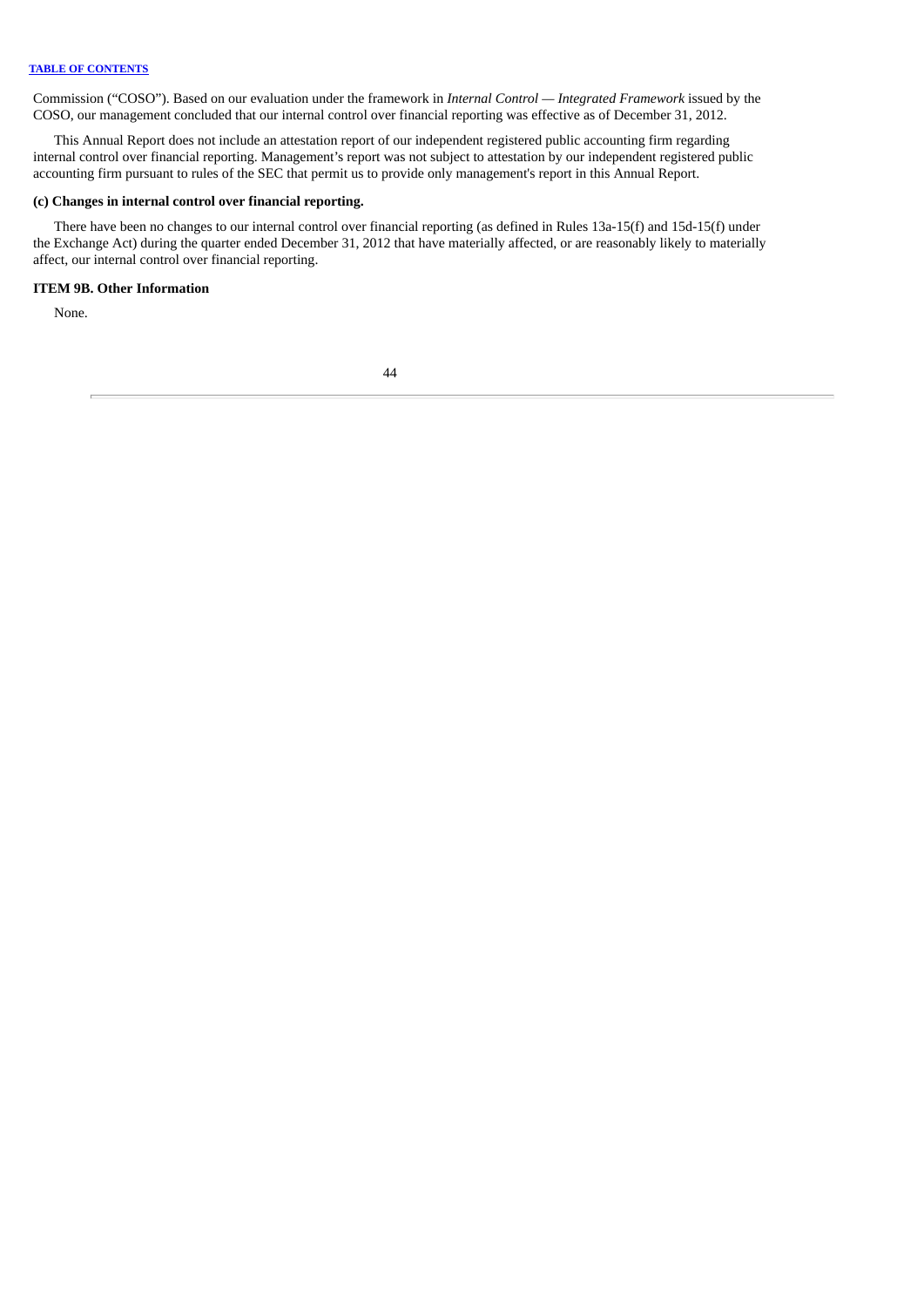#### **PART III**

### **ITEM 10. Directors, Executive Officers and Corporate Governance**

# **DIRECTORS AND EXECUTIVE OFFICERS**

The following table and biographical descriptions set forth information regarding our executive officers and directors, based on information furnished to us by each executive officer and director, as of February 8, 2013:

| Name                                  | Age | <b>Position</b>                                                  |
|---------------------------------------|-----|------------------------------------------------------------------|
| Shai N. Gozani, M.D., Ph.D.           | 48  | Chairman of the Board, Chief Executive Officer,                  |
|                                       |     | <b>President and Secretary</b>                                   |
| Thomas T. Higgins                     | 61  | Senior Vice President, Chief Financial Officer and Treasurer     |
| Guy Daniello                          | 68  | Senior Vice President of Information Technology                  |
| Krishnamurthy Balachandran            | 54  | Senior Vice President, Chief Operating Officer, Neurodiagnostics |
| Michael Williams, Ph.D.               | 56  | Senior Vice President Engineering, Chief Technology Officer      |
| David E. Goodman, M.D. $(1)(2)$       | 56  | Director                                                         |
| Allen J. Hinkle, M.D. $(2)(3)$        | 62  | Director                                                         |
| Nancy E. $Katz^{(1)}$                 | 53  | Director                                                         |
| Timothy R. Surgenor <sup>(1)(3)</sup> | 53  | Director                                                         |

(1) Member of Audit Committee

(2) Member of Compensation Committee

(3) Member of Nominating and Corporate Governance Committee

**Shai N. Gozani, M.D., Ph.D.** founded our company in 1996 and currently serves as Chairman of our Board of Directors and as our President, Chief Executive Officer and Secretary. Since founding our company in 1996, Dr. Gozani has served in a number of positions at our company including Chairman since 1996, President from 1996 to 1998 and from 2002 to the present, Chief Executive Officer since 1997 and Secretary since July 2008. Dr. Gozani holds a B.A. in computer science, an M.S. in Biomedical Engineering and a Ph.D. in Neurobiology, from the University of California, Berkeley. He also received an M.D. from Harvard Medical School and the Harvard-M.I.T. Division of Health Sciences at M.I.T. Prior to forming our company, Dr. Gozani completed a neurophysiology research fellowship in the laboratory of Dr. Gerald Fischbach at Harvard Medical School. Dr. Gozani has published articles in the areas of basic and clinical neurophysiology, biomedical engineering and computational chemistry. The Board has concluded that Dr. Gozani should serve as a director because Dr. Gozani's extensive knowledge of engineering and neurophysiology, combined with the unique understanding of our technology and business he has gained as our founder and as a key executive, provides invaluable insight to our Board and to the entire organization.

**Thomas T. Higgins** has served as our Senior Vice President, Chief Financial Officer and Treasurer since September 2009. Prior to joining NeuroMetrix, from January 2005 to March 2008, Mr. Higgins was Executive Vice President and Chief Financial Officer at Caliper Life Sciences, Inc, a provider of technology and services for life sciences research. Before Caliper, Mr. Higgins was Executive Vice President, Operations and Chief Financial Officer at V.I. Technologies, Inc. (Vitex), a biotechnology company addressing blood safety. Before Vitex, Mr. Higgins served at Cabot Corporation in various senior finance and operations roles. His last position at Cabot was President of Distrigas of Massachusetts Corporation, a subsidiary involved in the liquefied natural gas business, and prior to that he was responsible for Cabot's Asia Pacific carbon black operations. Before joining Cabot, Mr. Higgins was with PricewaterhouseCoopers where he started his career. Mr. Higgins holds a BBA with honors from Boston University.

**Guy Daniello** has served as our Senior Vice President of Information Technology since July 2003 and, prior to that time, as our Vice President of Information Technology and Director of Information Technology since 1998. Prior to joining NeuroMetrix, Mr. Daniello was an independent software consultant, the Senior Vice President of Engineering at Shiva Corporation from 1996 to 1997, and the Chief Technology Officer and Vice President of Product Development at Gandalf Technologies from 1993 to 1996. In 1991 he founded Network Architects, a software company. Prior to starting Network Architects, he served as President and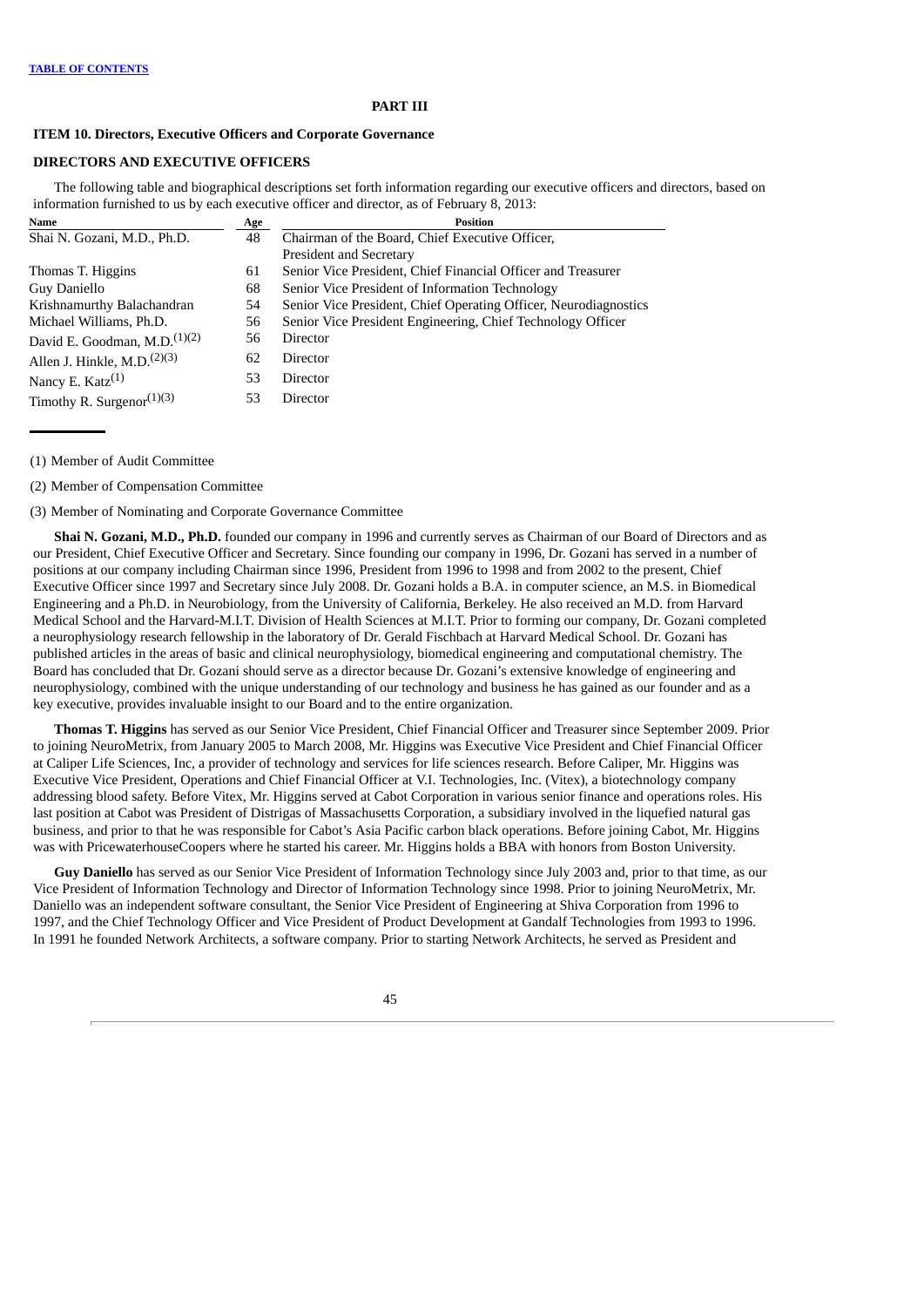Chief Executive Officer of Datamedia Corp. and the Director of Small Systems Development at Honeywell Information Systems. Mr. Daniello holds a B.S. in business administration from Northeastern University.

**Krishnamurthy Balachandran** has served as our Senior Vice President and General Manager, International since April 2010. In January 2011 he assumed additional responsibilities as Chief Operating Officer, Neurodiagnostics. Prior to joining NeuroMetrix, from November 2007 to April 2010, Mr. Balachandran was Vice President and General Manager of Cardinal Health's NeuroCare Division, a provider of technology and services to the neurophysiology industry. Before joining Cardinal Health, Mr. Balachandran worked at with Hewlett Packard as Senior Director, Global Alliances from April 1999 to December 2006. Prior to joining Hewlett Packard, Mr. Balachandran was Vice President, International Sales and Marketing for Nicolet Biomedical, the leading business in EMG and nerve conduction testing which was subsequently acquired by Cardinal Health and became its NeuroCare division. Mr. Balachandran started his career in sales with Blue Star, Ltd of India. Mr. Balachandran, an electrical engineer from the National Institute of Technology in India, holds an MBA in Marketing from the Indian Institute of Management in Ahmedabad, India.

**Michael Williams, Ph.D.** has served as our Senior Vice President of Engineering and Chief Technology Officer since September 2011 and, prior to that time, as our Senior Vice President of Engineering since July 2003 and as Vice President of Engineering since May 2000. From March 1996 to January 2000, Dr. Williams served as Division President at Radionics, where he was responsible for all software-based products, including treatment planning and image-guided surgery. Prior to Radionics, he served as an engineer at Hughes Aircraft Space & Communications Group. Dr. Williams received a B.S. in physics and mathematics from University of Puget Sound and an M.S. and Ph.D. in Physics from Brown University.

**David E. Goodman, M.D.** has served as a member of our Board of Directors since June 2004. Dr. Goodman currently serves as an independent consultant and practicing physician. During 2010, Dr. Goodman has served as President and Chief Executive Officer of SEDline, Inc., a research-focused company with the mission to expand the scope and applications for neuromonitoring. From 2008 to 2009, Dr. Goodman served as Executive Vice President of Business Development for Masimo Corporation, a manufacturer of non-invasive patient monitors. From 2006 to 2008, Dr. Goodman served as an independent consultant providing product design, regulatory and analytical consulting services to medical device and biopharmaceutical companies and also served in this capacity from 2003 to 2004 and from 2001 to 2002. From 2005 to 2006, Dr. Goodman served as President and Chief Executive Officer of BaroSense, Inc., a medical device company focused on developing minimally invasive devices for the longterm treatment of obesity. From 2004 to 2005, Dr. Goodman served as President and Chief Executive Officer of Interventional Therapeutic Solutions, Inc., an implantable drug delivery systems company. From 2002 to 2003, Dr. Goodman served as Chairman, President and Chief Executive Officer of Pherin Pharmaceuticals, a pharmaceutical discovery and development company. From 1994 to 2001, Dr. Goodman held various positions, including Chief Executive Officer, Chief Medical Officer and director, for LifeMasters Supported SelfCare, Inc., a disease management services company that Dr. Goodman founded. Dr. Goodman also serves as a director of Sound Surgical Technologies LLC, a private manufacturer of aesthetic surgical tools. Dr. Goodman holds a B.A.S. in applied science and bioengineering and a M.S.E. in bioengineering from the University of Pennsylvania. He also received an M.D. from Harvard Medical School and the Harvard-M.I.T. Division of Health Sciences and Technology. The Board has concluded that Dr. Goodman should serve as a director because Dr. Goodman's medical and engineering background and his many years of executive experience in the medical device industry provide important experience and expertise to the Board.

**Allen J. Hinkle, M.D.** has served as a member of our Board of Directors since January 2006. From December 2010 through the present, Dr. Hinkle has served as the Chief Medical Officer of MVP Health Care, a not-for-profit health insurer. Dr. Hinkle was the Chief Medical Officer and Senior Vice President for Tufts Health Plan in Massachusetts, a health insurance provider, where he was responsible for medical management programs and initiatives from 2004 to 2009. Prior to becoming the Chief Medical Officer of Tufts Health Plan, Dr. Hinkle was Senior Medical Director and Vice President of Health Care Quality, Policy and Innovations at Blue Cross Blue Shield of Massachusetts, a health insurance provider, from 2001 through September 2004. From 1995 to 2001, Dr. Hinkle was the Chief Medical Officer and Senior Vice President of Quality — Healthcare Management for Anthem Blue Cross Blue Shield of New Hampshire and Matthew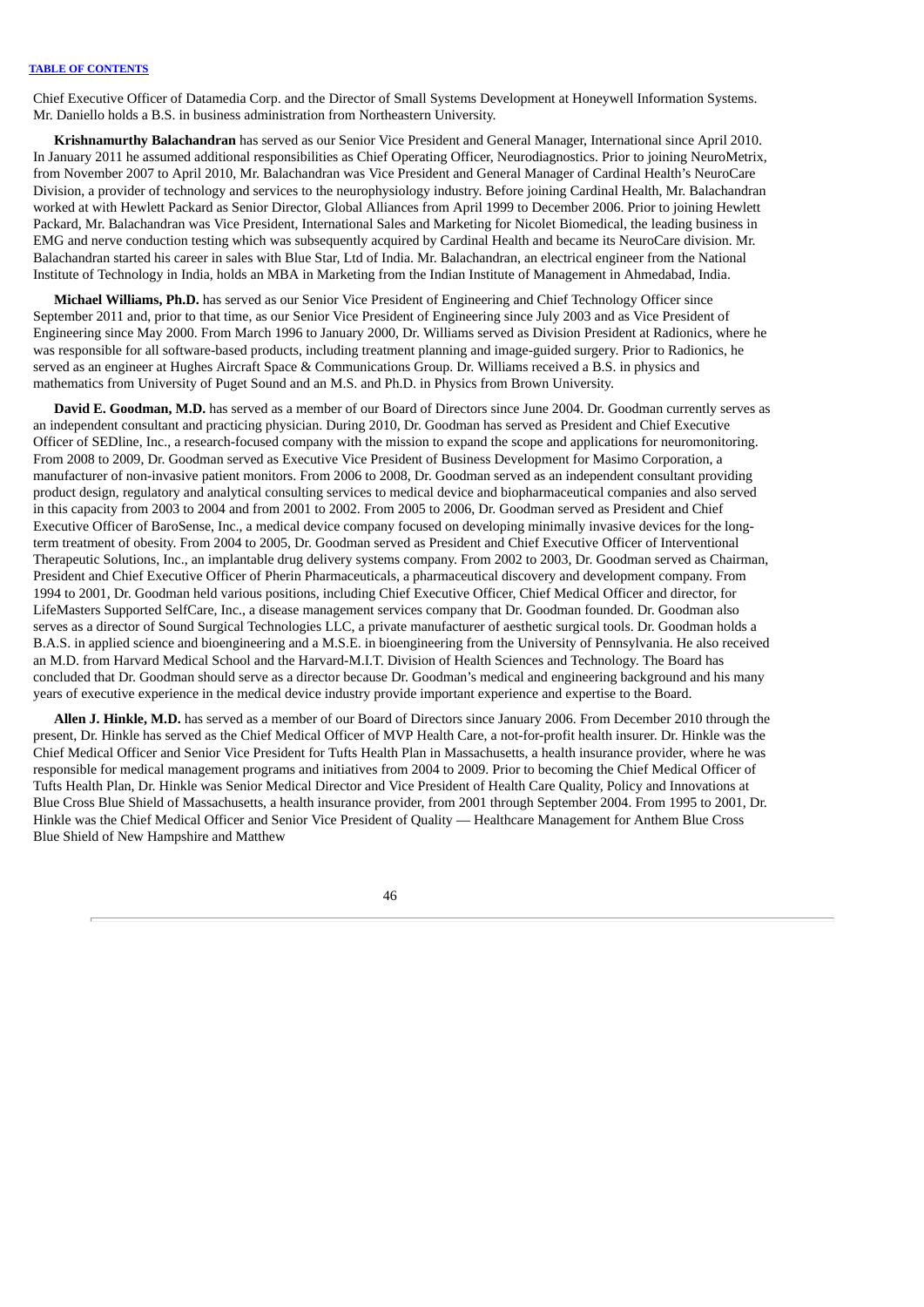Thornton Plan, health insurance provider organizations. Dr. Hinkle has over 30 years of experience in the healthcare field. Dr. Hinkle received a B.S. from the University of Massachusetts at Amherst and an M.D. from Albert Einstein College of Medicine in New York. He is board certified in pediatrics and anesthesiology and is an Associate Professor of Anesthesiology and Pediatrics at Dartmouth Medical School. He also owns several U.S. patents on medical devices. The Board has concluded that Dr. Hinkle should serve as a director because Dr. Hinkle's years of experience as a physician and in executive positions in the health insurance industry provide the Board with valuable insights in the areas of product development and reimbursement.

**Nancy E. Katz** has served as a member of our Board of Directors since December 2010. Since May 2011, Ms. Katz has served as Vice President, Consumer Marketing at Medtronic, Inc., a medical technology company. From July 2005 to July 2010, Ms. Katz was Senior Vice President, Bayer Diabetes Care — North America. Prior to this position, she was President and Chief Executive Officer of Calypte Biomedical Corporation, a manufacturer of HIV diagnostics, President of Zila Pharmaceutical, Inc, a manufacturer of oral care products, and held senior marketing positions with the Lifescan division of Johnson & Johnson (blood glucose diabetes products), Schering-Plough Healthcare Products, and with American Home Products. She has previously served on the Boards of Directors of Neoprobe Corporation (AMEX: NEOP), Calypte Biomedical Corporation, LXN Corporation and Pepgen Corporation. She received a B.S. in business from the University of South Florida. The Board has concluded that Ms. Katz should serve as a director because her experience in diabetes care and marketing into the diabetes sector provides valuable insight to the Board and management in our diabetes strategy.

**Timothy R. Surgenor** has served as a member of our Board of Directors since April 2009. Since April 2009, Mr. Surgenor has been a partner at Red Sky Partners, LLC, a provider of general management consulting services to the biotechnology and medical device industries. Since July, 2012 Mr. Surgenor has also served as a director of Precision Ventures, a developer of medical and consumer devices. From 2003 to 2009, Mr. Surgenor served as President, Chief Executive Officer and director of Cyberkinetics Neurotechnology Systems(OTC: CYKN.PK), a medical device company. From January 1999 to January 2003, Mr. Surgenor was Executive Vice President at Haemonetics Corporation, which is a medical device company. From 1994 to 1999, Mr. Surgenor was President of Genzyme Tissue Repair, the cell therapy division of Genzyme Corporation. Previously, Mr. Surgenor was Executive Vice President and Chief Financial Officer of BioSurface Technology, Inc. and also held various positions in operations at Integrated Genetics. Mr. Surgenor received a B.A. in Biochemistry from Williams College and an M.B.A. from Harvard Business School. The Board has concluded that Mr. Surgenor should serve as a director because Mr. Surgenor's long career in the medical device and biotechnology business as both an entrepreneur and in senior executive positions in public companies provides the Board with important industry experience as well as valuable finance, accounting and executive management expertise.

# **BOARD MATTERS AND CORPORATE GOVERNANCE**

# **Board of Directors**

Our amended and restated certificate of incorporation, as amended, provides for a classified board of directors consisting of three staggered classes of directors (Class I, Class II and Class III). The members of each class of our Board of Directors serve for staggered three-year terms, with the terms of our Class I, Class II and Class III directors expiring upon the election and qualification of directors at the annual meetings of stockholders to be held in 2014, 2015, and 2013, respectively. Currently:

- our Class I directors are Allen J. Hinkle, M.D. and Timothy R. Surgenor;
- our Class II director is Shai N. Gozani, M.D., Ph.D.; and
- our Class III directors are David E. Goodman, M.D. and Nancy E. Katz.

Our Board of Directors has determined that Dr. Goodman, Dr. Hinkle, Mr. Surgenor, and Ms. Katz are independent directors for purposes of the corporate governance rules contained in the NASDAQ Marketplace Rules, or the NASDAQ rules.

Our Board of Directors has an Audit Committee, a Compensation Committee, and a Nominating and Corporate Governance Committee.

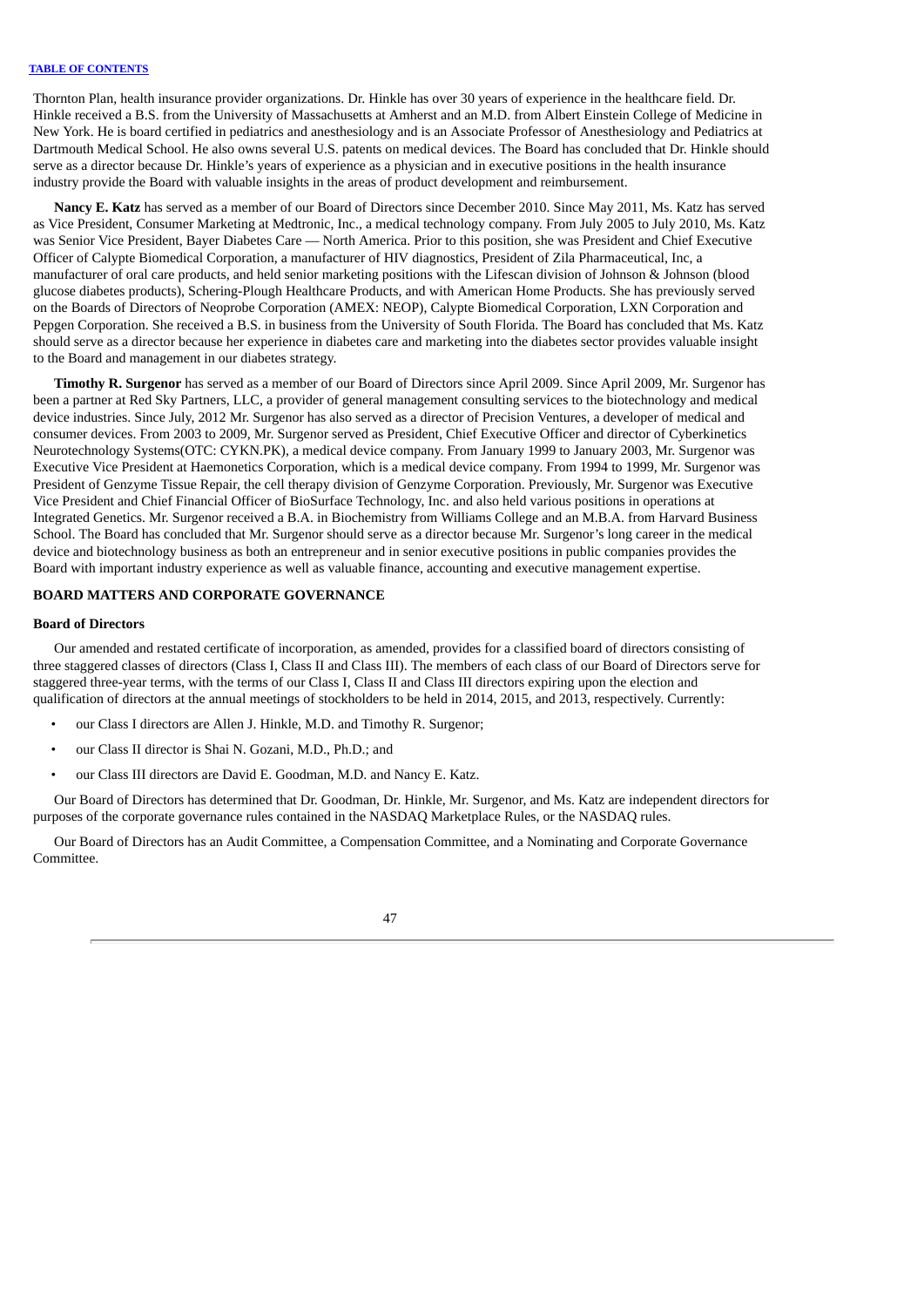The Audit Committee currently consists of Mr. Surgenor, Chairman, and Dr. Goodman, and Ms. Katz. The Audit Committee operates pursuant to a charter that was approved by our Board of Directors, a copy of which is available on our website at *http://www.neurometrix.com* under the heading "Investor Relations" and subheading "Corporate Governance". The purposes of the Audit Committee are to, among other functions, assist the Board of Directors in overseeing the operation of a comprehensive system of internal controls covering the integrity of our financial statements and reports, compliance with laws, regulations and corporate policies, and the qualifications, performance and independence of our registered public accounting firm. Mr. Surgenor, Dr. Goodman, and Ms. Katz are all "independent" as that term is defined in the rules of the SEC and the applicable NASDAQ rules relating to audit committee members. Our Board of Directors has determined that Mr. Surgenor qualifies as an "audit committee financial expert" as such term is defined in the rules of the SEC. The Audit Committee held five meetings during 2012.

#### **Procedures by which Stockholders may Nominate Directors**

There have been no changes to the procedures disclosed in our proxy statement for the 2012 annual meeting of stockholders by which stockholders may nominate directors.

# **Code of Business Conduct and Ethics**

We have adopted a Code of Business Conduct and Ethics that applies to all of our directors, officers and employees, including our principal executive officer, principal financial officer, principal accounting officer or controller and persons performing similar functions. A current copy of the Code of Business Conduct and Ethics is available on our website at *http://www.neurometrix.com* under the heading "Investor Relations" and subheading "Corporate Governance," and we intend to disclose on this website any amendment to, or waiver of, any provision of the Code of Business Conduct and Ethics applicable to our directors or executive officers that would otherwise be required to be disclosed under the SEC rules, to the extent permitted, by the NASDAQ rules. A current copy of the Code of Business Conduct and Ethics may also be obtained, without charge, upon written request directed to us at: NeuroMetrix, Inc., 62 Fourth Avenue, Waltham, Massachusetts 02451, Attention: Compliance Officer.

# **Section 16(a) Beneficial Ownership Reporting Compliance**

Section 16(a) of the Exchange Act requires our directors and executive officers and holders of more than 10% of our common stock (collectively, "Reporting Persons") to file with the SEC initial reports of ownership and reports of changes in ownership of our common stock. Such Reporting Persons are required by regulations of the SEC to furnish us with copies of all such filings. Our records reflect that all reports which were required to be filed pursuant to Section 16(a) of the Exchange Act were filed on a timely basis, except that 5 Forms 4 were not filed on a timely basis as a result of administrative error for one transaction for each of Krishnamurthy Balachandran, Guy Daniello, Dr. Shai N. Gozani, Thomas T. Higgins, and Dr. Michael Williams in connection with the surrender of restricted shares upon vesting of such restricted shares to pay taxes.

## **ITEM 11. Executive Compensation**

The information required by this Item will be contained in our definitive proxy statement for our 2013 Annual Meeting of Stockholders under the captions "Compensation of Executive Officers" and "Director Compensation Table – 2012" and is incorporated by reference herein.

# **ITEM 12. Security Ownership of Certain Beneficial Owners and Management and Related Stockholder Matters**

## **PRINCIPAL AND MANAGEMENT STOCKHOLDERS**

The following table sets forth certain information concerning beneficial ownership as of February 1, 2013, except as noted below, of our common stock by:

- each of our directors;
- each of our named executive officers;

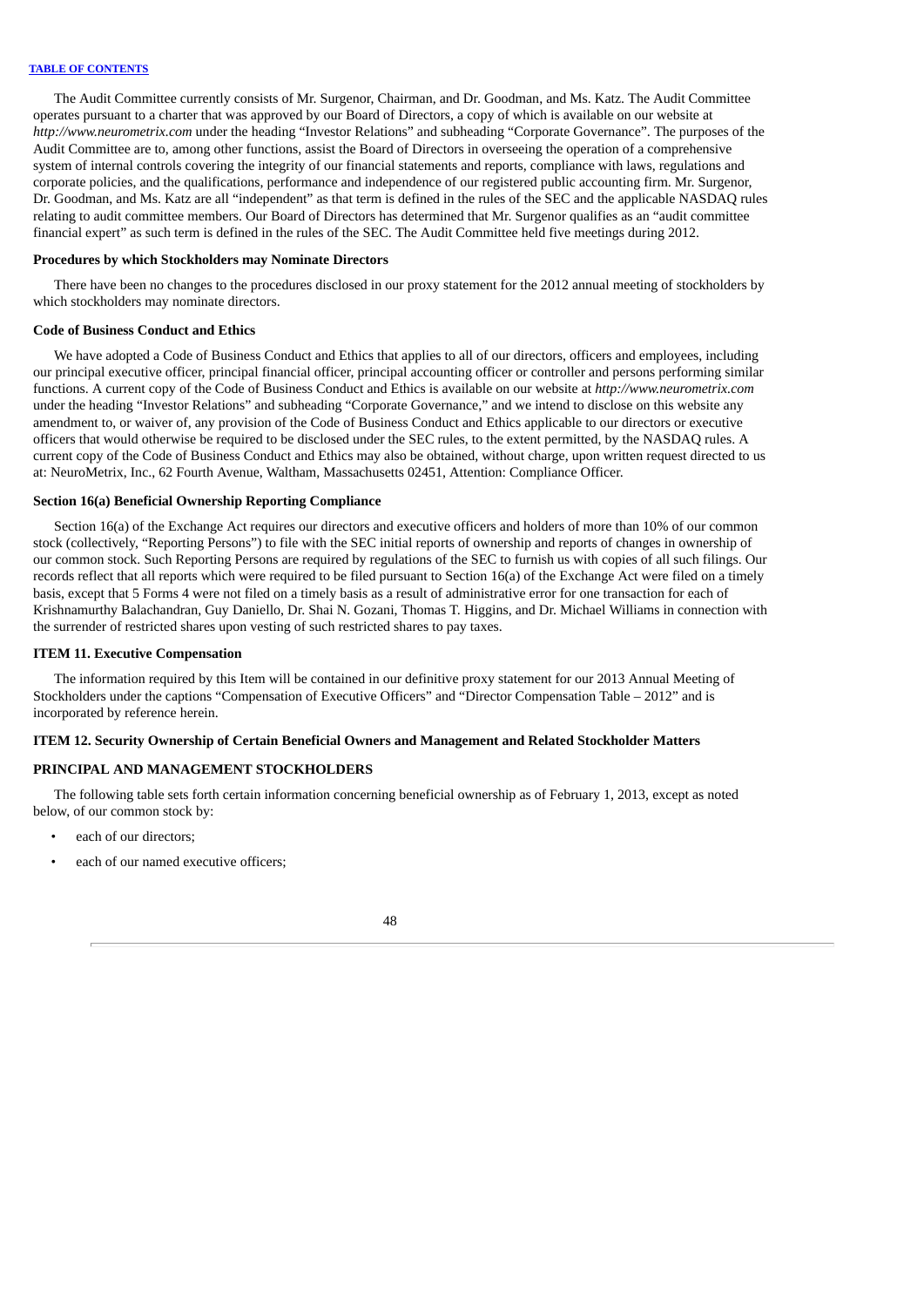- all of our directors and executive officers as a group; and
- each stockholder known by us to beneficially own more than five percent of our common stock.

The number of common shares "beneficially owned" by each stockholder is determined under rules issued by the SEC regarding the beneficial ownership of securities. This information is not necessarily indicative of beneficial ownership for any other purpose. Under these rules, beneficial ownership of common stock includes (1) any shares as to which the person or entity has sole or shared voting power or investment power and (2) any shares as to which the person or entity has the right to acquire beneficial ownership within 60 days after February 1, 2013, including any shares that could be purchased by the exercise of options or warrants on or within 60 days after February 1, 2013. Each stockholder's percentage ownership is based on 2,140,871 shares of our common stock outstanding as of February 1, 2013 plus the number of shares of common stock that may be acquired by such stockholder upon exercise of options or warrants that are exercisable on or within 60 days after February 1, 2013.

Unless otherwise indicated below, to our knowledge, all persons named in the table have sole voting and investment power with respect to their shares of common stock, except to the extent authority is shared by spouses under community property laws. **Amount and Nature of Beneficial Ownership**

| Name and Address <sup>(1)</sup> of Beneficial Owner                    | Common<br><b>Stock</b> | Options $(2)$                                    | <b>Total</b> | <b>Percent of</b><br><b>Class of</b><br><b>Total</b> |
|------------------------------------------------------------------------|------------------------|--------------------------------------------------|--------------|------------------------------------------------------|
| <b>Directors and Executive Officers</b>                                |                        |                                                  |              |                                                      |
| Shai N. Gozani, M.D., Ph.D.                                            | 41,553                 | 11,995                                           | 53,548       | 2.5%                                                 |
| David E. Goodman, M.D.                                                 | 250                    | 1,764                                            | 2,014        | ∗                                                    |
| Allen Hinkle, M.D.                                                     | 250                    | 1,903                                            | 2,153        | $\ast$                                               |
| Nancy E. Katz                                                          | 250                    | 538                                              | 788          | ∗                                                    |
| Timothy R. Surgenor                                                    | 250                    | 903                                              | 1,153        | $\ast$                                               |
| Krishnamurthy Balachandran                                             | 6,738                  | 1,563                                            | 8,301        | *                                                    |
| <b>Guy Daniello</b>                                                    | 4,106                  | 5,564                                            | 9,670        | $\ast$                                               |
| Thomas T. Higgins                                                      | 7,713                  | 1,563                                            | 9,276        | $\ast$                                               |
| Michael Williams, Ph.D.                                                | 4,939                  | 6,103                                            | 11,042       | $\ast$                                               |
| All Current Directors and Executive Officers as a<br>group (9 persons) | 66,049                 | 31,896                                           | 97,945       | 4.5%                                                 |
|                                                                        |                        | <b>Amount and Nature of Beneficial Ownership</b> |              |                                                      |
| Name and Address <sup>(1)</sup> of Beneficial Owner                    | Common<br>Stock        | Options <sup><math>(2)</math></sup>              | <b>Total</b> | <b>Percent of</b><br><b>Class of</b><br><b>Total</b> |
| <b>Beneficial Owner of 5% or More Other than</b>                       |                        |                                                  |              |                                                      |
| <b>Directors and Executive Officers</b>                                |                        |                                                  |              |                                                      |
| Chayn Mousa $(3)$                                                      | 198,815                |                                                  | 198,815      | 9.3%                                                 |

Represents less than 1% of the outstanding shares of common stock.

<sup>(1)</sup> Unless otherwise indicated, the address of each stockholder is c/o NeuroMetrix, Inc., 62 Fourth Avenue, Waltham, Massachusetts 02451.

<sup>(2)</sup> Includes all options that are exercisable on or within 60 days from February 1, 2013 by the beneficial owner, except as otherwise noted.

<sup>(3)</sup> This information is based solely on information contained in a Schedule 13D filed on November 20, 2012 by Chayn Mousa. Chayn Mousa's address is 13455 Cutten Road Suite 1H, Houston, Texas, 77069.

<sup>49</sup>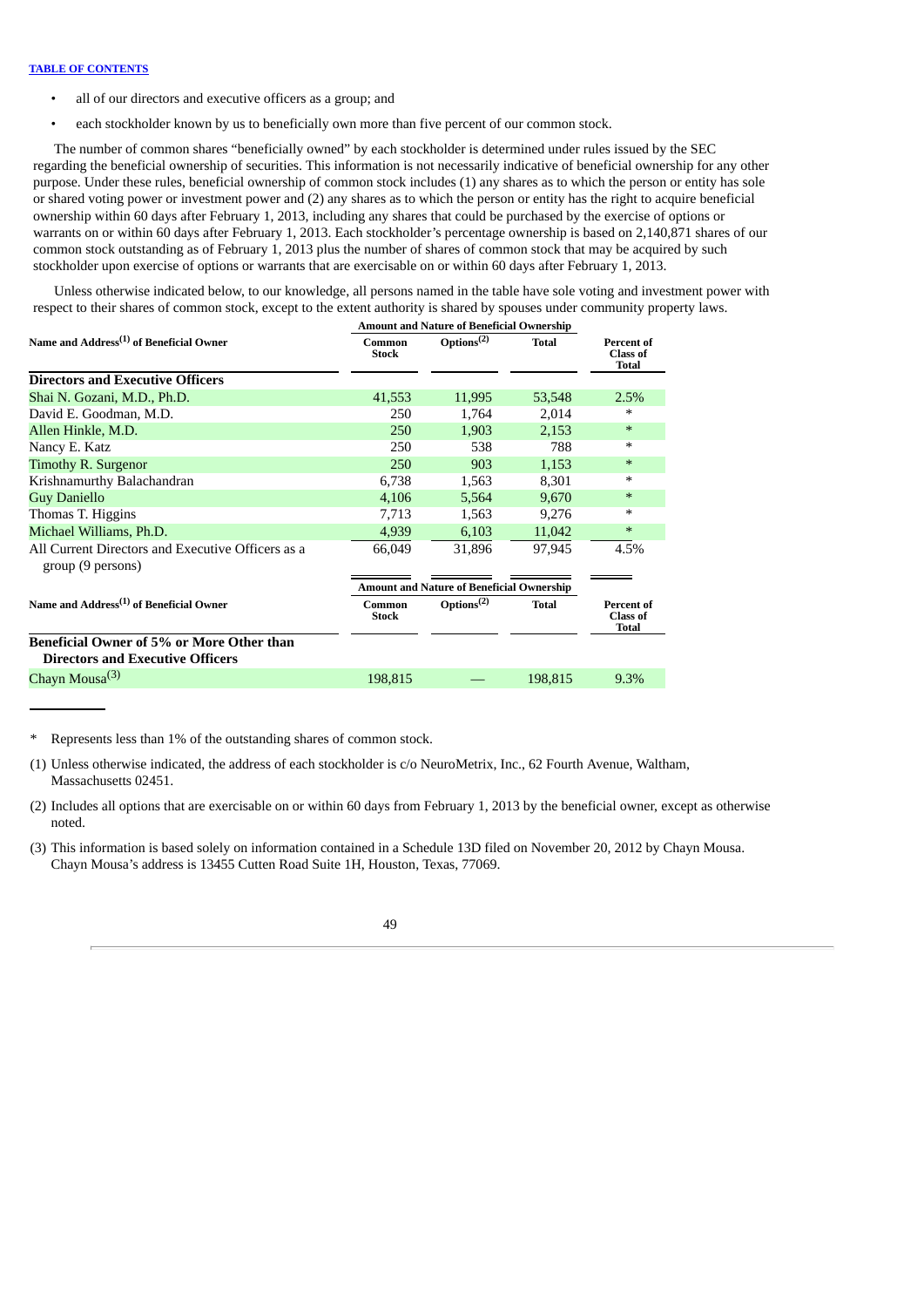# **EQUITY COMPENSATION PLAN INFORMATION**

The following table sets forth information as of December 31, 2012 regarding the number of securities to be issued upon exercise, and the weighted average exercise price of outstanding options, warrants, and rights under our equity compensation plans and the number of securities available for future issuance under our equity compensation plans.

### **Equity Compensation Plan Information as of December 31, 2012**

|                                                                     | <b>Number of securities to</b><br>be issued upon exercise<br>of outstanding options,<br>warrants and rights | <b>Weighted average</b><br>exercise price of<br>outstanding options,<br>warrants and rights |       | <b>Number of securities</b><br>remaining available for<br>future issuance under equity<br>compensation plans<br>(excluding securities<br>reflected in column a) |
|---------------------------------------------------------------------|-------------------------------------------------------------------------------------------------------------|---------------------------------------------------------------------------------------------|-------|-----------------------------------------------------------------------------------------------------------------------------------------------------------------|
|                                                                     | (a)                                                                                                         |                                                                                             | (b)   | (c)                                                                                                                                                             |
| Equity compensation plans approved by<br>security holders $(1)$     | 49,466                                                                                                      | \$.                                                                                         | 76.08 | $198,647^{(2)}$                                                                                                                                                 |
| Equity compensation plans not<br>approved by security holders $(3)$ | 2,083                                                                                                       |                                                                                             | 9.60  | 11,806                                                                                                                                                          |
| <b>Totals</b>                                                       | 51,549                                                                                                      |                                                                                             | 73.38 | 210,453                                                                                                                                                         |

- (1) Includes information related to our Amended and Restated 1996 Stock Option/Restricted Stock Plan, Amended and Restated 1998 Equity Incentive Plan, Fourth Amended and Restated 2004 Stock Option and Incentive Plan, and 2010 Employee Stock Purchase Plan.
- (2) As of December 31, 2012, there were 176,882 shares available for future grant under the Fourth Amended and Restated 2004 Stock Option and Incentive Plan and 21,765 shares available under the 2010 Employee Stock Purchase Plan. No new stock grants or awards will be made under the Amended and Restated 1996 Stock Option/Restricted Stock Plan or the Amended and Restated 1998 Equity Incentive Plan.
- (3) Includes information related to our 2009 Non-Qualified Inducement Stock Plan, which is designed to provide equity grants to new employees. Pursuant to this plan, we were authorized to issue Non-Qualified Stock Options, Restricted Stock Awards and Unrestricted Stock Awards.

# **ITEM 13. Certain Relationships and Related Transactions, and Director Independence**

## **TRANSACTIONS WITH RELATED PERSONS**

Pursuant to our audit committee charter currently in effect, the audit committee is responsible for reviewing and approving, prior to our entry into any such transaction, all transactions in which we are a participant and in which any parties related to us has or will have a direct or indirect material interest. As required under SEC rules, transactions that involve an amount in excess of \$120,000, in which we are a participant and a related person is determined to have a direct or indirect material interest, are disclosed in our proxy statement.

# **DIRECTOR INDEPENDENCE**

See Item 10, "Directors, Executive Officers and Corporate Governance — Board Matters and Corporate Governance".

## **ITEM 14. Principal Accounting Fees and Services**

## **ACCOUNTING FEES**

Aggregate fees for professional services rendered by PricewaterhouseCoopers LLP for the years ended December 31, 2012 and 2011 are as follows:

### *Audit Fees*

The audit fees for PricewaterhouseCoopers LLP for professional services rendered for the 2012 audit of our annual financial statements and the review of the financial statements included in our quarterly reports on Form 10-Q totaled \$469,000, of which \$340,000 was billed in 2012 and \$129,000 was billed in 2013.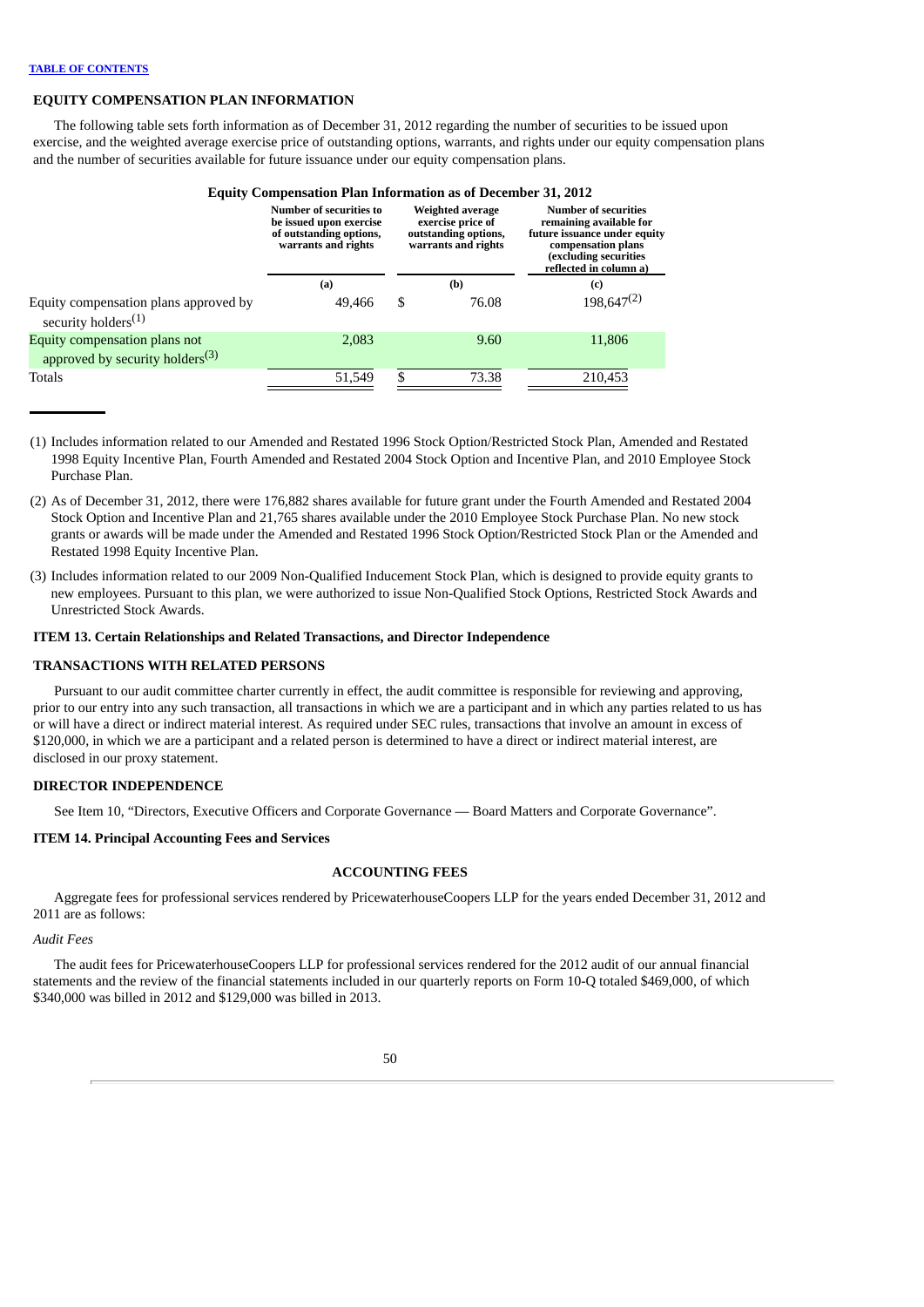The audit fees for PricewaterhouseCoopers LLP for professional services rendered for the 2011 audit of our annual financial statements and the review of the financial statements included in our quarterly reports on Form 10-Q totaled \$408,000, of which \$265,000 was billed in 2011 and \$143,000 was billed in 2012.

### *Audit-Related Fees*

There were no audit related fees for PricewaterhouseCoopers LLP in 2012 and 2011.

#### *All Other Fees*

Fees for PricewaterhouseCoopers LLP for services other than audit-related services were \$16,800 for 2012 and \$21,800 for 2011, and included annual fees of \$15,000 and \$20,000, respectively, in connection with our Corporate Integrity Agreement with the Office of Inspector General of the United States Department of Health and Human Services regarding the previously-disclosed investigation into certain of our past sales and marketing practices relating to our NC-stat System and \$1,800 in both years for a software subscription used to review accounting literature.

# *Tax Fees*

There were no tax fees for PricewaterhouseCoopers LLP in 2012 and 2011.

## *Pre-Approval Policies and Procedures*

The Audit Committee approved all audit and non-audit services provided to us by PricewaterhouseCoopers LLP during the 2012 and 2011 fiscal years.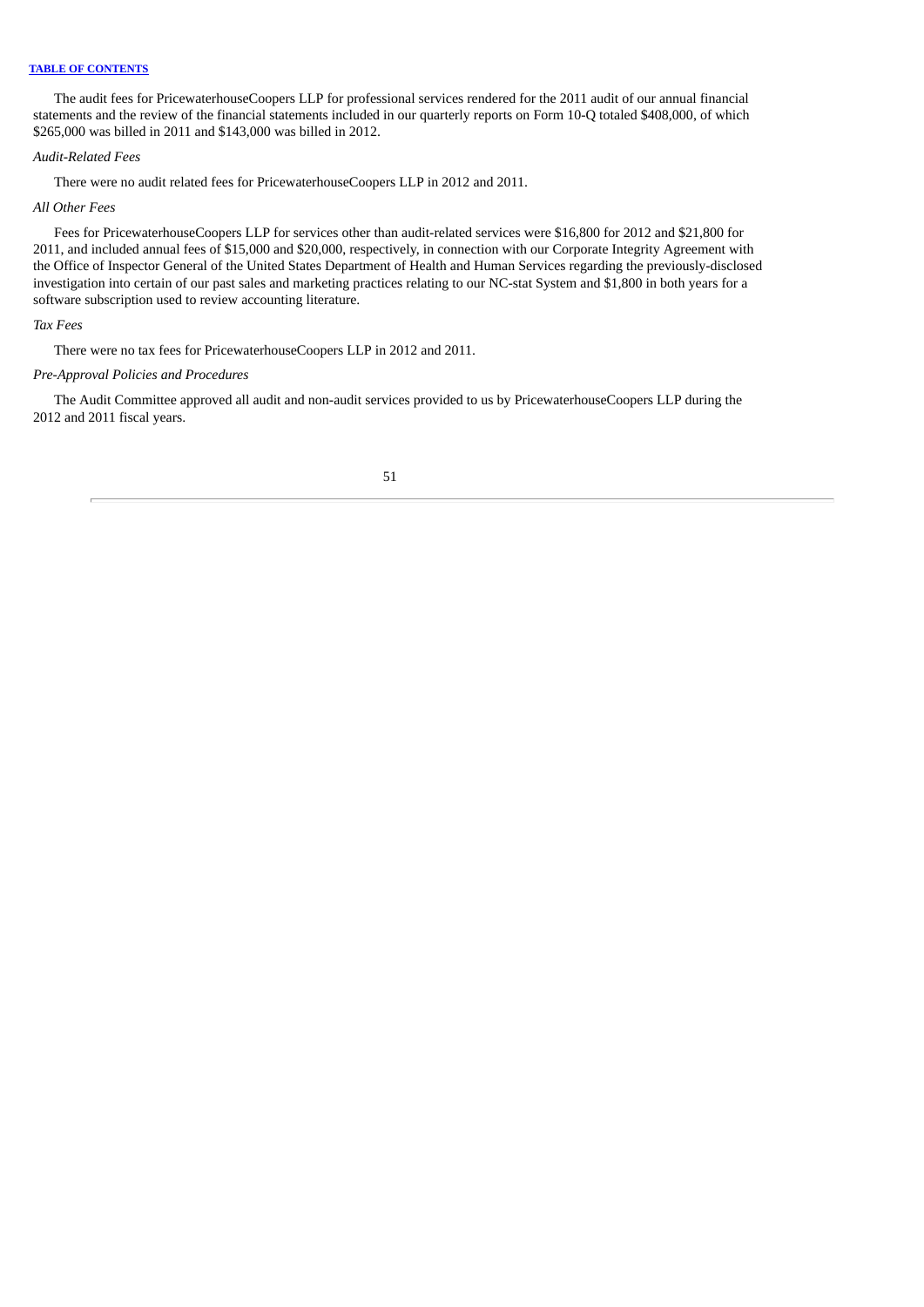# **PART IV**

# **ITEM 15. Exhibits and Financial Statement Schedule**

# **(a) 1.** *Financial Statements*

The consolidated financial statements are listed in the accompanying index to financial statements on page F-1.

# **2.** *Financial Statement Schedule*

The Schedule on page S-1 is filed as part of this report. Other financial statement schedules required under this Item and Item 8 are omitted because they are not applicable or the required information is shown in the consolidated financial statements or the footnotes thereto.

# **3.** *Exhibit Index*

The following is a list of exhibits filed as part of this Annual Report on Form 10-K:

| Exhibit Number | <b>Description</b>                                                                             |
|----------------|------------------------------------------------------------------------------------------------|
| 2.1            | Asset Purchase Agreement dated November 7, 2008 by and between NeuroMetrix, Inc. and           |
|                | Advanced Diagnostics, LLC <sup>(7)</sup>                                                       |
| 3.1.1          | Third Amended and Restated Certificate of Incorporation of NeuroMetrix, Inc. <sup>(6)</sup>    |
| 3.1.2          | Certificate of Designations for Series A Junior Cumulative Preferred Stock, par value \$0.001  |
|                | per share <sup>(4)</sup>                                                                       |
| 3.1.3          | Certificate of Amendment to Restated Certificate of Incorporation of NeuroMetrix, Inc. dated   |
|                | September 1, 2011 <sup>(18)</sup>                                                              |
| 3.1.4          | Certificate of Amendment to Restated Certificate of Incorporation of NeuroMetrix, Inc. dated   |
|                | February 15, 2013 <sup>(19)</sup>                                                              |
| 3.2.1          | Second Amended and Restated Bylaws of NeuroMetrix, Inc. <sup>(6)</sup>                         |
| 3.2.2          | Amendment No. 1 to Second Amended and Restated Bylaws of NeuroMetrix, Inc. <sup>(3)</sup>      |
| 4.1            | Specimen Certificate for Shares of Common Stock <sup>(1)</sup>                                 |
| 4.2.1          | Shareholder Rights Agreement, dated as of March 7, 2007, between NeuroMetrix, Inc. and         |
|                | American Stock Transfer & Trust Company, as Rights Agent <sup>(4)</sup>                        |
| 4.2.2          | Amendment to Shareholder Rights Agreement, dated September 8, 2009, between                    |
|                | NeuroMetrix, Inc. and American Stock Transfer & Trust Company, as Rights Agent <sup>(11)</sup> |
| 4.3            | Form of Unit Warrant to purchase Common Stock <sup>(22)</sup>                                  |
| 4.4            | Form of Placement Agent Warrant <sup>(22)</sup>                                                |
| 10.1.1         | Lease Agreement, dated October 18, 2000, between Fourth Avenue LLC and NeuroMetrix,            |
|                | Inc <sup>(1)</sup>                                                                             |
| 10.1.2         | Amendment Number One to Lease, dated February 22, 2008, between Fourth Avenue LLC              |
|                | and NeuroMetrix, Inc. <sup>(15)</sup>                                                          |
| 10.1.2         | Amendment Number Two to Lease, dated June 6, 2012, between Fourth Avenue LLC and               |
|                | NeuroMetrix, Inc. <sup>(25)</sup>                                                              |
| 10.2.1         | Loan and Security Agreement between NeuroMetrix, Inc. and Comerica Bank, dated March 5,        |
|                | $2010^{(16)}$                                                                                  |
| 10.2.2         | First Modification to Loan and Security Agreement between NeuroMetrix, Inc. and Comerica       |
|                | Bank, dated March 1, 2011 <sup>(20)</sup>                                                      |
| $10.3+$        | Amended and Restated 1996 Stock Option/Restricted Stock Plan <sup>(1)</sup>                    |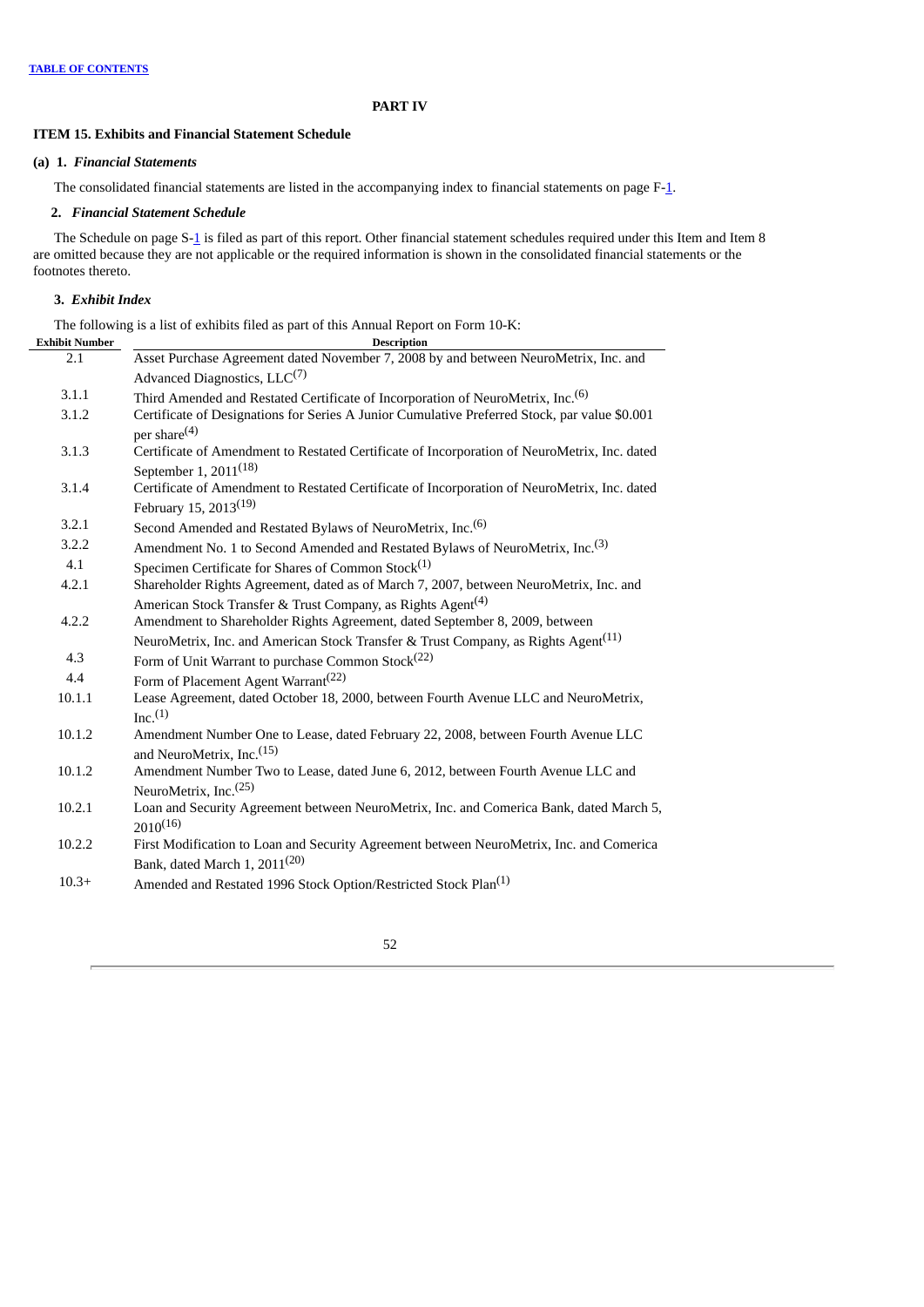| <b>TABLE OF CONTENTS</b><br><b>Exhibit Number</b> | <b>Description</b>                                                                                                                                                                                                                                        |
|---------------------------------------------------|-----------------------------------------------------------------------------------------------------------------------------------------------------------------------------------------------------------------------------------------------------------|
| $10.4.1+$                                         | Amended and Restated 1998 Equity Incentive Plan <sup>(1)</sup>                                                                                                                                                                                            |
| $10.4.3+$                                         | Second Amendment to Amended and Restated 1998 Equity Incentive Plan <sup>(1)</sup>                                                                                                                                                                        |
| $10.5+$                                           | Second Amended and Restated 2004 Stock Option and Incentive Plan <sup>(8)</sup>                                                                                                                                                                           |
| $10.6.1+$                                         | Third Amended and Restated 2004 Stock Option and Incentive Plan <sup>(10)</sup>                                                                                                                                                                           |
| $10.6.2+$                                         | Form of Restricted Stock Agreement pursuant to the Third Amended and Restated 2004 Stock<br>Option and Incentive Plan <sup>(16)</sup>                                                                                                                     |
| $10.7+$                                           | 2010 Employee Stock Purchase Plan <sup>(17)</sup>                                                                                                                                                                                                         |
| $10.8+$                                           | 2009 Non-Qualified Inducement Stock Plan <sup>(21)</sup>                                                                                                                                                                                                  |
| $10.9+$                                           | Form of Indemnification Agreement between NeuroMetrix, Inc. and each of its directors <sup>(1)</sup>                                                                                                                                                      |
| $10.10.1+$                                        | Employment Agreement, dated June 21, 2004, by and between NeuroMetrix, Inc. and Shai N.<br>Gozani, M.D., Ph.D. $^{(1)}$                                                                                                                                   |
| $10.10.2+$                                        | First Amendment to Employment Agreement dated December 31, 2008, by and between<br>NeuroMetrix, Inc. and Shai N. Gozani, M.D., Ph.D. <sup>(9)</sup>                                                                                                       |
| $10.10.3+$                                        | Indemnification Agreement dated June 21, 2004, by and between Shai N. Gozani, M.D.,<br>Ph.D., and NeuroMetrix, Inc. <sup>(1)</sup>                                                                                                                        |
| $10.10.4+$                                        | NeuroMetrix, Inc. Non-Statutory Stock Option Agreement (pursuant to the Amended and<br>Restated 1998 Equity Incentive Plan), dated as of June 21, 2004, by and between Shai N.                                                                            |
| $10.11.1+$                                        | Gozani M.D., Ph.D., and NeuroMetrix, Inc. <sup>(1)</sup><br>Letter Agreement, dated February 5, 2008 between NeuroMetrix, Inc. and Michael Williams,<br>Ph.D. <sup>(14)</sup>                                                                             |
| $10.11.2+$                                        | First Amendment to Letter Agreement, dated December 31, 2008, between NeuroMetrix, Inc.<br>and Michael Williams, Ph.D. <sup>(9)</sup>                                                                                                                     |
| $10.12.1+$                                        | Letter Agreement, dated February 5, 2008, between NeuroMetrix, Inc. and Guy Daniello <sup>(14)</sup>                                                                                                                                                      |
| $10.12.2+$                                        | First Amendment to Letter Agreement, dated December 31, 2008, between NeuroMetrix, Inc.<br>and Guy Daniello <sup>(9)</sup>                                                                                                                                |
| $10.13.1+$                                        | Letter Agreement, dated August 31, 2009, between NeuroMetrix, Inc. and Thomas T.<br>Higgsins <sup>(12)</sup>                                                                                                                                              |
| $10.13.2+$                                        | Indemnification Agreement, dated September 10, 2009, by and between NeuroMetrix, Inc. and<br>Thomas T. Higgins <sup>(12)</sup>                                                                                                                            |
| $10.14.1+$                                        | Letter Agreement, dated January 20, 2010, between NeuroMetrix, Inc. and Krishnamurthy<br>Balachandran <sup>(16)</sup>                                                                                                                                     |
| $10.14.2+$                                        | Indemnification Agreement, dated April 19, 2010, by and between NeuroMetrix, Inc. and                                                                                                                                                                     |
| 10.15                                             | Krishnamurthy Balachandran <sup>(16)</sup><br>Form of Securities Purchase Agreement, dated September 8, 2009 between the Company and                                                                                                                      |
| 10.16+                                            | each investor <sup>(11)</sup><br>Manufacturing and Supply Agreement, dated as of August 2, 2006, by and between Parlex                                                                                                                                    |
| 10.17                                             | Polymer Flexible Circuits, Inc. and NeuroMetrix, Inc. <sup>(2)</sup><br>Deferred Prosecution Agreement dated February 5, 2009 by and between NeuroMetrix, Inc<br>and the United States Attorney's Office for the District of Massachusetts <sup>(5)</sup> |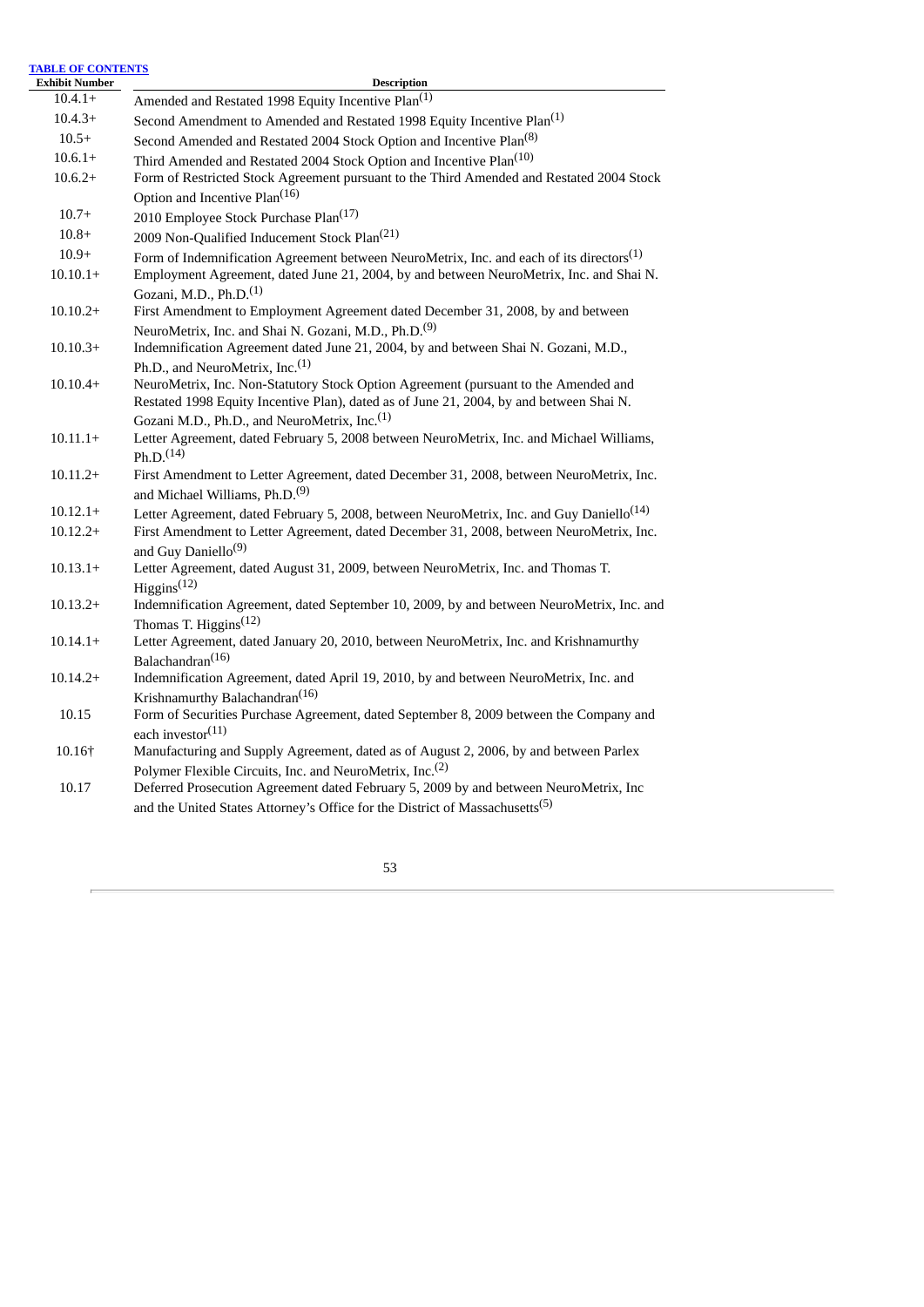| <b>TABLE OF CONTENTS</b> |                                                                                                  |
|--------------------------|--------------------------------------------------------------------------------------------------|
| <b>Exhibit Number</b>    | <b>Description</b>                                                                               |
| 10.18                    | Settlement Agreement and Release dated February 9, 2009 by and among NeuroMetrix, Inc.           |
|                          | and the United States of America acting through the United States Attorney's Office for the      |
|                          | District of Massachusetts and the Office of Inspector General of the United States Department    |
|                          | of Health and Human Services <sup>(5)</sup>                                                      |
| 10.19.1                  | Engagement Letter by and between NeuroMetrix, Inc. and Dawson James Securities, Inc.,            |
|                          | dated December 30, 2011 <sup>(22)</sup>                                                          |
| 10.19.2                  | First Amendment to Engagement Letter by and between NeuroMetrix, Inc. and Dawson James           |
|                          | Securities, Inc., dated January 30, 2012 <sup>(22)</sup>                                         |
| $10.20+$                 | Fourth Amended and Restated 2004 Stock Option and Incentive Plan <sup>(23)</sup>                 |
| $10.21+$                 | Amended and Restated 2010 Employee Stock Purchase Plan <sup>(24)</sup>                           |
| $10.22+$                 | Management Retention and Incentive Plan, dated August 2, 2012 <sup>(25)</sup>                    |
| $*23.1$                  | Consent of PricewaterhouseCoopers LLP, an independent registered public accounting firm          |
| $*31.1$                  | Certification of Principal Executive Officer pursuant to Section 302 of the Sarbanes-Oxley Act   |
|                          | of 2002                                                                                          |
| $*31.2$                  | Certification of Principal Financial Officer pursuant to Section 302 of the Sarbanes-Oxley Act   |
|                          | of 2002                                                                                          |
| $*32$                    | Certification of Principal Executive Officer and Principal Financial Officer pursuant to Section |
|                          | 906 of the Sarbanes-Oxley Act of 2002                                                            |
| 101                      | The following materials from NeuroMetrix, Inc.'s Annual Report on Form 10-K for the year         |
|                          | ended December 31, 2012, formatted in XBRL (eXtensible Business Reporting Language); (i)         |
|                          | Balance Sheets as of December 31, 2012 and 2011, (ii) Statements of Operations for the years     |
|                          | ended December 31, 2012, 2011, and 2010, (iii) Statements of Changes in Stockholders'            |
|                          | Equity for the years ended December 31, 2012, 2011, and 2010, (iv) Statements of Cash Flows      |
|                          | for the years ended December 31, 2012, 2011, and 2010, and (v) Notes to Financial                |
|                          | Statements.**                                                                                    |

Filed herewith.

- \*\* Pursuant to Rule 406T of Regulation S-T, the Interactive Data Files on Exhibit 101 hereto are deemed not filed or part of a registration statement or prospectus for purposes of Sections 11 or 12 of the Securities Act of 1933, as amended, are deemed not filed for purposes of Section 18 of the Securities and Exchange Act of 1934, as amended, and otherwise are not subject to liability under those sections.
- + Indicates management contract or any compensatory plan, contract or arrangement.
- † Confidential treatment has been granted with respect to certain portions of this Exhibit, which portions have been omitted and filed separately with the Securities and Exchange Commission as part of an application for confidential treatment pursuant to the Securities Exchange Act of 1934, as amended.
- (1) Incorporated herein by reference to NeuroMetrix, Inc.'s Registration Statement on Form S-1 filed on May 13, 2004, as amended (Registration No. 333-115440).
- (2) Incorporated herein by reference to NeuroMetrix, Inc.'s Current Report on Form 8-K filed on August 2, 2006 (File No. 000- 50856).
- (3) Incorporated herein by reference to NeuroMetrix, Inc.'s Current Report on Form 8-K filed on September 17, 2007 (File No. 001-33351).
- (4) Incorporated herein by reference to NeuroMetrix, Inc.'s Form 8-A12(b) filed on March 8, 2007 (File No. 001-33351).
- (5) Incorporated hereby by reference to NeuroMetrix, Inc.'s Current Report on Form 8-K filed on February 10, 2009 (File No. 001- 33351).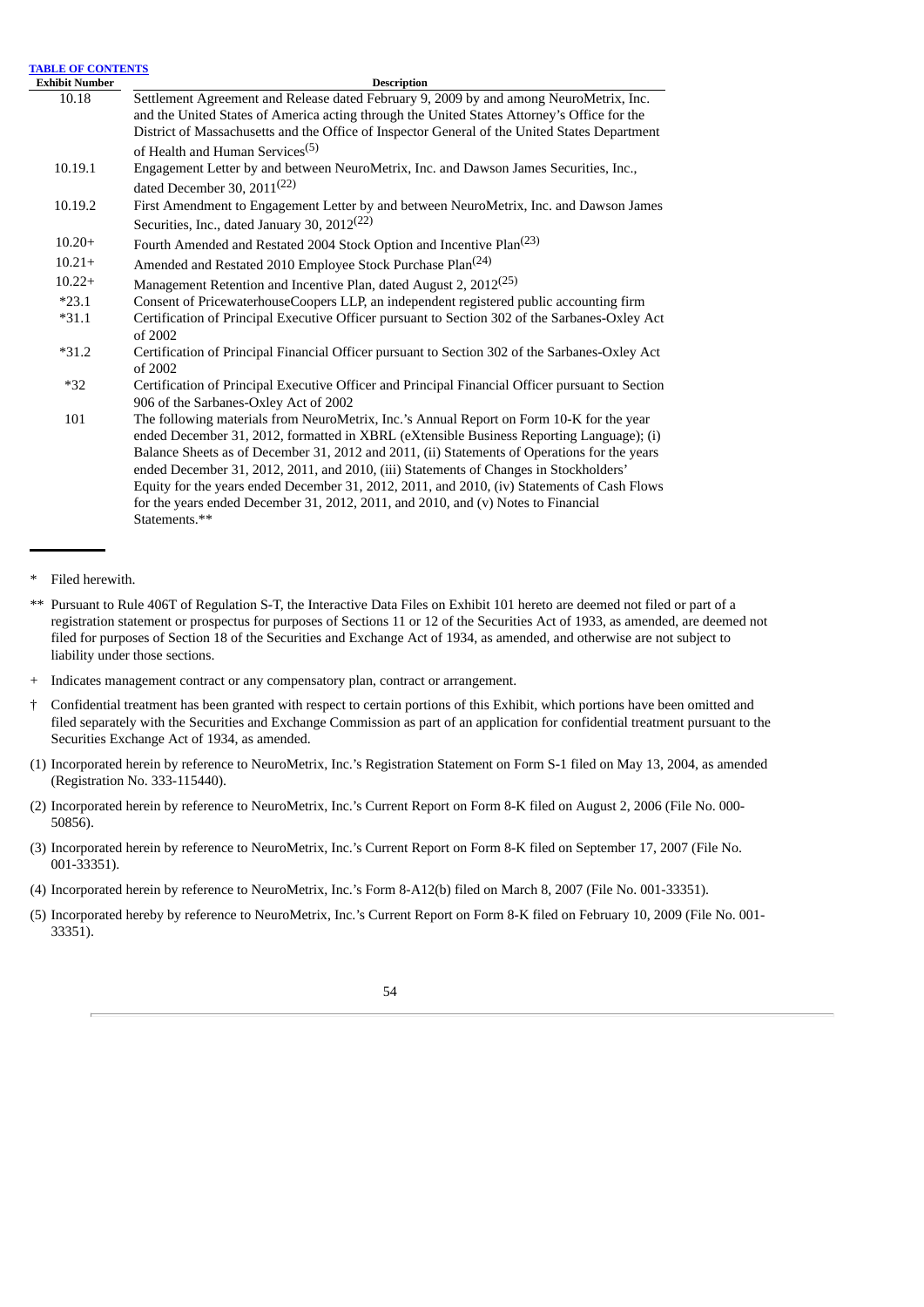- (6) Incorporated herein by reference to NeuroMetrix, Inc.'s Registration Statement on Form S-8 filed on August 9, 2004 (File No. 333-118059).
- (7) Incorporated herein by reference to NeuroMetrix, Inc.'s Current Report on Form 8-K filed on November 26, 2008 (File No. 001- 33351).
- (8) Incorporated herein by reference to Appendix A to NeuroMetrix, Inc.'s Proxy Statement on Schedule 14A filed on April 25, 2008 (File No. 001-33351).
- (9) Incorporated herein by reference to NeuroMetrix, Inc.'s Annual Report on Form 10-K filed on March 20, 2009 (File No. 001- 33351).
- (10)Incorporated herein by reference to Appendix A to NeuroMetrix, Inc.'s Proxy Statement on Schedule 14A filed on April 24, 2009 (File No. 001-33351).
- (11)Incorporated herein by reference to NeuroMetrix, Inc.'s Current Report on Form 8-K filed September 14, 2009 (File No. 001- 33351).
- (12)Incorporated herein by reference to NeuroMetrix, Inc.'s Current Report on Form 8-K filed September 15, 2009 (File No. 001- 33351).
- (13)Incorporated herein by reference to NeuroMetrix, Inc.'s Quarterly Report on Form 10-Q filed November 12, 2009 (File No. 001-33351).
- (14)Incorporated herein by reference to NeuroMetrix, Inc.'s Current Report on Form 8-K filed on February 6, 2008 (File No. 001- 33351).
- (15)Incorporated herein by reference to NeuroMetrix, Inc.'s Current Report on Form 8-K filed on February 27, 2008 (File No. 001- 33351).
- (16)Incorporated herein by reference to NeuroMetrix, Inc.'s Quarterly Report on Form 10-Q filed on May 14, 2010 (File No. 001- 33351).
- (17)Incorporated herein by reference to Appendix A to NeuroMetrix, Inc.'s Proxy Statement on Schedule 14A filed on April 8, 2010 (File No. 001-33351).
- (18)Incorporated herein by reference to NeuroMetrix, Inc.'s Current Report on Form 8-K filed on September 1, 2011 (File No. 001- 33351).
- (19)Incorporated herein by reference to NeuroMetrix, Inc.'s Current Report on Form 8-K filed on February 15, 2013 (File No. 001- 33351).
- (20)Incorporated herein by reference to NeuroMetrix, Inc.'s Current Report on Form 8-K filed on March 3, 2011 (File No. 001- 33351).
- (21)Incorporated herein by reference to NeuroMetrix, Inc.'s Registration Statement on Form S-8 filed on June 3, 2009 (File No. 333-159712).
- (22)Incorporated herein by reference to NeuroMetrix, Inc.'s Registration Statement on Form S-1 filed on November 23, 2011, as amended (Registration No. 333-178165).
- (23)Incorporated herein by reference to Appendix A to NeuroMetrix, Inc.'s Proxy Statement on Schedule 14A filed on April 16, 2012 (File No. 001-33351).
- (24)Incorporated herein by reference to Appendix B to NeuroMetrix, Inc.'s Proxy Statement on Schedule 14A filed on April 16, 2012 (File No. 001-33351).
- (25)Incorporated herein by reference to NeuroMetrix, Inc.'s Quarterly Report on Form 10-Q filed on August 3, 2012 (File No. 001- 33351).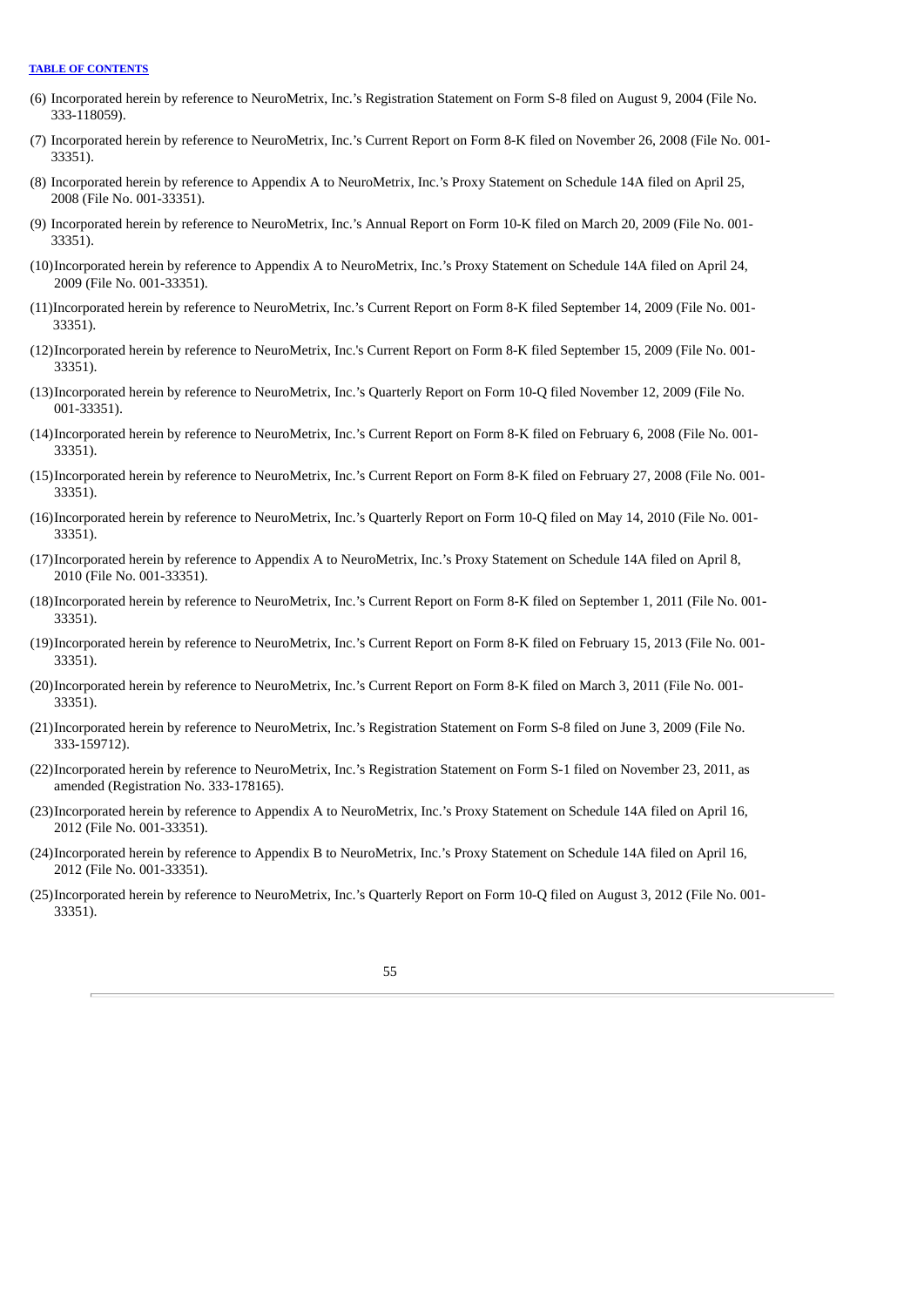# **SIGNATURES**

Pursuant to the requirements of Section 13 or 15(d) of the Securities Exchange Act of 1934, the registrant has duly caused this report to be signed on its behalf by the undersigned, thereunto duly authorized.

# NEUROMETRIX, INC.

By:/s/ SHAI N. GOZANI, M.D., PH.D.

Shai N. Gozani, M.D., Ph.D. *Chairman, President and Chief Executive Officer*

Date: February 25, 2013

Pursuant to the requirements of the Securities Exchange Act of 1934, this report has been signed below by the following persons on behalf of the registrant on February 25, 2013 in the capacities indicated below.

| Name                            | <b>Title</b>                                                   |
|---------------------------------|----------------------------------------------------------------|
| /s/ SHAI N. GOZANI, M.D., PH.D. | Chairman, President and Chief Executive Officer (Principal     |
| Shai N. Gozani, M.D., Ph.D.     | <b>Executive Officer)</b>                                      |
| /s/ THOMAS T. HIGGINS           | Senior Vice President, Chief Financial Officer and Treasurer   |
| Thomas T. Higgins               | (Principal Financial Officer and Principal Accounting Officer) |
| /s/ DAVID E. GOODMAN, M.D.      | Director                                                       |
| David E. Goodman, M.D.          |                                                                |
| /s/ ALLEN J. HINKLE, M.D.       | Director                                                       |
| Allen J. Hinkle, M.D.           |                                                                |
| /s/ NANCY E. KATZ               | Director                                                       |
| Nancy E. Katz                   |                                                                |
| /s/ TIMOTHY R. SURGENOR         | Director                                                       |
| Timothy R. Surgenor             |                                                                |
|                                 |                                                                |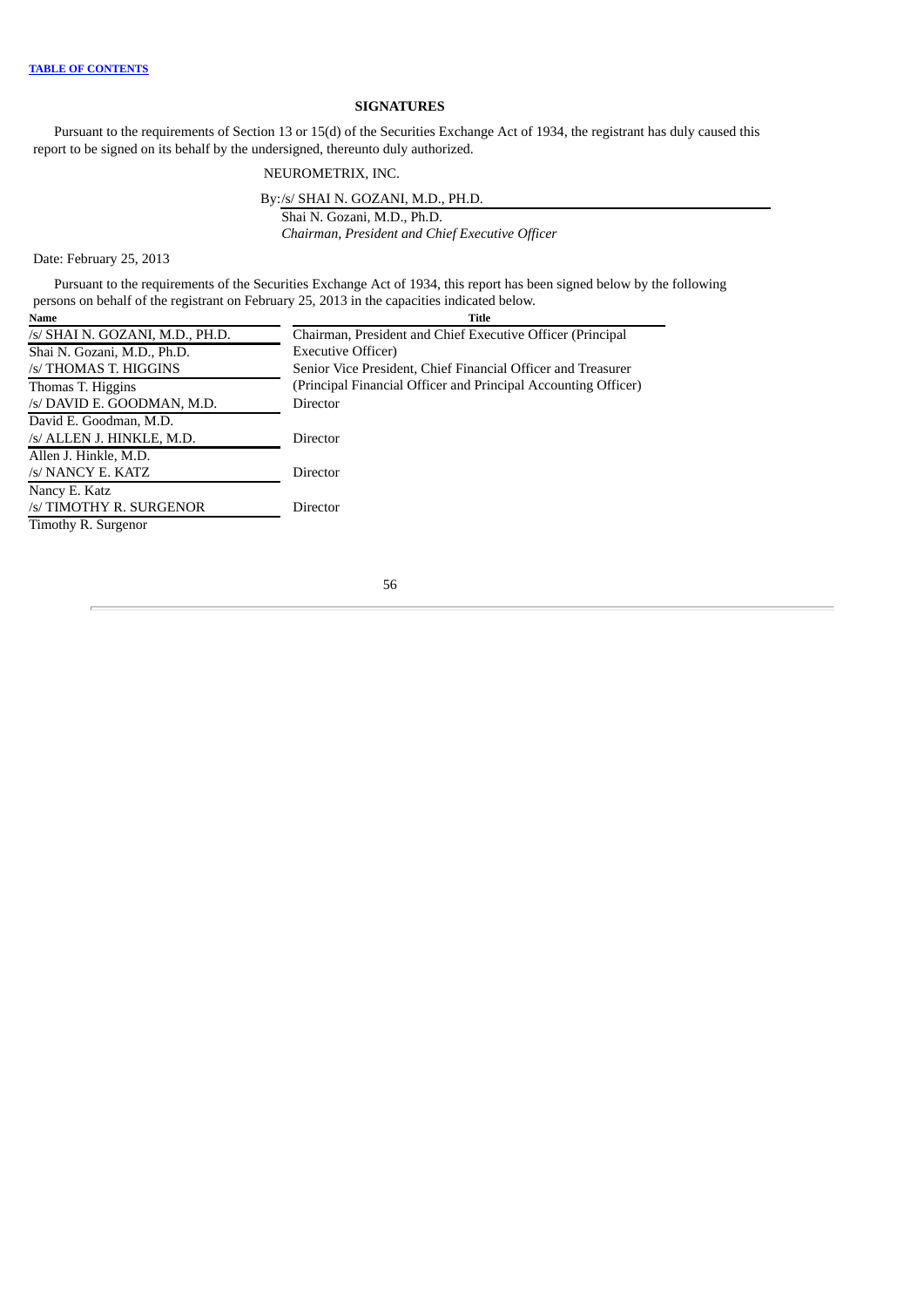# **INDEX TO FINANCIAL STATEMENTS NeuroMetrix, Inc. Years ended December 31, 2012, 2011, and 2010**

|                                                                | Page  |
|----------------------------------------------------------------|-------|
| <b>Report of Independent Registered Public Accounting Firm</b> | $F-2$ |
| <b>Financial Statements</b>                                    |       |
| <b>Balance Sheets</b>                                          | $F-3$ |
| <b>Statements of Operations</b>                                | $F-4$ |
| <b>Statements of Changes in Stockholders' Equity</b>           | $F-5$ |
| <b>Statements of Cash Flows</b>                                | $F-6$ |
| <b>Notes to Financial Statements</b>                           | $F-7$ |
| <b>Schedule II - Valuation and Qualifying Accounts</b>         | $S-1$ |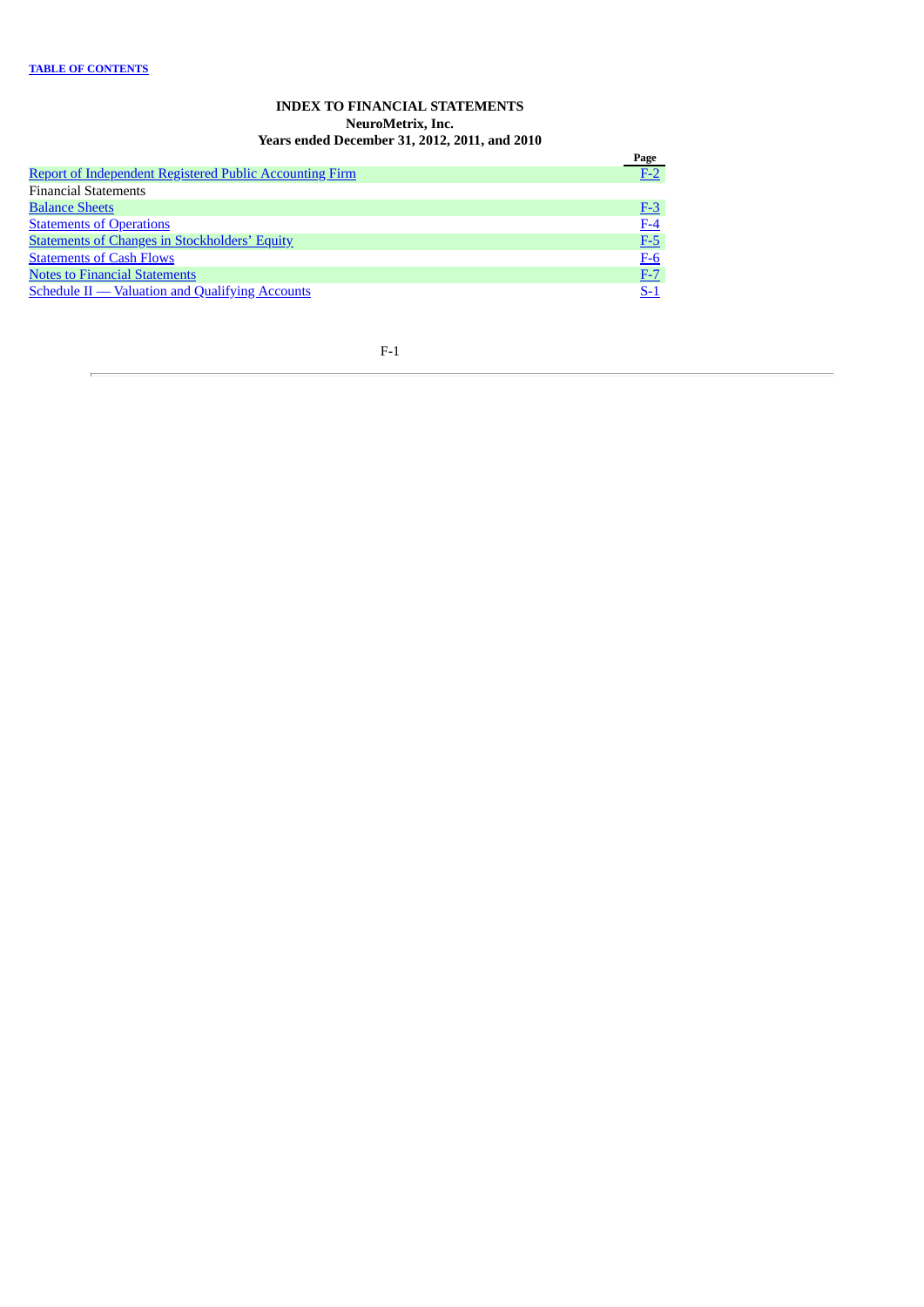#### **Report of Independent Registered Public Accounting Firm**

To the Board of Directors and Stockholders of NeuroMetrix, Inc.

In our opinion, the accompanying balance sheets and the related statements of operations, of changes in stockholders' equity, and of cash flows present fairly, in all material respects, the financial position of NeuroMetrix, Inc. at December 31, 2012 and December 31, 2011, and the results of its operations and its cash flows for each of the three years in the period ended December 31, 2012 in conformity with accounting principles generally accepted in the United States of America. In addition, in our opinion, the financial statement schedule listed in the index appearing under Item 15(a)(1) presents fairly, in all material respects, the information set forth therein when read in conjunction with the related financial statements. These financial statements and financial statement schedule are the responsibility of the Company's management. Our responsibility is to express an opinion on these financial statements and financial statement schedule based on our audits. We conducted our audits of these statements in accordance with the standards of the Public Company Accounting Oversight Board (United States). Those standards require that we plan and perform the audit to obtain reasonable assurance about whether the financial statements are free of material misstatement. An audit includes examining, on a test basis, evidence supporting the amounts and disclosures in the financial statements, assessing the accounting principles used and significant estimates made by management, and evaluating the overall financial statement presentation. We believe that our audits provide a reasonable basis for our opinion.

/s/ PricewaterhouseCoopers LLP

Boston, Massachusetts February 25, 2013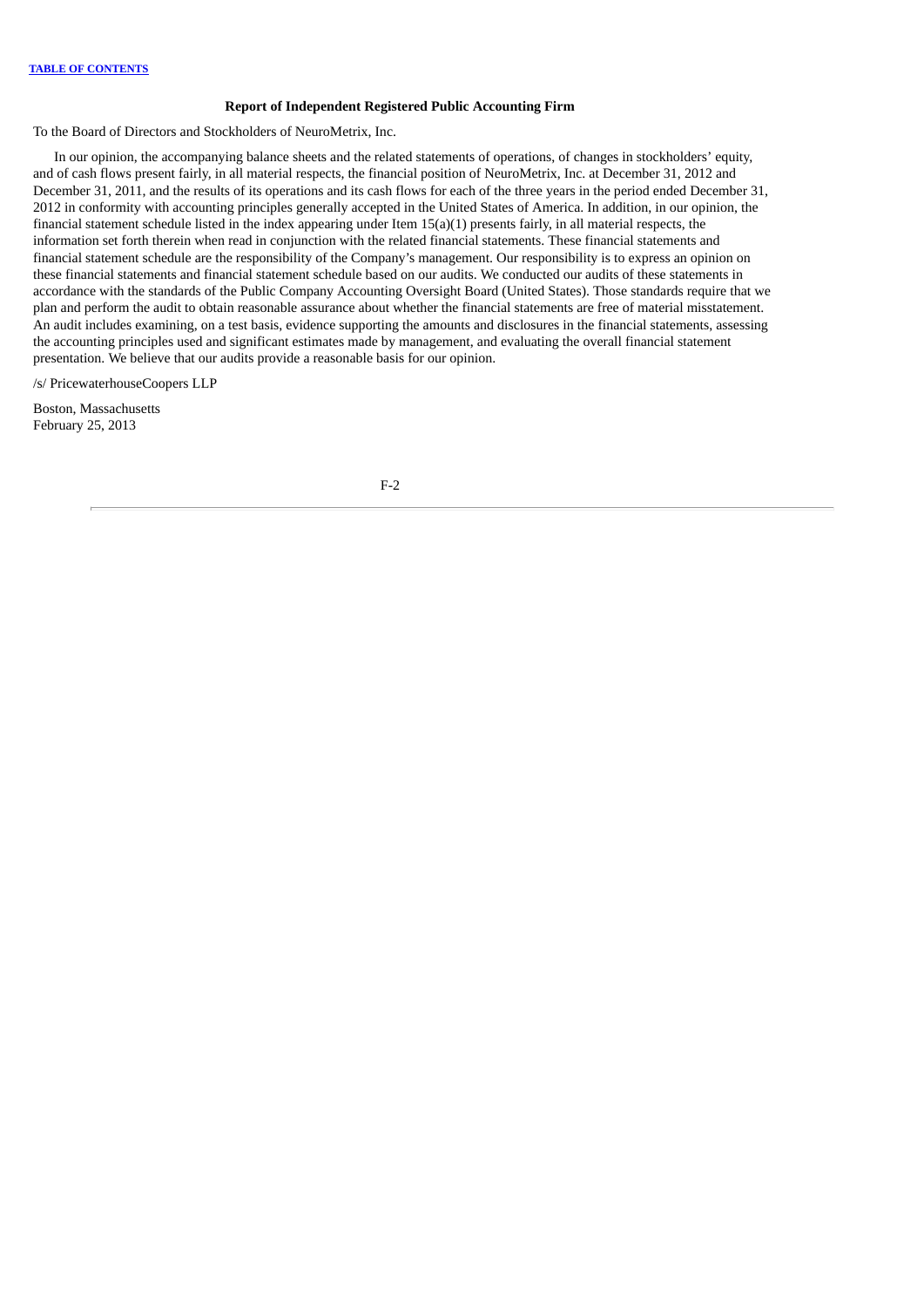# **NeuroMetrix, Inc.**

**Balance Sheets**

|                                                                                                                                                                | December 31,     |                  |
|----------------------------------------------------------------------------------------------------------------------------------------------------------------|------------------|------------------|
|                                                                                                                                                                | 2012             | 2011             |
| <b>Assets</b>                                                                                                                                                  |                  |                  |
| Current assets:                                                                                                                                                |                  |                  |
| Cash and cash equivalents                                                                                                                                      | \$<br>8,699,478  | \$<br>10,290,446 |
| Accounts receivable, net of allowances of \$151,616 and \$299,914 at<br>December 31, 2012 and 2011, respectively                                               | 566,451          | 909,718          |
| Inventories                                                                                                                                                    | 834,526          | 1,763,700        |
| Prepaid expenses and other current assets                                                                                                                      | 462,503          | 493,421          |
| Current portion of deferred costs                                                                                                                              | 10,108           | 38,021           |
| <b>Total current assets</b>                                                                                                                                    | 10,573,066       | 13,495,306       |
| Restricted cash                                                                                                                                                |                  | 229,500          |
| Fixed assets, net                                                                                                                                              | 293,897          | 483,530          |
| Deferred costs and other long-term assets                                                                                                                      | 10,484           | 12,447           |
| <b>Total assets</b>                                                                                                                                            | \$<br>10,877,447 | \$<br>14,220,783 |
| <b>Liabilities and Stockholders' Equity</b>                                                                                                                    |                  |                  |
| <b>Current liabilities:</b>                                                                                                                                    |                  |                  |
| Accounts payable                                                                                                                                               | \$<br>257,361    | \$<br>629,215    |
| Accrued compensation                                                                                                                                           | 647,288          | 929,117          |
| Accrued expenses                                                                                                                                               | 948,843          | 1,222,155        |
| Current portion of deferred revenue                                                                                                                            | 134,185          | 212,108          |
| Current portion of capital lease obligation                                                                                                                    | 17,929           | 20,321           |
| <b>Total current liabilities</b>                                                                                                                               | 2,005,606        | 3,012,916        |
| Deferred revenue, net of current portion                                                                                                                       | 71,419           | 101,417          |
| Capital lease obligation, net of current portion                                                                                                               |                  | 17,929           |
| <b>Total liabilities</b>                                                                                                                                       | 2,077,025        | 3,132,262        |
| Commitments and contingencies (Note 10)                                                                                                                        |                  |                  |
| Stockholders' equity                                                                                                                                           |                  |                  |
| Preferred stock, \$0.001 par value, 5,000,000 shares authorized,                                                                                               |                  |                  |
| none outstanding                                                                                                                                               |                  |                  |
| Common stock, \$0.0001 par value; 50,000,000 authorized; 2,140,871 and<br>650,720 shares issued and outstanding at December 31, 2012 and 2011,<br>respectively | 214              | 65               |
| Additional paid-in capital                                                                                                                                     | 147,393,151      | 139,673,846      |
| Accumulated deficit                                                                                                                                            | (138, 592, 943)  | (128,585,390)    |
|                                                                                                                                                                |                  |                  |
| Total stockholders' equity                                                                                                                                     | 8,800,422        | 11,088,521       |
| Total liabilities and stockholders' equity                                                                                                                     | \$<br>10,877,447 | \$<br>14,220,783 |

The accompanying notes are an integral part of these financial statements.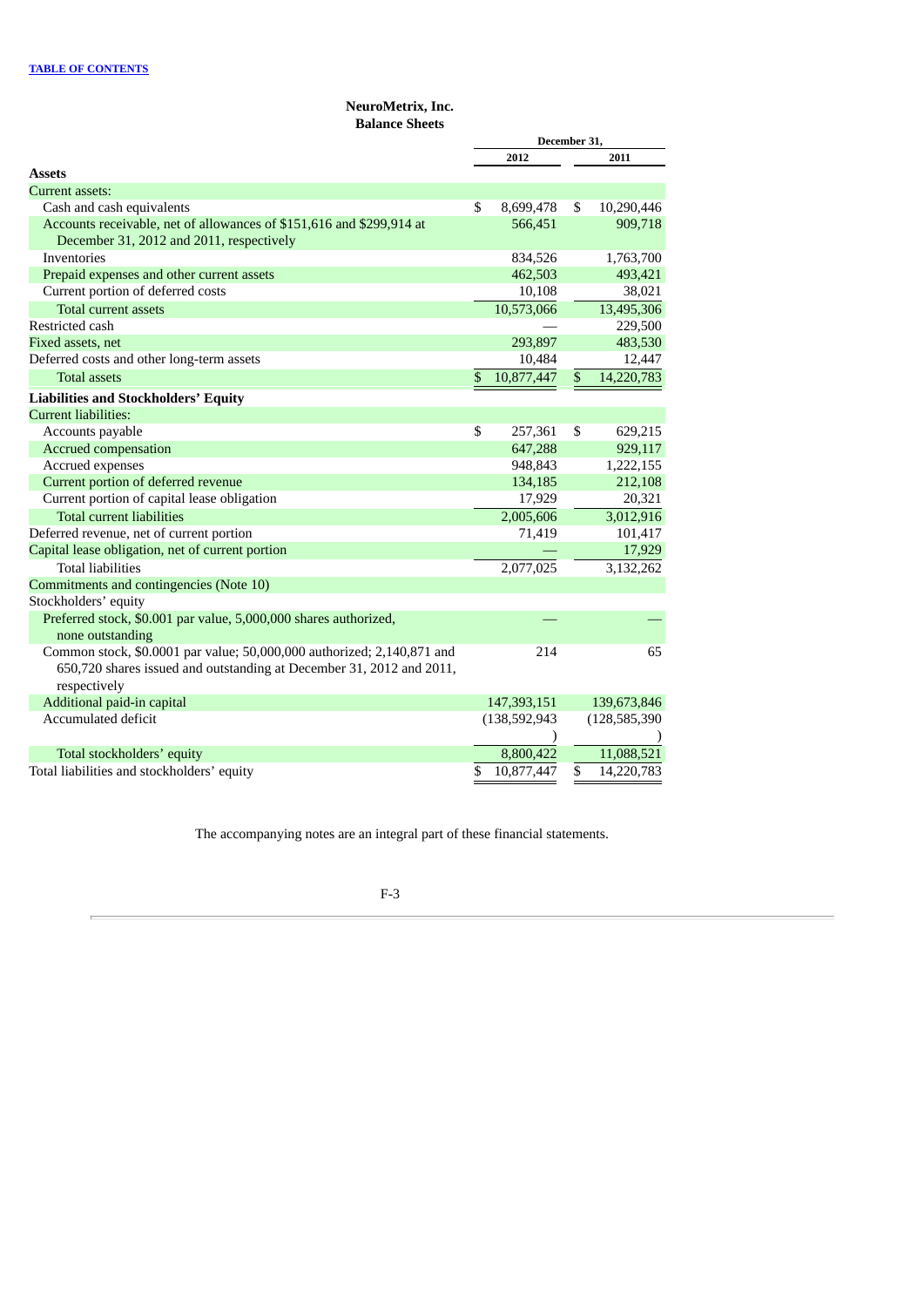## **NeuroMetrix, Inc. Statements of Operations**

|                                                                            | <b>Years Ended December 31,</b> |                   |                    |  |  |  |
|----------------------------------------------------------------------------|---------------------------------|-------------------|--------------------|--|--|--|
|                                                                            | 2012                            | 2011              | 2010               |  |  |  |
| Revenues                                                                   | 7,575,289                       | \$10,396,775      | \$<br>13,899,670   |  |  |  |
| Cost of revenues                                                           | 3,588,806                       | 4,722,069         | 7,050,209          |  |  |  |
| Gross profit                                                               | 3,986,483                       | 5,674,706         | 6,849,461          |  |  |  |
| <b>Operating expenses:</b>                                                 |                                 |                   |                    |  |  |  |
| Research and development                                                   | 3,545,790                       | 3,877,526         | 5,855,353          |  |  |  |
| Sales and marketing                                                        | 5,727,482                       | 6,688,591         | 11,072,172         |  |  |  |
| General and administrative                                                 | 4,735,238                       | 5,111,616         | 7,231,875          |  |  |  |
| <b>Total operating expenses</b>                                            | 14,008,510                      | 15,677,733        | 24,159,400         |  |  |  |
| Loss from operations                                                       | (10,022,027)                    | (10,003,027)      | (17,309,939)       |  |  |  |
| Interest and other income                                                  | 14,474                          | 21,922            | 298,301            |  |  |  |
| Loss before taxes                                                          | (10,007,553)                    | (9,981,105)       | (17,011,638)       |  |  |  |
| Income tax benefit                                                         |                                 |                   | 120,490            |  |  |  |
| Net loss                                                                   | \$(10,007,553)                  | \$<br>(9,981,105) | \$<br>(16,891,148) |  |  |  |
| Net loss per common share, basic and diluted                               | (5.22)                          | \$<br>(15.53)     | \$<br>(26.41)      |  |  |  |
| Weighted average number of common shares outstanding,<br>basic and diluted | 1,918,723                       | 642,513           | 639,597            |  |  |  |

The accompanying notes are an integral part of these financial statements.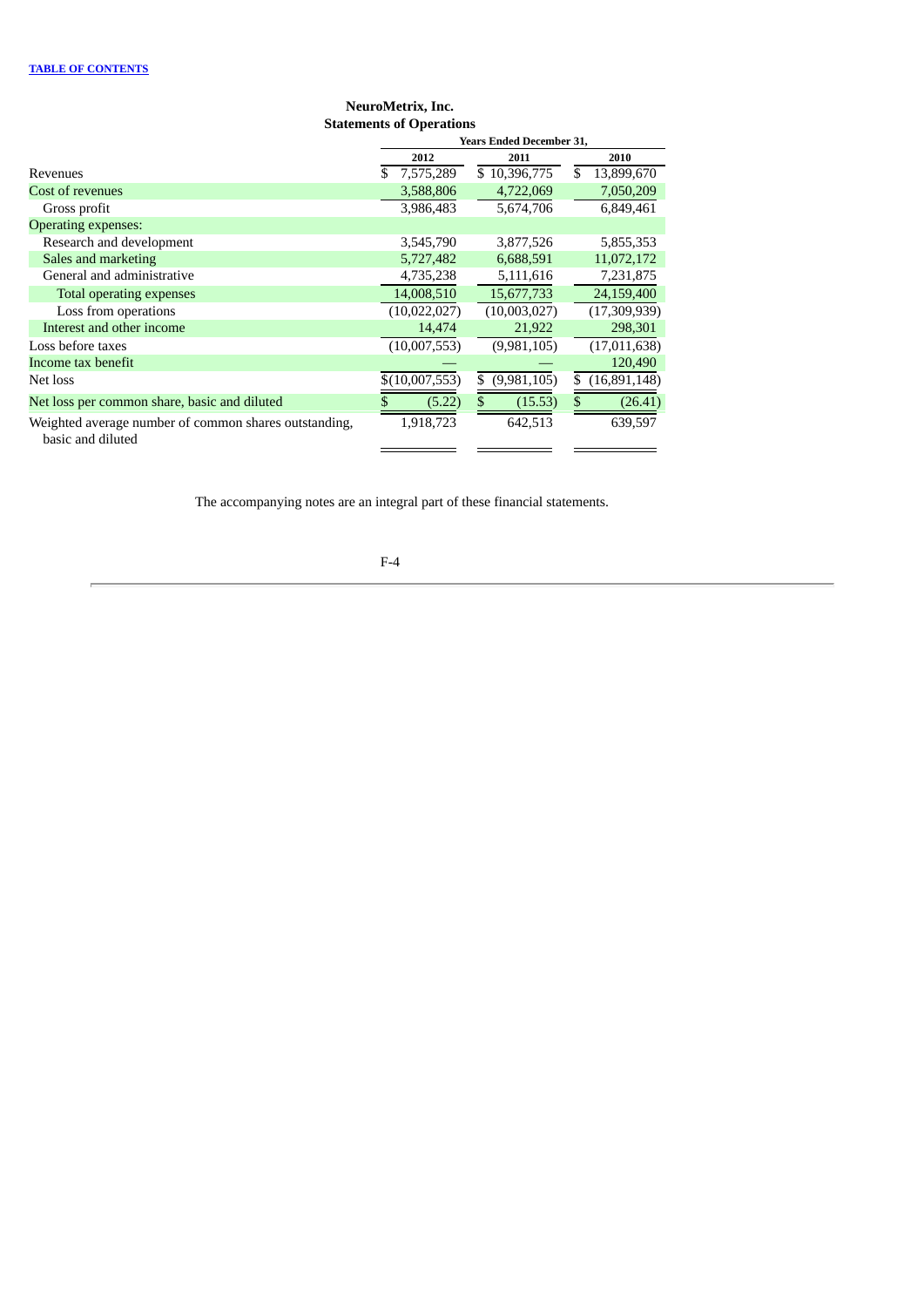|                                                                | <b>Statements of Changes in Stockholders' Equity</b> |  |                |                    |                      |    |              |  |
|----------------------------------------------------------------|------------------------------------------------------|--|----------------|--------------------|----------------------|----|--------------|--|
|                                                                | <b>Common Stock</b>                                  |  |                | <b>Additional</b>  | Accumulated          |    | <b>Total</b> |  |
|                                                                | Number of<br><b>Shares</b>                           |  | <b>Amount</b>  | Paid-In<br>Capital | <b>Deficit</b>       |    |              |  |
| Balance at December 31, 2009                                   | 638,046 \$                                           |  | 64             | \$137,422,944      | $$(101,713,137)$ \\$ |    | 35,709,871   |  |
| Issuance of stock from stock option<br>plans                   | 163                                                  |  |                | 10,273             |                      |    | 10,273       |  |
| Stock-based compensation expense                               |                                                      |  |                | 1,184,570          |                      |    | 1,184,570    |  |
| Issuance of common stock under<br>employee stock purchase plan | 3,244                                                |  | $\mathbf{1}$   | 162,562            |                      |    | 162,563      |  |
| Other issuances of stock from option<br>plan                   | 2,923                                                |  |                | 22,843             |                      |    | 22,843       |  |
| <b>Net loss</b>                                                |                                                      |  |                |                    | (16,891,148)         |    | (16,891,148) |  |
| Balance at December 31, 2010                                   | 644,376                                              |  | 65             | 138,803,192        | (118, 604, 285)      |    | 20,198,972   |  |
| <b>Stock-based compensation expense</b>                        |                                                      |  |                | 837,040            |                      |    | 837,040      |  |
| Issuance of common stock under<br>employee stock purchase plan | 4,002                                                |  |                | 33,614             |                      |    | 33,614       |  |
| Other issuances of stock from option<br>plan                   | 2,342                                                |  |                |                    |                      |    |              |  |
| Net loss                                                       |                                                      |  |                |                    | (9,981,105)          |    | (9,981,105)  |  |
| Balance at December 31, 2011                                   | 650,720                                              |  | 65             | 139,673,846        | (128, 585, 390)      |    | 11,088,521   |  |
| Stock-based compensation expense                               |                                                      |  |                | 319,368            |                      |    | 319,368      |  |
| Issuance of common stock and<br>warrants in public offering    | 1,421,735                                            |  | 142            | 7,376,906          |                      |    | 7,377,048    |  |
| Issuance of common stock on<br>redemption of warrants          | 23,127                                               |  | 2              | (2)                |                      |    |              |  |
| Issuance of common stock under<br>employee stock purchase plan | 8,895                                                |  | $\mathbf{1}$   | 23,037             |                      |    | 23,038       |  |
| Other issuances of stock from option<br>plan                   | 36,394                                               |  | $\overline{4}$ | (4)                |                      |    |              |  |
| <b>Net loss</b>                                                |                                                      |  |                |                    | (10,007,553)         |    | (10,007,553) |  |
| Balance at December 31, 2012                                   | 2.140.871 \$                                         |  | 214            | \$147,393,151      | \$(138, 592, 943)    | \$ | 8,800,422    |  |

**NeuroMetrix, Inc.**

The accompanying notes are an integral part of these financial statements.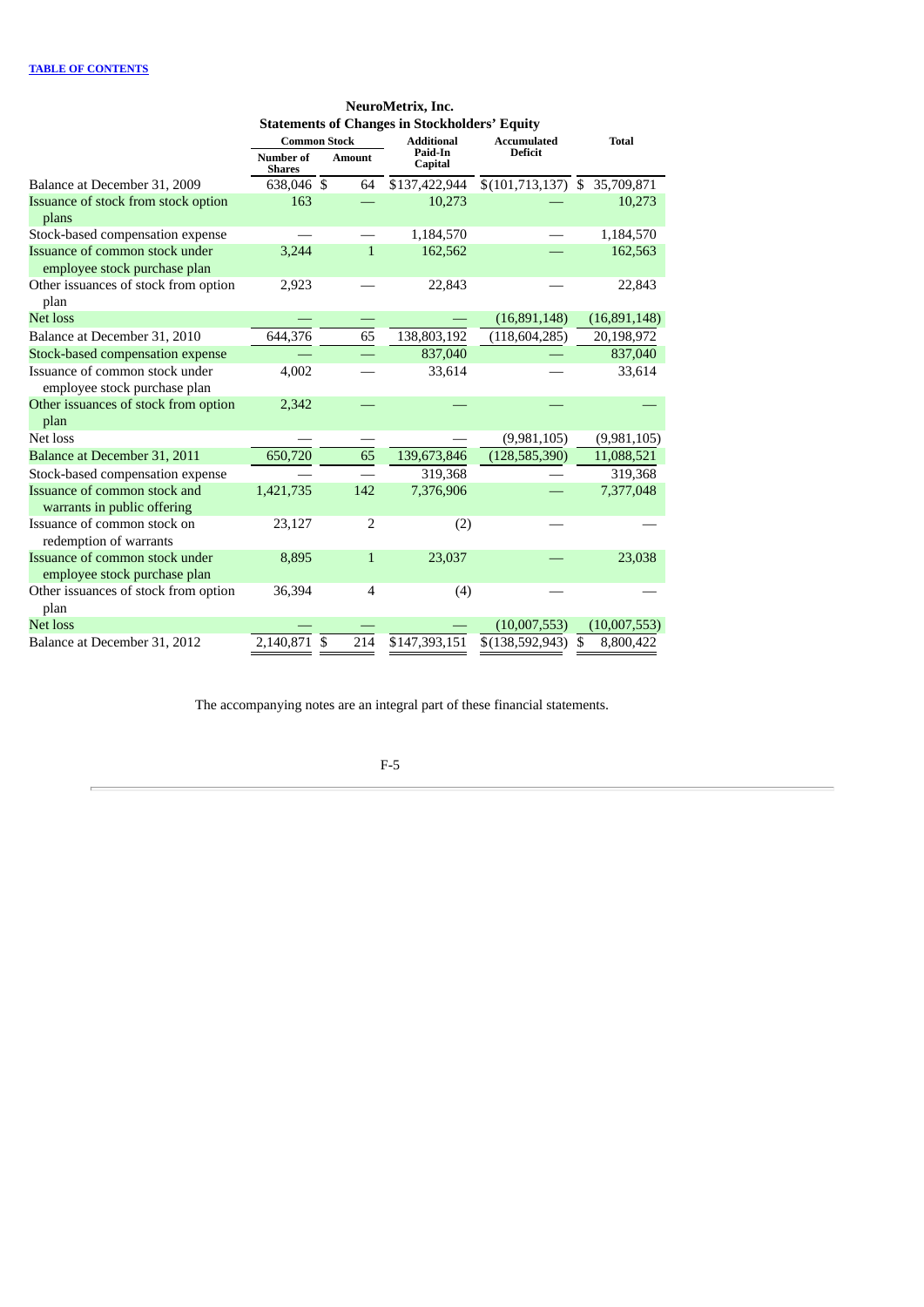| NeuroMetrix, Inc.<br><b>Statements of Cash Flows</b>     |                                 |                 |                            |  |
|----------------------------------------------------------|---------------------------------|-----------------|----------------------------|--|
|                                                          | <b>Years Ended December 31,</b> |                 |                            |  |
|                                                          | 2012                            | 2011            | 2010                       |  |
| <b>Cash flows for operating activities:</b>              |                                 |                 |                            |  |
| Net loss                                                 | \$(10,007,553)                  | $$$ (9,981,105) | \$(16,891,148)             |  |
| Adjustments to reconcile net loss to net cash used in    |                                 |                 |                            |  |
| operating activities:                                    |                                 |                 |                            |  |
| Depreciation and amortization                            | 297,097                         | 376,932         | 523,756                    |  |
| Intangible asset impairment                              |                                 | 192,500         |                            |  |
| Stock-based compensation                                 | 319,368                         | 837,040         | 1,184,570                  |  |
| Inventory charges                                        | 234,848                         | 98,556          | 2,075,494                  |  |
| Changes in operating assets and liabilities:             |                                 |                 |                            |  |
| Accounts receivable                                      | 343,267                         | 682,846         | 1,733,767                  |  |
| Inventories                                              | 694,327                         | 550,549         | 71,308                     |  |
| Prepaid expenses and other current assets                | (76, 880)                       | 110,400         | (199, 105)                 |  |
| Accounts payable                                         | (371, 854)                      | 370,060         | (827,791)                  |  |
| Accrued expenses and compensation                        | (530, 141)                      | 240,433         | (753, 995)                 |  |
| Deferred revenue, deferred costs, and other              | (78, 046)                       | (256, 609)      | (223,970)                  |  |
| Net cash used in operating activities                    | (9, 175, 567)                   | (6,778,398)     | (13, 307, 114)             |  |
| <b>Cash flows for investing activities:</b>              |                                 |                 |                            |  |
| Maturities of investments                                |                                 |                 | 7,495,000                  |  |
| Purchases of fixed assets                                | (107, 465)                      | (110, 987)      | (306, 451)                 |  |
| Release of restricted cash                               | 229,500                         | 178,500         |                            |  |
| Net cash provided by investing activities                | 122,035                         | 67,513          | 7,188,549                  |  |
| <b>Cash flows from financing activities:</b>             |                                 |                 |                            |  |
| Net proceeds from issuance of common stock and           | 7,482,884                       | 33,614          | 195,679                    |  |
| warrants, including public offering and equity plans     |                                 |                 |                            |  |
| Payments on capital lease                                | (20, 320)                       | (19,092)        | (27, 715)                  |  |
| Net cash provided by financing activities                | 7,462,564                       | 14,522          | 167,964                    |  |
| Net decrease in cash and cash equivalents                | (1,590,968)                     | (6,696,363)     | (5,950,601)                |  |
| Cash and cash equivalents, beginning of year             | 10,290,446                      | 16,986,809      | 22,937,410                 |  |
| Cash and cash equivalents, end of year                   | 8,699,478<br>\$                 | \$10,290,446    | \$<br>16,986,809           |  |
| <b>Supplemental disclosure of cash flow information:</b> |                                 |                 |                            |  |
| Equipment acquired under capital lease, net              | \$                              | \$              | 60,410                     |  |
| Common stock issued in exchange for warrants             | $\overline{\$}$<br>127,885      | $\overline{\$}$ | $rac{5}{3}$<br>$rac{5}{3}$ |  |
| Warrants issued in public offering                       | 2,373,267                       | \$              |                            |  |

The accompanying notes are an integral part of these financial statements.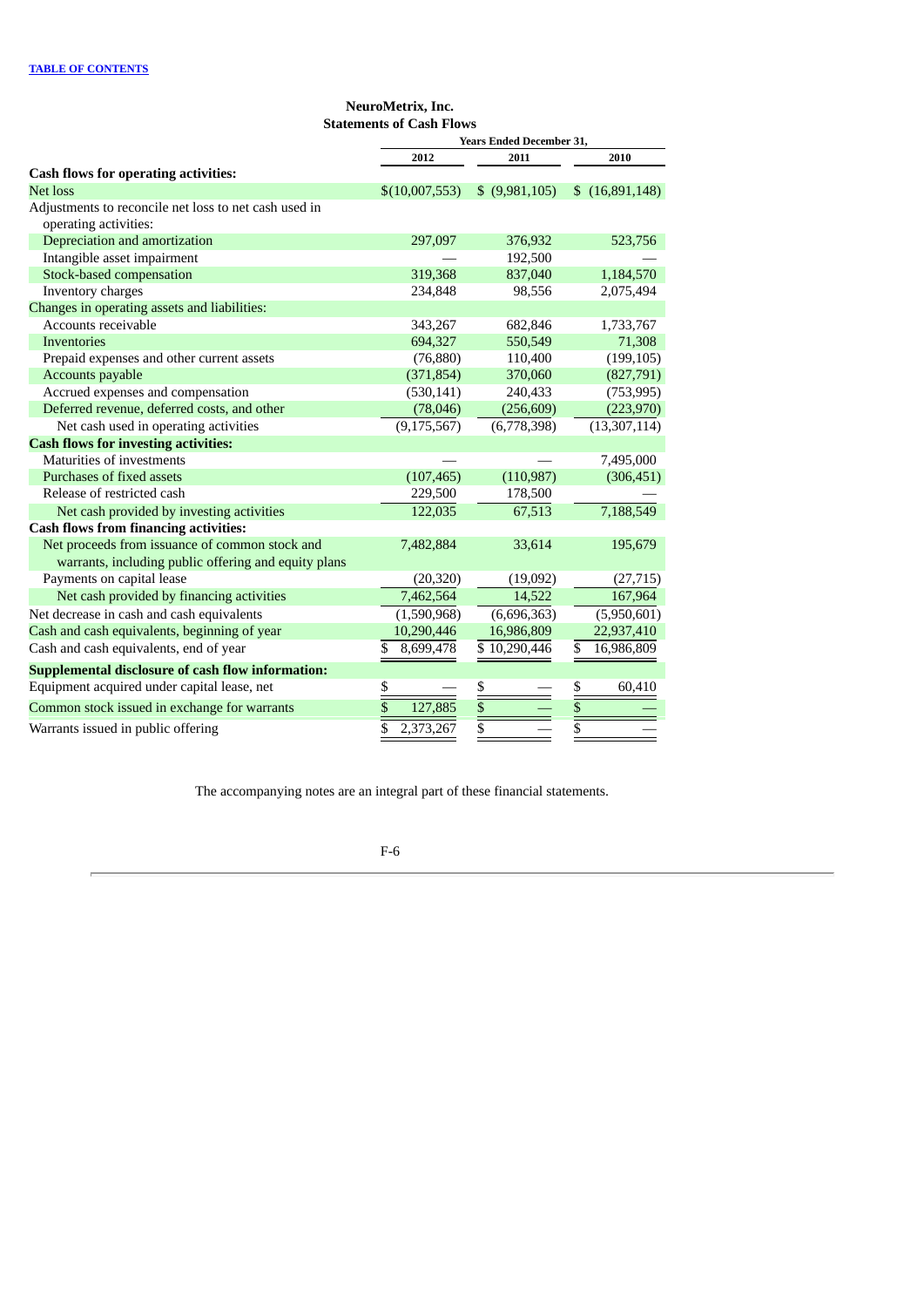#### **1. Description of Business and Basis of Presentation**

NeuroMetrix, Inc., or the Company, a Delaware corporation, was founded in June 1996. The Company is a medical device company focused on the diagnosis and treatment of the neurological complications of diabetes. The Company believes that its substantial experience in developing medical devices to stimulate and measure peripheral nerve function uniquely position it to address unmet medical needs related to diabetic neuropathy. Neuropathy is a common and serious, often painful, complication of diabetes that may lead to foot ulcers and limb amputation. The Company has over a decade of experience in neuropathy detection starting with approval in 1998 by the United States Food and Drug Administration, or FDA, of the NC-stat System, a point-of-care device for the performance of general purpose nerve conduction studies. The Company currently markets products for the detection, diagnosis, monitoring and treatment of diabetic neuropathies such as diabetic peripheral neuropathy and median neuropathy (carpal tunnel syndrome).

The Company launched NC-stat DPNCheck in late 2011. NC-stat DPNCheck is a fast, accurate, and quantitative nerve conduction test for diabetic peripheral neuropathy designed to be used at the point of care. Sales efforts for NC-stat DPNCheck are currently targeted at opportunities in the managed care market. In the first quarter of 2013, the Company completed product development and launched the SENSUS pain management system which is designed for relief of chronic, intractable pain. The Company believes this product will be attractive to endocrinologists, podiatrists, primary care and other physicians that are challenged with trying to manage pain in their patients with painful diabetic neuropathy. The Company's historical neurodiagnostic business is based on the ADVANCE $^{\rm TM}$  NCS/EMG System, or the ADVANCE System, which is a comprehensive platform for the performance of traditional nerve conduction studies and invasive electromyography procedures and which is primarily used in physician offices and clinics. The ADVANCE System contributes the majority of the Company's revenues.

The Company held cash and cash equivalents of \$8.7 million as of December 31, 2012. The Company believes that these resources and the cash to be generated from expected product sales will be sufficient to meet its projected operating requirements for at least the next twelve months. The Company continues to face significant challenges and uncertainties and, as a result, the Company's available capital resources may be consumed more rapidly than currently expected due to (a) decreases in sales of the Company's products and the uncertainty of future revenues from new products; (b) changes the Company may make to the business that affect ongoing operating expenses; (c) changes the Company may make in its business strategy; (d) regulatory developments affecting the Company's existing products and delays in the FDA approval process for products under development; (e) changes in the Company's research and development spending plans; and (f) other items affecting the Company's forecasted level of expenditures and use of cash resources. Accordingly, the Company will need to raise additional funds to support its operating and capital needs beyond the next twelve months. The Company may attempt to obtain additional funding through public or private financing, collaborative arrangements with strategic partners, or through additional credit lines or other debt financing sources to increase the funds available to fund operations. However, the Company may not be able to secure such financing in a timely manner or on favorable terms, if at all. Furthermore, if the Company issues equity or debt securities to raise additional funds, its existing stockholders may experience dilution, and the new equity or debt securities may have rights, preferences and privileges senior to those of the Company's existing stockholders. If the Company raises additional funds through collaboration, licensing or other similar arrangements, it may be necessary to relinquish valuable rights to its potential products or proprietary technologies, or grant licenses on terms that are not favorable to the Company. Without additional funds, the Company may be forced to delay, scale back or eliminate some of its sales and marketing efforts, research and development activities, or other operations and potentially delay product development in an effort to provide sufficient funds to continue its operations. If any of these events occurs, the Company's ability to achieve its development and commercialization goals would be adversely affected.

Certain prior period amounts have been adjusted to reflect the Company's 1-for-6 reverse stock split of its common stock completed on February 15, 2013 (see Note 15, Reverse Stock Splits, for further details).

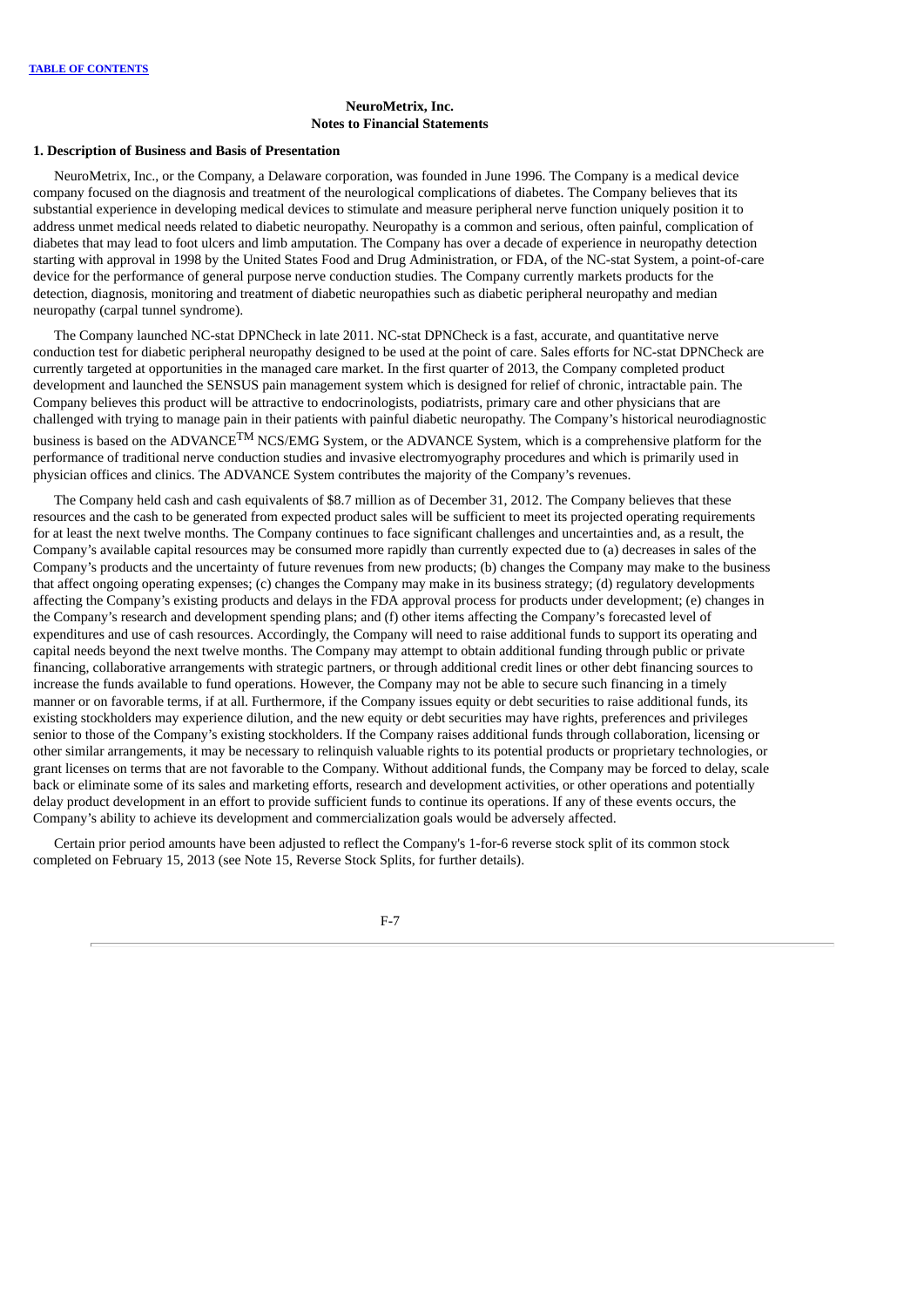#### **2. Summary of Significant Accounting Policies**

# *Use of Estimates and Assumptions*

The preparation of financial statements in conformity with United States generally accepted accounting principles requires management to make significant estimates and assumptions that affect the reported amounts of assets and liabilities and disclosure of contingent assets and liabilities at the date of the financial statements and the reported amounts of revenue and expenses during reporting periods. Actual results could differ from those estimates.

The Company bases its estimates on historical experience and various other assumptions that it believes to be reasonable under the circumstances and regularly assesses these estimates, but actual results could differ materially from these estimates. Effects of changes in estimates are recorded in the period in which they occur.

### *Cash and Cash Equivalents*

The Company considers all highly liquid investments with an original maturity of ninety days or less to be cash equivalents. Cash equivalents are recorded at cost which approximates fair value. The Company invests cash primarily in a money market account and other investments which management believes are subject to minimal credit and market risk.

### *Concentrations of Credit Risk*

Financial instruments that potentially expose the Company to concentrations of credit risk consist primarily of cash and cash equivalents in bank deposit accounts and trade receivables. The Company invests its funds in highly rated institutions and limits its investment in any individual account so that they do not exceed FDIC limits. The Company has not experienced significant losses related to cash and cash equivalents and does not believe it is exposed to any significant credit risks relating to its cash and cash equivalents.

At December 31, 2012, one customer accounted for 11.5% of accounts receivable. For the years ended December 31, 2012, 2011, and 2010, no single customer accounted for more than 10% of revenue.

The Company relies on in-house assembly and three third-party manufacturers to manufacture the major portion of its current products and product components. The disruption or termination of the supply of these products or a significant increase in the cost of these products from these sources could have an adverse effect on the Company's business, financial position, and results of operations.

#### *Inventories*

Inventories, consisting primarily of purchased components, are stated at the lower of cost or market. Cost is determined using the first-in, first-out method. The Company writes down inventory to its net realizable value for excess or obsolete inventory.

#### *Fair Value*

The carrying amounts of the Company's financial instruments, which include cash equivalents, accounts receivable, accounts payable, and accrued expenses approximate their fair value at December 31, 2012 and 2011.

# *Revenue Recognition*

The Company recognizes revenue when the following criteria have been met: persuasive evidence of an arrangement exists, delivery has occurred and risk of loss has passed, the seller's price to the buyer is fixed or determinable, and collection is reasonably assured.

Revenues associated with the sale of the ADVANCE devices to customers and distributors are recognized upon shipment, provided that the selling price is fixed or determinable, persuasive evidence of an arrangement exists, collection of receivables is reasonably assured, product returns are reasonably estimable, and no

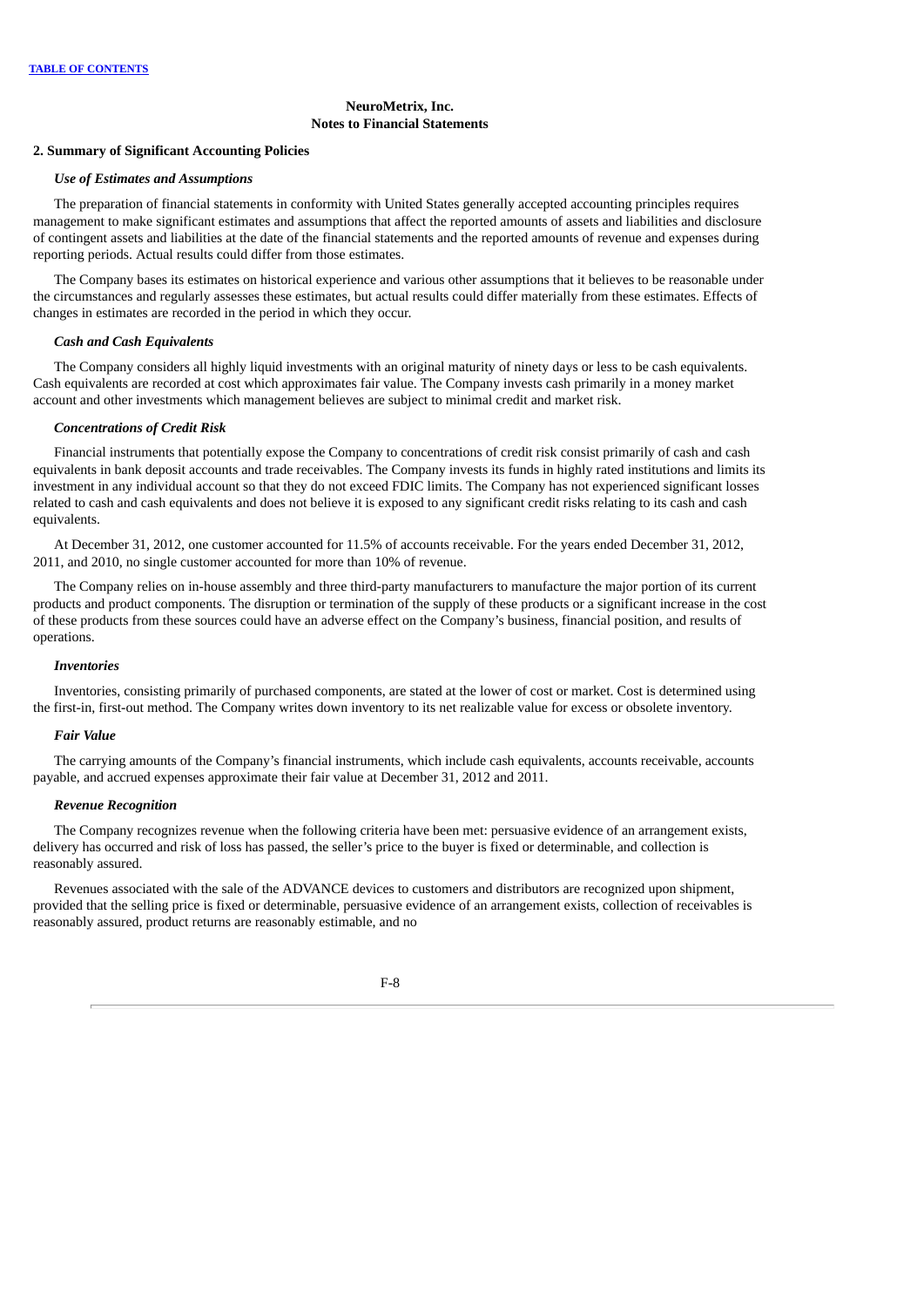#### **2. Summary of Significant Accounting Policies – (continued)**

continuing obligations exist. The revenues from the sale of an ADVANCE communication hub together with access to NeuroMetrix information systems are considered one unit of accounting and deferred and recognized on a straight-line basis over the estimated period of time that the Company provides the service associated with the information systems of three years. The resulting deferred revenue and deferred costs are presented as separate line items on the accompanying balance sheet. Revenues related to extended service agreements for the devices are recognized ratably over the term of the extended service agreement.

Revenues associated with the sale of the NC-stat DPNCheck devices are recognized upon shipment, provided that the selling price is fixed or determinable, persuasive evidence of an arrangement exists, collection of receivables is reasonably assured, product returns are reasonably estimable, and no continuing obligations exist.

Revenues also include sales of consumables, including single use nerve specific electrodes, EMG needles, and other accessories. These revenues are recognized upon shipment provided that the selling price is fixed or determinable, persuasive evidence of an arrangement exists, collection of receivables is reasonably assured, and product returns are reasonably estimable.

When multiple elements are contained in a single arrangement, the Company allocates revenue between the elements based on their relative selling prices. The Company determines selling price using vendor specific objective evidence, or VSOE, if it is available, third-party evidence, or TPE, if VSOE is not available, and best estimate of selling price, or BESP, if neither VSOE nor TPE are available. The Company generally expects that it will not be able to establish TPE due to the nature of the markets in which it competes, and, as such, it will typically determine selling price using VSOE or if not available, BESP. The objective of BESP is to determine the selling price of a deliverable on a standalone basis. The Company's determination of BESP involves a weighting of several factors based on the specific facts and circumstances of an arrangement. Specifically, the Company considers the cost to produce the deliverable, the anticipated margin on that deliverable, the selling price and profit margin for similar parts, its ongoing pricing strategy, the value of any enhancements that have been built into the deliverable, and the characteristics of the varying markets in which the deliverable is sold.

Revenue recognition involves judgments, including assessments of expected returns and expected customer relationship periods. The Company analyzes various factors, including a review of specific transactions, its historical returns, average customer relationship periods, customer usage, customer balances, and market and economic conditions. Changes in judgments or estimates on these factors could materially impact the timing and amount of revenues and costs recognized. Should market or economic conditions deteriorate, the Company's actual return or bad debt experience could exceed its estimate.

Certain product sales are made with a 30-day right of return. Since the Company can reasonably estimate future returns, it recognizes revenues associated with product sales that contain a right of return upon shipment and at the same time it records a sales return reserve, which reduces revenue and accounts receivable by the amount of estimated returns.

#### *Accounts Receivable*

Trade accounts receivable are recorded at the invoiced amount and do not bear interest. Accounts receivable on the balance sheet are recorded net of the allowance for doubtful accounts receivable and the reserve for estimated returns. The allowance for doubtful accounts is the Company's best estimate of the amount of probable credit losses in its existing accounts receivable. The Company reviews its allowance for doubtful accounts and determines the allowance based on an analysis of customer past payment history, product usage activity, and recent communications between the Company and the customer. Past due balances are reviewed individually for collectibility. Account balances are written-off against the allowance when the Company feels it is probable the receivable will not be recovered. The Company does not have any off-balance sheet credit exposure related to its customers.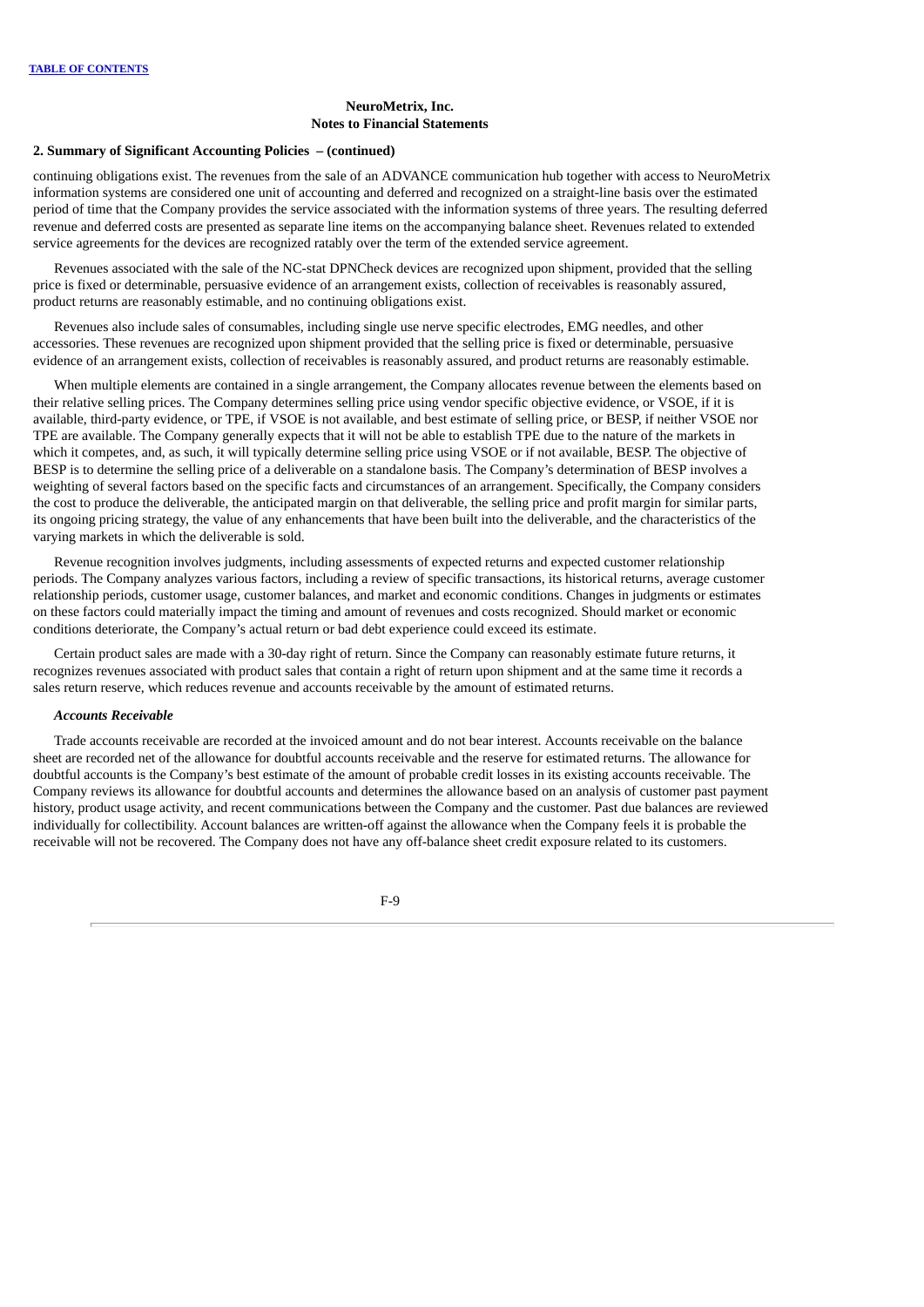### **2. Summary of Significant Accounting Policies – (continued)**

# *Income Taxes*

The Company records income taxes using the asset and liability method. Deferred income tax assets and liabilities are recognized for the future tax consequences attributable to differences between the financial statement carrying amounts of existing assets and liabilities and their respective income tax bases, and operating loss and tax credit carryforwards. The Company's financial statements contain certain deferred tax assets, which have arisen primarily as a result of operating losses, as well as other temporary differences between financial and tax accounting. In accordance with the provisions of the Income Taxes topic of the Codification, the Company is required to establish a valuation allowance if the likelihood of realization of the deferred tax assets is reduced based on an evaluation of objective verifiable evidence. Significant management judgment is required in determining the Company's provision for income taxes, the Company's deferred tax assets and liabilities and any valuation allowance recorded against those net deferred tax assets. The Company evaluates the weight of all available evidence to determine whether it is more likely than not that some portion or all of the net deferred income tax assets will not be realized.

Utilization of the NOL and research and development credit carryforwards may be subject to a substantial annual limitation due to ownership change limitations that have occurred previously or that could occur in the future, as provided by Section 382 of the Internal Revenue Code of 1986, as well as similar state provisions. Ownership changes may limit the amount of NOL and tax credit carryforwards that can be utilized to offset future taxable income and tax, respectively. In general, an ownership change, as defined by Section 382, results from transactions increasing the ownership of certain shareholders or public groups in the stock of a corporation by more than 50 percentage points over a three-year period.

If the Company has experienced a change of control, utilization of its NOL or tax credits carryforwards would be subject to an annual limitation under Section 382. Any limitation may result in expiration of a portion of the NOL or research and development credit carryforwards before utilization. Subsequent ownership changes could further impact the limitation in future years. Further, until a study is completed and any limitation known, no amounts are being presented as an uncertain tax position.

A full valuation allowance has been provided against the Company's NOL carryforwards and research and development credit carryforwards and, if an adjustment is required, this adjustment would be offset by an adjustment to the valuation allowance. Thus, there would be no impact to the balance sheet or statement of operations if an adjustment were required.

Management performed a two-step evaluation of all tax positions, ensuring that these tax return positions meet the "more likely than not" recognition threshold and can be measured with sufficient precision to determine the benefit recognized in the financial statements. These evaluations provide management with a comprehensive model for how a company should recognize, measure, present, and disclose in its financial statements certain tax positions that the Company has taken or expects to take on income tax returns.

### *Research and Development*

Costs incurred in the research and development of the Company's products are expensed as incurred. Included in research and development costs are wages, benefits, product design consulting, and other operating costs such as facilities, supplies, and overhead directly related to the Company's research and development efforts.

# *Product Warranty Costs*

The Company accrues estimated product warranty costs at the time of sale which are included in cost of sales in the statements of operations. The amount of the accrued warranty liability is based on historical information such as past experience, product failure rates, number of units repaired, and estimated cost of material and labor. The liabilities for product warranty costs of \$18,629 and \$32,308 at December 31, 2012 and 2011, respectively, are included in accrued expenses in the accompanying balance sheets.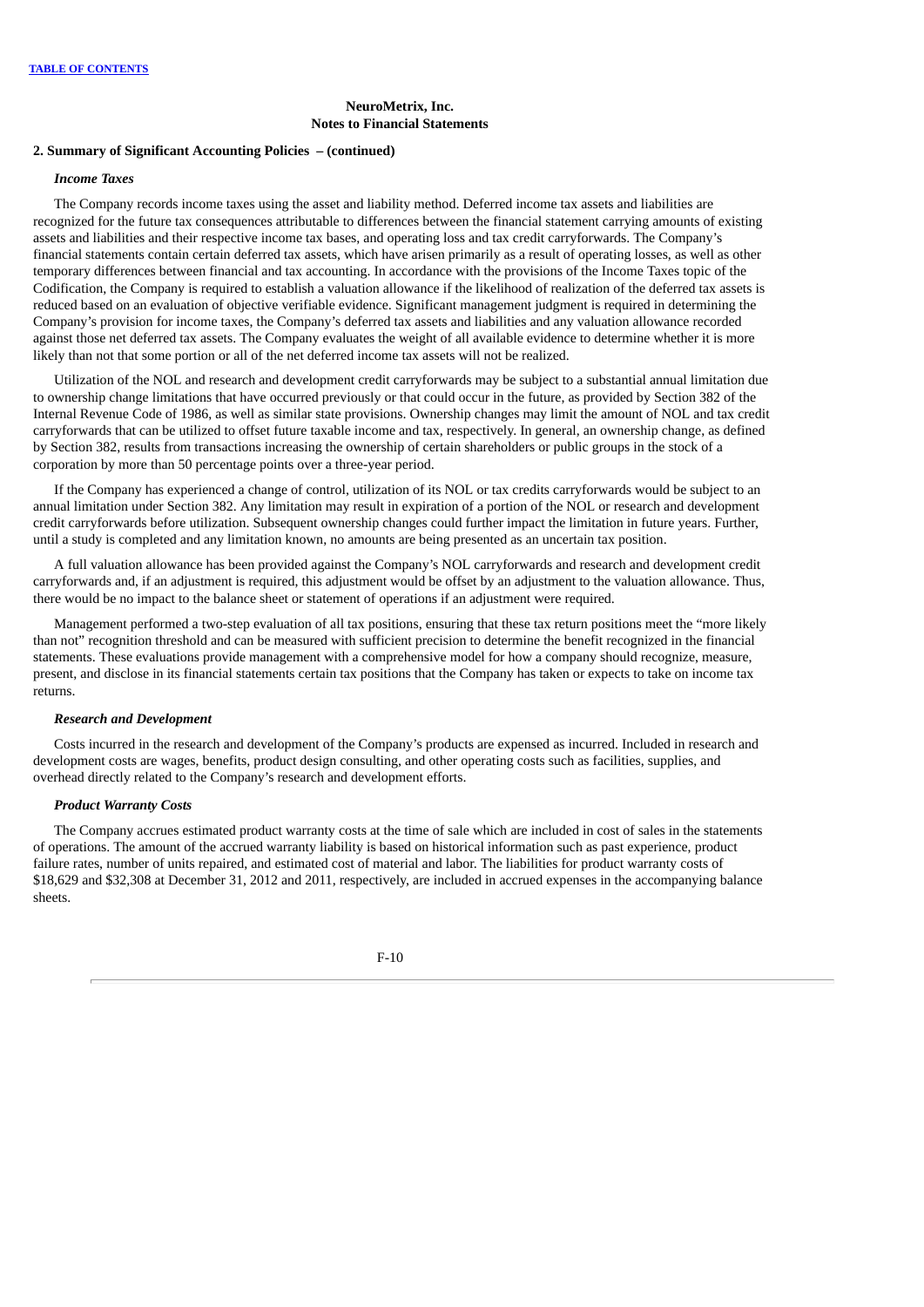### **2. Summary of Significant Accounting Policies – (continued)**

# *Fixed Assets and Long-Lived Assets*

Fixed assets are recorded at cost and depreciated using the straight-line method over the estimated useful life of each asset. Expenditures for repairs and maintenance are charged to expense as incurred. On disposal, the related assets and accumulated depreciation are eliminated from the accounts and any resulting gain or loss is included in the Company's statement of operations. Leasehold improvements are amortized over the shorter of the estimated useful life of the improvement or the remaining term of the lease.

The Company periodically evaluates the recoverability of its fixed assets and other long-lived assets whenever events or changes in circumstances indicate that an event of impairment may have occurred. This periodic review may result in an adjustment of estimated depreciable lives or asset impairment. When indicators of impairment are present, the carrying values of the asset are evaluated in relation to the assets operating performance and future undiscounted cash flows of the underlying assets. If the future undiscounted cash flows are less than their book value, an impairment may exist. The impairment is measured as the difference between the book value and the fair value of the underlying asset. Fair values are based on estimates of the market prices and assumptions concerning the amount and timing of estimated future cash flows and assumed discount rates, reflecting varying degrees of perceived risk.

# *Accounting for Stock-Based Compensation*

Stock-based compensation cost is generally recognized ratably over the requisite service period. The Company uses the Black-Scholes option pricing model for determining the fair value of its stock options and amortizes its stock-based compensation expense using the straight-line method. The Black-Scholes model requires certain assumptions that involve judgment. Such assumptions are the expected share price volatility, expected life of options, expected annual dividend yield, and risk-free interest rate (See Note 3 – Stock-Based Compensation and Equity).

### *Net Loss per Common Share*

Basic net loss per common share is computed by dividing net loss by the weighted average number of common shares outstanding during the period. Unvested restricted shares, although legally issued and outstanding, are not considered outstanding for purposes of calculating basic net loss per share. Diluted net loss per common share is computed by dividing net loss by the weighted average number of common shares outstanding during the period plus the dilutive effect of outstanding instruments such as options, warrants, and restricted stock. Because the Company has reported a net loss for all periods presented, diluted loss per common share is the same as basic loss per common share, as the effect of utilizing the fully diluted share count would have reduced the net loss per common share. Therefore, in calculating net loss per share amounts, the following shares underlying potentially dilutive common stock equivalents were excluded from the calculation of diluted net income per common share because their effect was anti-dilutive for each of the periods presented:

|                           | <b>Years Ended December 31,</b> |         |         |  |
|---------------------------|---------------------------------|---------|---------|--|
|                           | 2012                            | 2011    | 2010    |  |
| Options                   | 53.999                          | 91.411  | 89,079  |  |
| Warrants                  | 741,546                         | 238,413 | 238,413 |  |
| Unvested restricted stock | 31,699                          | 4,725   | 1,484   |  |
| Total                     | 827,244                         | 334,549 | 328,976 |  |

Warrants outstanding at December 31, 2012 were issued in the public offering completed on February 13, 2012 (see Note 14, Public Offering of Common Stock and Warrants, for further details). Warrants outstanding at December 31, 2011 and 2010 were redeemed in March 2012 in exchange for 23,127 shares of common stock.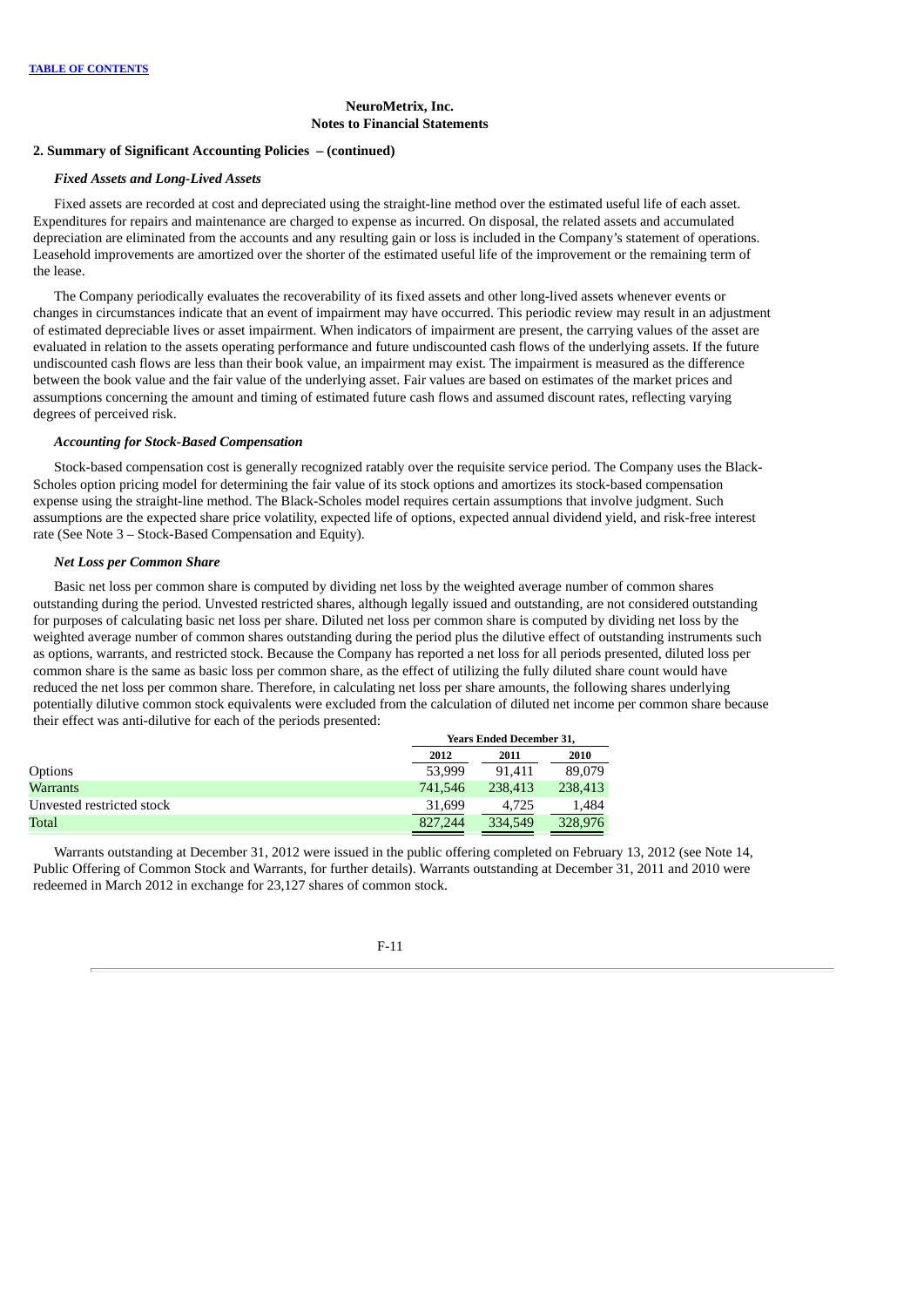#### **2. Summary of Significant Accounting Policies – (continued)**

### *Advertising and Promotional Costs*

Advertising and promotional costs are expensed as incurred. Advertising and promotion expense was \$242,000, \$426,000, and \$256,000 in the years ended December 31, 2012, 2011, and 2010, respectively.

# *Accumulated Other Comprehensive Items*

For the years ended December 31, 2012, 2011, and 2010, the Company had no components of other comprehensive income or loss other than net loss.

### *Segments*

The Company operates in one segment for the sale of medical equipment and consumables. Substantially all of the Company's assets, revenues, and expenses for the years ended December 31, 2012, 2011, and 2010 were located at or derived from operations in the United States. Revenues from sales outside the United States accounted for approximately 7% of total revenues in 2012, 6% of total revenues in 2011, and 2% of total revenues in 2010.

## *Risks and Uncertainties*

The Company is subject to risks common to companies in the medical device industry, including, but not limited to, development by the Company or its competitors of new technological innovations, dependence on key personnel, customers' reimbursement from third-party payers, protection of proprietary technology, and compliance with regulations of the FDA and other governmental agencies.

In late 2011, the Company launched NC-stat DPNCheck, which is a fast, accurate, and quantitative nerve conduction test for the assessment of systemic neuropathies such as DPN. In early 2013 the Company launched SENSUS for the treatment intractable pain, including pain associated with diabetic neuropathy. The future prospects of the Company are closely tied to its success with NC-stat DPNCheck and SENSUS in market acceptance and growth in future revenues.

# *Recently Issued or Adopted Accounting Pronouncements*

In May 2011, the Financial Accounting Standards Board, or FASB, issued Accounting Standards Update, or ASU, No. 2011-04*,* "Fair Value Measurement (Topic 820) - Amendments to Achieve Common Fair Value Measurement and Disclosure Requirements *in U.S. GAAP and IFRS"*, or ASU 2011-04. The amendments in ASU 2011-04 result in common fair value measurement and disclosure requirements in GAAP and International Financial Reporting Standards, or IFRS. Consequently, the amendments change the wording used to describe many of the requirements in GAAP for measuring fair value and for disclosing information about fair value measurements. The Company adopted this new guidance prospectively beginning January 1, 2012. Adoption has not had a material effect on the Company's financial statements.

In June 2011, the FASB issued ASU No. 2011-05, *"Comprehensive Income (Topic 220) — Presentation of Comprehensive Income"*, or ASU No. 2011-05. ASU No. 2011-05 requires that all nonowner changes in stockholders' equity be presented either in a single continuous statement of comprehensive income or in two separate but consecutive statements, eliminating the option to present other comprehensive income in the statement of changes in equity. Under either choice, items that are reclassified from other comprehensive income to net income are required to be presented on the face of the financial statements where the components of net income and the components of other comprehensive income are presented. In December 2011, the FASB issued ASU No. 2011-12, "Deferral of the Effective Date for Amendments to the Presentation of Reclassifications of Items Out of *Accumulated Other Comprehensive Income in Accounting Standards Update No. 2011-05"*, which defers the requirement within ASU No. 2011-05 to present on the face of the financial statements the effects of reclassifications out of accumulated other comprehensive income on the components of net income and other comprehensive income for all periods presented. During the deferral, entities should continue to report reclassifications out of accumulated other comprehensive income consistent

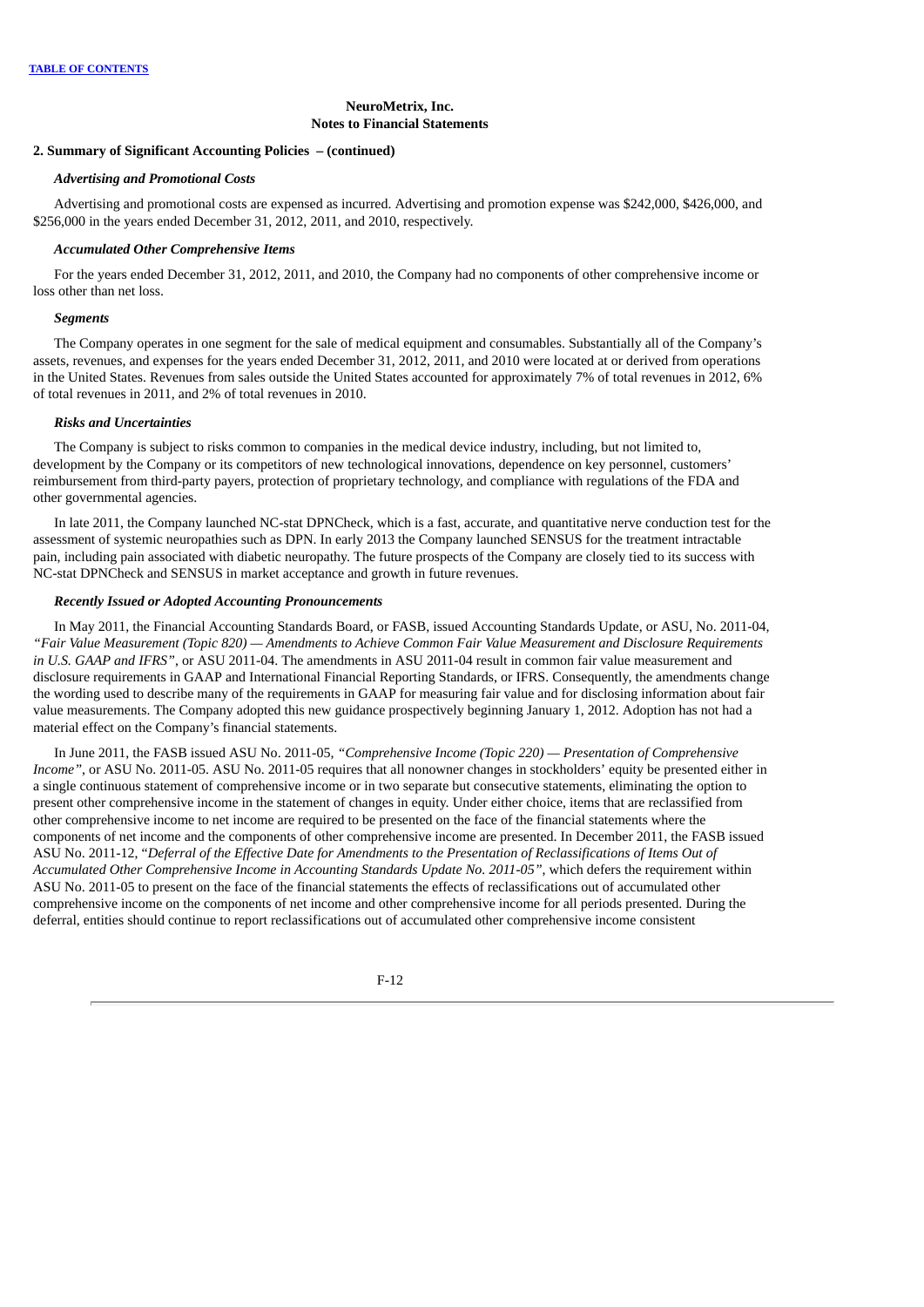#### **2. Summary of Significant Accounting Policies – (continued)**

with the presentation requirements in effect prior to the issuance of ASU No. 2011-05. The Company adopted this new guidance retrospectively beginning January 1, 2012. Adoption has not had a material effect on the Company's financial statements.

# **3. Stock-Based Compensation and Stockholders' Equity**

# *Stock-Based Compensation*

During 2004, the Company adopted the 2004 Stock Option and Incentive Plan, as amended and restated in 2006, 2008 and 2009. At the Annual Meeting of Stockholders held on May 14, 2012, the stockholders of the Company approved the Company's Fourth Amended and Restated 2004 Stock Option and Incentive Plan (the "2004 Stock Plan"), which, among other things, increased the number of shares of the Company's common stock authorized for issuance thereunder by 166,667 shares. The 2004 Stock Plan, among other things, provides for granting of incentive and nonqualified stock option and stock bonus awards to officers, employees and outside consultants. Outstanding options under the 2004 Stock Plan generally vest over three or four years and terminate 10 years after the grant date, or earlier if the option holder is no longer an executive officer, employee, consultant, advisor or director, as applicable, of the Company. As of December 31, 2012, 276,279 shares of common stock were authorized for issuance under the 2004 Stock Plan, of which 9,272 shares had been issued, 47,907 shares were subject to outstanding options at a weighted average exercise price of \$72.06 per share and 176,882 shares were available for future grant.

During May 2009, the Company adopted the 2009 Non-Qualified Inducement Stock Plan (the "2009 Inducement Plan"). The 2009 Inducement Plan is intended to encourage and enable employees, including prospective employees, of the Company upon whose judgment, initiative, and efforts the Company largely depends for the successful conduct of its business to acquire a proprietary interest in the Company. The 2009 Inducement Plan, among other things, provides for the granting of awards, including non-qualified stock options, restricted stock, and unrestricted stock. As of December 31, 2012, 13,889 shares of common stock were authorized for issuance under the 2009 Inducement Plan, of which no shares had been issued, 2,083 shares were subject to outstanding options at a weighted average exercise price of \$9.60 per share, and 11,806 shares were available for future grant.

The exercise price of each stock option issued under the 1996 and 1998 Stock Plans was specified by the Board of Directors at the time of grant. The exercise price of stock options awarded under the 2004 Stock Plan and the 2009 Inducement Plan may not be less than the fair market value of the common stock on the date of the option grant. For holders of more than 10% of the Company's total combined voting power of all classes of stock, incentive stock options may not be granted at less than 110% of the fair market value of the Company's common stock at the date of grant and for a term not to exceed five years.

In June 2004, the Company adopted the 2004 Employee Stock Purchase Plan (the "2004 ESPP"). All of the Company's employees who had been employed by the Company for at least 60 days and whose customary employment is for more than 20 hours per week and for more than five months in any calendar year were eligible to participate and any employee who owned 5% or more of the voting power or value of the Company's stock was not eligible to participate. The 2004 ESPP authorized the issuance of up to a total of 10,417 shares of the Company's common stock to participating employees.

In May 2010, the Company adopted the 2010 Employee Stock Purchase Plan (the "2010 ESPP"). The 2010 ESPP initially authorized the issuance of up to a total of 6,945 shares, of the Company's common stock to participating employees plus an annual increase on the first day of each of the Company's fiscal years beginning in 2011, equal to the lesser of (i) 6,945 shares, (ii) 1 percent of the shares of common stock outstanding on the last day of the immediately preceding fiscal year, or (iii) such lesser number of shares as is determined by the Board. At the Company's Annual Meeting of Stockholders held on May 14, 2012, the stockholders of the Company approved the Company's Amended and Restated 2010 Employee Stock Purchase Plan (the "Amended and Restated 2010 ESPP"), which, among other things, increased the number of shares of the Company's common stock authorized for issuance thereunder by 16,667 shares. All of the Company's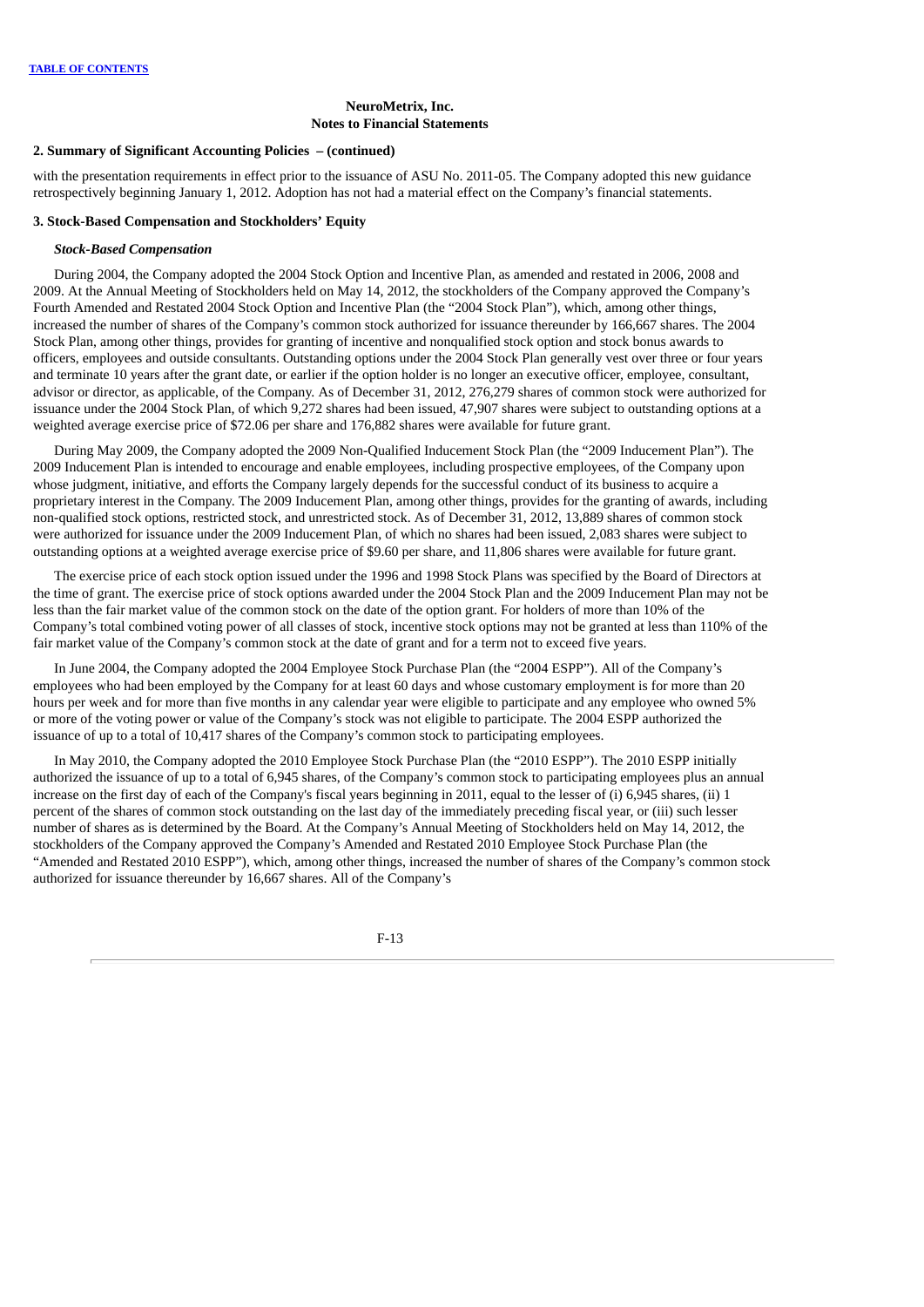#### **3. Stock-Based Compensation and Stockholders' Equity – (continued)**

full-time employees and certain part-time employees are eligible to participate in the Amended and Restated 2010 ESPP. For parttime employees to be eligible, they must have customary employment of more than five months in any calendar year and more than 20 hours per week. Employees who, after exercising their rights to purchase shares under the Amended and Restated 2010 ESPP, would own shares representing 5% or more of the voting power of the Company's common stock, are ineligible to participate.

Under the Amended and Restated 2010 ESPP, participating employees can authorize the Company to withhold up to 10% of their earnings during consecutive six-month payment periods for the purchase of the shares. At the conclusion of each period, participating employees can purchase shares at 85% of the lower of their fair market value at the beginning or end of the period. The Amended and Restated 2010 ESPP is regarded as a compensatory plan. For the years ended December 31, 2012 and 2011 the Company issued 8,895 and 4,090 shares of its common stock, respectively, under the Amended and Restated 2010 ESPP and the 2010 ESPP, respectively. As of December 31, 2012, there were 21,765 remaining shares to be issued under the Amended and Restated 2010 ESPP.

The Company uses the Black-Scholes option pricing model for determining the fair value of shares of common stock issued or to be issued under the 2010 ESPP and the Amended and Restated 2010 ESPP. The following assumptions are used in determining fair value: The risk-free interest rate assumption is based on the United States Treasury's constant maturity rate for a six month term (corresponding to the expected option term) on the date the option was granted. The expected dividend yield is zero because the Company does not currently pay dividends nor expects to do so during the expected option term. An expected term of six months is used based on the duration of each plan offering period. The volatility assumption is based on a consideration of stock price volatility over the most recent period of time corresponding to the expected term and is also based on expected future stock price volatility.

The weighted average grant-date fair value used in the calculation of stock-based compensation expense in the accompanying statement of operations for the years ended December 31, 2012, 2011, and 2010 is calculated using the following assumptions:

|                         | <b>Years Ended December 31,</b> |                 |                 |  |
|-------------------------|---------------------------------|-----------------|-----------------|--|
|                         | 2012                            | 2011            | 2010            |  |
| Risk-free interest rate | $0.6\% - 0.9\%$                 | $0.9\% - 2.3\%$ | $1.0\% - 2.8\%$ |  |
| Expected dividend yield |                                 |                 |                 |  |
| Expected option term    | 5 years                         | $5 - 6$ years   | 5 years         |  |
| Volatility              | 70.0%                           | 70.0%           | 70.0%           |  |
|                         |                                 |                 |                 |  |

The risk-free interest rate assumption is based on the United States Treasury's constant maturity rate for a five year term (corresponding to the expected option term) on the date the option was granted. The expected dividend yield is zero as the Company does not currently pay dividends nor expects to do so during the expected option term. The expected option term of five years is estimated based on an analysis of actual option exercises and a review of comparable medical device companies. The volatility assumption is based on weekly historical volatility during the time period that corresponds to the expected option term, a review of comparable medical device companies and expected future stock price volatility. The pre-vesting forfeiture rate is based on the historical and projected average turnover rate of employees.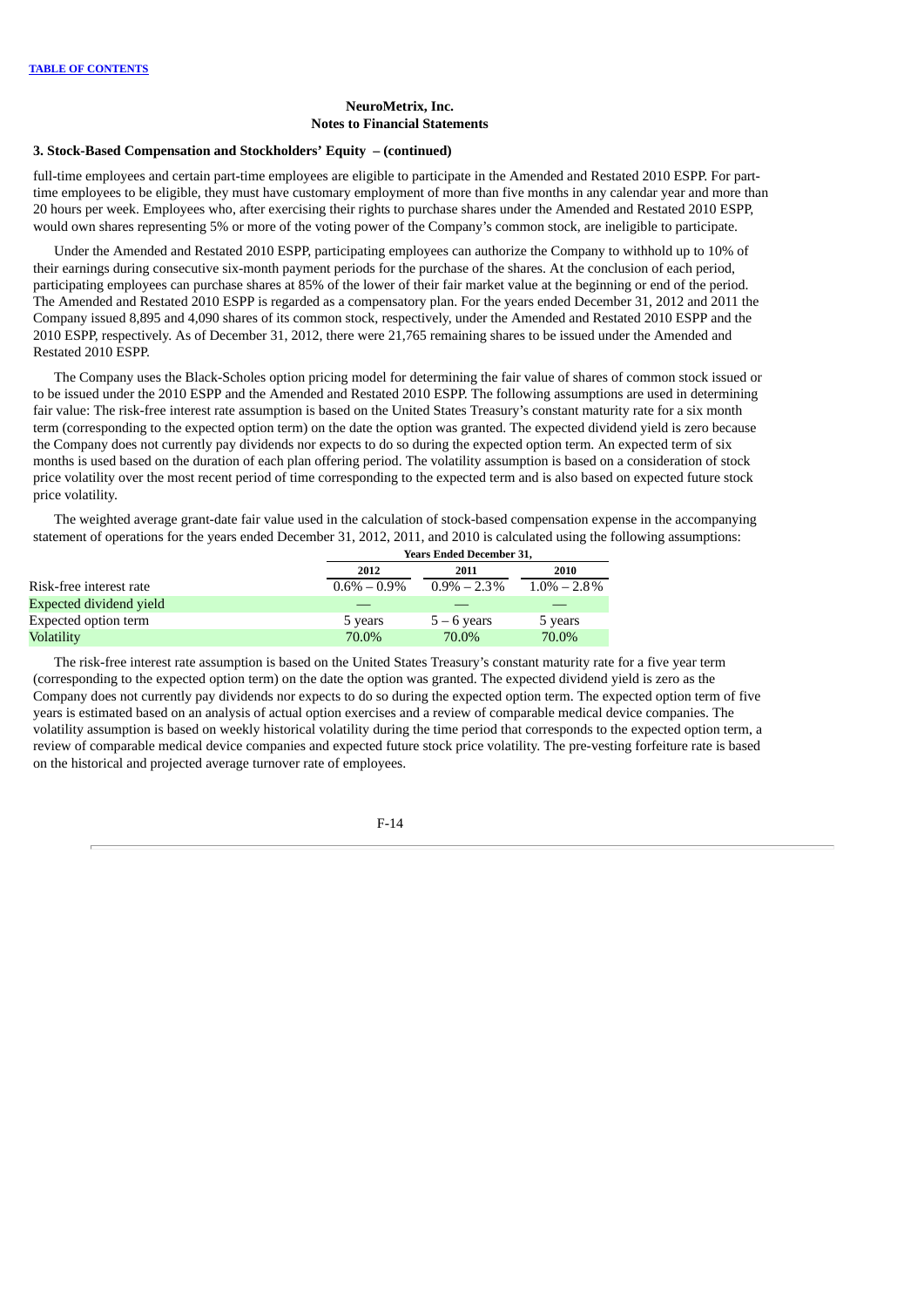#### **3. Stock-Based Compensation and Stockholders' Equity – (continued)**

A summary of option activity for the year ended December 31, 2012 is presented below:

|                                                 | Number of<br><b>Options</b> | Weighted<br>Average<br><b>Exercise Price</b> | <b>Weighted Average</b><br>Remaining<br><b>Contractual Life</b><br>(in years) | <b>Aggregate</b><br><b>Intrinsic Value</b> |
|-------------------------------------------------|-----------------------------|----------------------------------------------|-------------------------------------------------------------------------------|--------------------------------------------|
| Outstanding at December 31, 2011                | 56,433                      | \$<br>80.82                                  |                                                                               |                                            |
| Granted                                         | 617                         | 4.62                                         |                                                                               |                                            |
| Exercised                                       |                             |                                              |                                                                               |                                            |
| Forfeited                                       | (5,391)                     | 143.40                                       |                                                                               |                                            |
| <b>Expired</b>                                  | (109)                       | 81.00                                        |                                                                               |                                            |
| Outstanding at December 31, 2012                | 51,550                      | 73.38                                        | 6.80                                                                          | \$                                         |
| Vested or expected to vest at December 31, 2012 | 50,872                      | 74.10                                        | 6.77                                                                          |                                            |
| Exercisable at December 31, 2012                | 40.784                      | 85.62                                        | 6.49                                                                          |                                            |

Expected to vest options are determined by applying the pre-vesting forfeiture rate to the total outstanding options. Aggregate intrinsic value represents the total pre-tax intrinsic value (the aggregate difference between the closing stock price of the Company's common stock as of December 31, 2012, as applicable, and the exercise price for the in-the-money options) that would have been received by the option holders if all the in-the-money options had been exercised on December 31, 2012.

The weighted average per share grant-date fair values of options granted during the years ended December 31, 2012, 2011, and 2010 was \$2.67, \$11.34, and \$28.44, respectively.

The aggregate intrinsic value of options issued or exercised during the years ended December 31, 2012, 2011, and 2010 was \$0, \$0, and \$3,000, respectively.

Total unrecognized stock-based compensation costs related to non-vested stock options was \$251,747, which related to 49,043 shares with a per share weighted fair value of \$5.16 as of December 31, 2012. This unrecognized cost is expected to be recognized over a weighted average period of approximately 0.6 years.

Stock options granted to non-employees are recorded at fair value and adjusted to market over the vesting period. The Company determines fair value using the Black-Scholes option pricing model, an expected term equal to the option term, a risk-free interest rate corresponding to the expected term, a stock price volatility over the most recent period of time corresponding to the expected term and also based on expected future stock price volatility, and a dividend yield of zero. There were no options granted to nonemployees during the year ended December 31, 2012.

Beginning in 2010, certain employees have been granted restricted stock. During 2012, 2011, and 2010, the Company granted 37,167, 3,630, and 2,616 shares of restricted stock, respectively. The fair value of restricted stock is calculated based on the closing sale price of the Company's common stock on the date of issuance.

A summary of restricted stock activity for the year ended December 31, 2012 is presented below:

|                                        | <b>Restricted</b><br>Shares | <b>Weighted Average</b><br><b>Grant Date</b><br><b>Fair Value</b> |
|----------------------------------------|-----------------------------|-------------------------------------------------------------------|
| Restricted shares at December 31, 2011 | 4.488                       | \$<br>28.32                                                       |
| Granted                                | 37,167                      | 4.20                                                              |
| Vested                                 | (3,331)                     | (24.36)                                                           |
| Canceled                               | (52)                        | (20.16)                                                           |
| Restricted shares at December 31, 2012 | 38,272                      | 5.25                                                              |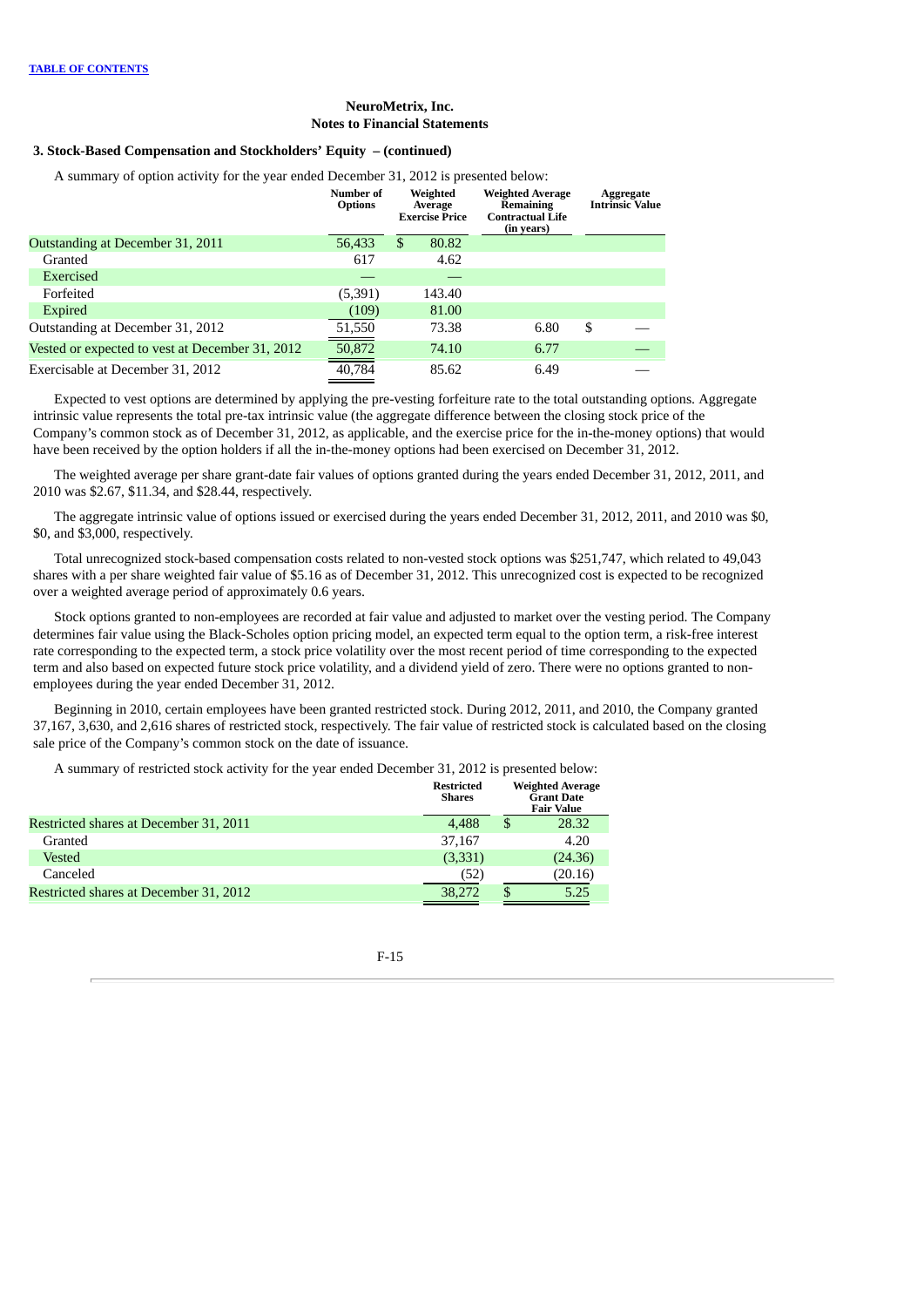#### **3. Stock-Based Compensation and Stockholders' Equity – (continued)**

During the years ended December 31, 2012 and 2011, certain employees, in lieu of paying withholding taxes on the vesting of restricted stock, authorized the withholding of an aggregate of 721 and 147 shares, respectively, of common stock to satisfy the minimum tax withholding requirements related to such vesting. Shares withheld were calculated using the market price of the common stock on the vesting dates.

During 2010, certain employees received bonus payments in the form of common stock. A total of 307 such shares were issued with a total intrinsic value of \$23,000.

Cash received from option exercises and purchases under the 2004 ESPP and the 2010 ESPP for the years ended December 31, 2012, 2011, and 2010 was \$23,000, \$34,000, and \$163,000, respectively. The Company issues new shares upon option exercises, purchases under the Company's ESPPs, and vesting of restricted stock.

The Company recorded stock-based compensation expense of \$319,000, \$837,000, and \$1.2 million for the years ended December 31, 2012, 2011, and 2010, respectively.

## *Stockholders' Equity*

On February 13, 2012, the Company completed a public offering of 1,421,735 Units at a price of \$6.00 per Unit. Each Unit consists of one share of the Company's common stock and one warrant to purchase one half of a share of the Company's common stock. The Company issued 1,421,735 shares of common stock and warrants to purchase 781,955 shares of common stock and received offering proceeds, net of discounts, commissions and expenses, of approximately \$7.4 million. See Note 14, Public Offering of Common Stock and Warrants, for further details.

In March 2012, the Company issued 23,127 shares of its common stock, \$0.0001 par value per share, in satisfaction of the Company's obligation to redeem certain warrants issued by the Company pursuant to Securities Purchase Agreements dated as of September 8, 2009. No cash was paid to redeem the warrants.

As of December 31, 2012, the Company had 50,000,000 shares of common stock authorized and 2,140,871 shares issued and outstanding. Each share of common stock entitles the holder to one vote on all matters submitted to a vote of the Company's stockholders. Common stockholders are not entitled to receive dividends unless declared by the Board of Directors.

At December 31, 2012, the Company has reserved authorized shares of common stock for future issuance as follows:

| Warrants                                                    | 781.954   |
|-------------------------------------------------------------|-----------|
| <b>Outstanding stock options</b>                            | 51,549    |
| Possible future issuance under stock option plans           | 188.687   |
| Possible future issuance under employee stock purchase plan | 21,765    |
| Total                                                       | 1,043,955 |

On March 7, 2007, the Company's Board of Directors adopted a Shareholder Rights Plan and declared a dividend distribution of one preferred stock purchase right for each outstanding share of the Company's common stock to shareholders of record as of the close of business on March 8, 2007. As of December 31, 2012 and 2011, there was no preferred stock outstanding.

## **4. Intangible Assets**

In January 2009, the Company acquired certain technological and intellectual property assets from Cyberkinetics Neurotechnology Systems, Inc., or Cyberkinetics, and Andara Life Science, Inc., a wholly-owned subsidiary of Cyberkinetics, for \$350,000 in cash. The Company had been amortizing these intangible assets using the straight-line method over their economic lives, which was estimated to be five years. Research and development expenses included amortization of this technological and intellectual property of \$17,500 for the quarter March 31, 2011. Following its decision to terminate development work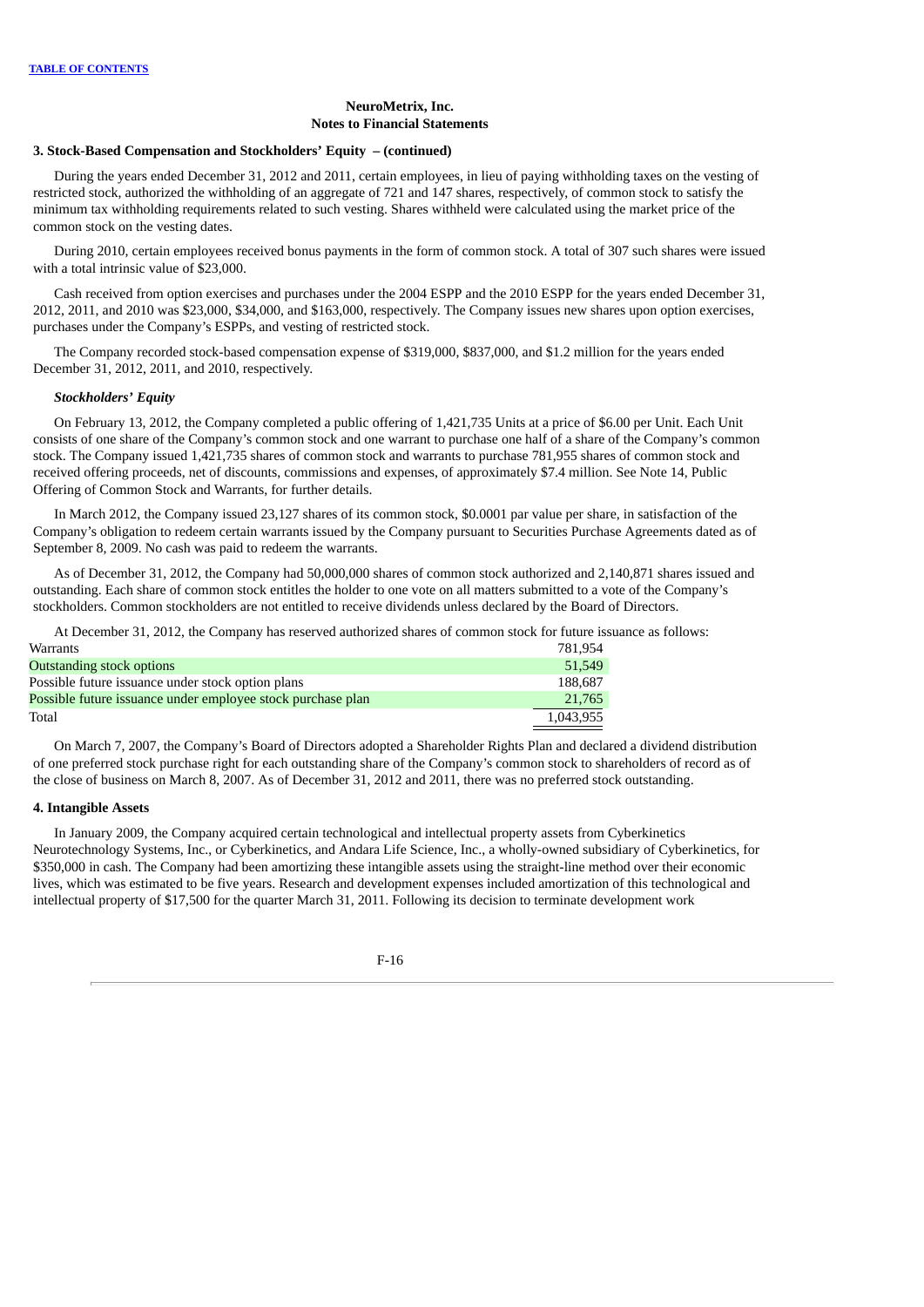# **4. Intangible Assets – (continued)**

related to this technology, the Company recorded within research and development expense in the second quarter of 2011 an impairment charge of \$192,500 for the remaining unamortized balance of these assets. There was no amortization expense in the year ended December 31, 2012. Amortization expense for the year ended December 31, 2010 was \$70,000.

Intangible assets consisted of the following:

|                                         | <b>December 31, 2011</b> |                                    |             |                           |
|-----------------------------------------|--------------------------|------------------------------------|-------------|---------------------------|
|                                         | Gross<br>Intangibles     | Accumulated<br><b>Amortization</b> | Impairment  | Net<br><b>Intangibles</b> |
| Technological and intellectual property | 350.000                  | \$.<br>(157,500)                   | \$(192,500) |                           |

# **5. Inventories**

Inventories consist of the following:

|                      |            | December 31, |  |  |
|----------------------|------------|--------------|--|--|
|                      | 2012       | 2011         |  |  |
| Purchased components | \$187,567  | 423,007      |  |  |
| Finished goods       | 646.959    | 1,340,693    |  |  |
|                      | \$ 834,526 | \$1,763,700  |  |  |

The decrease in the inventory balance at December 31, 2012, reflects the Company's efforts to manage inventory balances.

## **6. Fixed Assets**

Fixed assets consist of the following:

|                                   | <b>Estimated</b>              |             | December 31,  |
|-----------------------------------|-------------------------------|-------------|---------------|
|                                   | <b>Useful Life</b><br>(Years) | 2012        | 2011          |
| Computer and laboratory equipment | 3                             | \$2,689,519 | \$2,597,969   |
| Furniture and equipment           | 3                             | 644,034     | 774,532       |
| Production equipment              | 7                             | 997,297     | 1,061,186     |
| Leasehold improvements            | $*$                           | 179,997     | 179,997       |
|                                   |                               | 4,510,847   | 4,613,684     |
| Less — accumulated depreciation   |                               | (4,216,950) | (4, 130, 154) |
|                                   |                               | 293,897     | 483,530       |
|                                   |                               |             |               |

<sup>\*</sup> Lesser of life of lease or estimated useful life.

A capital lease is included as a component of furniture and equipment at December 31, 2012 and 2011. Amortization of assets under this capital lease is included in depreciation expense. See Note 10 — Commitments and Contingencies for more information regarding this capital lease.

Depreciation expense was \$239,168, \$359,432, and \$453,756 for the years ended December 31, 2012, 2011, and 2010, respectively.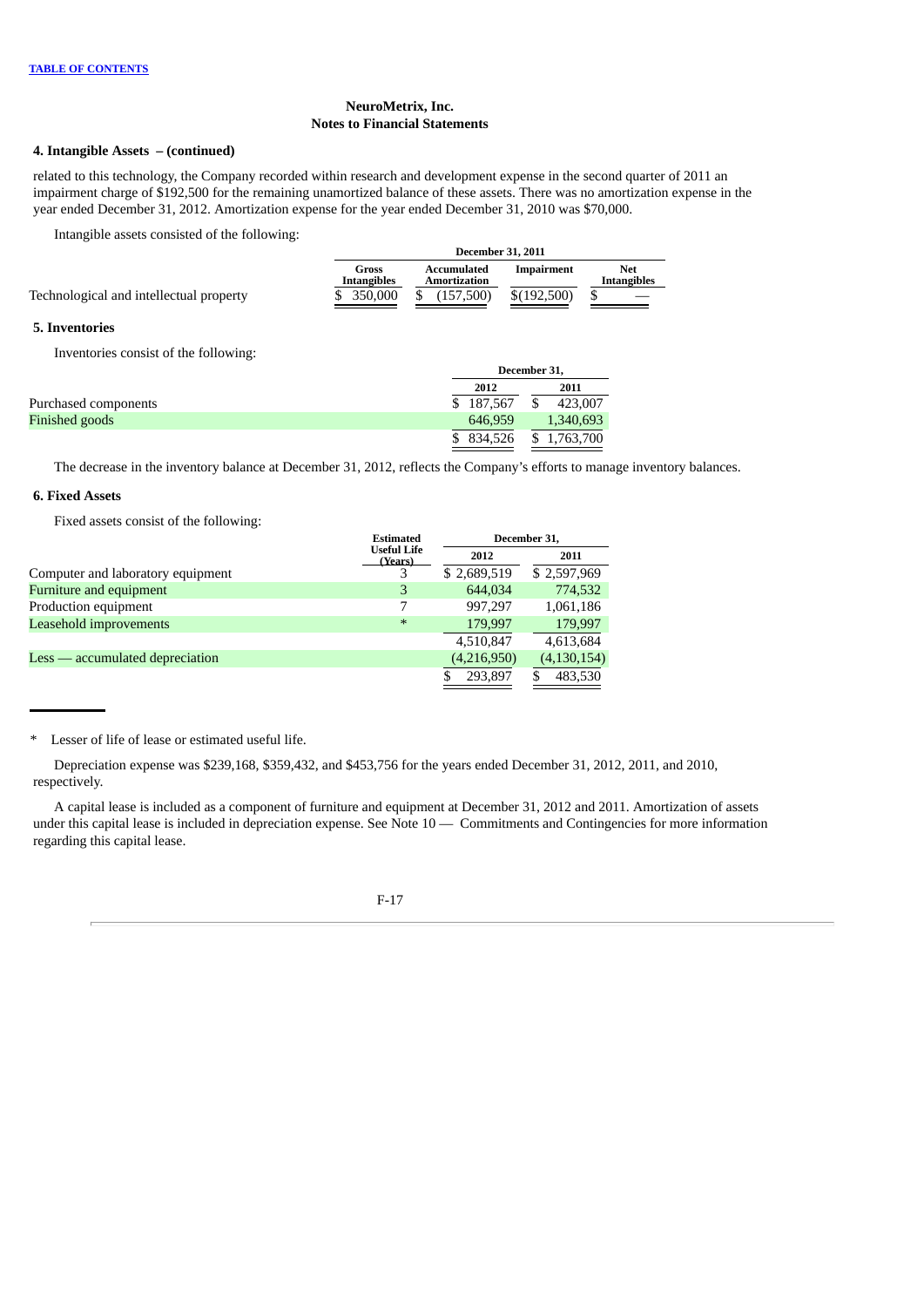## **7. Accrued Expenses**

Accrued expenses consist of the following for the years ended December 31, 2011 and 2010:

|                       |                | December 31, |  |  |
|-----------------------|----------------|--------------|--|--|
|                       | 2012           | 2011         |  |  |
| Technology fees       | 450,000<br>\$. | 450,416      |  |  |
| Professional services | 248,759        | 298,283      |  |  |
| Supplier obligations  | 105,132        | 236,592      |  |  |
| Sales taxes           | 62,385         | 65,217       |  |  |
| Other                 | 82,567         | 171,647      |  |  |
|                       | 948,843        | 1,222,155    |  |  |

#### **8. Restructuring Related Activity**

In January 2011, the Company announced it had restructured its neurodiagnostic activities to more efficiently focus its efforts on its installed base of active accounts, to shift distribution to independent sales representatives, and to reduce cash consumption. Twenty-five positions were eliminated, primarily in sales. Charges totaled \$2.2 million related to severance costs and inventory. Approximately \$2.0 million, consisting of \$0.2 million in severance and \$1.8 million in inventory charges, was recorded as of December 31, 2010 and the balance of approximately \$0.2 million in severance was recorded in 2011. The full amount of the charge was paid as of December 31, 2011.

During the third quarter of 2010, the Company implemented a reduction in workforce that resulted in the elimination of 25 positions and recorded a charge of \$172,000 primarily related to severance expenses. The full amount of the charge was paid as of September 30, 2010.

The following table provides a rollforward of the liability balance for these restructuring actions, substantially all of which were recorded as sales and marketing expense in the Company's Statement of Operations.

|                                | <b>Year Ended</b><br>December 31,<br>2011 |
|--------------------------------|-------------------------------------------|
| Balance at beginning of period | 208,333                                   |
| Accrual for severance          | 184.656                                   |
| Severance payments made        | (392, 989)                                |
| Balance at end of period       |                                           |

## **9. Income Taxes**

Current income tax expense (benefit) attributable to continuing operations consists of the following for the years ended December 31, 2012, 2011, and 2010.

|              |      | <b>Years Ended December 31,</b> |            |  |
|--------------|------|---------------------------------|------------|--|
|              | 2012 | 2011                            | 2010       |  |
| Federal      |      |                                 | (120, 490) |  |
| <b>State</b> |      |                                 |            |  |
| Total        |      |                                 | (120, 490) |  |

The Company's effective income tax rate differs from the statutory federal income tax rate as follows for the years ended December 31, 2012, 2011, and 2010.

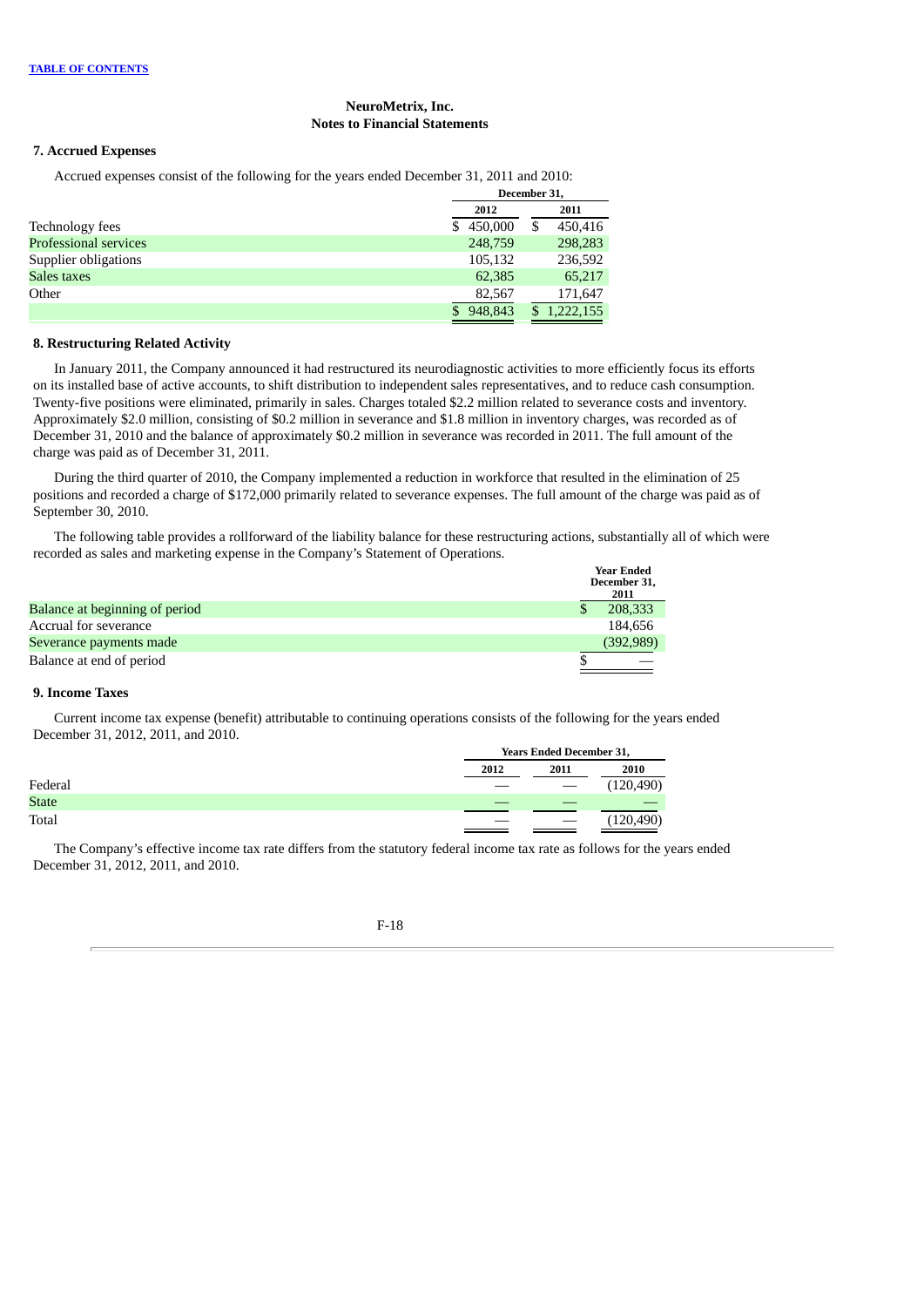## **9. Income Taxes – (continued)**

|                                               | <b>Years Ended December 31,</b> |            |            |
|-----------------------------------------------|---------------------------------|------------|------------|
|                                               | 2012                            | 2011       | 2010       |
| Federal tax provision (benefit) rate          | $(34.0)\%$                      | $(34.0)\%$ | $(34.0)\%$ |
| State tax provision, net of federal provision | (3.5)                           | (3.4)      | (3.5)      |
| Permanent items                               | 0.8                             | 1.9        | 1.4        |
| Federal research and development credits      |                                 | (0.5)      | (0.6)      |
| Valuation allowance                           | 36.7                            | 36.0       | 36.0       |
| Effective income tax rate                     | $-$ %                           | $-$ %      | (0.7)%     |

The Company's deferred tax assets consist of the following:

|                                               | December 31,   |                |  |
|-----------------------------------------------|----------------|----------------|--|
|                                               | 2012           | 2011           |  |
| Deferred tax assets:                          |                |                |  |
| Net operating loss carryforwards              | \$30,514,469   | \$26,907,393   |  |
| Research and development credit carryforwards | 1,547,374      | 1,494,802      |  |
| <b>Accrued expenses</b>                       | 643,952        | 297,503        |  |
| Stock-based compensation                      | 593,131        | 571,652        |  |
| Other                                         | 1,048,541      | 1,215,735      |  |
| Total gross deferred tax assets               | 34, 347, 467   | 30,487,085     |  |
| Valuation allowance                           | (34, 347, 467) | (30, 487, 085) |  |
| Net deferred tax assets                       |                |                |  |

At December 31, 2012, the Company has federal and state net operating loss carryforwards ("NOL") of \$89.4 million and \$38.0 million, respectively, as well as federal and state tax credits of \$1.0 million and \$901,000, respectively, which may be available to reduce future taxable income and the related taxes thereon. This amount includes tax benefits of \$3.7 million and \$71,000 attributable to NOL and tax credit carryforwards, respectively, that result from the exercise of employee stock options. The tax benefit of these items will be recorded as a credit to additional paid-in capital upon realization of the deferred tax asset or reduction in income taxes payable. The federal NOL's begin to expire in 2019 and the state NOL's begin to expire in 2013. The federal and state research and development credits both begin to expire in 2018.

In accordance with the provisions of the Income Taxes topic of the Codification, the Company has evaluated the positive and negative evidence bearing upon the realizability of its deferred tax assets, which are comprised principally of net operating losses. Management has determined that it is more likely than not that the Company will not recognize the benefits of federal and state deferred tax assets and, as a result, a valuation allowance of approximately and \$34.3 million and \$30.5 million has been established at December 31, 2012 and 2011, respectively.

Utilization of the NOL and research and development credit carryforwards may be subject to a substantial annual limitation due to ownership change limitations that have occurred previously or that could occur in the future, as provided by Section 382 of the Internal Revenue Code of 1986, as well as similar state provisions. Ownership changes may limit the amount of NOL and tax credit carryforwards that can be utilized to offset future taxable income and tax, respectively. In general, an ownership change, as defined by Section 382, results from transactions increasing the ownership of certain shareholders or public groups in the stock of a corporation by more than 50 percentage points over a three-year period.

If the Company has experienced a change of control, utilization of its NOL or tax credits carryforwards would be subject to an annual limitation under Section 382. Any limitation may result in expiration of a portion of the NOL or research and development credit carryforwards before utilization. Subsequent ownership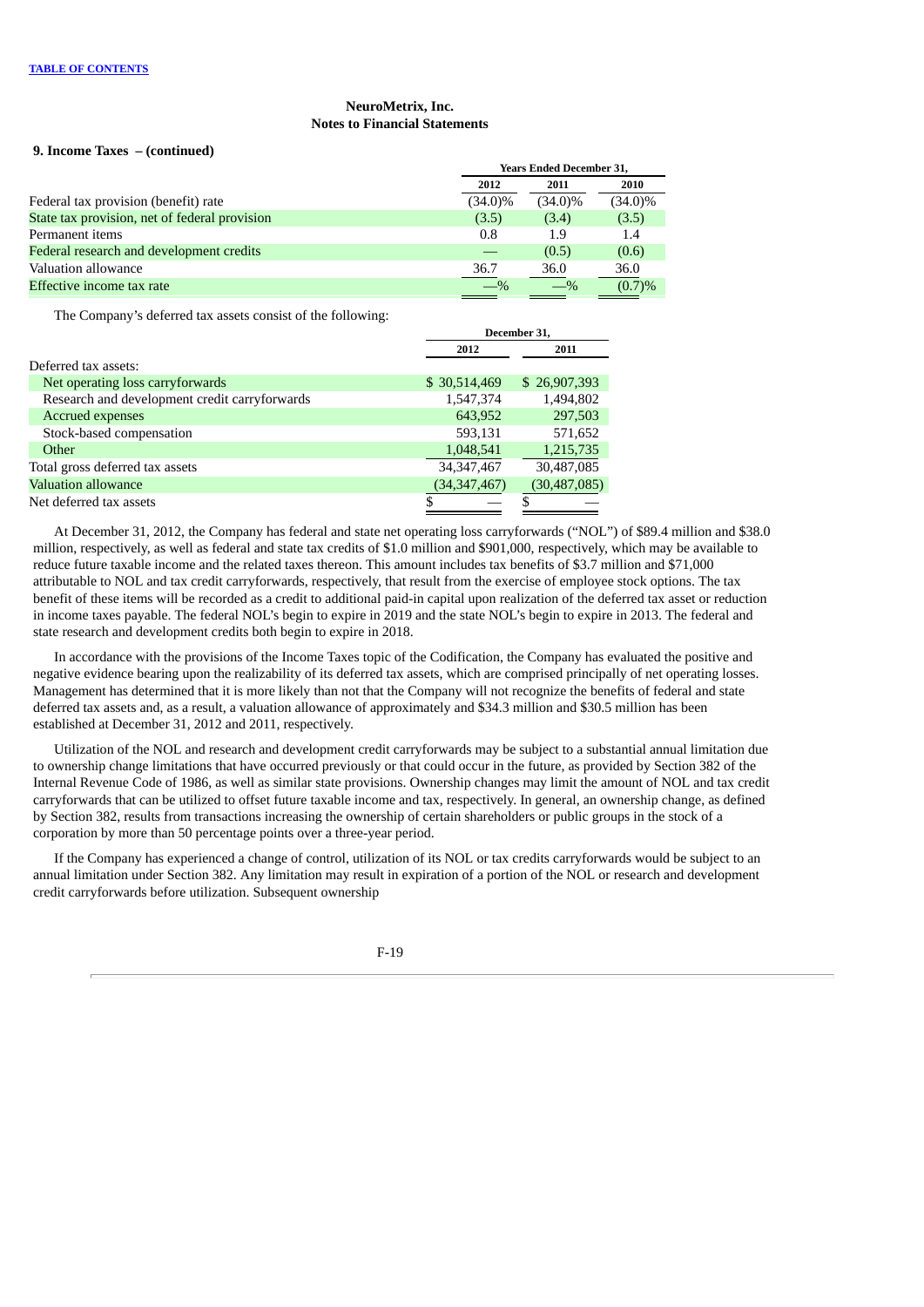## **9. Income Taxes – (continued)**

changes could further impact the limitation in future years. Further, until a study is completed and any limitation known, no amounts are being presented as an uncertain tax position.

A full valuation allowance has been provided against the Company's NOL carryforwards and research and development credit carryforwards and, if an adjustment is required, this adjustment would be offset by an adjustment to the valuation allowance. Thus, there would be no impact to the balance sheet or statement of operations if an adjustment were required.

## **10. Commitments and Contingencies**

## *Operating Leases*

*Lease Agreement with Fourth Avenue LLC*

In June 2012, the Company amended the Lease Agreement dated October 18, 2000 between Fourth Avenue LLC and the Company for office and engineering laboratory space to extend the term of the lease through March 31, 2014. Base rent for the period January 2013 through March 2014 is \$52,917 per month.

Future minimum lease payments under noncancelable operating leases as of December 31, 2012 are as follows:

| 2013                         | 635,004 |
|------------------------------|---------|
| 2014                         | 158.751 |
| Total minimum lease payments | 793.755 |

Total recorded rent expense was \$709,164, \$764,754, and \$764,754 for the years ended December 31, 2012, 2011, and 2010, respectively. The Company records rent expense on its facility lease on a straight-line basis over the lease term.

## *Capital Lease*

In October 2010, the Company entered into a non-cancelable capital lease for copiers located at its corporate headquarters valued at \$60,410, expiring in September 2013.

Future minimum lease payments under the capital lease as of December 31, 2012 are as follows:

| 2013                                           | 18.446 |
|------------------------------------------------|--------|
| Total minimum lease payments                   | 18.446 |
| Less: Amount representing imputed interest     | 517    |
| Present value of future minimum lease payments | 17,929 |

## *Other Commitments*

At December 31, 2012, other commitments, comprised of purchase orders, totaled approximately \$566,628.

## **11. Fair Value Measurements**

The Fair Value Measurements and Disclosures Topic of the Codification defines fair value, establishes a framework for measuring fair value in applying generally accepted accounting principles, and expands disclosures about fair value measurements. This Codification topic identifies two kinds of inputs that are used to determine the fair value of assets and liabilities: observable and unobservable. Observable inputs are based on market data or independent sources while unobservable inputs are based on the Company's own market assumptions. Once inputs have been characterized, this Codification topic requires companies to prioritize the inputs used to measure fair value into one of three broad levels. Fair values determined by Level 1 inputs utilize quoted prices (unadjusted) in active markets for identical assets or liabilities. Fair values identified by Level 2 inputs utilize observable inputs other than Level 1 prices, such as quoted prices for similar assets or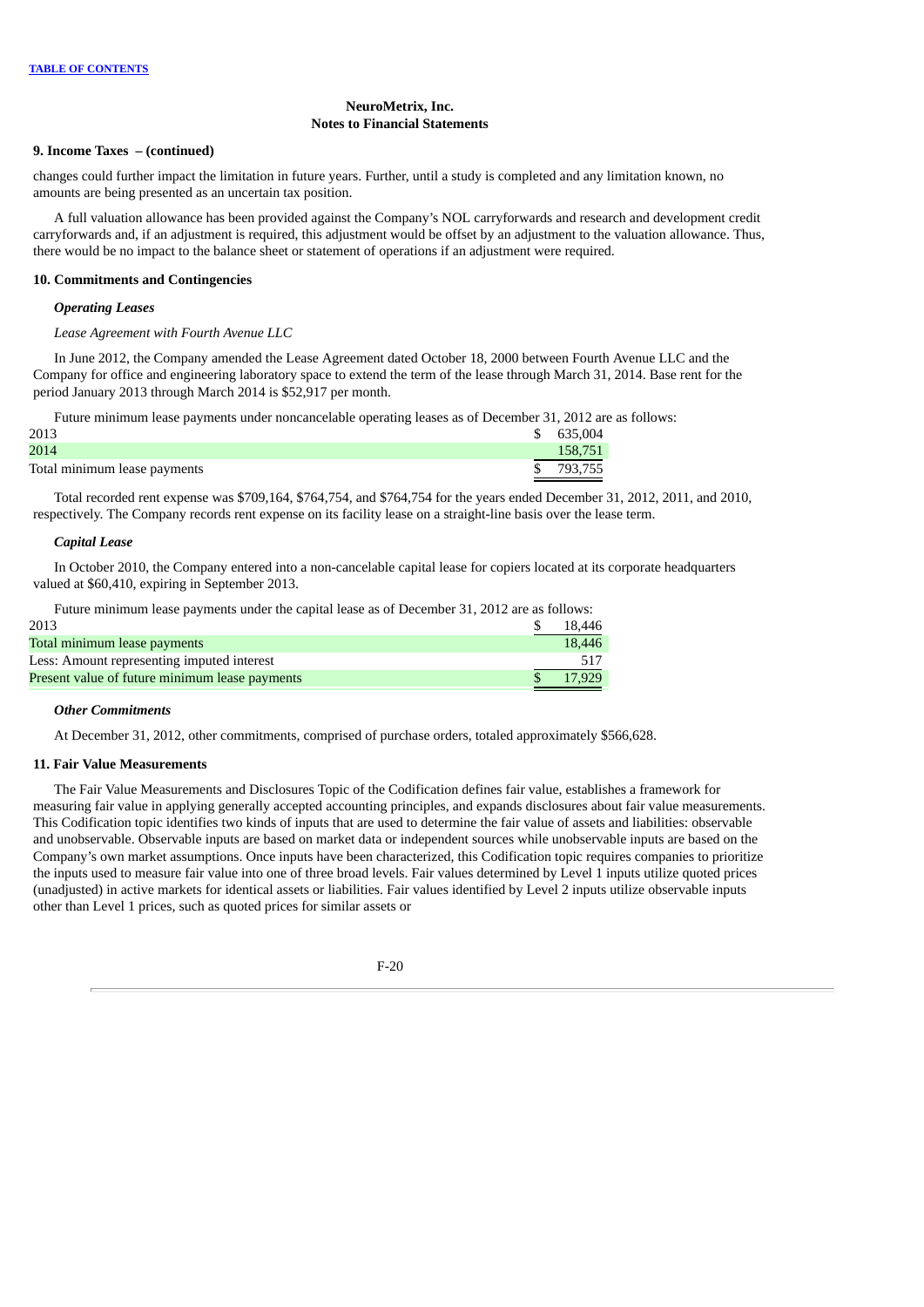#### **11. Fair Value Measurements – (continued)**

liabilities, quoted prices in markets that are not active or other inputs that are observable or can be corroborated by observable market data for substantially the full term of the related assets or liabilities. Fair values identified by Level 3 inputs are unobservable data points and are used to measure fair value to the extent that observable inputs are not available. Unobservable inputs reflect the Company's own assumptions about the assumptions that market participants would use at pricing the asset or liability.

The following tables present information about the Company's assets and liabilities that are measured at fair value on a recurring basis for the periods presented and indicates the fair value hierarchy of the valuation techniques it utilized to determine such fair value. In general, fair values determined by Level 1 inputs utilize quoted prices (unadjusted) in active markets for identical assets or liabilities. Fair values determined by Level 2 inputs utilize data points that are observable such as quoted prices, interest rates, and yield curves. Fair values determined by Level 3 inputs are unobservable data points for the asset or liability, and include situations where there is little, if any, market activity for the asset or liability.

|                  |                      | Fair Value Measurements at December 31, 2012 Using                                           |                                                                         |                                                                  |  |  |  |  |
|------------------|----------------------|----------------------------------------------------------------------------------------------|-------------------------------------------------------------------------|------------------------------------------------------------------|--|--|--|--|
| Assets:          | December 31.<br>2012 | <b>Quoted Prices in</b><br><b>Active Markets for</b><br><b>Identical Assets</b><br>(Level 1) | <b>Significant</b><br>Other<br><b>Observable</b><br>Inputs<br>(Level 2) | <b>Significant</b><br>Unobservable<br><b>Inputs</b><br>(Level 3) |  |  |  |  |
| Cash equivalents | \$<br>519,242        | 519,242<br>S                                                                                 | \$                                                                      | \$                                                               |  |  |  |  |
| Total            | \$<br>519,242        | 519,242                                                                                      | \$                                                                      |                                                                  |  |  |  |  |
|                  |                      | Fair Value Measurements at December 31, 2011 Using                                           |                                                                         |                                                                  |  |  |  |  |
|                  | December 31,<br>2011 | <b>Quoted Prices in</b><br><b>Active Markets for</b><br><b>Identical Assets</b><br>(Level 1) | Significant<br>Other<br><b>Observable</b><br>Inputs<br>(Level 2)        | <b>Significant</b><br>Unobservable<br>Inputs<br>(Level 3)        |  |  |  |  |
| Assets:          |                      |                                                                                              |                                                                         |                                                                  |  |  |  |  |
| Cash equivalents | \$<br>559,427        | 559,427<br>\$                                                                                | \$                                                                      | \$                                                               |  |  |  |  |
| Total            | 559,427              | 559,427                                                                                      | \$                                                                      | \$                                                               |  |  |  |  |

#### **12. Retirement Plan**

The Company established a 401(k) defined contribution savings plan for its employees who meet certain service period and age requirements. Contributions are permitted up to the maximum allowed under the Internal Revenue Code of each covered employee's salary. The savings plan permits the Company to contribute at its discretion. For the years ended December 31, 2012, 2011, and 2010 the Company made no contributions to the plan.

# **13. Credit Facility**

The Company is party to a Loan and Security Agreement, or the Credit Facility, with a bank. As of December 31, 2012 the Credit Facility permitted the Company to borrow up to \$7.5 million on a revolving basis. The Credit Facility was subsequently amended on January 28, 2013 and the amount of the Credit Facility was set at \$2.5 million. The amended facility was extended, until its new expiry date of January 31, 2014. Amounts borrowed under the Credit Facility will bear interest equal to the prime rate plus 0.5%. Any borrowings under the Credit Facility will be secured by the Company's cash, accounts receivable, inventory, and equipment. The Credit Facility includes traditional lending and reporting covenants. These include certain financial covenants applicable to liquidity that are to be maintained by the Company. As of December 31, 2012, the Company was in compliance with these covenants and had not borrowed any funds under the Credit Facility. The amount of \$225,000 of the Credit Facility limit is restricted to support a letter of credit issued in favor of the Company's landlord in the lease of its facilities in Waltham, Massachusetts. Consequently, the

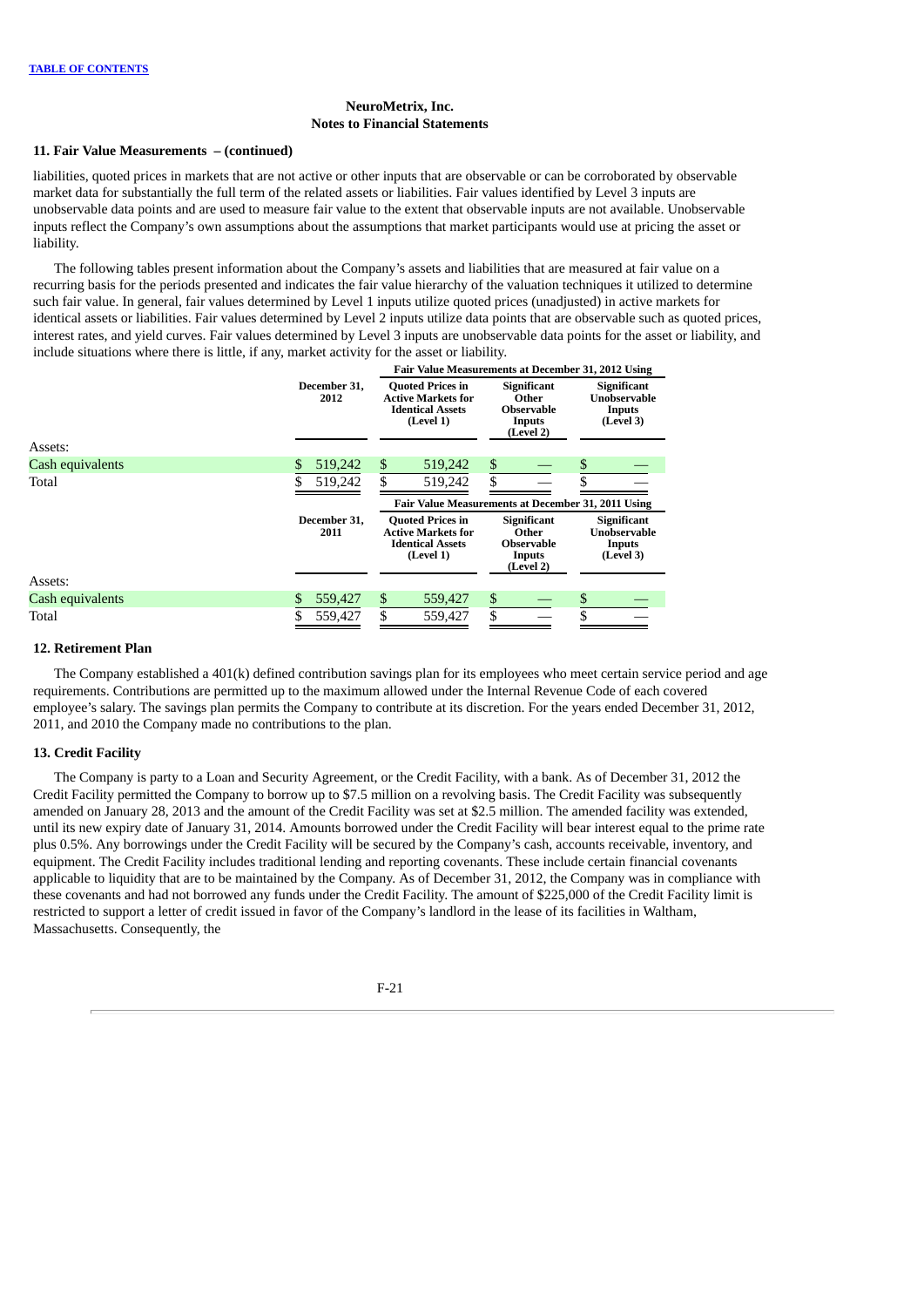## **13. Credit Facility – (continued)**

amount available for borrowing under the Credit Facility as of December 31, 2012 was \$7,275,000 and was subsequently reduced to \$2,275,000 on January 28, 2013, as noted above.

## **14. Public Offering of Common Stock and Warrants**

On February 13, 2012, the Company completed a public offering of 1,421,735 Units at a price of \$6.00 per Unit (the "Offering"). Each Unit consists of one share of the Company's common stock and one warrant to purchase one half of a share of the Company's common stock. The Company issued 1,421,735 shares of common stock and warrants to purchase 710,868 shares of common stock and received offering proceeds, net of discounts, commissions and expenses, of approximately \$7.4 million. Each warrant entitles the holder to purchase at any time during the period commencing 180 days after the date of the Offering until the date five years following the closing date of the Offering, one half of a share of the Company's common stock. Two warrants would need to be exercised to acquire one share of the Company's common stock at an exercise price of \$6.90 (115% of the aggregate offering price for a unit). In addition, the placement agent for the Offering was issued warrants to purchase 71,087 shares of common stock (equal to 5.0% of the number of shares of common stock included in the Units sold in the Offering) at an exercise price of \$7.50 per share (125% of the aggregate offering price for a Unit). The placement agent's warrants will be exercisable at any time beginning one year after the date of issuance and will expire on the fifth anniversary of the effectiveness of the registration statement related to the Offering.

The fair value of the warrants was estimated at \$2.4 million using a Black-Scholes model with the following assumptions: expected volatility of 73.5%, risk free interest rate of 0.85%, expected life of five years, and no dividends. The volatility assumption is based on weekly historical volatility during the time period that corresponds to the expected option term, a review of comparable medical device companies, and expected future stock price volatility. The relative fair value of the warrants was recorded as equity.

## **15. Reverse Stock Splits**

The Company's common stock is quoted on the NASDAQ Capital Market under the symbol "NURO." One of the requirements for continued listing on the NASDAQ Capital Market is maintenance of a minimum closing bid price of \$1.00 per share. Because the Company's common stock had been trading below a price of \$1.00 per share, and was subject to delisting from The NASDAQ Stock Market LLC, or NASDAQ as a result, on September 1, 2011, the Company filed a Certificate of Amendment to its Restated Certificate of Incorporation, as amended, with the Secretary of State of the State of Delaware, to effect a 1-for-6 reverse stock split of its common stock, or the Reverse Stock Split. This action had previously been approved by the Company's stockholders at the Company's annual meeting held on May 16, 2011. As a result of the Reverse Stock Split, every six shares of the Company's prereverse split common stock were combined and reclassified into one share of its common stock. No fractional shares were issued in connection with the Reverse Stock Split. Stockholders who otherwise would have been entitled to receive a fractional share in connection with the Reverse Stock Split received a cash payment in lieu thereof. The par value and other terms of the common stock were not affected by the Reverse Stock Split.

The Company's shares outstanding immediately prior to the Reverse Stock Split totaled 23,331,646, which were adjusted to 3,888,607 shares outstanding as a result of the Reverse Stock Split. The Company's common stock began trading at its post-Reverse Stock Split price at the beginning of trading on September 2, 2011. On September 19, 2011, the Company received a letter from NASDAQ indicating that it had regained compliance with the minimum bid price requirement under NASDAQ Listing Rule 5550(a)(2) for continued listing on The NASDAQ Capital Market. The Company's common stock continued to be listed on NASDAQ.

On March 22, 2012, the Company received a notice from the Listing Qualifications Department of the NASDAQ Stock Market indicating that, for the last 30 consecutive business days, the bid price for its common stock had closed below the minimum \$1.00 per share required for continued inclusion on The NASDAQ Capital Market under NASDAQ Listing Rule 5550(a)(2). The notification letter stated that pursuant to NASDAQ Listing Rule 5810(c)(3)(A) the Company would be afforded 180 calendar days, or until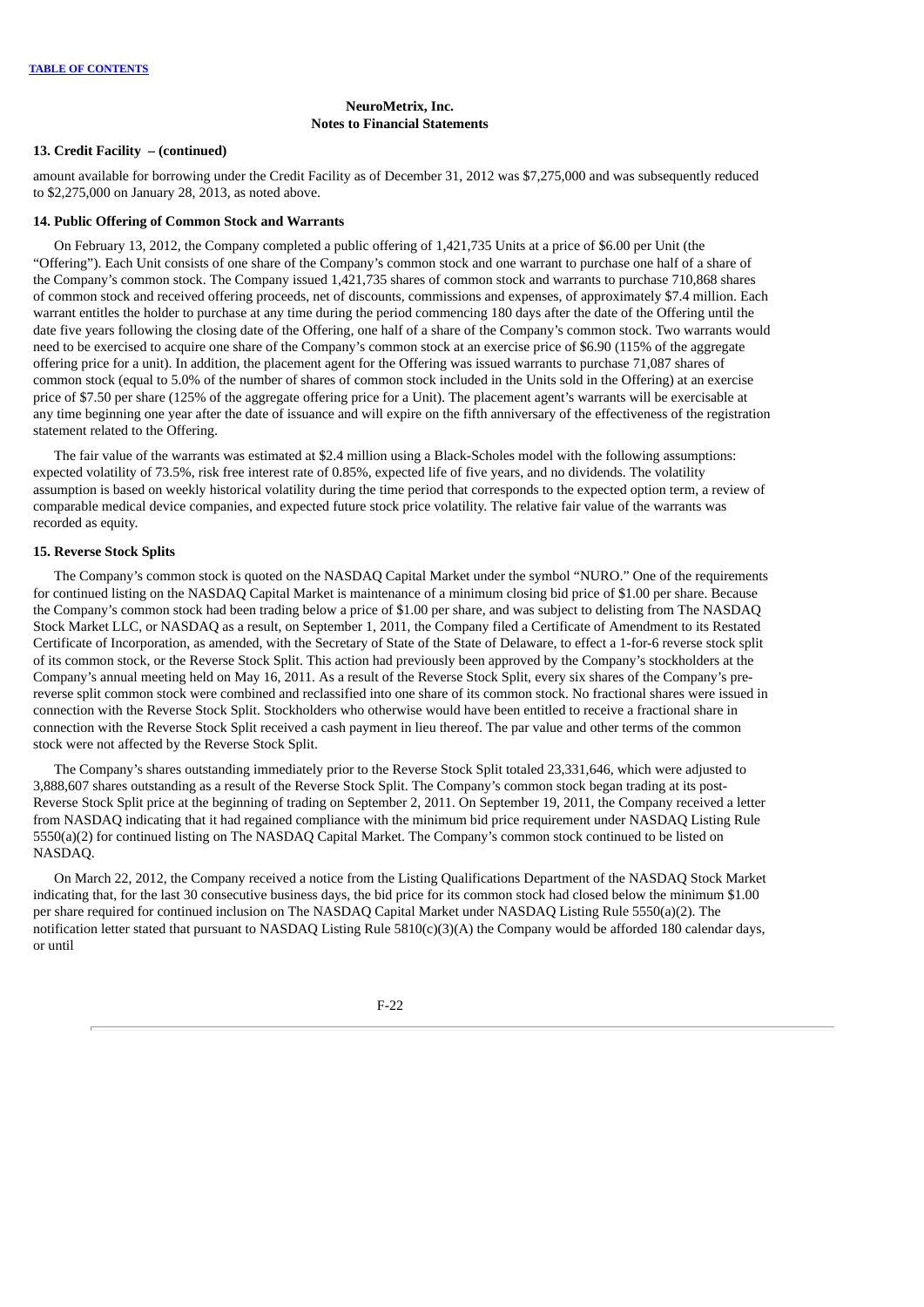#### **15. Reverse Stock Splits – (continued)**

September 18, 2012, to regain compliance with the minimum bid price requirement. On September 19, 2012, the Company received a letter from NASDAQ stating that it had been granted a six month extension until March 18, 2013 to regain compliance with the minimum bid price requirement for continued listing on The NASDAQ Capital Market. During this grace period extension, the Company's common stock will continue to be listed on The NASDAQ Stock Market.

In order to regain compliance, shares of the Company's common stock must maintain a minimum bid closing price of at least \$1.00 per share for a minimum of ten consecutive business days. Therefore, on February 15, 2013, the Company filed a Certificate of Amendment to its Restated Certificate of Incorporation, as amended, with the Secretary of State of the State of Delaware, to effect a second 1-for-6 reverse stock split of its common stock, or the Second Reverse Stock Split. This action had previously been approved by the Company's stockholders at a special meeting of stockholders held on December 7, 2012. As a result of the Second Reverse Stock Split, every six shares of the Company's pre-reverse split common stock were combined and reclassified into one share of its common stock. No fractional shares were issued in connection with the Second Reverse Stock Split. Stockholders who otherwise would have been entitled to receive a fractional share in connection with the Second Reverse Stock Split received a cash payment in lieu thereof. The par value and other terms of the common stock were not affected by the Second Reverse Stock Split.

The Company's shares outstanding immediately prior to the Second Reverse Stock Split totaled 12,845,228. These were adjusted to 2,140,871 shares outstanding as a result of the Reverse Stock Split. The Company's common stock began trading at its post-Second Reverse Stock Split price at the beginning of trading on February 19, 2013. Share, per share, and stock option amounts for all periods presented within this annual report on Form 10-K and the amounts for common stock and additional paid-in capital have been retroactively adjusted to reflect the Second Reverse Stock Split.

## **16. Management Retention and Incentive Plan**

On August 2, 2012, the Company adopted the Management Retention and Incentive Plan (the "Plan"), under which a portion of the consideration payable upon a change of control transaction, as defined in the Plan, would be paid in cash to certain executive officers and key employees and recorded as compensation expense within the Statement of Operations during the period in which the change of control transaction occurs. The Plan is structured to work in conjunction with, and not replace, the Company's other incentive programs and is designed to provide market-based incentives which will be reduced over time by any future equity grants to participants.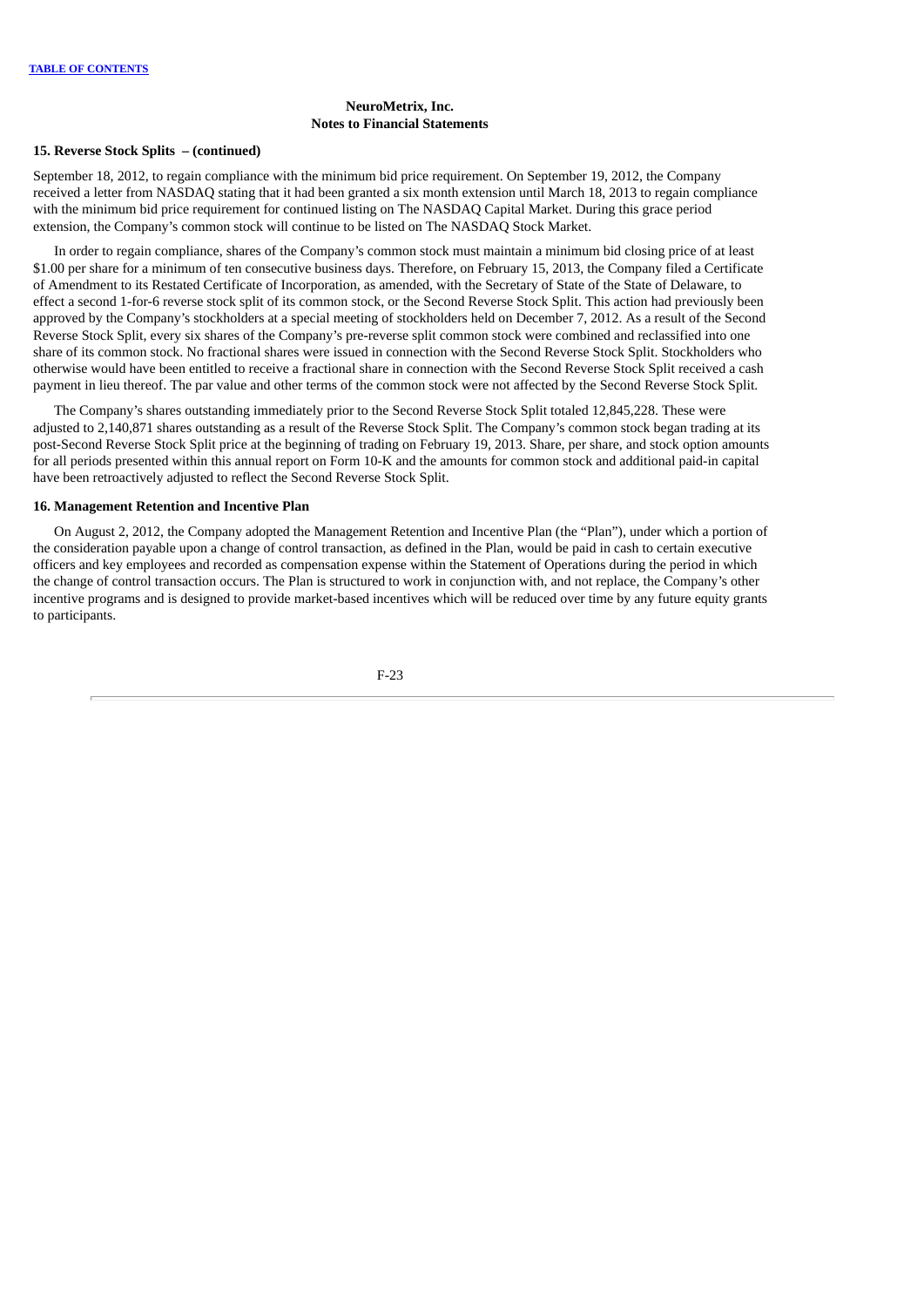# **TABLE OF CONTENTS**

|                          | NeuroMetrix, Inc.<br><b>Schedule II — Valuation and Qualifying Accounts</b> |                                                    |            |                                            |           |                                 |         |                                     |                     |                                           |            |
|--------------------------|-----------------------------------------------------------------------------|----------------------------------------------------|------------|--------------------------------------------|-----------|---------------------------------|---------|-------------------------------------|---------------------|-------------------------------------------|------------|
| <b>Description</b>       |                                                                             | <b>Balance</b> at<br><b>Beginning of</b><br>Period |            | <b>Charged to</b><br>costs and<br>expenses |           | Charged to<br>other<br>accounts |         | <b>Recoveries</b> /<br>(Deductions) |                     | <b>Balance</b> at<br><b>End of Period</b> |            |
| <b>December 31, 2012</b> |                                                                             |                                                    |            |                                            |           |                                 |         |                                     |                     |                                           |            |
|                          | Allowance for Doubtful Accounts                                             | \$                                                 | 286,612    | \$                                         | (12,999)  | \$                              |         | \$                                  | $(143,613)^{(2)}$   | \$                                        | 130,000    |
|                          | <b>Sales Returns Reserve</b>                                                |                                                    | 13,302     |                                            |           |                                 | 180,066 |                                     | $(171,752)^{(2)}$   |                                           | 21,616     |
|                          | Deferred Tax Asset Valuation Allowance                                      |                                                    | 30,487,085 | 3.900.388                                  |           |                                 |         |                                     | $(40,006)^{(3)}$    | 34, 347, 467                              |            |
| <b>December 31, 2011</b> |                                                                             |                                                    |            |                                            |           |                                 |         |                                     |                     |                                           |            |
|                          | Allowance for Doubtful Accounts                                             | \$                                                 | 379,100    | \$                                         | 30.825    | \$                              |         | \$                                  | $(123,313)^{(2)}$   | \$                                        | 286,612    |
|                          | <b>Sales Returns Reserve</b>                                                |                                                    | 26,865     |                                            |           |                                 | 272,607 |                                     | $(286,170)^{(2)}$   |                                           | 13,302     |
|                          | Deferred Tax Asset Valuation Allowance                                      |                                                    | 28,670,035 |                                            | 3,803,223 |                                 |         |                                     | $(1,986,173)^{(3)}$ |                                           | 30,487,085 |
| <b>December 31, 2010</b> |                                                                             |                                                    |            |                                            |           |                                 |         |                                     |                     |                                           |            |
|                          | Allowance for Doubtful Accounts                                             |                                                    | 370,000    |                                            | 657       |                                 |         |                                     | $8.443^{(1)}$       |                                           | 379,100    |
|                          | <b>Sales Returns Reserve</b>                                                |                                                    | 144,362    |                                            |           |                                 | 655,890 |                                     | $(773,387)^{(2)}$   |                                           | 26,865     |
|                          | Deferred Tax Asset Valuation Allowance                                      |                                                    | 22,513,217 |                                            | 6,147,638 |                                 |         |                                     | $9,180^{(3)}$       |                                           | 28.670.035 |

(1) Net recoveries.

(2) Net write-offs.

(3) Expiration of Federal and State Net Operating Loss Carryforwards and other reductions.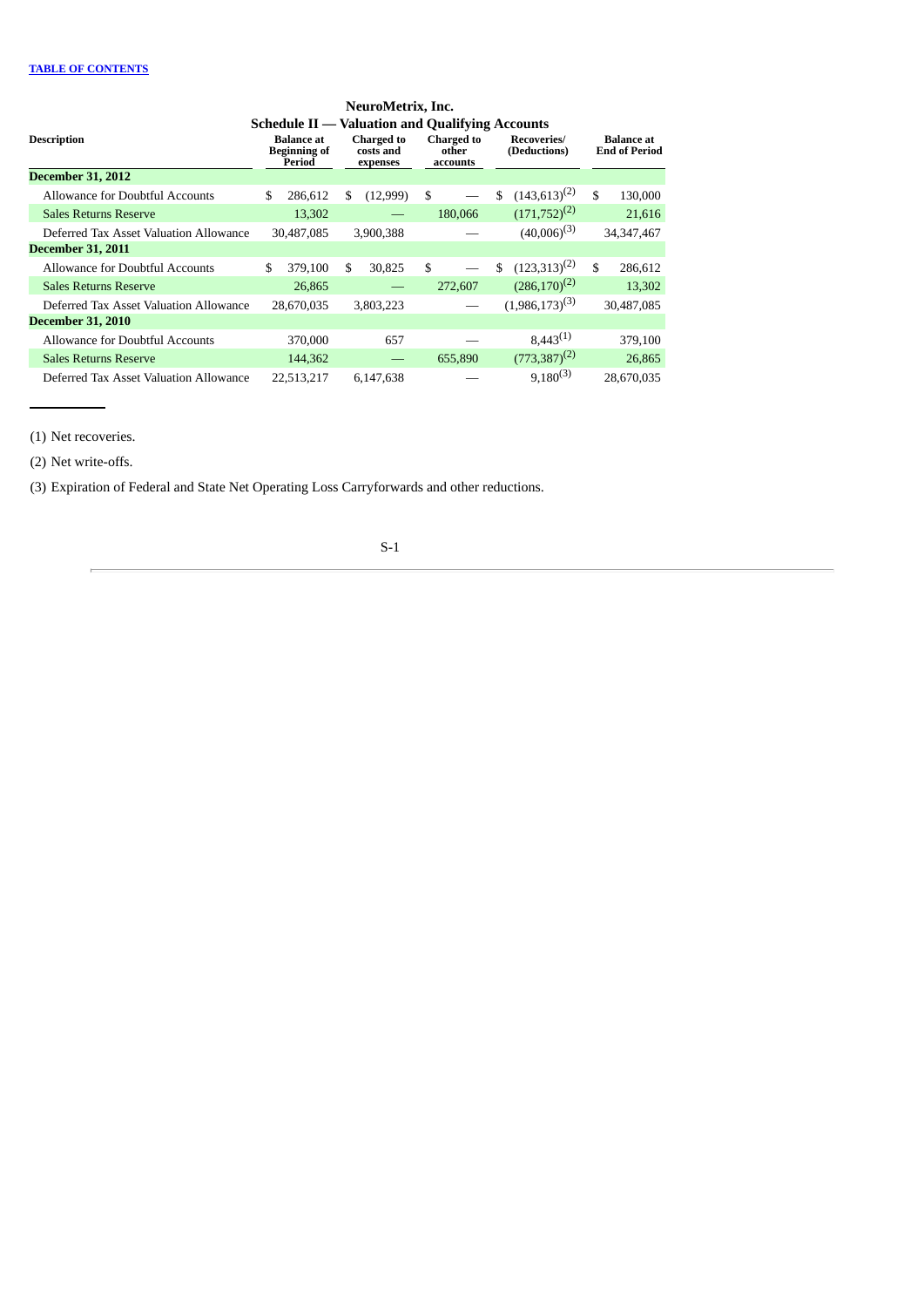# **CONSENT OF INDEPENDENT REGISTERED PUBLIC ACCOUNTING FIRM**

We hereby consent to the incorporation by reference in the Registration Statements on Form S-8 (Nos. 333-118059, 333- 135242, 333-151195, 333-159712, 333-159713, 333-167180, 333-173769 and 333-183071) and on Form S-3 (Nos. 333-150087, 333-162303, 333-165784 and 333-178165) of NeuroMetrix, Inc. of our report dated February 25, 2013 relating to the financial statements and financial statement schedule, which appears in this Form 10-K. We also consent to the reference to us under the heading "Selected Financial Data" in this Form 10-K.

/s/ PricewaterhouseCoopers LLP

Boston, Massachusetts February 25, 2013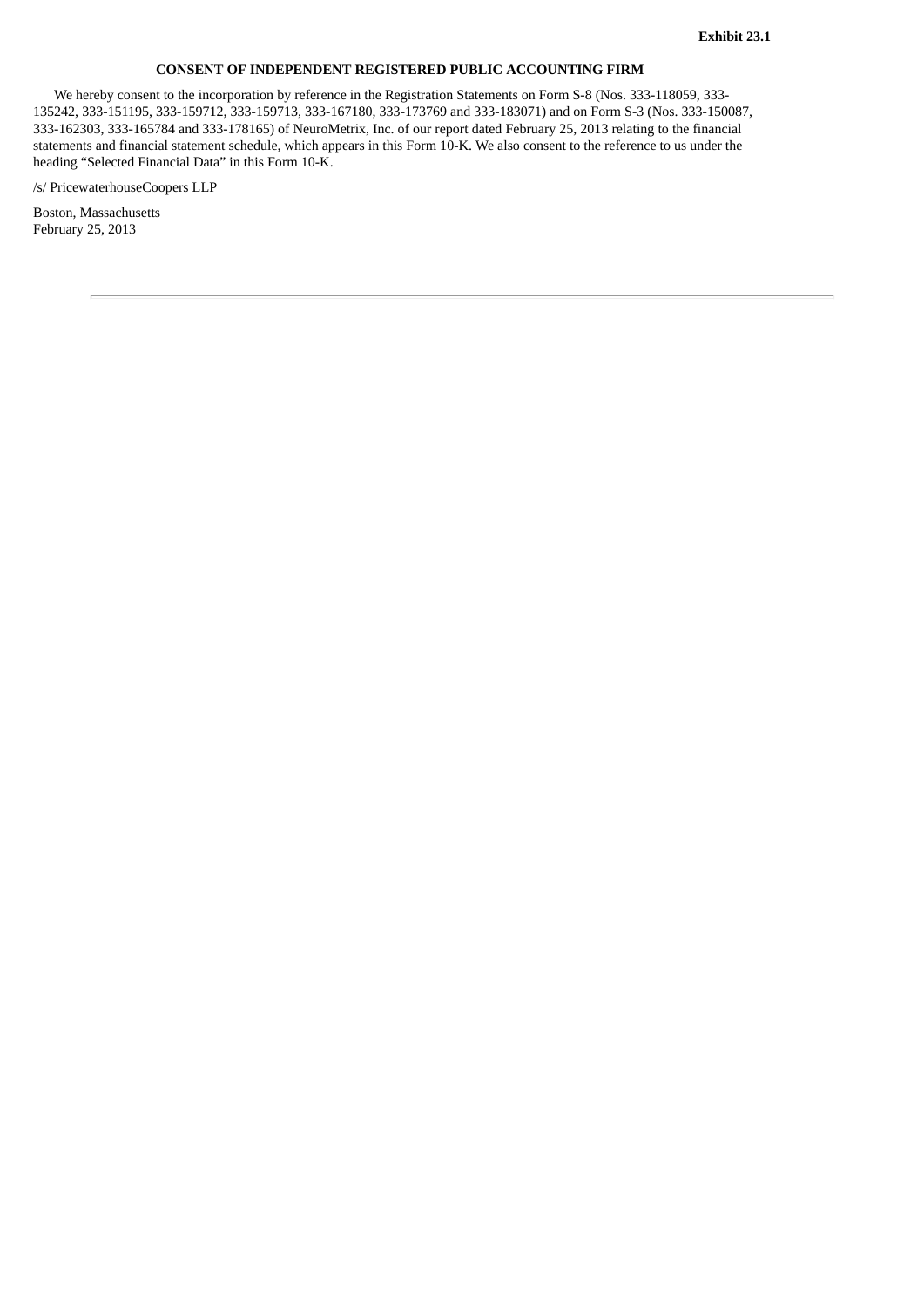I, Shai N. Gozani, certify that:

- 1. I have reviewed this Annual Report on Form 10-K of NeuroMetrix, Inc.;
- 2. Based on my knowledge, this report does not contain any untrue statement of a material fact or omit to state a material fact necessary to make the statements made, in light of the circumstances under which such statements were made, not misleading with respect to the period covered by this report;
- 3. Based on my knowledge, the financial statements, and other financial information included in this report, fairly present in all material respects the financial condition, results of operations and cash flows of the registrant as of, and for, the periods presented in this report;
- 4. The registrant's other certifying officer(s) and I are responsible for establishing and maintaining disclosure controls and procedures (as defined in Exchange Act Rules 13a-15(e) and 15d-15(e)) and internal control over financial reporting (as defined in Exchange Act Rules 13a-15(f) and 15d-15(f)) for the registrant and have:
	- a) designed such disclosure controls and procedures, or caused such disclosure controls and procedures to be designed under our supervision, to ensure that material information relating to the registrant, including its consolidated subsidiaries, is made known to us by others within those entities, particularly during the period in which this report is being prepared;
	- b) designed such internal control over financial reporting, or caused such internal control over financial reporting to be designed under our supervision, to provide reasonable assurance regarding the reliability of financial reporting and the preparation of financial statements for external purposes in accordance with generally accepted accounting principles;
	- c) evaluated the effectiveness of the registrant's disclosure controls and procedures and presented in this report our conclusions about the effectiveness of the disclosure controls and procedures, as of the end of the period covered by this report based on such evaluation; and
	- d) disclosed in this report any change in the registrant's internal control over financial reporting that occurred during the registrant's most recent fiscal quarter (the registrant's fourth fiscal quarter in the case of an annual report) that has materially affected, or is reasonably likely to materially affect, the registrant's internal control over financial reporting; and
- 5. The registrant's other certifying officer(s) and I have disclosed, based on our most recent evaluation of internal control over financial reporting, to the registrant's auditors and the audit committee of the registrant's board of directors (or persons performing the equivalent functions):
	- a) all significant deficiencies and material weaknesses in the design or operation of internal control over financial reporting which are reasonably likely to adversely affect the registrant's ability to record, process, summarize and report financial information; and
	- b) any fraud, whether or not material, that involves management or other employees who have a significant role in the registrant's internal control over financial reporting.

Date: February 25, 2013 /s/ SHAI N. GOZANI, M.D., PH.D. Shai N. Gozani, M.D., Ph.D. *Chairman, President and Chief Executive Officer*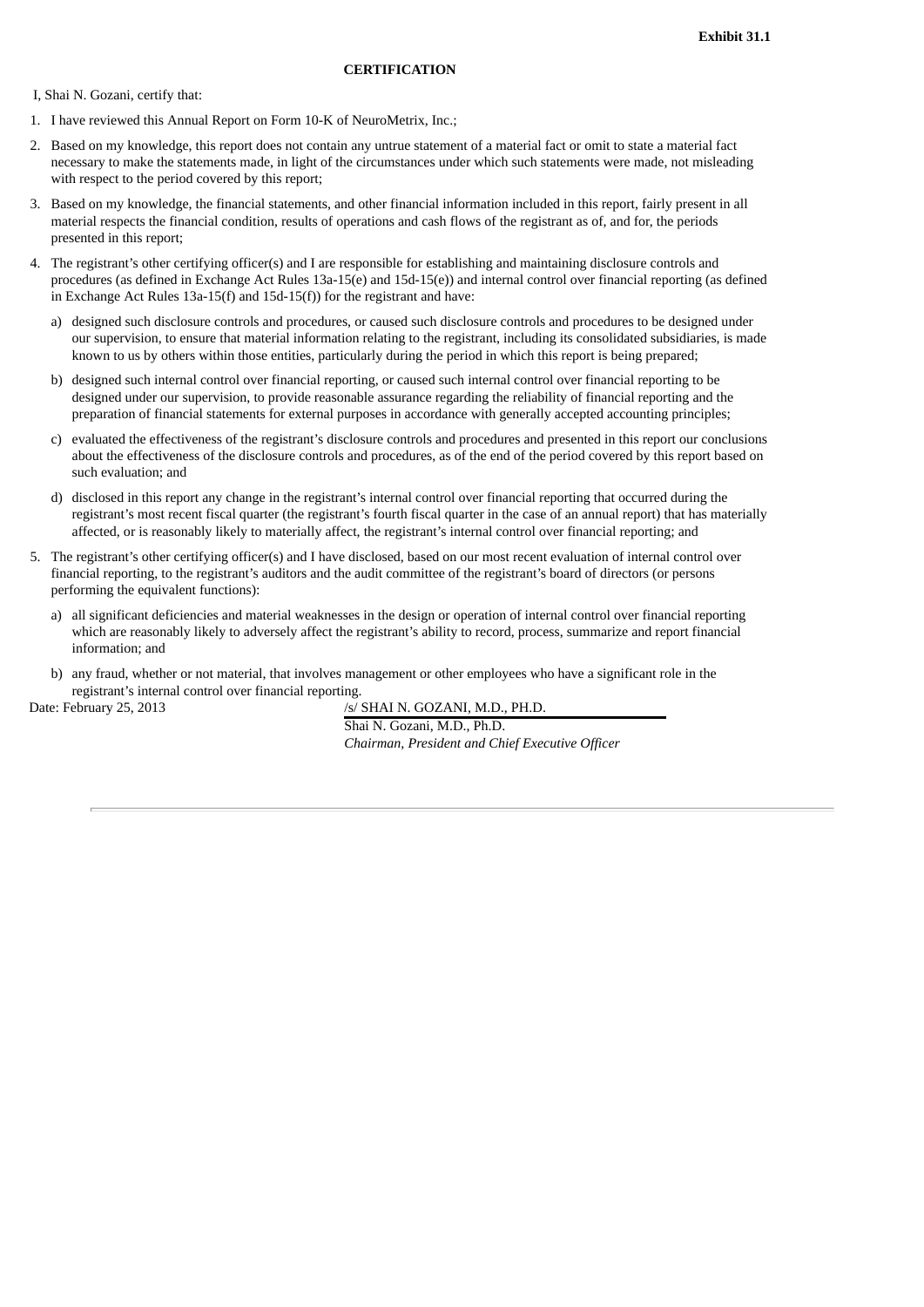I, Thomas T. Higgins, certify that:

- 1. I have reviewed this Annual Report on Form 10-K of NeuroMetrix, Inc.;
- 2. Based on my knowledge, this report does not contain any untrue statement of a material fact or omit to state a material fact necessary to make the statements made, in light of the circumstances under which such statements were made, not misleading with respect to the period covered by this report;
- 3. Based on my knowledge, the financial statements, and other financial information included in this report, fairly present in all material respects the financial condition, results of operations and cash flows of the registrant as of, and for, the periods presented in this report;
- 4. The registrant's other certifying officer(s) and I are responsible for establishing and maintaining disclosure controls and procedures (as defined in Exchange Act Rules 13a-15(e) and 15d-15(e)) and internal control over financial reporting (as defined in Exchange Act Rules 13a-15(f) and 15d-15(f)) for the registrant and have:
	- a) designed such disclosure controls and procedures, or caused such disclosure controls and procedures to be designed under our supervision, to ensure that material information relating to the registrant, including its consolidated subsidiaries, is made known to us by others within those entities, particularly during the period in which this report is being prepared;
	- b) designed such internal control over financial reporting, or caused such internal control over financial reporting to be designed under our supervision, to provide reasonable assurance regarding the reliability of financial reporting and the preparation of financial statements for external purposes in accordance with generally accepted accounting principles;
	- c) evaluated the effectiveness of the registrant's disclosure controls and procedures and presented in this report our conclusions about the effectiveness of the disclosure controls and procedures, as of the end of the period covered by this report based on such evaluation; and
	- d) disclosed in this report any change in the registrant's internal control over financial reporting that occurred during the registrant's most recent fiscal quarter (the registrant's fourth fiscal quarter in the case of an annual report) that has materially affected, or is reasonably likely to materially affect, the registrant's internal control over financial reporting; and
- 5. The registrant's other certifying officer(s) and I have disclosed, based on our most recent evaluation of internal control over financial reporting, to the registrant's auditors and the audit committee of the registrant's board of directors (or persons performing the equivalent functions):
	- a) all significant deficiencies and material weaknesses in the design or operation of internal control over financial reporting which are reasonably likely to adversely affect the registrant's ability to record, process, summarize and report financial information; and
	- b) any fraud, whether or not material, that involves management or other employees who have a significant role in the registrant's internal control over financial reporting.

Date: February 25, 2013 /s/ THOMAS T. HIGGINS

Thomas T. Higgins

*Senior Vice President, Chief Financial Officer and Treasurer*